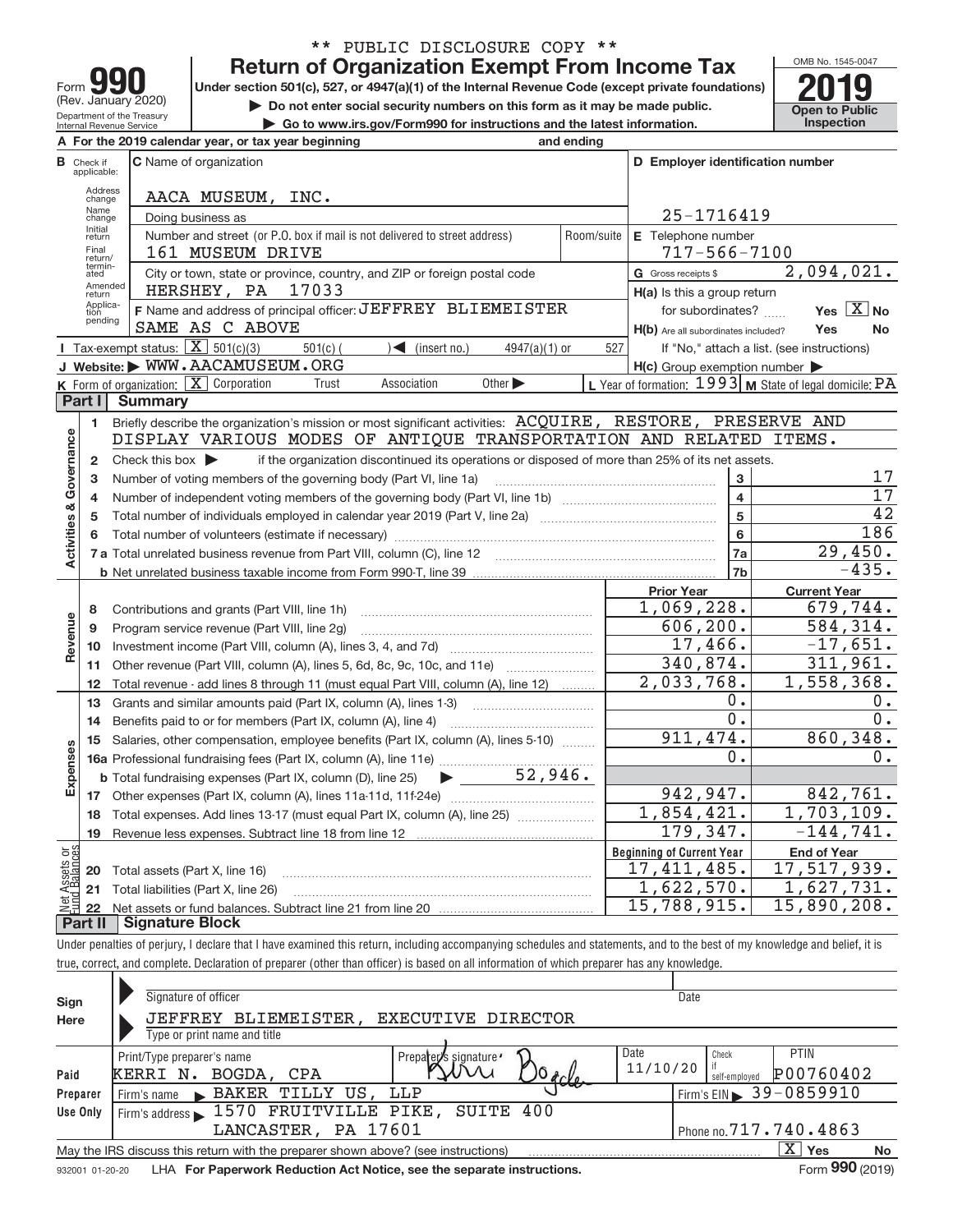|              | AACA MUSEUM, INC.<br>Form 990 (2019)                                                                                                         | 25-1716419            | Page 2                                          |
|--------------|----------------------------------------------------------------------------------------------------------------------------------------------|-----------------------|-------------------------------------------------|
|              | <b>Statement of Program Service Accomplishments</b><br>Part III                                                                              |                       |                                                 |
|              |                                                                                                                                              |                       | $\overline{\mathbf{X}}$                         |
| 1            | Briefly describe the organization's mission:                                                                                                 |                       |                                                 |
|              | THE AACA MUSEUM IS DEDICATED TO THE PRESERVATION AND PRESENTATION OF                                                                         |                       |                                                 |
|              |                                                                                                                                              |                       |                                                 |
|              | MOTOR VEHICLE HISTORY IN A MANNER THAT PROVIDES FOR THE EDUCATION AND                                                                        |                       |                                                 |
|              | ENTERTAINMENT OF OUR GUESTS.                                                                                                                 |                       |                                                 |
|              |                                                                                                                                              |                       |                                                 |
| $\mathbf{2}$ | Did the organization undertake any significant program services during the year which were not listed on the                                 |                       |                                                 |
|              | prior Form 990 or 990-EZ?                                                                                                                    |                       | $\overline{Y}$ es $\overline{X}$ No             |
|              | If "Yes," describe these new services on Schedule O.                                                                                         |                       |                                                 |
| 3            | Did the organization cease conducting, or make significant changes in how it conducts, any program services?                                 |                       | $\overline{\ }$ Yes $\overline{\phantom{X}}$ No |
|              | If "Yes," describe these changes on Schedule O.                                                                                              |                       |                                                 |
| 4            | Describe the organization's program service accomplishments for each of its three largest program services, as measured by expenses.         |                       |                                                 |
|              | Section 501(c)(3) and 501(c)(4) organizations are required to report the amount of grants and allocations to others, the total expenses, and |                       |                                                 |
|              | revenue, if any, for each program service reported.                                                                                          |                       |                                                 |
| 4a           | 1,496,568. including grants of \$<br>$0 \cdot$ ) (Revenue \$<br>(Expenses \$<br>(Code:                                                       |                       | 347,998.                                        |
|              | THE PRINCIPAL PROGRAM SERVICE OF THE AACA MUSEUM CONSISTS OF OPERATING                                                                       |                       |                                                 |
|              | AN AUTOMOTIVE/TRANSPORTATION MUSEUM, OPEN TO THE PUBLIC 362 DAYS PER                                                                         |                       |                                                 |
|              | IT IS DEDICATED TO THE PRESERVATION, EDUCATION, AND DISPLAY OF<br>YEAR.                                                                      |                       |                                                 |
|              |                                                                                                                                              |                       |                                                 |
|              | MOTOR VEHICLE HISTORY, AND IT HOSTED 70,000 VISITORS THIS YEAR.                                                                              | THE                   |                                                 |
|              | DISPLAYS IN THE MUSEUM ARE EDUCATIONAL IN NATURE, AND THERE ARE                                                                              |                       |                                                 |
|              | SPECIFIC EDUCATIONAL PROGRAMS CONDUCTED AS WELL.                                                                                             | IN RECOGNITION OF THE |                                                 |
|              | QUALITY OF ITS DISPLAY, THE AACA MUSEUM HAS BEEN DESIGNATED BY THE                                                                           |                       |                                                 |
|              | SMITHSONIAN INSTITUTION AS AN AFFILIATE MUSEUM.                                                                                              | THE AACA MUSEUM HAS   |                                                 |
|              | ALSO BEEN RECOGNIZED BY A WIDE VARIETY OF AUTOMOTIVE JOURNALS AND NEWS                                                                       |                       |                                                 |
|              | PERIODICALS AS ONE OF THE TOP AUTOMOTIVE MUSEUMS IN THE WORLD.                                                                               | ΙN                    |                                                 |
|              | RECENT YEARS, INCLUDING 2018, THE MUSEUM WAS LISTED IN THE TOP TEN OF                                                                        |                       |                                                 |
|              | USA TODAY'S ONLINE POLL FOR BEST ATTRACTION FOR CAR LOVERS.                                                                                  |                       |                                                 |
| 4b.          | $24.$ including grants of \$<br>$0 \cdot$ ) (Revenue \$<br>(Expenses \$<br>(Code:                                                            |                       | 15,945.                                         |
|              | PUBLIC EDUCATION IS AN INTEGRAL COMPONENT OF THE MUSEUM'S MISSION AND                                                                        |                       |                                                 |
|              | LINKED TO ITS ACTIVITIES.<br>THE EDUCATIONAL PROGRAM BEGINS WITH THE WIDE                                                                    |                       |                                                 |
|              | VARIETY OF CARS, TRUCKS, BUSES AND MOTORCYCLES DISPLAYED (APPROXIMATELY                                                                      |                       |                                                 |
|              | 150 IN THE MAIN BUILDING) THAT RANGE FROM THE LATE 1800S THROUGH THE                                                                         |                       |                                                 |
|              | 1990S.<br>IT IS SUPPORTED BY HISTORICALLY ACCURATE BACKDROPS THAT                                                                            |                       |                                                 |
|              | POPULATE EACH DECADE SCENE IN THE MAIN GALLERY.                                                                                              | ADDITIONALLY, SMALLER |                                                 |
|              | THEMES EXHIBITIONS MAY BE FOUND THROUGHOUT ALL THREE FLOORS, INCLUDING                                                                       |                       |                                                 |
|              |                                                                                                                                              |                       |                                                 |
|              | TWO WHEELED VEHICLES, A WORLD CLASS DISPLAY OF APPROXIMATELY 500                                                                             |                       |                                                 |
|              | RADIATOR CAPS AND HOOD ORNAMENTS ARRANGED CHRONOLOGICALLY AND                                                                                |                       |                                                 |
|              | GEOGRAPHICALLY BY COUNTRY OF ORIGIN, LICENSE PLATE COLLECTIONS, THEMED                                                                       |                       |                                                 |
|              | AND GROUPED TWO DIMENSIONAL ARTWORK AND STAND ALONE INTERACTIVE UNITS                                                                        |                       |                                                 |
|              | PLACED THROUGHOUT OUR SPACE. ALL EXHIBITED ITEMS ARE SUPPORTED BY                                                                            |                       |                                                 |
|              | $13$ , $607$ . including grants of \$<br>$0 \cdot$ ) (Revenue \$<br>) (Expenses \$<br>4c (Code:                                              |                       | 220, 371.                                       |
|              | THE AACA MUSEUM, INC. IS A PUBLIC NON-PROFIT ORGANIZATION THAT OFFERS A                                                                      |                       |                                                 |
|              | DIVERSE MEMBERSHIP PROGRAM. THE MEMBERSHIP PROGRAM IS INTENDED TO GROW                                                                       |                       |                                                 |
|              | OUR "MUSEUM FAMILY" ACROSS ALL CATEGORIES FROM INDIVIDUALS AND FAMILIES                                                                      |                       |                                                 |
|              | TO CORPORATE MEMBERS. ACCORDINGLY, SOME OF THE CURRENT CATEGORIES                                                                            |                       |                                                 |
|              | INCLUDE: INDIVIDUAL, FAMILY, SUPPORTING, LIFETIME AND 161 SOCIETY, OUR                                                                       |                       |                                                 |
|              | HIGHEST LEVEL OF MEMBERSHIP WHOSE MEMBERS PERIODICALLY HAVE THE                                                                              |                       |                                                 |
|              | OPPORTUNITY TO PATRICIATE IN AUTOMOTIVE BASED TRAVELS LOCALLY,                                                                               |                       |                                                 |
|              | DOMESTICALLY AND SOMETIMES INTERNATIONALLY. RECENTLY, THE MUSEUM HAS                                                                         |                       |                                                 |
|              | EXPANDED ITS MEMBERSHIP LEVELS TO INCLUDE A TUCKER MEMBERSHIP, FOCUSED                                                                       |                       |                                                 |
|              | ON OUR WORLD CLASS COLLECTION, AND OFFERING SPECIAL EDUCATIONAL                                                                              |                       |                                                 |
|              | PROGRAMS, NEWSLETTERS AND OTHER SUBJECT RELATED BENEFITS. WE ALSO NOW                                                                        |                       |                                                 |
|              |                                                                                                                                              |                       |                                                 |
|              | HAVE A CORPORATE MEMBERSHIP LEVEL THAT APPEALS TO LOCAL BUSINESSES WHO                                                                       |                       |                                                 |
|              | 4d Other program services (Describe on Schedule O.)                                                                                          |                       |                                                 |
|              | (Expenses \$<br>(Revenue \$<br>including grants of \$                                                                                        |                       |                                                 |
|              | $\frac{1,510,199.}{$<br>4e Total program service expenses                                                                                    |                       |                                                 |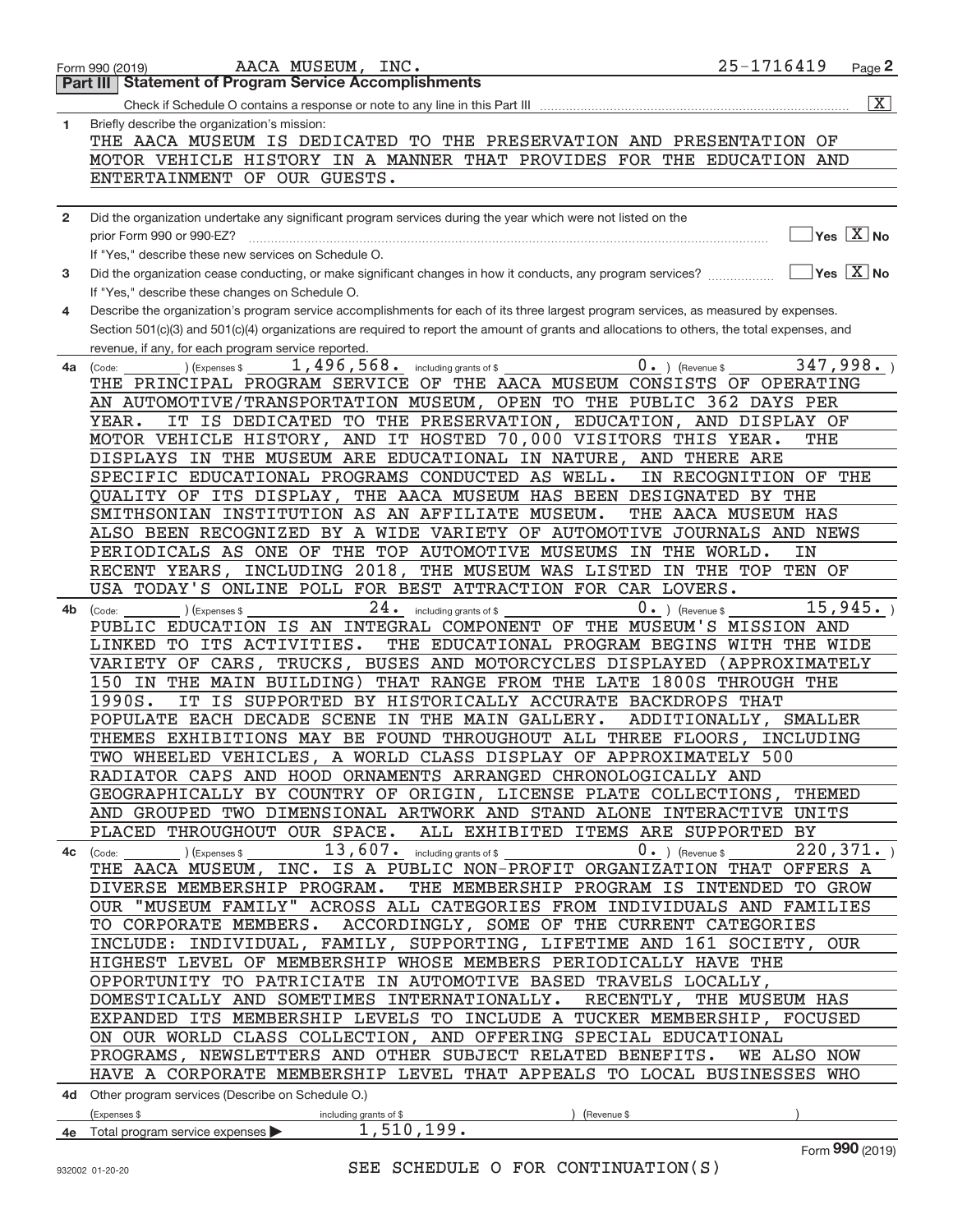Form 990 (2019) AACA MUSEUM , INC 2 5-I / I 6 4 I 9 Page **Part IV Checklist of Required Schedules** AACA MUSEUM, INC. 25‐1716419

|     |                                                                                                                                       |                 | Yes         | No          |
|-----|---------------------------------------------------------------------------------------------------------------------------------------|-----------------|-------------|-------------|
| 1   | Is the organization described in section $501(c)(3)$ or $4947(a)(1)$ (other than a private foundation)?                               |                 |             |             |
|     |                                                                                                                                       | 1               | х           |             |
| 2   |                                                                                                                                       | $\overline{2}$  | $\mathbf X$ |             |
| 3   | Did the organization engage in direct or indirect political campaign activities on behalf of or in opposition to candidates for       |                 |             |             |
|     |                                                                                                                                       | 3               |             | x           |
| 4   | Section 501(c)(3) organizations. Did the organization engage in lobbying activities, or have a section 501(h) election in effect      |                 |             |             |
|     |                                                                                                                                       | 4               |             | х           |
| 5   | Is the organization a section 501(c)(4), 501(c)(5), or 501(c)(6) organization that receives membership dues, assessments, or          |                 |             |             |
|     |                                                                                                                                       | 5               |             | х           |
| 6   | Did the organization maintain any donor advised funds or any similar funds or accounts for which donors have the right to             |                 |             |             |
|     | provide advice on the distribution or investment of amounts in such funds or accounts? If "Yes," complete Schedule D, Part I          | 6               |             | х           |
| 7   | Did the organization receive or hold a conservation easement, including easements to preserve open space,                             |                 |             |             |
|     |                                                                                                                                       | $\overline{7}$  |             | х           |
| 8   | Did the organization maintain collections of works of art, historical treasures, or other similar assets? If "Yes," complete          |                 |             |             |
|     |                                                                                                                                       | 8               | х           |             |
| 9   | Did the organization report an amount in Part X, line 21, for escrow or custodial account liability, serve as a custodian for         |                 |             |             |
|     | amounts not listed in Part X; or provide credit counseling, debt management, credit repair, or debt negotiation services?             |                 |             |             |
|     |                                                                                                                                       | 9               |             | x           |
| 10  | Did the organization, directly or through a related organization, hold assets in donor-restricted endowments                          |                 |             |             |
|     |                                                                                                                                       | 10              | х           |             |
| 11  | If the organization's answer to any of the following questions is "Yes," then complete Schedule D, Parts VI, VII, VIII, IX, or X      |                 |             |             |
|     | as applicable.                                                                                                                        |                 |             |             |
|     | a Did the organization report an amount for land, buildings, and equipment in Part X, line 10? If "Yes." complete Schedule D.         |                 |             |             |
|     |                                                                                                                                       | 11a             | х           |             |
|     | <b>b</b> Did the organization report an amount for investments - other securities in Part X, line 12, that is 5% or more of its total |                 |             |             |
|     |                                                                                                                                       | 11 <sub>b</sub> |             | х           |
|     | c Did the organization report an amount for investments - program related in Part X, line 13, that is 5% or more of its total         |                 |             |             |
|     |                                                                                                                                       | 11c             |             | х           |
|     | d Did the organization report an amount for other assets in Part X, line 15, that is 5% or more of its total assets reported in       |                 |             |             |
|     |                                                                                                                                       | 11d             | Х           |             |
| е   | Did the organization report an amount for other liabilities in Part X, line 25? If "Yes," complete Schedule D, Part X                 | 11e             | X           |             |
|     | f Did the organization's separate or consolidated financial statements for the tax year include a footnote that addresses             |                 |             |             |
|     | the organization's liability for uncertain tax positions under FIN 48 (ASC 740)? If "Yes," complete Schedule D, Part X                | 11f             | Х           |             |
|     | 12a Did the organization obtain separate, independent audited financial statements for the tax year? If "Yes," complete               |                 |             |             |
|     |                                                                                                                                       | 12a             | Х           |             |
|     | <b>b</b> Was the organization included in consolidated, independent audited financial statements for the tax year?                    |                 |             |             |
|     | If "Yes," and if the organization answered "No" to line 12a, then completing Schedule D, Parts XI and XII is optional                 | 12 <sub>b</sub> |             | х           |
| 13  |                                                                                                                                       | 13              |             | $\mathbf X$ |
|     | 14a Did the organization maintain an office, employees, or agents outside of the United States?                                       | 14a             |             | х           |
|     | <b>b</b> Did the organization have aggregate revenues or expenses of more than \$10,000 from grantmaking, fundraising, business,      |                 |             |             |
|     | investment, and program service activities outside the United States, or aggregate foreign investments valued at \$100,000            |                 |             |             |
|     |                                                                                                                                       | 14b             |             | X           |
| 15  | Did the organization report on Part IX, column (A), line 3, more than \$5,000 of grants or other assistance to or for any             |                 |             |             |
|     |                                                                                                                                       | 15              |             | Х           |
| 16  | Did the organization report on Part IX, column (A), line 3, more than \$5,000 of aggregate grants or other assistance to              |                 |             |             |
|     |                                                                                                                                       | 16              |             | x           |
| 17  | Did the organization report a total of more than \$15,000 of expenses for professional fundraising services on Part IX,               |                 |             |             |
|     |                                                                                                                                       | 17              |             | X           |
| 18  | Did the organization report more than \$15,000 total of fundraising event gross income and contributions on Part VIII, lines          |                 |             |             |
|     |                                                                                                                                       | 18              | Х           |             |
| 19  | Did the organization report more than \$15,000 of gross income from gaming activities on Part VIII, line 9a? If "Yes."                |                 |             |             |
|     |                                                                                                                                       | 19              | X           |             |
| 20a |                                                                                                                                       | 20a             |             | Χ           |
|     | b If "Yes" to line 20a, did the organization attach a copy of its audited financial statements to this return?                        | 20 <sub>b</sub> |             |             |
| 21  | Did the organization report more than \$5,000 of grants or other assistance to any domestic organization or                           |                 |             |             |
|     |                                                                                                                                       | 21              |             | X           |

Form **990** (2019)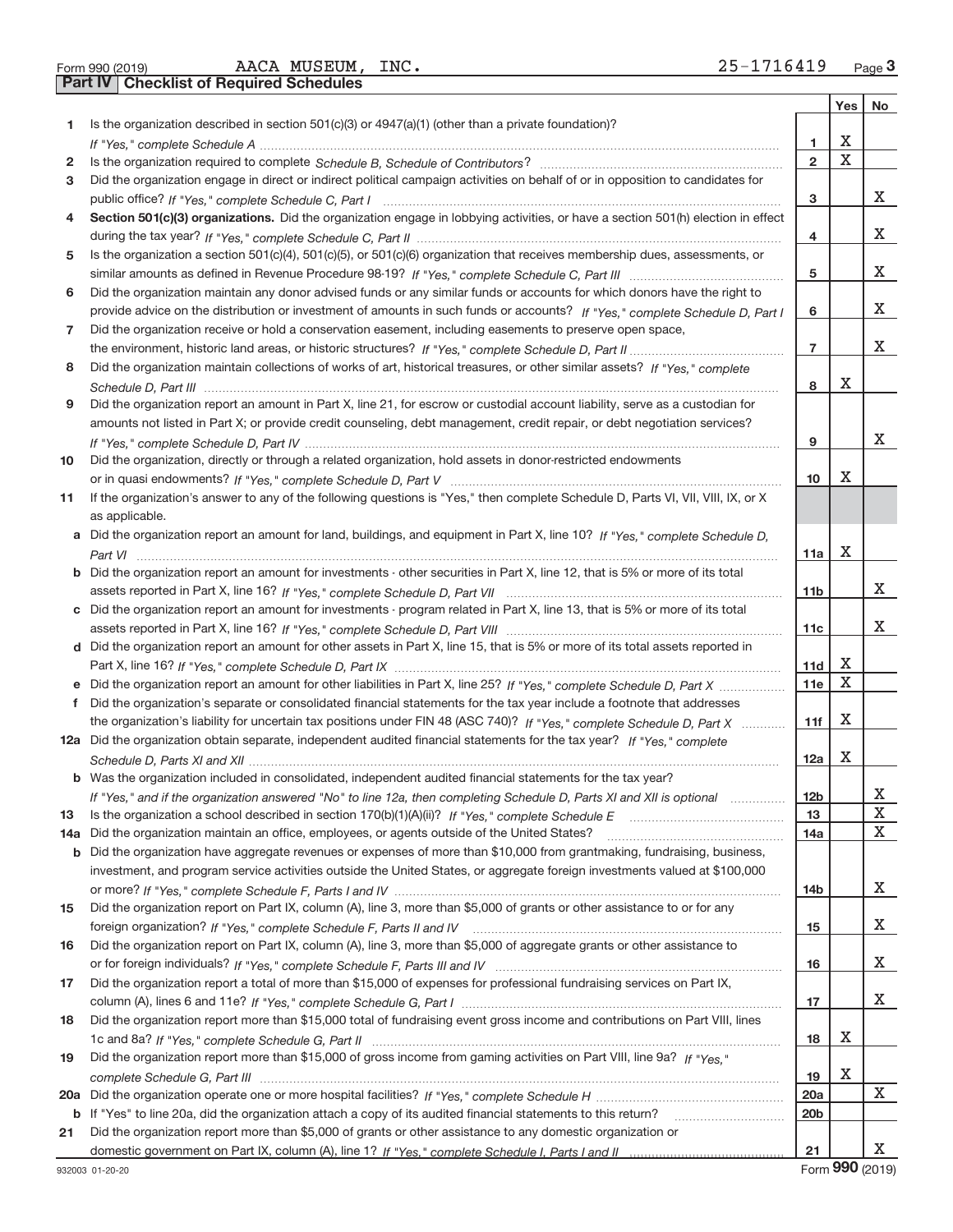|  | Form 990 (2019) |  |
|--|-----------------|--|
|  |                 |  |

AACA MUSEUM, INC. 25‐1716419

**Part IV Checklist of Required Schedules**

*(continued)*

|               |                                                                                                                              |                 | Yes | No |
|---------------|------------------------------------------------------------------------------------------------------------------------------|-----------------|-----|----|
| 22            | Did the organization report more than \$5,000 of grants or other assistance to or for domestic individuals on                |                 |     |    |
|               |                                                                                                                              | 22              |     | x  |
| 23            | Did the organization answer "Yes" to Part VII, Section A, line 3, 4, or 5 about compensation of the organization's current   |                 |     |    |
|               | and former officers, directors, trustees, key employees, and highest compensated employees? If "Yes," complete               |                 |     |    |
|               |                                                                                                                              | 23              |     | X. |
|               | 24a Did the organization have a tax-exempt bond issue with an outstanding principal amount of more than \$100,000 as of the  |                 |     |    |
|               | last day of the year, that was issued after December 31, 2002? If "Yes," answer lines 24b through 24d and complete           |                 |     |    |
|               |                                                                                                                              | 24a             |     | X. |
| b             |                                                                                                                              | 24 <sub>b</sub> |     |    |
|               | c Did the organization maintain an escrow account other than a refunding escrow at any time during the year to defease       | 24c             |     |    |
|               |                                                                                                                              | 24d             |     |    |
|               | 25a Section 501(c)(3), 501(c)(4), and 501(c)(29) organizations. Did the organization engage in an excess benefit             |                 |     |    |
|               |                                                                                                                              | 25a             |     | X. |
|               | b Is the organization aware that it engaged in an excess benefit transaction with a disqualified person in a prior year, and |                 |     |    |
|               | that the transaction has not been reported on any of the organization's prior Forms 990 or 990-EZ? If "Yes," complete        |                 |     |    |
|               | Schedule L. Part I                                                                                                           | 25 <sub>b</sub> |     | X. |
| 26            | Did the organization report any amount on Part X, line 5 or 22, for receivables from or payables to any current              |                 |     |    |
|               | or former officer, director, trustee, key employee, creator or founder, substantial contributor, or 35%                      |                 |     |    |
|               | controlled entity or family member of any of these persons? If "Yes," complete Schedule L, Part II                           | 26              |     | x  |
| 27            | Did the organization provide a grant or other assistance to any current or former officer, director, trustee, key employee,  |                 |     |    |
|               | creator or founder, substantial contributor or employee thereof, a grant selection committee member, or to a 35% controlled  |                 |     |    |
|               | entity (including an employee thereof) or family member of any of these persons? If "Yes," complete Schedule L, Part III     | 27              |     | x  |
| 28            | Was the organization a party to a business transaction with one of the following parties (see Schedule L, Part IV            |                 |     |    |
|               | instructions, for applicable filing thresholds, conditions, and exceptions):                                                 |                 |     |    |
|               | a A current or former officer, director, trustee, key employee, creator or founder, or substantial contributor? If           |                 |     |    |
|               |                                                                                                                              | 28a             |     | x  |
|               |                                                                                                                              | 28 <sub>b</sub> |     | х  |
|               | c A 35% controlled entity of one or more individuals and/or organizations described in lines 28a or 28b? If                  |                 |     |    |
|               |                                                                                                                              | 28c             |     | X. |
| 29            |                                                                                                                              | 29              | x   |    |
| 30            | Did the organization receive contributions of art, historical treasures, or other similar assets, or qualified conservation  |                 |     |    |
|               |                                                                                                                              | 30              | х   |    |
| 31            | Did the organization liquidate, terminate, or dissolve and cease operations? If "Yes," complete Schedule N, Part I           | 31              |     | х  |
| 32            | Did the organization sell, exchange, dispose of, or transfer more than 25% of its net assets? If "Yes," complete             |                 |     |    |
|               |                                                                                                                              | 32              |     | x  |
| 33            | Did the organization own 100% of an entity disregarded as separate from the organization under Regulations                   |                 |     | x  |
|               |                                                                                                                              | 33              |     |    |
| 34            | Was the organization related to any tax-exempt or taxable entity? If "Yes," complete Schedule R, Part II, III, or IV, and    | 34              |     | x  |
|               | 35a Did the organization have a controlled entity within the meaning of section 512(b)(13)?                                  | 35a             |     | X. |
|               | b If "Yes" to line 35a, did the organization receive any payment from or engage in any transaction with a controlled entity  |                 |     |    |
|               |                                                                                                                              | 35b             |     |    |
| 36            | Section 501(c)(3) organizations. Did the organization make any transfers to an exempt non-charitable related organization?   |                 |     |    |
|               |                                                                                                                              | 36              |     | X. |
| 37            | Did the organization conduct more than 5% of its activities through an entity that is not a related organization             |                 |     |    |
|               |                                                                                                                              | 37              |     | X. |
| 38            | Did the organization complete Schedule O and provide explanations in Schedule O for Part VI, lines 11b and 19?               |                 |     |    |
|               | Note: All Form 990 filers are required to complete Schedule O                                                                | 38              | Х   |    |
| <b>Part V</b> | <b>Statements Regarding Other IRS Filings and Tax Compliance</b>                                                             |                 |     |    |
|               | Check if Schedule O contains a response or note to any line in this Part V                                                   |                 |     |    |
|               |                                                                                                                              |                 | Yes | No |
|               | 8<br>1a                                                                                                                      |                 |     |    |
| b             | 1<br>Enter the number of Forms W-2G included in line 1a. Enter -0- if not applicable<br>1b                                   |                 |     |    |
| c             | Did the organization comply with backup withholding rules for reportable payments to vendors and reportable gaming           |                 |     |    |
|               | (gambling) winnings to prize winners?                                                                                        | 1c              | Х   |    |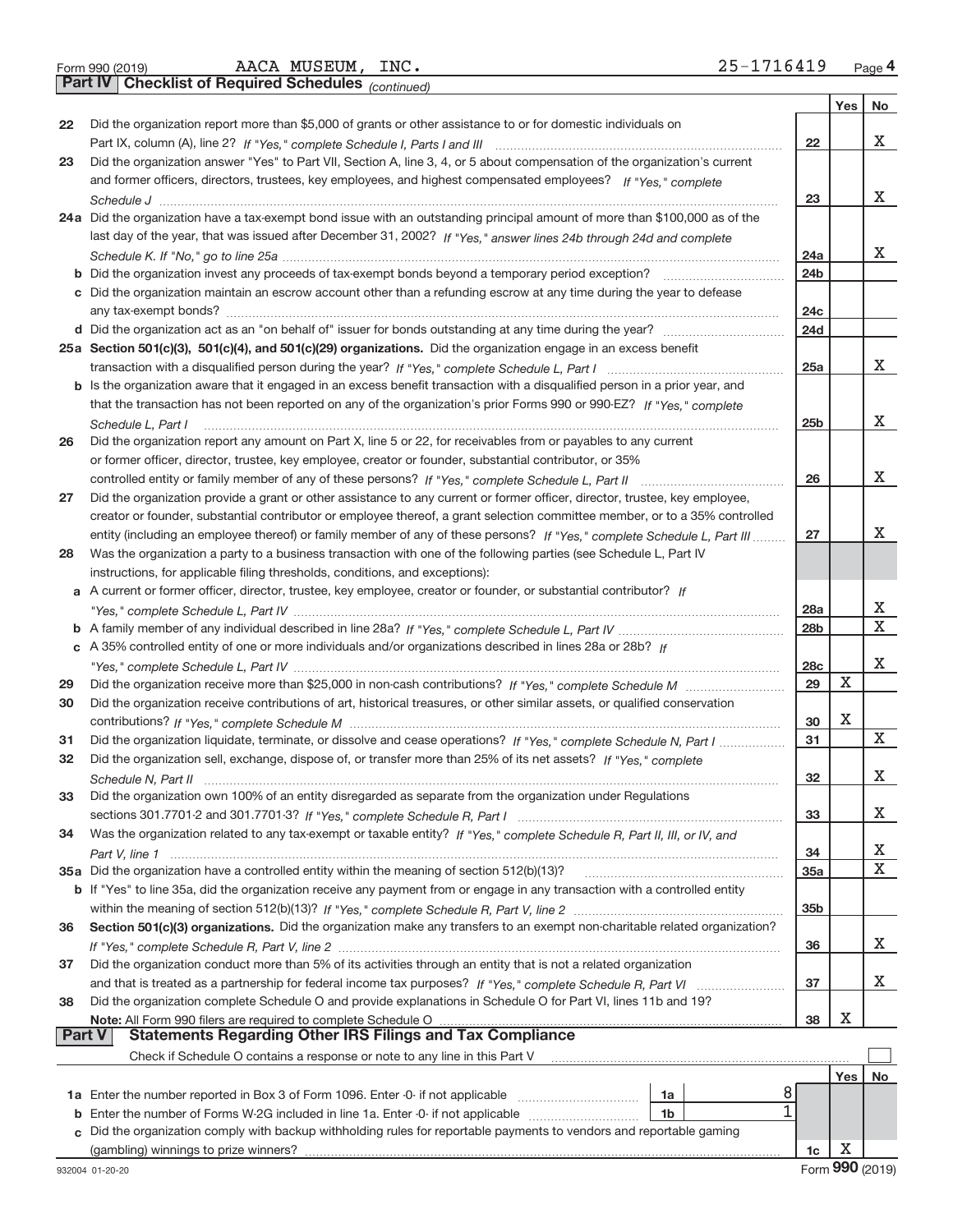|               | 25-1716419<br>AACA MUSEUM, INC.<br>Form 990 (2019)                                                                                              |                |         | Page 5 |  |  |  |  |  |
|---------------|-------------------------------------------------------------------------------------------------------------------------------------------------|----------------|---------|--------|--|--|--|--|--|
| <b>Part V</b> | Statements Regarding Other IRS Filings and Tax Compliance (continued)                                                                           |                |         |        |  |  |  |  |  |
|               |                                                                                                                                                 |                | Yes $ $ | No     |  |  |  |  |  |
|               | 2a Enter the number of employees reported on Form W-3, Transmittal of Wage and Tax Statements,                                                  |                |         |        |  |  |  |  |  |
|               | 42<br>filed for the calendar year ending with or within the year covered by this return<br>2a                                                   |                |         |        |  |  |  |  |  |
|               |                                                                                                                                                 | 2 <sub>b</sub> | X       |        |  |  |  |  |  |
|               |                                                                                                                                                 |                |         |        |  |  |  |  |  |
|               | 3a Did the organization have unrelated business gross income of \$1,000 or more during the year?                                                | 3a             | X       |        |  |  |  |  |  |
|               |                                                                                                                                                 | 3 <sub>b</sub> | Х       |        |  |  |  |  |  |
|               | 4a At any time during the calendar year, did the organization have an interest in, or a signature or other authority over, a                    |                |         |        |  |  |  |  |  |
|               | financial account in a foreign country (such as a bank account, securities account, or other financial account)?                                | 4a             |         | X      |  |  |  |  |  |
|               | <b>b</b> If "Yes," enter the name of the foreign country $\triangleright$                                                                       |                |         |        |  |  |  |  |  |
|               | See instructions for filing requirements for FinCEN Form 114, Report of Foreign Bank and Financial Accounts (FBAR).                             |                |         |        |  |  |  |  |  |
|               | 5a Was the organization a party to a prohibited tax shelter transaction at any time during the tax year?                                        | 5a             |         | х      |  |  |  |  |  |
| b             |                                                                                                                                                 | 5 <sub>b</sub> |         | х      |  |  |  |  |  |
| с             |                                                                                                                                                 | 5c             |         |        |  |  |  |  |  |
|               | 6a Does the organization have annual gross receipts that are normally greater than \$100,000, and did the organization solicit                  |                |         |        |  |  |  |  |  |
|               | any contributions that were not tax deductible as charitable contributions?                                                                     | 6a             |         | x      |  |  |  |  |  |
|               | <b>b</b> If "Yes," did the organization include with every solicitation an express statement that such contributions or gifts                   |                |         |        |  |  |  |  |  |
|               | were not tax deductible?                                                                                                                        | 6b             |         |        |  |  |  |  |  |
| 7             | Organizations that may receive deductible contributions under section 170(c).                                                                   |                |         |        |  |  |  |  |  |
| a             | Did the organization receive a payment in excess of \$75 made partly as a contribution and partly for goods and services provided to the payor? | 7a             | х       |        |  |  |  |  |  |
| b             | If "Yes," did the organization notify the donor of the value of the goods or services provided?                                                 | 7b             | Х       |        |  |  |  |  |  |
| c             | Did the organization sell, exchange, or otherwise dispose of tangible personal property for which it was required                               |                |         |        |  |  |  |  |  |
|               | to file Form 8282?                                                                                                                              | 7c             |         | х      |  |  |  |  |  |
|               | 7d                                                                                                                                              |                |         |        |  |  |  |  |  |
| е             | Did the organization receive any funds, directly or indirectly, to pay premiums on a personal benefit contract?                                 | 7e             |         | х      |  |  |  |  |  |
| 1             | Did the organization, during the year, pay premiums, directly or indirectly, on a personal benefit contract?                                    | 7f             |         | X      |  |  |  |  |  |
| g             | 7g<br>If the organization received a contribution of qualified intellectual property, did the organization file Form 8899 as required?          |                |         |        |  |  |  |  |  |
| h.            | If the organization received a contribution of cars, boats, airplanes, or other vehicles, did the organization file a Form 1098-C?              | 7h             | х       |        |  |  |  |  |  |
| 8             | Sponsoring organizations maintaining donor advised funds. Did a donor advised fund maintained by the                                            |                |         |        |  |  |  |  |  |
|               | sponsoring organization have excess business holdings at any time during the year?                                                              | 8              |         |        |  |  |  |  |  |
| 9             | Sponsoring organizations maintaining donor advised funds.                                                                                       |                |         |        |  |  |  |  |  |
| а             | Did the sponsoring organization make any taxable distributions under section 4966?                                                              | <b>9a</b>      |         |        |  |  |  |  |  |
| b             | Did the sponsoring organization make a distribution to a donor, donor advisor, or related person?                                               | 9 <sub>b</sub> |         |        |  |  |  |  |  |
| 10            | Section 501(c)(7) organizations. Enter:                                                                                                         |                |         |        |  |  |  |  |  |
|               | 10a                                                                                                                                             |                |         |        |  |  |  |  |  |
| b             | Gross receipts, included on Form 990, Part VIII, line 12, for public use of club facilities<br>10b                                              |                |         |        |  |  |  |  |  |
| 11            | Section 501(c)(12) organizations. Enter:                                                                                                        |                |         |        |  |  |  |  |  |
| а             | 11a                                                                                                                                             |                |         |        |  |  |  |  |  |
| b             | Gross income from other sources (Do not net amounts due or paid to other sources against                                                        |                |         |        |  |  |  |  |  |
|               | 11 <sub>b</sub>                                                                                                                                 |                |         |        |  |  |  |  |  |
|               | 12a Section 4947(a)(1) non-exempt charitable trusts. Is the organization filing Form 990 in lieu of Form 1041?                                  | 12a            |         |        |  |  |  |  |  |
| b             | If "Yes," enter the amount of tax-exempt interest received or accrued during the year<br>12 <sub>b</sub>                                        |                |         |        |  |  |  |  |  |
| 13            | Section 501(c)(29) qualified nonprofit health insurance issuers.                                                                                |                |         |        |  |  |  |  |  |
|               |                                                                                                                                                 | 13a            |         |        |  |  |  |  |  |
|               | Note: See the instructions for additional information the organization must report on Schedule O.                                               |                |         |        |  |  |  |  |  |
|               | <b>b</b> Enter the amount of reserves the organization is required to maintain by the states in which the                                       |                |         |        |  |  |  |  |  |
|               | 13 <sub>b</sub>                                                                                                                                 |                |         |        |  |  |  |  |  |
| С             | 13 <sub>c</sub>                                                                                                                                 |                |         |        |  |  |  |  |  |
|               | <b>14a</b> Did the organization receive any payments for indoor tanning services during the tax year?                                           | 14a            |         | х      |  |  |  |  |  |
| b             |                                                                                                                                                 | 14b            |         |        |  |  |  |  |  |
| 15            | Is the organization subject to the section 4960 tax on payment(s) of more than \$1,000,000 in remuneration or                                   |                |         |        |  |  |  |  |  |
|               |                                                                                                                                                 | 15             |         | х      |  |  |  |  |  |
|               | If "Yes," see instructions and file Form 4720, Schedule N.                                                                                      |                |         |        |  |  |  |  |  |
| 16            | Is the organization an educational institution subject to the section 4968 excise tax on net investment income?<br>.                            | 16             |         | Х      |  |  |  |  |  |
|               | If "Yes," complete Form 4720, Schedule O.                                                                                                       |                |         |        |  |  |  |  |  |

Form (2019) **990**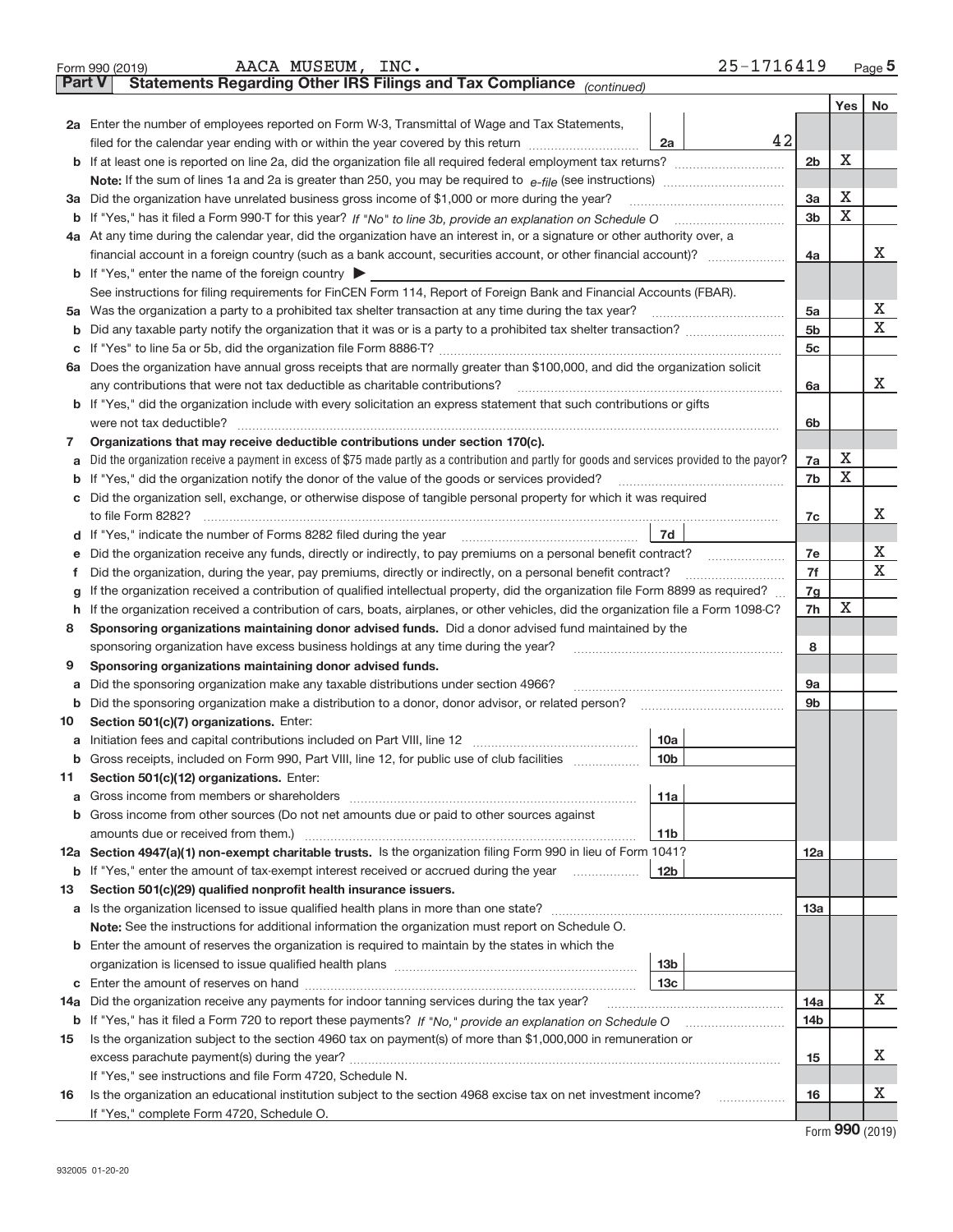|     | AACA MUSEUM, INC.<br>Form 990 (2019)                                                                                                                                                                                          |    | 25-1716419 |                        |                       | Page $6$                |
|-----|-------------------------------------------------------------------------------------------------------------------------------------------------------------------------------------------------------------------------------|----|------------|------------------------|-----------------------|-------------------------|
|     | Governance, Management, and Disclosure For each "Yes" response to lines 2 through 7b below, and for a "No" response<br><b>Part VI</b>                                                                                         |    |            |                        |                       |                         |
|     | to line 8a, 8b, or 10b below, describe the circumstances, processes, or changes on Schedule O. See instructions.                                                                                                              |    |            |                        |                       |                         |
|     |                                                                                                                                                                                                                               |    |            |                        |                       | $\overline{\mathbf{X}}$ |
|     | <b>Section A. Governing Body and Management</b>                                                                                                                                                                               |    |            |                        |                       |                         |
|     |                                                                                                                                                                                                                               |    |            |                        | Yes                   | No                      |
|     | 1a Enter the number of voting members of the governing body at the end of the tax year <i>manument</i>                                                                                                                        | 1a | 17         |                        |                       |                         |
|     | If there are material differences in voting rights among members of the governing body, or if the governing                                                                                                                   |    |            |                        |                       |                         |
|     | body delegated broad authority to an executive committee or similar committee, explain on Schedule O.                                                                                                                         |    |            |                        |                       |                         |
| b   | Enter the number of voting members included on line 1a, above, who are independent                                                                                                                                            | 1b | 17         |                        |                       |                         |
| 2   | Did any officer, director, trustee, or key employee have a family relationship or a business relationship with any other                                                                                                      |    |            |                        |                       |                         |
|     | officer, director, trustee, or key employee?                                                                                                                                                                                  |    |            | $\overline{2}$         |                       | х                       |
| 3   | Did the organization delegate control over management duties customarily performed by or under the direct supervision                                                                                                         |    |            |                        |                       |                         |
|     |                                                                                                                                                                                                                               |    |            | 3                      |                       | х                       |
| 4   | Did the organization make any significant changes to its governing documents since the prior Form 990 was filed?                                                                                                              |    |            | 4                      |                       | X                       |
| 5   |                                                                                                                                                                                                                               |    |            | 5                      |                       | $\mathbf X$             |
| 6   | Did the organization have members or stockholders?                                                                                                                                                                            |    |            | 6                      |                       | X                       |
|     | Did the organization have members, stockholders, or other persons who had the power to elect or appoint one or                                                                                                                |    |            |                        |                       |                         |
| 7a  |                                                                                                                                                                                                                               |    |            |                        |                       | х                       |
|     | more members of the governing body?<br><b>b</b> Are any governance decisions of the organization reserved to (or subject to approval by) members, stockholders, or                                                            |    |            | 7a                     |                       |                         |
|     |                                                                                                                                                                                                                               |    |            |                        |                       | x                       |
|     | persons other than the governing body?                                                                                                                                                                                        |    |            | 7b                     |                       |                         |
| 8   | Did the organization contemporaneously document the meetings held or written actions undertaken during the year by the following:                                                                                             |    |            |                        | х                     |                         |
| a   | The governing body? [11] matter is a construction of the state of the state of the state of the state of the state of the state of the state of the state of the state of the state of the state of the state of the state of |    |            | 8a                     | $\mathbf X$           |                         |
| b   |                                                                                                                                                                                                                               |    |            | 8b                     |                       |                         |
| 9   | Is there any officer, director, trustee, or key employee listed in Part VII, Section A, who cannot be reached at the                                                                                                          |    |            | 9                      |                       | x                       |
|     |                                                                                                                                                                                                                               |    |            |                        |                       |                         |
|     | Section B. Policies (This Section B requests information about policies not required by the Internal Revenue Code.)                                                                                                           |    |            |                        | Yes                   |                         |
|     |                                                                                                                                                                                                                               |    |            |                        |                       | No<br>Χ                 |
|     |                                                                                                                                                                                                                               |    |            | 10a                    |                       |                         |
|     | b If "Yes," did the organization have written policies and procedures governing the activities of such chapters, affiliates,                                                                                                  |    |            |                        |                       |                         |
|     | and branches to ensure their operations are consistent with the organization's exempt purposes?                                                                                                                               |    |            | 10 <sub>b</sub><br>11a | х                     |                         |
|     | 11a Has the organization provided a complete copy of this Form 990 to all members of its governing body before filing the form?                                                                                               |    |            |                        |                       |                         |
| b   | Describe in Schedule O the process, if any, used by the organization to review this Form 990.                                                                                                                                 |    |            |                        | Х                     |                         |
| 12a |                                                                                                                                                                                                                               |    |            | 12a<br>12 <sub>b</sub> | $\mathbf X$           |                         |
| b   |                                                                                                                                                                                                                               |    |            |                        |                       |                         |
| С   | Did the organization regularly and consistently monitor and enforce compliance with the policy? If "Yes," describe                                                                                                            |    |            |                        | Х                     |                         |
|     |                                                                                                                                                                                                                               |    |            | 12c                    | $\overline{\text{X}}$ |                         |
| 13  | Did the organization have a written whistleblower policy?                                                                                                                                                                     |    |            | 13                     | X                     |                         |
| 14  | Did the organization have a written document retention and destruction policy?                                                                                                                                                |    |            | 14                     |                       |                         |
| 15  | Did the process for determining compensation of the following persons include a review and approval by independent                                                                                                            |    |            |                        |                       |                         |
|     | persons, comparability data, and contemporaneous substantiation of the deliberation and decision?                                                                                                                             |    |            |                        |                       |                         |
| а   | The organization's CEO, Executive Director, or top management official manufactured contains and contained a support of the organization's CEO, Executive Director, or top management official                                |    |            | 15a                    | Х                     |                         |
| b   | Other officers or key employees of the organization                                                                                                                                                                           |    |            | 15b                    |                       | x                       |
|     | If "Yes" to line 15a or 15b, describe the process in Schedule O (see instructions).                                                                                                                                           |    |            |                        |                       |                         |
|     | 16a Did the organization invest in, contribute assets to, or participate in a joint venture or similar arrangement with a                                                                                                     |    |            |                        |                       |                         |
|     | taxable entity during the year?                                                                                                                                                                                               |    |            | 16a                    |                       | x                       |
|     | b If "Yes," did the organization follow a written policy or procedure requiring the organization to evaluate its participation                                                                                                |    |            |                        |                       |                         |
|     | in joint venture arrangements under applicable federal tax law, and take steps to safeguard the organization's                                                                                                                |    |            |                        |                       |                         |
|     |                                                                                                                                                                                                                               |    |            | <b>16b</b>             |                       |                         |
|     | <b>Section C. Disclosure</b>                                                                                                                                                                                                  |    |            |                        |                       |                         |
| 17  | List the states with which a copy of this Form 990 is required to be filed $\blacktriangleright$ PA                                                                                                                           |    |            |                        |                       |                         |
| 18  | Section 6104 requires an organization to make its Forms 1023 (1024 or 1024-A, if applicable), 990, and 990-T (Section 501(c)(3)s only) available                                                                              |    |            |                        |                       |                         |
|     | for public inspection. Indicate how you made these available. Check all that apply.                                                                                                                                           |    |            |                        |                       |                         |
|     | $X$ Upon request<br>Own website<br>Another's website<br>Other (explain on Schedule O)                                                                                                                                         |    |            |                        |                       |                         |
| 19  | Describe on Schedule O whether (and if so, how) the organization made its governing documents, conflict of interest policy, and financial                                                                                     |    |            |                        |                       |                         |
|     | statements available to the public during the tax year.                                                                                                                                                                       |    |            |                        |                       |                         |
| 20  | State the name, address, and telephone number of the person who possesses the organization's books and records                                                                                                                |    |            |                        |                       |                         |
|     | DENNIS BECK, DIR., OPERATIONS & FIN. - 717-566-7100                                                                                                                                                                           |    |            |                        |                       |                         |
|     | 17033<br>161 MUSEUM DRIVE, HERSHEY, PA                                                                                                                                                                                        |    |            |                        |                       |                         |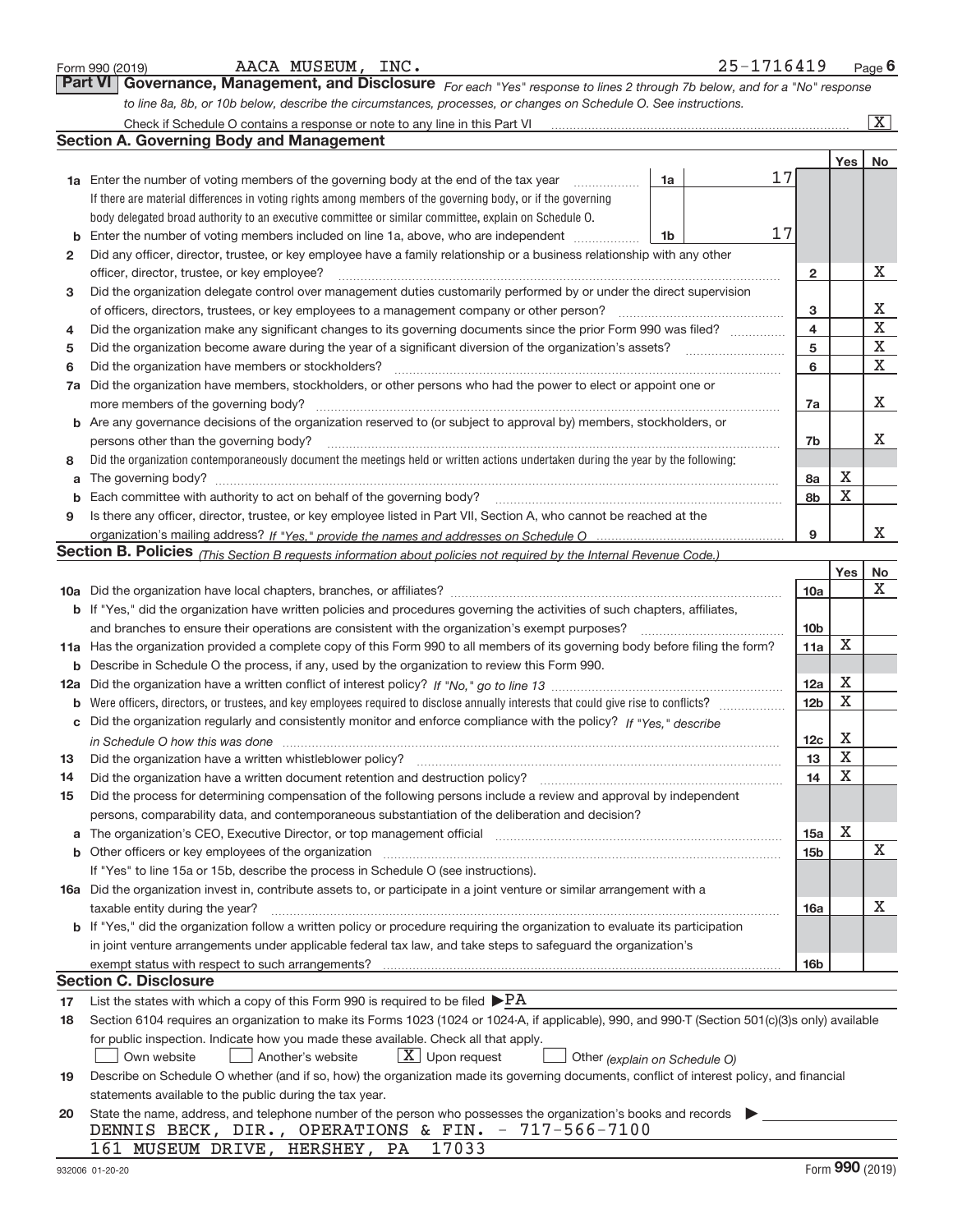$\begin{array}{c} \boxed{1} \\ \boxed{1} \\ \end{array}$ 

#### **Part VII Compensation of Officers, Directors, Trustees, Key Employees, Highest Compensated Employees, and Independent Contractors**

Check if Schedule O contains a response or note to any line in this Part VII

**Section A. Officers, Directors, Trustees, Key Employees, and Highest Compensated Employees**

**1a**  Complete this table for all persons required to be listed. Report compensation for the calendar year ending with or within the organization's tax year. **•** List all of the organization's current officers, directors, trustees (whether individuals or organizations), regardless of amount of compensation.

Enter ‐0‐ in columns (D), (E), and (F) if no compensation was paid.

**•** List all of the organization's current key employees, if any. See instructions for definition of "key employee."

● List the organization's five current highest compensated employees (other than an officer, director, trustee, or key employee) who received report‐ able compensation (Box 5 of Form W‐2 and/or Box 7 of Form 1099‐MISC) of more than \$100,000 from the organization and any related organizations.

 $\bullet$  List all of the organization's former officers, key employees, and highest compensated employees who received more than \$100,000 of reportable compensation from the organization and any related organizations.

**•** List all of the organization's former directors or trustees that received, in the capacity as a former director or trustee of the organization, more than \$10,000 of reportable compensation from the organization and any related organizations.

See instructions for the order in which to list the persons above.

Check this box if neither the organization nor any related organization compensated any current officer, director, or trustee.  $\Box$ 

| (A)                            | (B)                    |                               |                                                              | (C)                   |              |                                  |        | (D)                        | (E)                        | (F)                          |
|--------------------------------|------------------------|-------------------------------|--------------------------------------------------------------|-----------------------|--------------|----------------------------------|--------|----------------------------|----------------------------|------------------------------|
| Name and title                 | Average<br>hours per   |                               | (do not check more than one<br>box, unless person is both an | Position              |              |                                  |        | Reportable<br>compensation | Reportable<br>compensation | Estimated<br>amount of       |
|                                | week                   |                               | officer and a director/trustee)                              |                       |              |                                  |        | from                       | from related               | other                        |
|                                | (list any              |                               |                                                              |                       |              |                                  |        | the                        | organizations              | compensation                 |
|                                | hours for              |                               |                                                              |                       |              |                                  |        | organization               | (W-2/1099-MISC)            | from the                     |
|                                | related                |                               |                                                              |                       |              |                                  |        | (W-2/1099-MISC)            |                            | organization                 |
|                                | organizations<br>below |                               |                                                              |                       |              |                                  |        |                            |                            | and related<br>organizations |
|                                | line)                  | ndividual trustee or director | nstitutional trustee                                         | Officer               | Key employee | Highest compensated<br> employee | Former |                            |                            |                              |
| (1)<br>JEFFREY BLIEMEISTER     | 55.00                  |                               |                                                              |                       |              |                                  |        |                            |                            |                              |
| EXECUTIVE DIRECTOR             |                        |                               |                                                              | $\overline{\text{X}}$ |              |                                  |        | 102,941.                   | 0.                         | 21,702.                      |
| HENRY W. HALLOWELL, III<br>(2) | 30.00                  |                               |                                                              |                       |              |                                  |        |                            |                            |                              |
| PRESIDENT AND DIRECTOR         |                        | $\overline{\text{X}}$         |                                                              | $\overline{\text{X}}$ |              |                                  |        | 0.                         | 0.                         | $0_{.}$                      |
| (3)<br>DALE YINGST             | 8.00                   |                               |                                                              |                       |              |                                  |        |                            |                            |                              |
| VICE PRESIDENT AND DIRECTOR    |                        | $\rm X$                       |                                                              | $\overline{\text{X}}$ |              |                                  |        | 0.                         | 0.                         | $\mathbf 0$ .                |
| ALAN L. BRECHBILL<br>(4)       | 5.00                   |                               |                                                              |                       |              |                                  |        |                            |                            |                              |
| TREASURER AND DIRECTOR         |                        | $\overline{\text{X}}$         |                                                              | $\overline{\text{X}}$ |              |                                  |        | 0.                         | 0.                         | $0$ .                        |
| (5) WILLIAM S. ROTHERMEL       | 12.00                  |                               |                                                              |                       |              |                                  |        |                            |                            |                              |
| SECRETARY AND DIRECTOR         |                        | $\rm X$                       |                                                              | $\overline{\text{X}}$ |              |                                  |        | 0.                         | 0.                         | $0$ .                        |
| (6) RICHARD A. CLYNE           | 3.00                   |                               |                                                              |                       |              |                                  |        |                            |                            |                              |
| <b>DIRECTOR</b>                |                        | $\overline{\text{X}}$         |                                                              |                       |              |                                  |        | 0.                         | 0.                         | $0 \cdot$                    |
| (7) WILLIAM EDMUNDS            | 3.00                   |                               |                                                              |                       |              |                                  |        |                            |                            |                              |
| <b>DIRECTOR</b>                |                        | $\rm X$                       |                                                              |                       |              |                                  |        | 0.                         | 0.                         | $0$ .                        |
| ANTONIA W. ROTHMAN<br>(8)      | 10.00                  |                               |                                                              |                       |              |                                  |        |                            |                            |                              |
| <b>DIRECTOR</b>                |                        | X                             |                                                              |                       |              |                                  |        | $0$ .                      | 0.                         | $0$ .                        |
| (9) RICHARD P. SILLS, ESQ      | 10.00                  |                               |                                                              |                       |              |                                  |        |                            |                            |                              |
| <b>DIRECTOR</b>                |                        | $\rm X$                       |                                                              |                       |              |                                  |        | 0.                         | 0.                         | $0_{.}$                      |
| (10) ANDREW SAFT               | 3.00                   |                               |                                                              |                       |              |                                  |        |                            |                            |                              |
| <b>DIRECTOR</b>                |                        | X                             |                                                              |                       |              |                                  |        | 0.                         | 0.                         | $0 \cdot$                    |
| (11) GERALD WEBER              | 1.00                   |                               |                                                              |                       |              |                                  |        |                            |                            |                              |
| <b>DIRECTOR</b>                |                        | $\rm X$                       |                                                              |                       |              |                                  |        | 0.                         | 0.                         | $\mathbf 0$ .                |
| (12) MARK LIEBERMAN            | 1.00                   |                               |                                                              |                       |              |                                  |        |                            |                            |                              |
| <b>DIRECTOR</b>                |                        | X                             |                                                              |                       |              |                                  |        | 0.                         | 0.                         | $0$ .                        |
| (13) JOEL HOPKINS              | 1.00                   |                               |                                                              |                       |              |                                  |        |                            |                            |                              |
| <b>DIRECTOR</b>                |                        | $\rm X$                       |                                                              |                       |              |                                  |        | $0$ .                      | 0.                         | $\mathbf 0$ .                |
| (14) JON KIRSSIN               | 1.00                   |                               |                                                              |                       |              |                                  |        |                            |                            |                              |
| <b>DIRECTOR</b>                |                        | X                             |                                                              |                       |              |                                  |        | 0.                         | 0.                         | $0 \cdot$                    |
| (15) JOHN OAKMAN               | 1.00                   |                               |                                                              |                       |              |                                  |        |                            |                            |                              |
| <b>DIRECTOR</b>                |                        | $\mathbf X$                   |                                                              |                       |              |                                  |        | 0.                         | 0.                         | $\mathbf 0$ .                |
| (16) DON RISSER                | 1.00                   |                               |                                                              |                       |              |                                  |        |                            |                            |                              |
| <b>DIRECTOR</b>                |                        | $\overline{\text{X}}$         |                                                              |                       |              |                                  |        | 0.                         | 0.                         | $\mathbf 0$ .                |
| (17) JOHN TUCKER               | 1.00                   |                               |                                                              |                       |              |                                  |        |                            |                            |                              |
| <b>DIRECTOR</b>                |                        | $\rm X$                       |                                                              |                       |              |                                  |        | 0.                         | 0.                         | $\mathbf 0$ .                |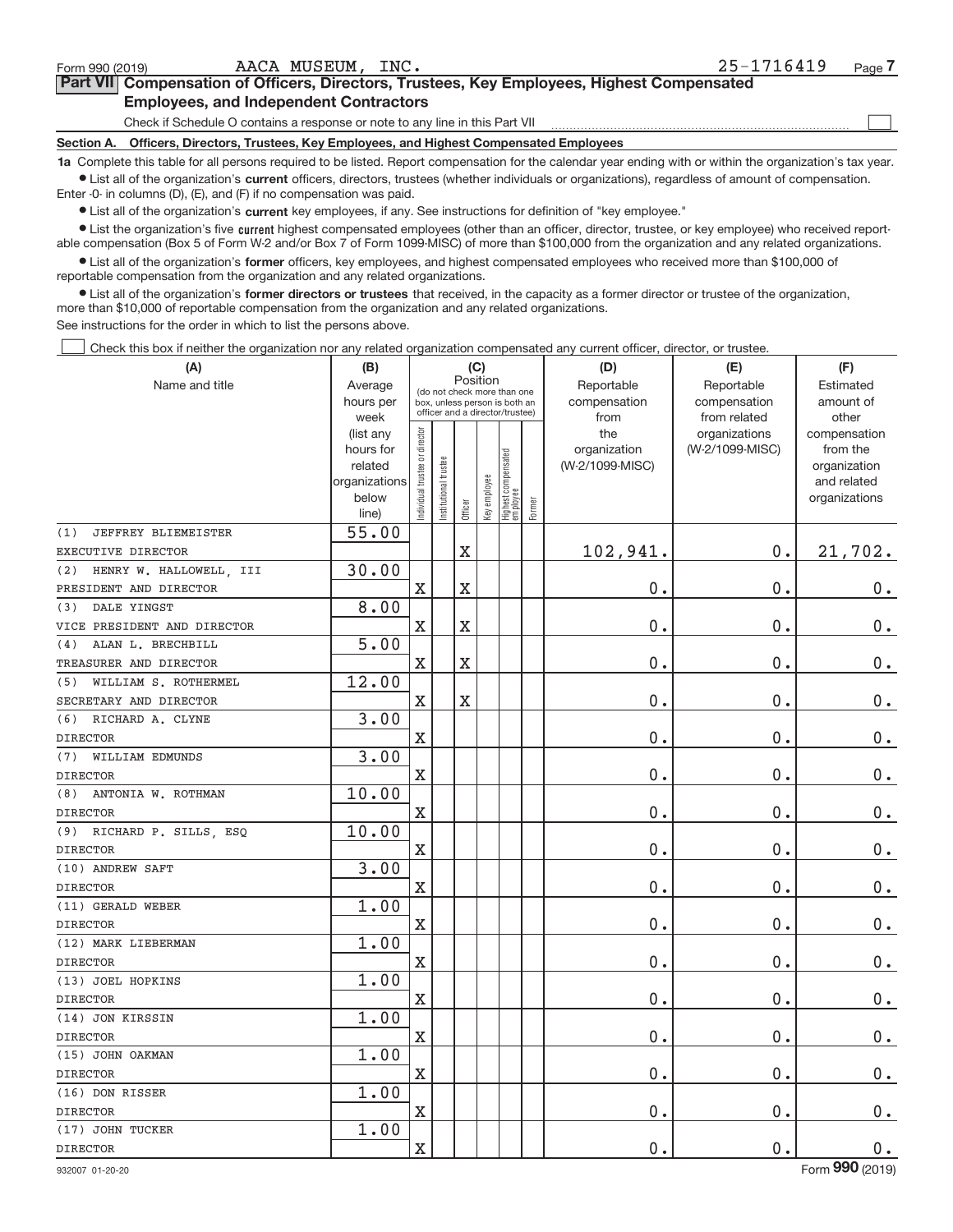| Form 990 (2019)     | AACA MUSEUM, INC.                                                                                                                                                                                                                            |               |                                |                      |         |              |                                                                                                 |        |                                                                                                | 25-1716419                       |                  |                     | Page 8                                                                   |
|---------------------|----------------------------------------------------------------------------------------------------------------------------------------------------------------------------------------------------------------------------------------------|---------------|--------------------------------|----------------------|---------|--------------|-------------------------------------------------------------------------------------------------|--------|------------------------------------------------------------------------------------------------|----------------------------------|------------------|---------------------|--------------------------------------------------------------------------|
| <b>Part VII</b>     | Section A. Officers, Directors, Trustees, Key Employees, and Highest Compensated Employees (continued)                                                                                                                                       |               |                                |                      |         |              |                                                                                                 |        |                                                                                                |                                  |                  |                     |                                                                          |
|                     | (B)<br>(A)<br>Average<br>Name and title<br>hours per<br>week<br>(list any<br>hours for<br>related<br>organizations<br>below                                                                                                                  |               |                                |                      | (C)     | Position     | (do not check more than one<br>box, unless person is both an<br>officer and a director/trustee) |        | (D)<br>(E)<br>Reportable<br>Reportable<br>compensation<br>compensation<br>from related<br>from |                                  |                  |                     | (F)<br>Estimated<br>amount of<br>other                                   |
|                     |                                                                                                                                                                                                                                              |               |                                | nstitutional trustee | Officer | key employee | Highest compensated<br>employee                                                                 | Former | the<br>organization<br>(W-2/1099-MISC)                                                         | organizations<br>(W-2/1099-MISC) |                  |                     | compensation<br>from the<br>organization<br>and related<br>organizations |
| (18) EDMUND CAMMACK |                                                                                                                                                                                                                                              | line)<br>1.00 | Individual trustee or director |                      |         |              |                                                                                                 |        |                                                                                                |                                  |                  |                     |                                                                          |
| DIRECTOR            |                                                                                                                                                                                                                                              |               | $\mathbf X$                    |                      |         |              |                                                                                                 |        | 0.                                                                                             |                                  | 0.               |                     | $0$ .                                                                    |
|                     |                                                                                                                                                                                                                                              |               |                                |                      |         |              |                                                                                                 |        |                                                                                                |                                  |                  |                     |                                                                          |
|                     |                                                                                                                                                                                                                                              |               |                                |                      |         |              |                                                                                                 |        |                                                                                                |                                  |                  |                     |                                                                          |
|                     |                                                                                                                                                                                                                                              |               |                                |                      |         |              |                                                                                                 |        |                                                                                                |                                  |                  |                     |                                                                          |
|                     |                                                                                                                                                                                                                                              |               |                                |                      |         |              |                                                                                                 |        |                                                                                                |                                  |                  |                     |                                                                          |
|                     |                                                                                                                                                                                                                                              |               |                                |                      |         |              |                                                                                                 |        |                                                                                                |                                  |                  |                     |                                                                          |
|                     |                                                                                                                                                                                                                                              |               |                                |                      |         |              |                                                                                                 |        |                                                                                                |                                  |                  |                     |                                                                          |
|                     |                                                                                                                                                                                                                                              |               |                                |                      |         |              |                                                                                                 |        |                                                                                                |                                  |                  |                     |                                                                          |
|                     |                                                                                                                                                                                                                                              |               |                                |                      |         |              |                                                                                                 |        |                                                                                                |                                  |                  |                     |                                                                          |
|                     |                                                                                                                                                                                                                                              |               |                                |                      |         |              |                                                                                                 |        |                                                                                                |                                  |                  |                     |                                                                          |
|                     |                                                                                                                                                                                                                                              |               |                                |                      |         |              |                                                                                                 |        |                                                                                                |                                  |                  |                     |                                                                          |
| 1b Subtotal         |                                                                                                                                                                                                                                              |               |                                |                      |         |              |                                                                                                 |        | 102,941.                                                                                       |                                  | 0.               |                     | 21,702.                                                                  |
| c                   |                                                                                                                                                                                                                                              |               |                                |                      |         |              |                                                                                                 |        | 0.                                                                                             |                                  | $0$ .            |                     | 0.                                                                       |
|                     |                                                                                                                                                                                                                                              |               |                                |                      |         |              |                                                                                                 |        | 102,941.                                                                                       |                                  | $\overline{0}$ . |                     | 21,702.                                                                  |
| 2                   | Total number of individuals (including but not limited to those listed above) who received more than \$100,000 of reportable<br>compensation from the organization $\blacktriangleright$                                                     |               |                                |                      |         |              |                                                                                                 |        |                                                                                                |                                  |                  |                     | ı                                                                        |
|                     |                                                                                                                                                                                                                                              |               |                                |                      |         |              |                                                                                                 |        |                                                                                                |                                  |                  |                     | <b>Yes</b><br>No                                                         |
| 3                   | Did the organization list any former officer, director, trustee, key employee, or highest compensated employee on                                                                                                                            |               |                                |                      |         |              |                                                                                                 |        |                                                                                                |                                  |                  |                     | X                                                                        |
| 4                   | line 1a? If "Yes," complete Schedule J for such individual manufactured contained and the New York Communication<br>For any individual listed on line 1a, is the sum of reportable compensation and other compensation from the organization |               |                                |                      |         |              |                                                                                                 |        |                                                                                                |                                  |                  | 3                   |                                                                          |
|                     |                                                                                                                                                                                                                                              |               |                                |                      |         |              |                                                                                                 |        |                                                                                                |                                  |                  | 4                   | х                                                                        |
| 5                   | Did any person listed on line 1a receive or accrue compensation from any unrelated organization or individual for services                                                                                                                   |               |                                |                      |         |              |                                                                                                 |        |                                                                                                |                                  |                  |                     |                                                                          |
|                     | <b>Section B. Independent Contractors</b>                                                                                                                                                                                                    |               |                                |                      |         |              |                                                                                                 |        |                                                                                                |                                  |                  | 5                   | x                                                                        |
| 1                   | Complete this table for your five highest compensated independent contractors that received more than \$100,000 of compensation from                                                                                                         |               |                                |                      |         |              |                                                                                                 |        |                                                                                                |                                  |                  |                     |                                                                          |
|                     | the organization. Report compensation for the calendar year ending with or within the organization's tax year.                                                                                                                               |               |                                |                      |         |              |                                                                                                 |        |                                                                                                |                                  |                  |                     |                                                                          |
|                     | (A)<br>Name and business address                                                                                                                                                                                                             |               |                                | <b>NONE</b>          |         |              |                                                                                                 |        | (B)<br>Description of services                                                                 |                                  |                  | (C)<br>Compensation |                                                                          |
|                     |                                                                                                                                                                                                                                              |               |                                |                      |         |              |                                                                                                 |        |                                                                                                |                                  |                  |                     |                                                                          |
|                     |                                                                                                                                                                                                                                              |               |                                |                      |         |              |                                                                                                 |        |                                                                                                |                                  |                  |                     |                                                                          |
|                     |                                                                                                                                                                                                                                              |               |                                |                      |         |              |                                                                                                 |        |                                                                                                |                                  |                  |                     |                                                                          |
|                     |                                                                                                                                                                                                                                              |               |                                |                      |         |              |                                                                                                 |        |                                                                                                |                                  |                  |                     |                                                                          |
|                     |                                                                                                                                                                                                                                              |               |                                |                      |         |              |                                                                                                 |        |                                                                                                |                                  |                  |                     |                                                                          |
|                     |                                                                                                                                                                                                                                              |               |                                |                      |         |              |                                                                                                 |        |                                                                                                |                                  |                  |                     |                                                                          |
| 2                   | Total number of independent contractors (including but not limited to those listed above) who received more than<br>\$100,000 of compensation from the organization                                                                          |               |                                |                      |         | 0            |                                                                                                 |        |                                                                                                |                                  |                  |                     |                                                                          |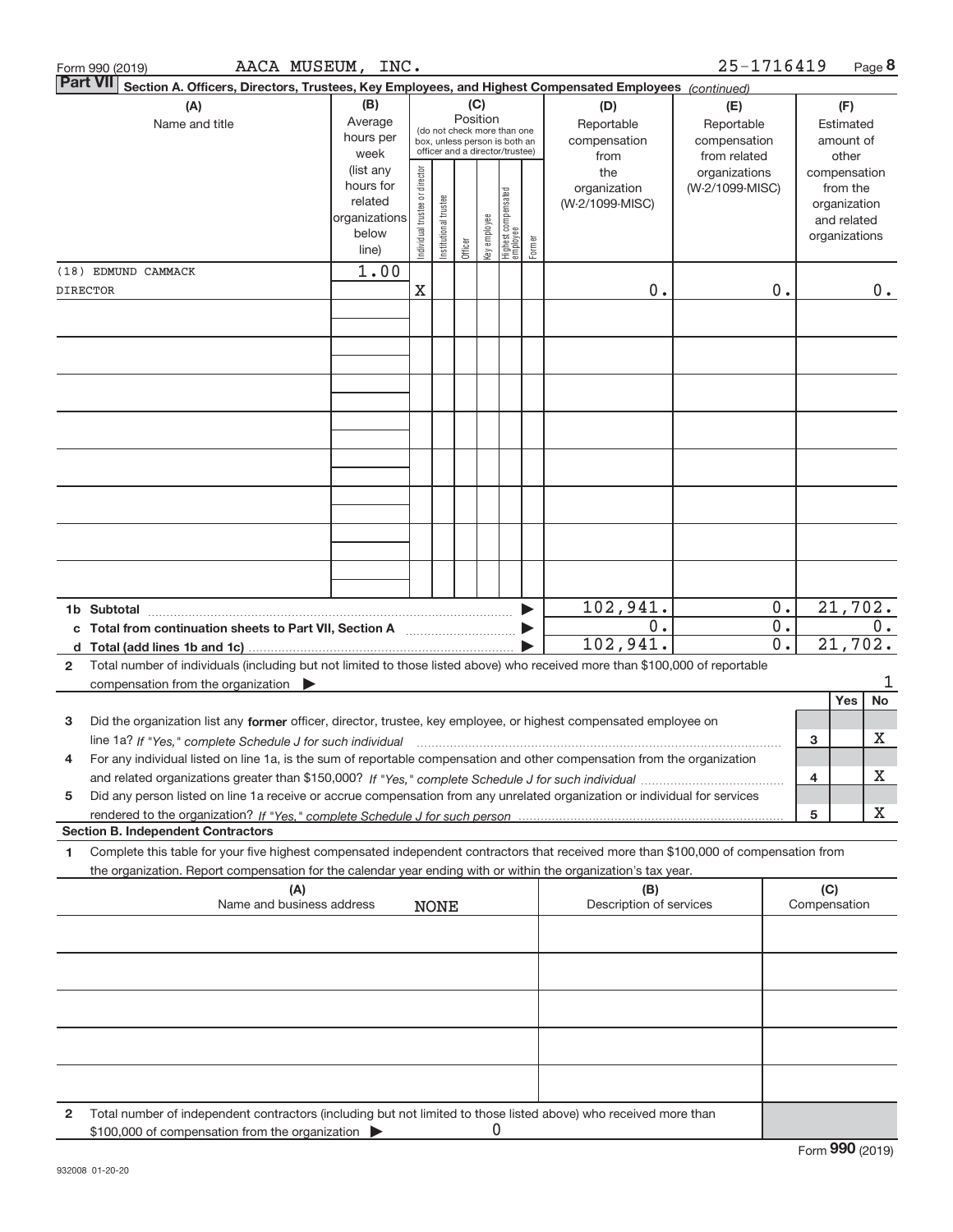|                                                           |                 |                                                                                            | Check if Schedule O contains a response or note to any line in this Part VIII |             |                |                         |                                  |                                              |                                      |                                                                 |
|-----------------------------------------------------------|-----------------|--------------------------------------------------------------------------------------------|-------------------------------------------------------------------------------|-------------|----------------|-------------------------|----------------------------------|----------------------------------------------|--------------------------------------|-----------------------------------------------------------------|
|                                                           |                 |                                                                                            |                                                                               |             |                |                         | Total revenue                    | (B)<br>Related or exempt<br>function revenue | (C)<br>Unrelated<br>business revenue | (D)<br>Revenue excluded<br>from tax under<br>sections 512 - 514 |
|                                                           |                 |                                                                                            | 1 a Federated campaigns                                                       | .           | 1a             |                         |                                  |                                              |                                      |                                                                 |
| Contributions, Gifts, Grants<br>and Other Similar Amounts |                 | b                                                                                          | Membership dues                                                               |             | 1 <sub>b</sub> |                         |                                  |                                              |                                      |                                                                 |
|                                                           |                 | С                                                                                          | Fundraising events                                                            |             | 1 <sub>c</sub> | 107,700.                |                                  |                                              |                                      |                                                                 |
|                                                           |                 |                                                                                            | d Related organizations                                                       |             | 1 <sub>d</sub> |                         |                                  |                                              |                                      |                                                                 |
|                                                           |                 |                                                                                            | Government grants (contributions)                                             |             | 1e             | 17,209.                 |                                  |                                              |                                      |                                                                 |
|                                                           |                 | е                                                                                          |                                                                               |             |                |                         |                                  |                                              |                                      |                                                                 |
|                                                           |                 |                                                                                            | f All other contributions, gifts, grants, and                                 |             |                | 554,835.                |                                  |                                              |                                      |                                                                 |
|                                                           |                 |                                                                                            | similar amounts not included above                                            |             | 1f             | 279,701.                |                                  |                                              |                                      |                                                                 |
|                                                           |                 |                                                                                            | Noncash contributions included in lines 1a-1f                                 |             | $1g$ \$        |                         | 679,744.                         |                                              |                                      |                                                                 |
|                                                           |                 | h.                                                                                         | <b>Total.</b> Add lines 1a-1f                                                 |             |                |                         |                                  |                                              |                                      |                                                                 |
|                                                           |                 |                                                                                            |                                                                               |             |                | <b>Business Code</b>    |                                  |                                              |                                      |                                                                 |
|                                                           |                 | 2a                                                                                         | MUSEUM ADMISSIONS                                                             |             |                | 713990                  | 347,998.                         | 347,998.                                     |                                      |                                                                 |
|                                                           |                 | b                                                                                          | MEMBERSHIP DUES                                                               |             |                | 713990                  | 207, 394.                        | 207, 394.                                    |                                      |                                                                 |
|                                                           |                 |                                                                                            | EDUCATION REVENUE                                                             |             |                | 713990                  | 15,945.                          | 15,945.                                      |                                      |                                                                 |
|                                                           |                 | d                                                                                          | <b>TOUR SALES</b>                                                             |             |                | 713990                  | 12,977.                          | 12,977.                                      |                                      |                                                                 |
| Program Service<br>Revenue                                |                 | е                                                                                          |                                                                               |             |                |                         |                                  |                                              |                                      |                                                                 |
|                                                           |                 | f                                                                                          | All other program service revenue                                             |             |                |                         |                                  |                                              |                                      |                                                                 |
|                                                           |                 | a                                                                                          |                                                                               |             |                |                         | 584, 314.                        |                                              |                                      |                                                                 |
|                                                           | 3               |                                                                                            | Investment income (including dividends, interest, and                         |             |                |                         |                                  |                                              |                                      |                                                                 |
|                                                           |                 |                                                                                            |                                                                               |             |                |                         | 54,558.                          |                                              |                                      | 54,558.                                                         |
|                                                           | 4               |                                                                                            | Income from investment of tax-exempt bond proceeds                            |             |                |                         |                                  |                                              |                                      |                                                                 |
|                                                           | 5               |                                                                                            |                                                                               |             |                |                         |                                  |                                              |                                      |                                                                 |
|                                                           |                 |                                                                                            |                                                                               |             | (i) Real       | (ii) Personal           |                                  |                                              |                                      |                                                                 |
|                                                           |                 | 6а                                                                                         | Gross rents                                                                   | 6a 284,070. |                |                         |                                  |                                              |                                      |                                                                 |
|                                                           |                 | 6b 39, 468.<br>Less: rental expenses<br>b<br>$6c$ 244,602.<br>Rental income or (loss)<br>c |                                                                               |             |                |                         |                                  |                                              |                                      |                                                                 |
|                                                           |                 |                                                                                            |                                                                               |             |                |                         |                                  |                                              |                                      |                                                                 |
|                                                           |                 |                                                                                            | d Net rental income or (loss)                                                 |             |                |                         | 244,602.                         |                                              |                                      | 244,602.                                                        |
|                                                           |                 |                                                                                            | 7 a Gross amount from sales of                                                |             | (i) Securities | (ii) Other              |                                  |                                              |                                      |                                                                 |
|                                                           |                 |                                                                                            | assets other than inventory                                                   | 7al         |                | 53,000.155,429.         |                                  |                                              |                                      |                                                                 |
|                                                           |                 |                                                                                            | <b>b</b> Less: cost or other basis                                            |             |                |                         |                                  |                                              |                                      |                                                                 |
|                                                           |                 |                                                                                            | and sales expenses                                                            |             |                | $7b$ 53, 159. 227, 479. |                                  |                                              |                                      |                                                                 |
| ther Revenue                                              |                 |                                                                                            | <b>c</b> Gain or (loss) $\ldots$                                              | 7c          |                | $-159. -72,050.$        |                                  |                                              |                                      |                                                                 |
|                                                           |                 |                                                                                            |                                                                               |             |                |                         | $-72, 209.$                      |                                              |                                      | $-72, 209.$                                                     |
|                                                           |                 |                                                                                            | 8 a Gross income from fundraising events (not                                 |             |                |                         |                                  |                                              |                                      |                                                                 |
|                                                           |                 |                                                                                            | including \$ 107, 700. of                                                     |             |                |                         |                                  |                                              |                                      |                                                                 |
|                                                           |                 |                                                                                            | contributions reported on line 1c). See                                       |             |                |                         |                                  |                                              |                                      |                                                                 |
|                                                           |                 |                                                                                            |                                                                               |             |                | $ 8a $ 90, 219.         |                                  |                                              |                                      |                                                                 |
|                                                           |                 |                                                                                            | <b>b</b> Less: direct expenses <i>manually contained</i>                      |             |                | 8b <sup>103,945.</sup>  |                                  |                                              |                                      |                                                                 |
|                                                           |                 |                                                                                            | c Net income or (loss) from fundraising events                                |             |                |                         | $-13, 726.$                      |                                              |                                      | $-13,726.$                                                      |
|                                                           |                 |                                                                                            | 9 a Gross income from gaming activities. See                                  |             |                |                         |                                  |                                              |                                      |                                                                 |
|                                                           |                 |                                                                                            |                                                                               |             |                | 9a  89,650.             |                                  |                                              |                                      |                                                                 |
|                                                           |                 |                                                                                            | <b>b</b> Less: direct expenses                                                |             |                | $9b \mid 66, 251.$      |                                  |                                              |                                      |                                                                 |
|                                                           |                 |                                                                                            | c Net income or (loss) from gaming activities                                 |             |                | .                       | 23,399.                          |                                              |                                      | 23,399.                                                         |
|                                                           |                 |                                                                                            | 10 a Gross sales of inventory, less returns                                   |             |                |                         |                                  |                                              |                                      |                                                                 |
|                                                           |                 |                                                                                            |                                                                               |             |                | $\vert$ 10a 98,969.     |                                  |                                              |                                      |                                                                 |
|                                                           |                 |                                                                                            | <b>b</b> Less: cost of goods sold                                             |             |                | $10b$ 45, 351.          |                                  |                                              |                                      |                                                                 |
|                                                           |                 |                                                                                            | c Net income or (loss) from sales of inventory                                |             |                |                         | 53,618.                          |                                              | 29,450.                              | 24,168.                                                         |
|                                                           |                 |                                                                                            |                                                                               |             |                | <b>Business Code</b>    |                                  |                                              |                                      |                                                                 |
|                                                           |                 |                                                                                            | 11 a LAWNCARE & SNOW REMOV.                                                   |             |                | 900099                  | 2,680.                           |                                              |                                      | 2,680.                                                          |
|                                                           |                 |                                                                                            | <b>b CREDIT CARD REWARDS</b>                                                  |             |                | 900099                  | 856.                             |                                              |                                      | 856.                                                            |
| Revenue                                                   |                 |                                                                                            | c VENDING MACHINE COMM.                                                       |             |                | 900099                  | 479.                             |                                              |                                      | 479.                                                            |
| Miscellaneous                                             |                 |                                                                                            |                                                                               |             |                | 900099                  | 53.                              |                                              |                                      | 53.                                                             |
|                                                           |                 |                                                                                            |                                                                               |             |                |                         | 4,068.                           |                                              |                                      |                                                                 |
|                                                           | 12 <sup>2</sup> |                                                                                            | Total revenue. See instructions                                               |             |                |                         | $\blacktriangleright$ 1,558,368. | 584, 314.                                    | 29,450.                              | 264,860.                                                        |

Form 990 (2019) Page AACA MUSEUM, INC. 25‐1716419

**Part VIII Statement of Revenue**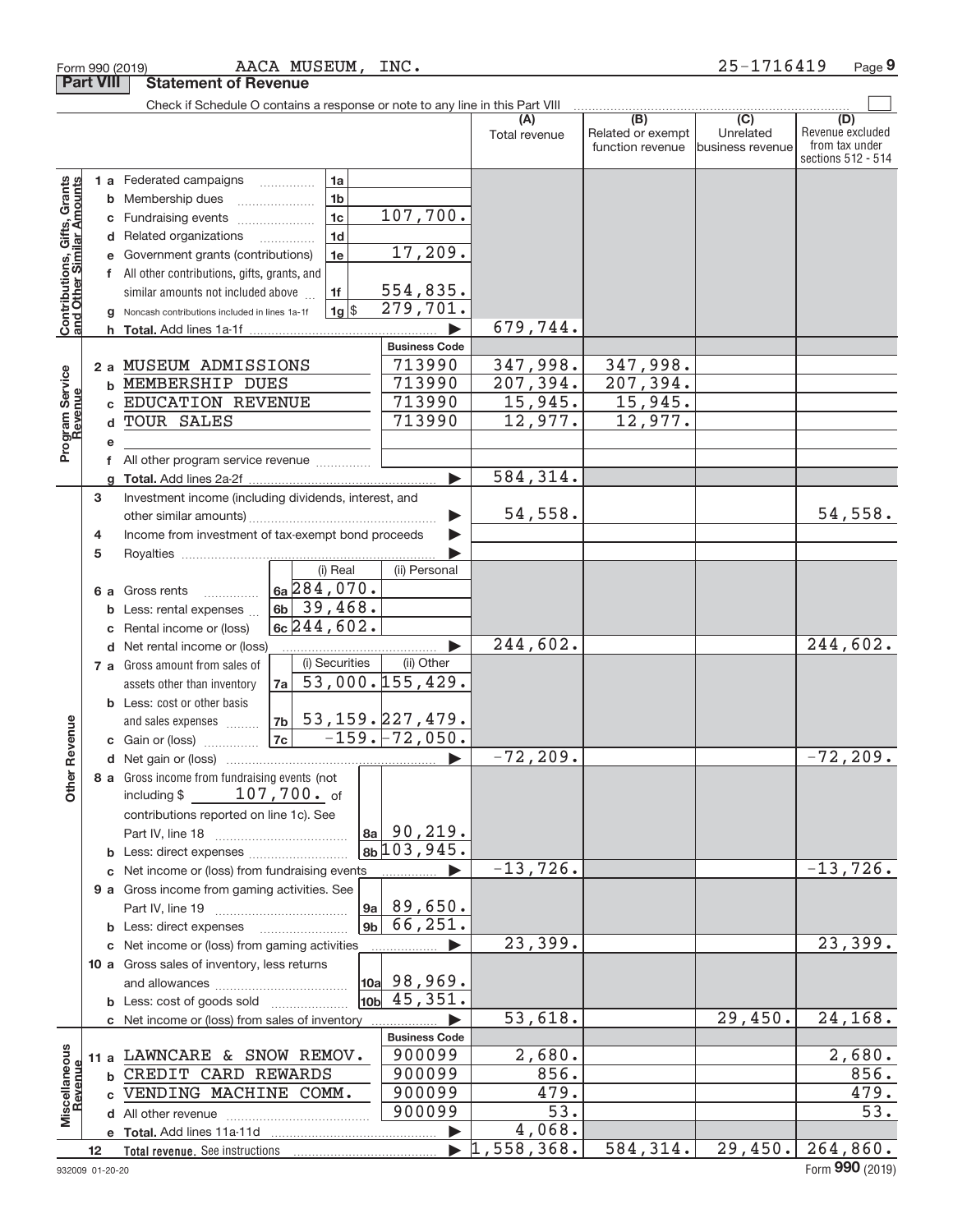**Part IX Statement of Functional Expenses** AACA MUSEUM, INC.

|                 | Section 501(c)(3) and 501(c)(4) organizations must complete all columns. All other organizations must complete column (A).                                                                                 |                           |                                    |                                           |                                |  |  |  |  |  |
|-----------------|------------------------------------------------------------------------------------------------------------------------------------------------------------------------------------------------------------|---------------------------|------------------------------------|-------------------------------------------|--------------------------------|--|--|--|--|--|
|                 | Check if Schedule O contains a response or note to any line in this Part IX                                                                                                                                |                           |                                    |                                           |                                |  |  |  |  |  |
|                 | Do not include amounts reported on lines 6b,<br>7b, 8b, 9b, and 10b of Part VIII.                                                                                                                          | (A)<br>Total expenses     | (B)<br>Program service<br>expenses | (C)<br>Management and<br>general expenses | (D)<br>Fundraising<br>expenses |  |  |  |  |  |
| 1.              | Grants and other assistance to domestic organizations                                                                                                                                                      |                           |                                    |                                           |                                |  |  |  |  |  |
|                 | and domestic governments. See Part IV, line 21                                                                                                                                                             |                           |                                    |                                           |                                |  |  |  |  |  |
| $\mathbf{2}$    | Grants and other assistance to domestic                                                                                                                                                                    |                           |                                    |                                           |                                |  |  |  |  |  |
|                 | individuals. See Part IV, line 22                                                                                                                                                                          |                           |                                    |                                           |                                |  |  |  |  |  |
| 3               | Grants and other assistance to foreign                                                                                                                                                                     |                           |                                    |                                           |                                |  |  |  |  |  |
|                 | organizations, foreign governments, and foreign                                                                                                                                                            |                           |                                    |                                           |                                |  |  |  |  |  |
|                 | individuals. See Part IV, lines 15 and 16                                                                                                                                                                  |                           |                                    |                                           |                                |  |  |  |  |  |
| 4               | Benefits paid to or for members                                                                                                                                                                            |                           |                                    |                                           |                                |  |  |  |  |  |
| 5               | Compensation of current officers, directors,                                                                                                                                                               |                           |                                    |                                           |                                |  |  |  |  |  |
|                 | trustees, and key employees                                                                                                                                                                                | 124,643.                  | 109,315.                           | 9,096.                                    | 6, 232.                        |  |  |  |  |  |
| 6               | Compensation not included above to disqualified                                                                                                                                                            |                           |                                    |                                           |                                |  |  |  |  |  |
|                 | persons (as defined under section 4958(f)(1)) and                                                                                                                                                          |                           |                                    |                                           |                                |  |  |  |  |  |
|                 | persons described in section 4958(c)(3)(B)                                                                                                                                                                 |                           |                                    |                                           |                                |  |  |  |  |  |
| 7               |                                                                                                                                                                                                            | 578, 544.                 | 509, 119.                          | 40,498.                                   | 28,927.                        |  |  |  |  |  |
| 8               | Pension plan accruals and contributions (include                                                                                                                                                           |                           |                                    |                                           |                                |  |  |  |  |  |
|                 | section 401(k) and 403(b) employer contributions)                                                                                                                                                          | $\frac{11,933.}{65,188.}$ | $\frac{10,213.}{56,136.}$          | $\frac{1,128}{5,819}$ .                   | $\frac{592}{3,233}$            |  |  |  |  |  |
| 9               |                                                                                                                                                                                                            |                           |                                    |                                           | 3,342.                         |  |  |  |  |  |
| 10              |                                                                                                                                                                                                            | 80,040.                   | 72,019.                            | 4,679.                                    |                                |  |  |  |  |  |
| 11              | Fees for services (nonemployees):                                                                                                                                                                          |                           |                                    |                                           |                                |  |  |  |  |  |
| a               |                                                                                                                                                                                                            |                           | 24,744.                            | 2,050.                                    |                                |  |  |  |  |  |
| b               |                                                                                                                                                                                                            | 26,794.<br>22,694.        |                                    | 22,694.                                   |                                |  |  |  |  |  |
| С               |                                                                                                                                                                                                            |                           |                                    |                                           |                                |  |  |  |  |  |
| d               |                                                                                                                                                                                                            |                           |                                    |                                           |                                |  |  |  |  |  |
| е               | Professional fundraising services. See Part IV, line 17                                                                                                                                                    |                           |                                    |                                           |                                |  |  |  |  |  |
| f<br>g          | Investment management fees<br>Other. (If line 11g amount exceeds 10% of line 25,                                                                                                                           |                           |                                    |                                           |                                |  |  |  |  |  |
|                 | column (A) amount, list line 11g expenses on Sch O.)                                                                                                                                                       |                           |                                    |                                           |                                |  |  |  |  |  |
| 12 <sup>2</sup> |                                                                                                                                                                                                            | 97,181.                   | 97,181.                            |                                           |                                |  |  |  |  |  |
| 13              |                                                                                                                                                                                                            | 113,027.                  | 92,400.                            | 17,771.                                   |                                |  |  |  |  |  |
| 14              |                                                                                                                                                                                                            | 1,484.                    | 961.                               | $\overline{330}$ .                        | $\frac{2,856.}{193.}$          |  |  |  |  |  |
| 15              |                                                                                                                                                                                                            |                           |                                    |                                           |                                |  |  |  |  |  |
| 16              |                                                                                                                                                                                                            | 123,684.                  | 118,654.                           | 5,030.                                    |                                |  |  |  |  |  |
| 17              |                                                                                                                                                                                                            |                           |                                    |                                           |                                |  |  |  |  |  |
| 18              | Payments of travel or entertainment expenses                                                                                                                                                               |                           |                                    |                                           |                                |  |  |  |  |  |
|                 | for any federal, state, or local public officials                                                                                                                                                          |                           |                                    |                                           |                                |  |  |  |  |  |
| 19              | Conferences, conventions, and meetings                                                                                                                                                                     | 5,789.                    | 5,188.                             | 350.                                      | 251.                           |  |  |  |  |  |
| 20              | Interest                                                                                                                                                                                                   | 50, 581.                  | 46,535.                            | 4,046.                                    |                                |  |  |  |  |  |
| 21              |                                                                                                                                                                                                            |                           |                                    |                                           |                                |  |  |  |  |  |
| 22              | Depreciation, depletion, and amortization                                                                                                                                                                  | 237,653.                  | 218,641.                           | 19,012.                                   |                                |  |  |  |  |  |
| 23              | Insurance                                                                                                                                                                                                  | 54,878.                   | 50, 113.                           | 4,765.                                    |                                |  |  |  |  |  |
| 24              | Other expenses. Itemize expenses not covered<br>above (List miscellaneous expenses on line 24e. If<br>line 24e amount exceeds 10% of line 25, column (A)<br>amount, list line 24e expenses on Schedule O.) |                           |                                    |                                           |                                |  |  |  |  |  |
| a               | UBI                                                                                                                                                                                                        | $\overline{175}$ .        | 175.                               |                                           |                                |  |  |  |  |  |
| b               | VEHICLE EXPENSE                                                                                                                                                                                            | 29,085.                   | 29,085.                            |                                           |                                |  |  |  |  |  |
| C               | TICKET EXPENSE                                                                                                                                                                                             | 24,715.                   | 24,715.                            |                                           |                                |  |  |  |  |  |
| d               | MISCELLANEOUS EXPENSE                                                                                                                                                                                      | 20, 319.                  | 20, 319.                           |                                           |                                |  |  |  |  |  |
|                 | e All other expenses                                                                                                                                                                                       | 34,702.                   | 24,686.                            | 2,696.                                    | 7,320.                         |  |  |  |  |  |
| 25              | Total functional expenses. Add lines 1 through 24e                                                                                                                                                         | 1,703,109.                | 1,510,199.                         | 139,964.                                  | 52,946.                        |  |  |  |  |  |
| 26              | Joint costs. Complete this line only if the organization                                                                                                                                                   |                           |                                    |                                           |                                |  |  |  |  |  |
|                 | reported in column (B) joint costs from a combined                                                                                                                                                         |                           |                                    |                                           |                                |  |  |  |  |  |
|                 | educational campaign and fundraising solicitation.                                                                                                                                                         |                           |                                    |                                           |                                |  |  |  |  |  |
|                 | Check here $\blacktriangleright$<br>if following SOP 98-2 (ASC 958-720)                                                                                                                                    |                           |                                    |                                           |                                |  |  |  |  |  |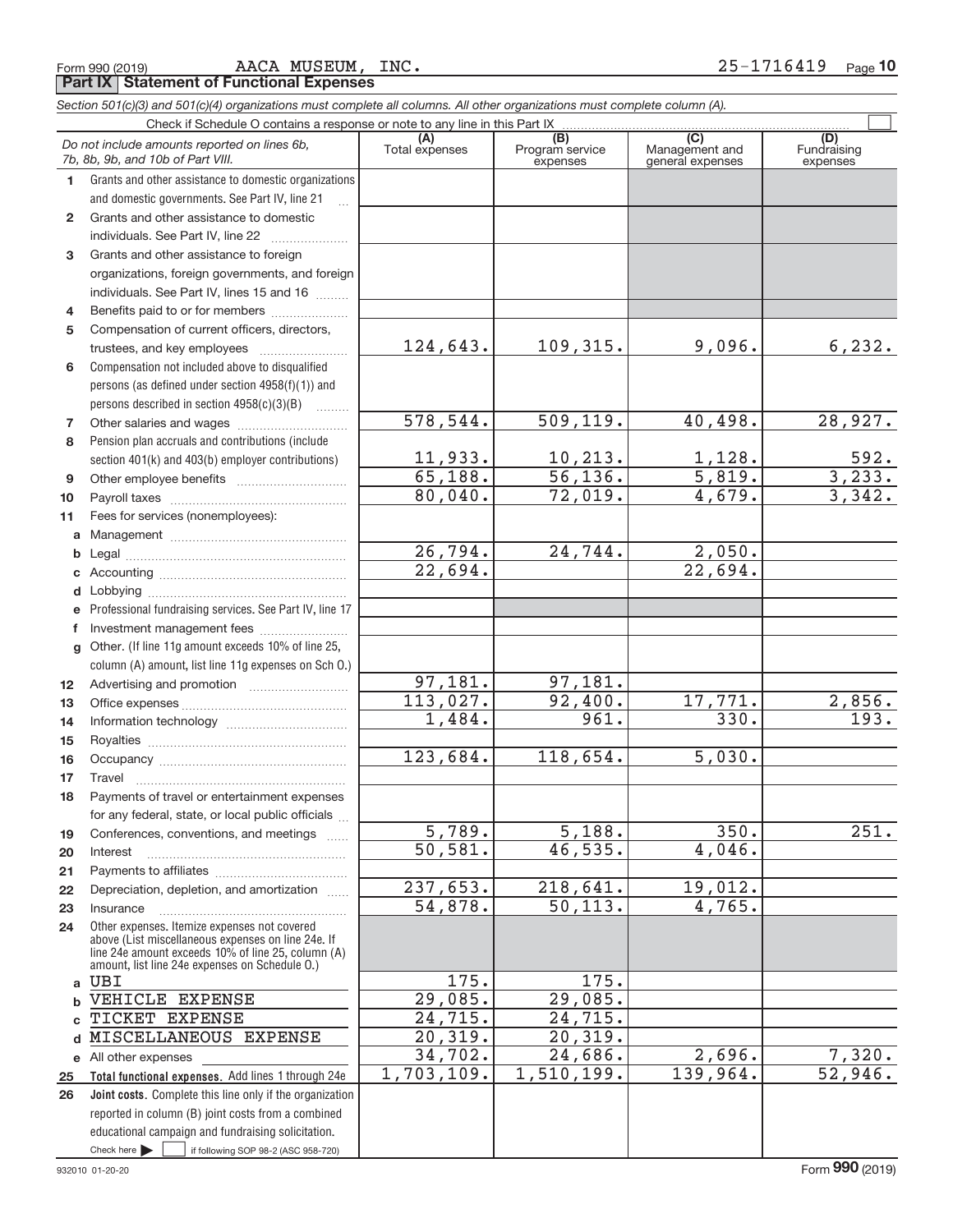|  | $25 - 2$ |  |
|--|----------|--|

|                             |        | AACA MUSEUM, INC.<br>Form 990 (2019)                                                                                                     |                          |                 | 25-1716419<br>$_{\text{Page}}$ 11 |
|-----------------------------|--------|------------------------------------------------------------------------------------------------------------------------------------------|--------------------------|-----------------|-----------------------------------|
|                             | Part X | <b>Balance Sheet</b>                                                                                                                     |                          |                 |                                   |
|                             |        |                                                                                                                                          |                          |                 |                                   |
|                             |        |                                                                                                                                          | (A)<br>Beginning of year |                 | (B)<br>End of year                |
|                             | 1      |                                                                                                                                          | 2,200.                   | $\mathbf{1}$    | 2,200.                            |
|                             | 2      |                                                                                                                                          | 301,950.                 | $\mathbf{2}$    | 263,343.                          |
|                             | 3      |                                                                                                                                          | 213, 277.                | 3               | 249,389.                          |
|                             | 4      |                                                                                                                                          | 69,800.                  | 4               | 91,478.                           |
|                             | 5      | Loans and other receivables from any current or former officer, director,                                                                |                          |                 |                                   |
|                             |        | trustee, key employee, creator or founder, substantial contributor, or 35%                                                               |                          |                 |                                   |
|                             |        | controlled entity or family member of any of these persons <i>manufolder in the controlled</i>                                           |                          | 5               |                                   |
|                             | 6      | Loans and other receivables from other disqualified persons (as defined                                                                  |                          |                 |                                   |
|                             |        | under section $4958(f)(1)$ , and persons described in section $4958(c)(3)(B)$<br>1.1.1.1                                                 |                          | 6               |                                   |
|                             | 7      |                                                                                                                                          |                          | $\overline{7}$  |                                   |
| Assets                      | 8      |                                                                                                                                          | 63, 471.                 | 8               | 48,344.                           |
|                             | 9      | Prepaid expenses and deferred charges [11] [11] [11] [12] [12] [12] [12] [13] [13] [13] [13] [13] [13] [13] [1                           | 80,777.                  | 9               | 76,772.                           |
|                             |        | <b>10a</b> Land, buildings, and equipment: cost or other                                                                                 |                          |                 |                                   |
|                             |        | basis. Complete Part VI of Schedule D $\frac{10a}{\cdots}$ 10a   8,762,976.                                                              |                          |                 |                                   |
|                             |        | 3,476,940.                                                                                                                               | 5,474,288.               | 10 <sub>c</sub> | 5,286,036.                        |
|                             | 11     |                                                                                                                                          | 1,529,038.               | 11              | 1,774,608.                        |
|                             | 12     |                                                                                                                                          |                          | 12              |                                   |
|                             | 13     |                                                                                                                                          |                          | 13              |                                   |
|                             | 14     |                                                                                                                                          |                          | 14              |                                   |
|                             | 15     |                                                                                                                                          | 9,676,684.               | 15              | 9,725,769.                        |
|                             | 16     |                                                                                                                                          | 17, 411, 485.            | 16              | 17, 517, 939.                     |
|                             | 17     |                                                                                                                                          | 175,473.                 | 17              | 196, 230.                         |
|                             | 18     |                                                                                                                                          | 149,640.                 | 18              |                                   |
|                             | 19     |                                                                                                                                          |                          | 19              | 118,880.                          |
|                             | 20     |                                                                                                                                          |                          | 20              |                                   |
|                             | 21     | Escrow or custodial account liability. Complete Part IV of Schedule D                                                                    |                          | 21              |                                   |
|                             | 22     | Loans and other payables to any current or former officer, director,                                                                     |                          |                 |                                   |
| Liabilities                 |        | trustee, key employee, creator or founder, substantial contributor, or 35%<br>controlled entity or family member of any of these persons |                          | 22              |                                   |
|                             | 23     |                                                                                                                                          | 1,272,919.               | 23              | 1,277,385.                        |
|                             | 24     |                                                                                                                                          |                          | 24              |                                   |
|                             | 25     | Other liabilities (including federal income tax, payables to related third                                                               |                          |                 |                                   |
|                             |        | parties, and other liabilities not included on lines 17-24). Complete Part X                                                             |                          |                 |                                   |
|                             |        | of Schedule D                                                                                                                            | 24,538.                  | 25              | 35, 236.                          |
|                             | 26     | Total liabilities. Add lines 17 through 25                                                                                               | 1,622,570.               | 26              | 1,627,731.                        |
|                             |        | Organizations that follow FASB ASC 958, check here $\blacktriangleright \boxed{X}$                                                       |                          |                 |                                   |
|                             |        | and complete lines 27, 28, 32, and 33.                                                                                                   |                          |                 |                                   |
|                             | 27     |                                                                                                                                          | 14,740,904.              | 27              | 14,800,305.                       |
|                             | 28     |                                                                                                                                          | 1,048,011.               | 28              | 1,089,903.                        |
|                             |        | Organizations that do not follow FASB ASC 958, check here $\triangleright$                                                               |                          |                 |                                   |
|                             |        | and complete lines 29 through 33.                                                                                                        |                          |                 |                                   |
|                             | 29     |                                                                                                                                          |                          | 29              |                                   |
|                             | 30     | Paid-in or capital surplus, or land, building, or equipment fund                                                                         |                          | 30              |                                   |
| Net Assets or Fund Balances | 31     | Retained earnings, endowment, accumulated income, or other funds                                                                         |                          | 31              |                                   |
|                             | 32     |                                                                                                                                          | 15,788,915.              | 32              | 15,890,208.                       |
|                             | 33     |                                                                                                                                          | 17, 411, 485.            | 33              | 17,517,939.                       |
|                             |        |                                                                                                                                          |                          |                 | Form 990 (2019)                   |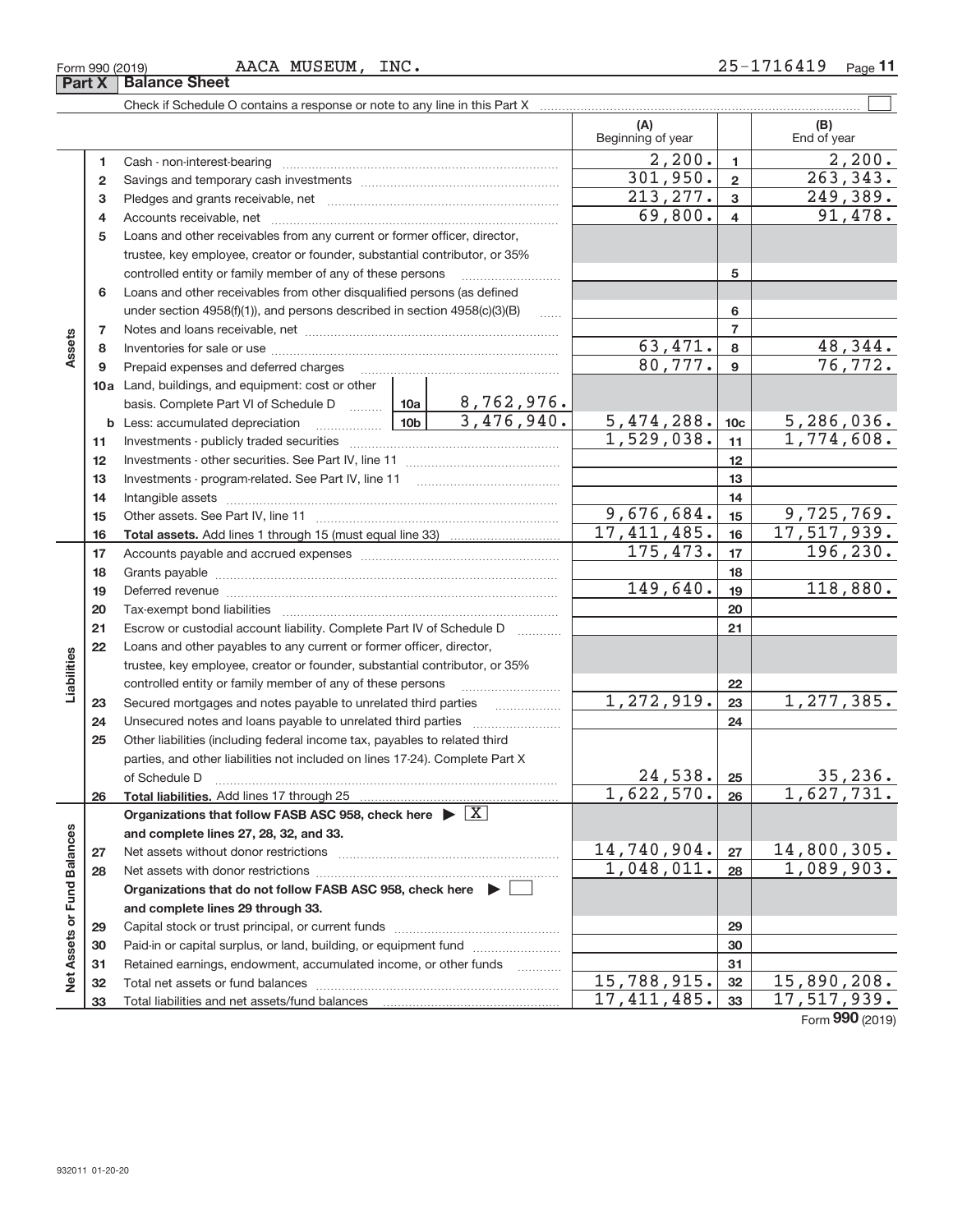|    | AACA MUSEUM, INC.<br>Form 990 (2019)                                                                                                                                                                                                                                                                                                                                                                                                                                       | 25-1716419              |                |     | Page $12$      |
|----|----------------------------------------------------------------------------------------------------------------------------------------------------------------------------------------------------------------------------------------------------------------------------------------------------------------------------------------------------------------------------------------------------------------------------------------------------------------------------|-------------------------|----------------|-----|----------------|
|    | <b>Reconciliation of Net Assets</b><br><b>Part XI</b>                                                                                                                                                                                                                                                                                                                                                                                                                      |                         |                |     |                |
|    |                                                                                                                                                                                                                                                                                                                                                                                                                                                                            |                         |                |     | $ \mathbf{X} $ |
|    |                                                                                                                                                                                                                                                                                                                                                                                                                                                                            |                         |                |     |                |
| 1  | Total revenue (must equal Part VIII, column (A), line 12)                                                                                                                                                                                                                                                                                                                                                                                                                  | $\mathbf{1}$            | 1,558,368.     |     |                |
| 2  | Total expenses (must equal Part IX, column (A), line 25)                                                                                                                                                                                                                                                                                                                                                                                                                   | $\overline{2}$          | 1,703,109.     |     |                |
| з  | Revenue less expenses. Subtract line 2 from line 1                                                                                                                                                                                                                                                                                                                                                                                                                         | 3                       | $-144, 741.$   |     |                |
| 4  |                                                                                                                                                                                                                                                                                                                                                                                                                                                                            | $\overline{\mathbf{4}}$ | 15,788,915.    |     |                |
| 5  | Net unrealized gains (losses) on investments<br>$\overline{a_1, \ldots, a_n, \ldots, a_n, \ldots, a_n, \ldots, a_n, \ldots, a_n, \ldots, a_n, \ldots, a_n, \ldots, a_n, \ldots, a_n, \ldots, a_n, \ldots, a_n, \ldots, a_n, \ldots, a_n, \ldots, a_n, \ldots, a_n, \ldots, a_n, \ldots, a_n, \ldots, a_n, \ldots, a_n, \ldots, a_n, \ldots, a_n, \ldots, a_n, \ldots, a_n, \ldots, a_n, \ldots, a_n, \ldots, a_n, \ldots, a_n, \ldots, a_n, \ldots, a_n, \ldots, a_n, \ld$ | 5                       |                |     | 209,922.       |
| 6  |                                                                                                                                                                                                                                                                                                                                                                                                                                                                            | 6                       |                |     |                |
| 7  | Investment expenses www.communication.com/www.communication.com/www.communication.com/www.com                                                                                                                                                                                                                                                                                                                                                                              | $\overline{7}$          |                |     |                |
| 8  | Prior period adjustments                                                                                                                                                                                                                                                                                                                                                                                                                                                   | 8                       |                |     |                |
| 9  | Other changes in net assets or fund balances (explain on Schedule O)                                                                                                                                                                                                                                                                                                                                                                                                       | $\mathbf{Q}$            |                |     | 36, 112.       |
| 10 | Net assets or fund balances at end of year. Combine lines 3 through 9 (must equal Part X, line 32,                                                                                                                                                                                                                                                                                                                                                                         |                         |                |     |                |
|    |                                                                                                                                                                                                                                                                                                                                                                                                                                                                            | 10                      | 15,890,208.    |     |                |
|    | Part XII Financial Statements and Reporting                                                                                                                                                                                                                                                                                                                                                                                                                                |                         |                |     |                |
|    |                                                                                                                                                                                                                                                                                                                                                                                                                                                                            |                         |                |     |                |
|    |                                                                                                                                                                                                                                                                                                                                                                                                                                                                            |                         |                | Yes | No             |
| 1  | $\boxed{\text{X}}$ Accrual<br>Accounting method used to prepare the Form 990: <u>II</u> Cash<br>Other                                                                                                                                                                                                                                                                                                                                                                      |                         |                |     |                |
|    | If the organization changed its method of accounting from a prior year or checked "Other," explain in Schedule O.                                                                                                                                                                                                                                                                                                                                                          |                         |                |     |                |
|    | 2a Were the organization's financial statements compiled or reviewed by an independent accountant?                                                                                                                                                                                                                                                                                                                                                                         |                         | 2a             |     | Χ              |
|    | If "Yes," check a box below to indicate whether the financial statements for the year were compiled or reviewed on a                                                                                                                                                                                                                                                                                                                                                       |                         |                |     |                |
|    | separate basis, consolidated basis, or both:                                                                                                                                                                                                                                                                                                                                                                                                                               |                         |                |     |                |
|    | Separate basis<br><b>Consolidated basis</b><br>Both consolidated and separate basis                                                                                                                                                                                                                                                                                                                                                                                        |                         |                |     |                |
|    | <b>b</b> Were the organization's financial statements audited by an independent accountant?                                                                                                                                                                                                                                                                                                                                                                                |                         | 2 <sub>b</sub> | Χ   |                |
|    | If "Yes," check a box below to indicate whether the financial statements for the year were audited on a separate basis,                                                                                                                                                                                                                                                                                                                                                    |                         |                |     |                |
|    | consolidated basis, or both:                                                                                                                                                                                                                                                                                                                                                                                                                                               |                         |                |     |                |
|    | $X$ Separate basis<br><b>Consolidated basis</b><br>Both consolidated and separate basis                                                                                                                                                                                                                                                                                                                                                                                    |                         |                |     |                |
|    | c If "Yes" to line 2a or 2b, does the organization have a committee that assumes responsibility for oversight of the audit,                                                                                                                                                                                                                                                                                                                                                |                         |                |     |                |
|    |                                                                                                                                                                                                                                                                                                                                                                                                                                                                            |                         | 2c             | Χ   |                |
|    | If the organization changed either its oversight process or selection process during the tax year, explain on Schedule O.                                                                                                                                                                                                                                                                                                                                                  |                         |                |     |                |
|    | 3a As a result of a federal award, was the organization required to undergo an audit or audits as set forth in the Single Audit                                                                                                                                                                                                                                                                                                                                            |                         |                |     |                |
|    |                                                                                                                                                                                                                                                                                                                                                                                                                                                                            |                         | За             |     | x              |
|    | b If "Yes," did the organization undergo the required audit or audits? If the organization did not undergo the required audit                                                                                                                                                                                                                                                                                                                                              |                         |                |     |                |
|    |                                                                                                                                                                                                                                                                                                                                                                                                                                                                            |                         | 3 <sub>b</sub> |     |                |

Form (2019) **990**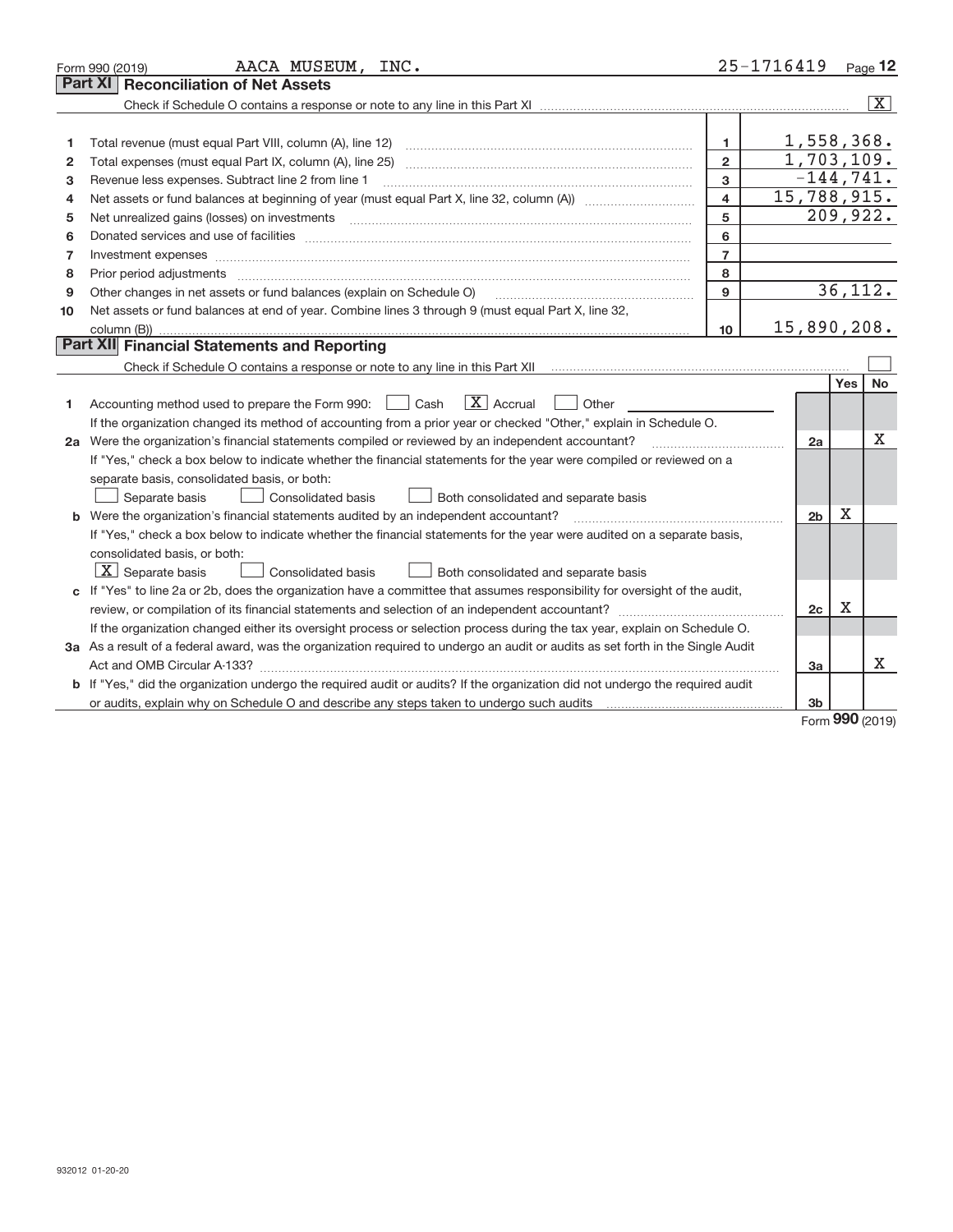| <b>SCHEDULE A</b> |  |
|-------------------|--|
|-------------------|--|

Department of the Treasury Internal Revenue Service

## **Public Charity Status and Public Support**

**(Form 990 or 990‐EZ) Complete if the organization is a section 501(c)(3) organization or a section 4947(a)(1) nonexempt charitable trust.**

| Attach to Form 990 or Form 990-EZ.                                       |  |
|--------------------------------------------------------------------------|--|
| ▶ Go to www.irs.gov/Form990 for instructions and the latest information. |  |

| OMB No. 1545-0047                   |
|-------------------------------------|
| I 19                                |
| <b>Open to Public</b><br>Inspection |

|  | Name of the organization |
|--|--------------------------|
|--|--------------------------|

|                             | Name of the organization                                                                                                                      |              |                            |                                    |                                 |                            | <b>Employer identification number</b> |
|-----------------------------|-----------------------------------------------------------------------------------------------------------------------------------------------|--------------|----------------------------|------------------------------------|---------------------------------|----------------------------|---------------------------------------|
|                             |                                                                                                                                               | AACA MUSEUM, | INC.                       |                                    |                                 |                            | 25-1716419                            |
| Part I                      | Reason for Public Charity Status (All organizations must complete this part.) See instructions.                                               |              |                            |                                    |                                 |                            |                                       |
|                             | The organization is not a private foundation because it is: (For lines 1 through 12, check only one box.)                                     |              |                            |                                    |                                 |                            |                                       |
| 1.                          | A church, convention of churches, or association of churches described in section 170(b)(1)(A)(i).                                            |              |                            |                                    |                                 |                            |                                       |
| 2                           | A school described in section 170(b)(1)(A)(ii). (Attach Schedule E (Form 990 or 990-EZ).)                                                     |              |                            |                                    |                                 |                            |                                       |
| З                           | A hospital or a cooperative hospital service organization described in section 170(b)(1)(A)(iii).                                             |              |                            |                                    |                                 |                            |                                       |
|                             | A medical research organization operated in conjunction with a hospital described in section 170(b)(1)(A)(iii). Enter the hospital's name,    |              |                            |                                    |                                 |                            |                                       |
|                             | city, and state:                                                                                                                              |              |                            |                                    |                                 |                            |                                       |
| 5                           | An organization operated for the benefit of a college or university owned or operated by a governmental unit described in                     |              |                            |                                    |                                 |                            |                                       |
|                             | section 170(b)(1)(A)(iv). (Complete Part II.)                                                                                                 |              |                            |                                    |                                 |                            |                                       |
| 6                           | A federal, state, or local government or governmental unit described in section 170(b)(1)(A)(v).                                              |              |                            |                                    |                                 |                            |                                       |
| 7                           | An organization that normally receives a substantial part of its support from a governmental unit or from the general public described in     |              |                            |                                    |                                 |                            |                                       |
|                             | section 170(b)(1)(A)(vi). (Complete Part II.)                                                                                                 |              |                            |                                    |                                 |                            |                                       |
| 8                           | A community trust described in section 170(b)(1)(A)(vi). (Complete Part II.)                                                                  |              |                            |                                    |                                 |                            |                                       |
| 9                           | An agricultural research organization described in section 170(b)(1)(A)(ix) operated in conjunction with a land-grant college                 |              |                            |                                    |                                 |                            |                                       |
|                             | or university or a non-land-grant college of agriculture (see instructions). Enter the name, city, and state of the college or                |              |                            |                                    |                                 |                            |                                       |
|                             | university:                                                                                                                                   |              |                            |                                    |                                 |                            |                                       |
| $10 \quad \boxed{\text{X}}$ | An organization that normally receives: (1) more than 33 1/3% of its support from contributions, membership fees, and gross receipts from     |              |                            |                                    |                                 |                            |                                       |
|                             | activities related to its exempt functions - subject to certain exceptions, and (2) no more than 33 1/3% of its support from gross investment |              |                            |                                    |                                 |                            |                                       |
|                             | income and unrelated business taxable income (less section 511 tax) from businesses acquired by the organization after June 30, 1975.         |              |                            |                                    |                                 |                            |                                       |
|                             | See section 509(a)(2). (Complete Part III.)                                                                                                   |              |                            |                                    |                                 |                            |                                       |
| 11                          | An organization organized and operated exclusively to test for public safety. See section 509(a)(4).                                          |              |                            |                                    |                                 |                            |                                       |
| 12                          | An organization organized and operated exclusively for the benefit of, to perform the functions of, or to carry out the purposes of one or    |              |                            |                                    |                                 |                            |                                       |
|                             | more publicly supported organizations described in section 509(a)(1) or section 509(a)(2). See section 509(a)(3). Check the box in            |              |                            |                                    |                                 |                            |                                       |
|                             | lines 12a through 12d that describes the type of supporting organization and complete lines 12e, 12f, and 12g.                                |              |                            |                                    |                                 |                            |                                       |
| а                           | Type I. A supporting organization operated, supervised, or controlled by its supported organization(s), typically by giving                   |              |                            |                                    |                                 |                            |                                       |
|                             | the supported organization(s) the power to regularly appoint or elect a majority of the directors or trustees of the supporting               |              |                            |                                    |                                 |                            |                                       |
|                             | organization. You must complete Part IV, Sections A and B.                                                                                    |              |                            |                                    |                                 |                            |                                       |
| b                           | Type II. A supporting organization supervised or controlled in connection with its supported organization(s), by having                       |              |                            |                                    |                                 |                            |                                       |
|                             | control or management of the supporting organization vested in the same persons that control or manage the supported                          |              |                            |                                    |                                 |                            |                                       |
|                             | organization(s). You must complete Part IV, Sections A and C.                                                                                 |              |                            |                                    |                                 |                            |                                       |
| с                           | Type III functionally integrated. A supporting organization operated in connection with, and functionally integrated with,                    |              |                            |                                    |                                 |                            |                                       |
|                             | its supported organization(s) (see instructions). You must complete Part IV, Sections A, D, and E.                                            |              |                            |                                    |                                 |                            |                                       |
| d                           | Type III non-functionally integrated. A supporting organization operated in connection with its supported organization(s)                     |              |                            |                                    |                                 |                            |                                       |
|                             | that is not functionally integrated. The organization generally must satisfy a distribution requirement and an attentiveness                  |              |                            |                                    |                                 |                            |                                       |
|                             | requirement (see instructions). You must complete Part IV, Sections A and D, and Part V.                                                      |              |                            |                                    |                                 |                            |                                       |
|                             | Check this box if the organization received a written determination from the IRS that it is a Type I, Type II, Type III                       |              |                            |                                    |                                 |                            |                                       |
|                             | functionally integrated, or Type III non-functionally integrated supporting organization.                                                     |              |                            |                                    |                                 |                            |                                       |
|                             | f Enter the number of supported organizations                                                                                                 |              |                            |                                    |                                 |                            |                                       |
|                             | g Provide the following information about the supported organization(s).<br>(i) Name of supported                                             | $(ii)$ EIN   | (iii) Type of organization |                                    | (iv) Is the organization listed | (v) Amount of monetary     | (vi) Amount of other                  |
|                             | organization                                                                                                                                  |              | (described on lines 1-10   | in your governing document?<br>Yes | No                              | support (see instructions) | support (see instructions)            |
|                             |                                                                                                                                               |              | above (see instructions))  |                                    |                                 |                            |                                       |
|                             |                                                                                                                                               |              |                            |                                    |                                 |                            |                                       |
|                             |                                                                                                                                               |              |                            |                                    |                                 |                            |                                       |
|                             |                                                                                                                                               |              |                            |                                    |                                 |                            |                                       |
|                             |                                                                                                                                               |              |                            |                                    |                                 |                            |                                       |
|                             |                                                                                                                                               |              |                            |                                    |                                 |                            |                                       |
|                             |                                                                                                                                               |              |                            |                                    |                                 |                            |                                       |
|                             |                                                                                                                                               |              |                            |                                    |                                 |                            |                                       |
|                             |                                                                                                                                               |              |                            |                                    |                                 |                            |                                       |
|                             |                                                                                                                                               |              |                            |                                    |                                 |                            |                                       |
| Total                       |                                                                                                                                               |              |                            |                                    |                                 |                            |                                       |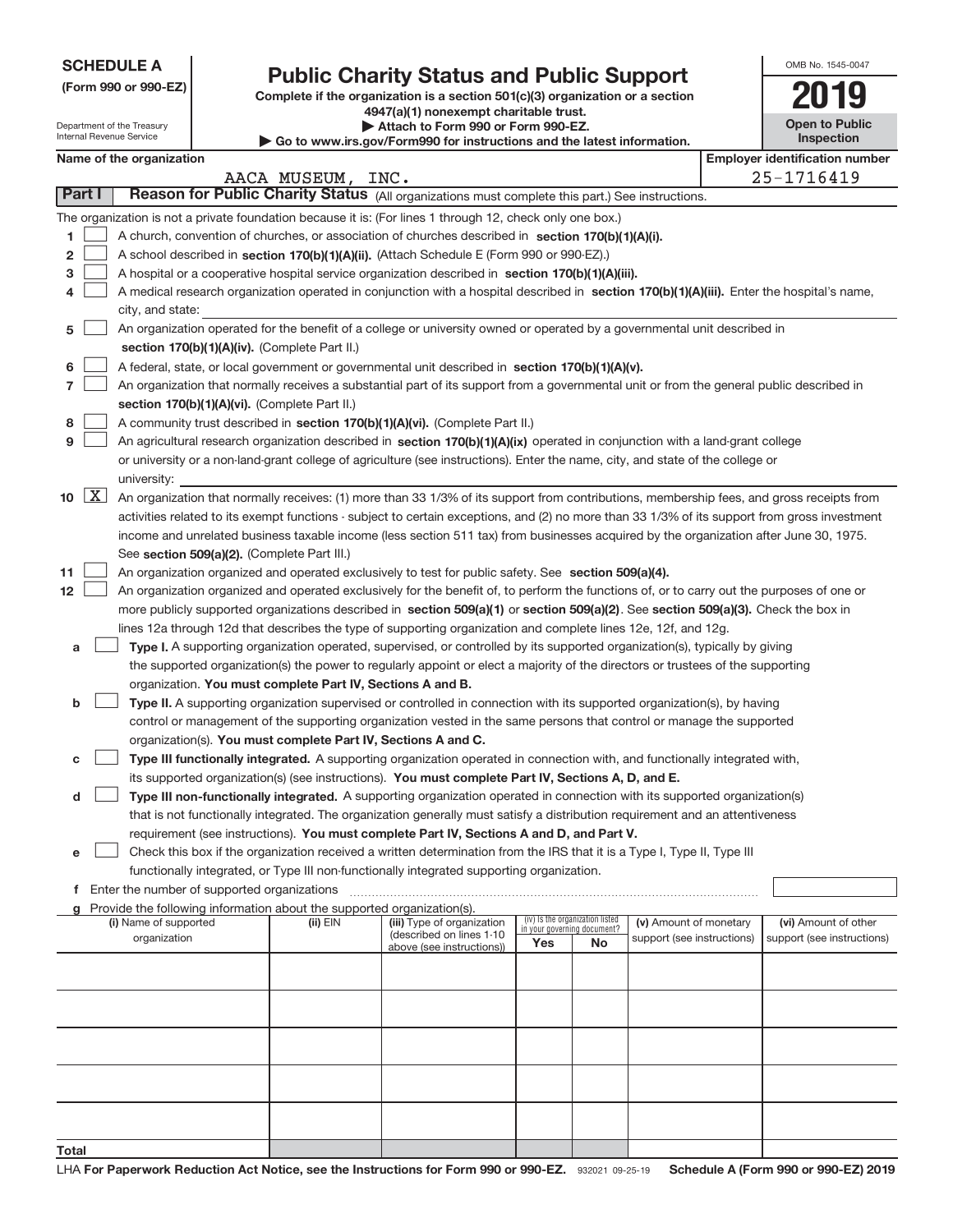#### Schedule A (Form 990 or 990‐EZ) 2019 Page AACA MUSEUM, INC. 25‐1716419

|  | $25 - 1716419$ Page 2 |  |  |  |  |  |  |  |  |  |  |
|--|-----------------------|--|--|--|--|--|--|--|--|--|--|
|--|-----------------------|--|--|--|--|--|--|--|--|--|--|

**Part II** Support Schedule for Organizations Described in Sections 170(b)(1)(A)(iv) and 170(b)(1)(A)(vi)

(Complete only if you checked the box on line 5, 7, or 8 of Part I or if the organization failed to qualify under Part III. If the organization fails to qualify under the tests listed below, please complete Part III.)

|    | <b>Section A. Public Support</b>                                                                                                                                                                                               |          |          |            |            |          |           |
|----|--------------------------------------------------------------------------------------------------------------------------------------------------------------------------------------------------------------------------------|----------|----------|------------|------------|----------|-----------|
|    | Calendar year (or fiscal year beginning in) $\blacktriangleright$                                                                                                                                                              | (a) 2015 | (b) 2016 | $(c)$ 2017 | $(d)$ 2018 | (e) 2019 | (f) Total |
|    | 1 Gifts, grants, contributions, and                                                                                                                                                                                            |          |          |            |            |          |           |
|    | membership fees received. (Do not                                                                                                                                                                                              |          |          |            |            |          |           |
|    | include any "unusual grants.")                                                                                                                                                                                                 |          |          |            |            |          |           |
|    | 2 Tax revenues levied for the organ-                                                                                                                                                                                           |          |          |            |            |          |           |
|    | ization's benefit and either paid to                                                                                                                                                                                           |          |          |            |            |          |           |
|    | or expended on its behalf                                                                                                                                                                                                      |          |          |            |            |          |           |
|    | 3 The value of services or facilities                                                                                                                                                                                          |          |          |            |            |          |           |
|    | furnished by a governmental unit to                                                                                                                                                                                            |          |          |            |            |          |           |
|    | the organization without charge                                                                                                                                                                                                |          |          |            |            |          |           |
|    | <b>Total.</b> Add lines 1 through 3                                                                                                                                                                                            |          |          |            |            |          |           |
| 5  | The portion of total contributions                                                                                                                                                                                             |          |          |            |            |          |           |
|    | by each person (other than a                                                                                                                                                                                                   |          |          |            |            |          |           |
|    | governmental unit or publicly                                                                                                                                                                                                  |          |          |            |            |          |           |
|    | supported organization) included                                                                                                                                                                                               |          |          |            |            |          |           |
|    | on line 1 that exceeds 2% of the                                                                                                                                                                                               |          |          |            |            |          |           |
|    | amount shown on line 11,                                                                                                                                                                                                       |          |          |            |            |          |           |
|    | column (f)                                                                                                                                                                                                                     |          |          |            |            |          |           |
|    | 6 Public support. Subtract line 5 from line 4.                                                                                                                                                                                 |          |          |            |            |          |           |
|    | <b>Section B. Total Support</b>                                                                                                                                                                                                |          |          |            |            |          |           |
|    | Calendar year (or fiscal year beginning in)                                                                                                                                                                                    | (a) 2015 | (b) 2016 | $(c)$ 2017 | $(d)$ 2018 | (e) 2019 | (f) Total |
|    | 7 Amounts from line 4                                                                                                                                                                                                          |          |          |            |            |          |           |
| 8  | Gross income from interest,                                                                                                                                                                                                    |          |          |            |            |          |           |
|    | dividends, payments received on                                                                                                                                                                                                |          |          |            |            |          |           |
|    | securities loans, rents, royalties,                                                                                                                                                                                            |          |          |            |            |          |           |
|    | and income from similar sources                                                                                                                                                                                                |          |          |            |            |          |           |
| 9  | Net income from unrelated business                                                                                                                                                                                             |          |          |            |            |          |           |
|    | activities, whether or not the                                                                                                                                                                                                 |          |          |            |            |          |           |
|    | business is regularly carried on                                                                                                                                                                                               |          |          |            |            |          |           |
|    | <b>10</b> Other income. Do not include gain                                                                                                                                                                                    |          |          |            |            |          |           |
|    | or loss from the sale of capital                                                                                                                                                                                               |          |          |            |            |          |           |
|    | assets (Explain in Part VI.)                                                                                                                                                                                                   |          |          |            |            |          |           |
|    | <b>11 Total support.</b> Add lines 7 through 10                                                                                                                                                                                |          |          |            |            |          |           |
|    | <b>12</b> Gross receipts from related activities, etc. (see instructions)                                                                                                                                                      |          |          |            |            | $12 \,$  |           |
|    | 13 First five years. If the Form 990 is for the organization's first, second, third, fourth, or fifth tax year as a section 501(c)(3)                                                                                          |          |          |            |            |          |           |
|    | organization, check this box and stop here manufactured and according to the state of the state of the state of the state of the state of the state of the state of the state of the state of the state of the state of the st |          |          |            |            |          |           |
|    | <b>Section C. Computation of Public Support Percentage</b>                                                                                                                                                                     |          |          |            |            |          |           |
|    | 14 Public support percentage for 2019 (line 6, column (f) divided by line 11, column (f) <i>mummention</i>                                                                                                                     |          |          |            |            | 14       | %         |
|    |                                                                                                                                                                                                                                |          |          |            |            | 15       | %         |
|    | 16a 33 1/3% support test - 2019. If the organization did not check the box on line 13, and line 14 is 33 1/3% or more, check this box and                                                                                      |          |          |            |            |          |           |
|    | stop here. The organization qualifies as a publicly supported organization                                                                                                                                                     |          |          |            |            |          |           |
|    | b 33 1/3% support test - 2018. If the organization did not check a box on line 13 or 16a, and line 15 is 33 1/3% or more, check this box                                                                                       |          |          |            |            |          |           |
|    | and <b>stop here.</b> The organization qualifies as a publicly supported organization                                                                                                                                          |          |          |            |            |          |           |
|    | 17a 10% -facts-and-circumstances test - 2019. If the organization did not check a box on line 13, 16a, or 16b, and line 14 is 10% or more,                                                                                     |          |          |            |            |          |           |
|    | and if the organization meets the "facts-and-circumstances" test, check this box and stop here. Explain in Part VI how the organization                                                                                        |          |          |            |            |          |           |
|    | meets the "facts-and-circumstances" test. The organization qualifies as a publicly supported organization                                                                                                                      |          |          |            |            |          |           |
|    | <b>b 10% -facts-and-circumstances test - 2018.</b> If the organization did not check a box on line 13, 16a, 16b, or 17a, and line 15 is 10% or                                                                                 |          |          |            |            |          |           |
|    | more, and if the organization meets the "facts-and-circumstances" test, check this box and stop here. Explain in Part VI how the                                                                                               |          |          |            |            |          |           |
|    | organization meets the "facts-and-circumstances" test. The organization qualifies as a publicly supported organization                                                                                                         |          |          |            |            |          |           |
| 18 | Private foundation. If the organization did not check a box on line 13, 16a, 16b, 17a, or 17b, check this box and see instructions                                                                                             |          |          |            |            |          |           |

**Schedule A (Form 990 or 990‐EZ) 2019**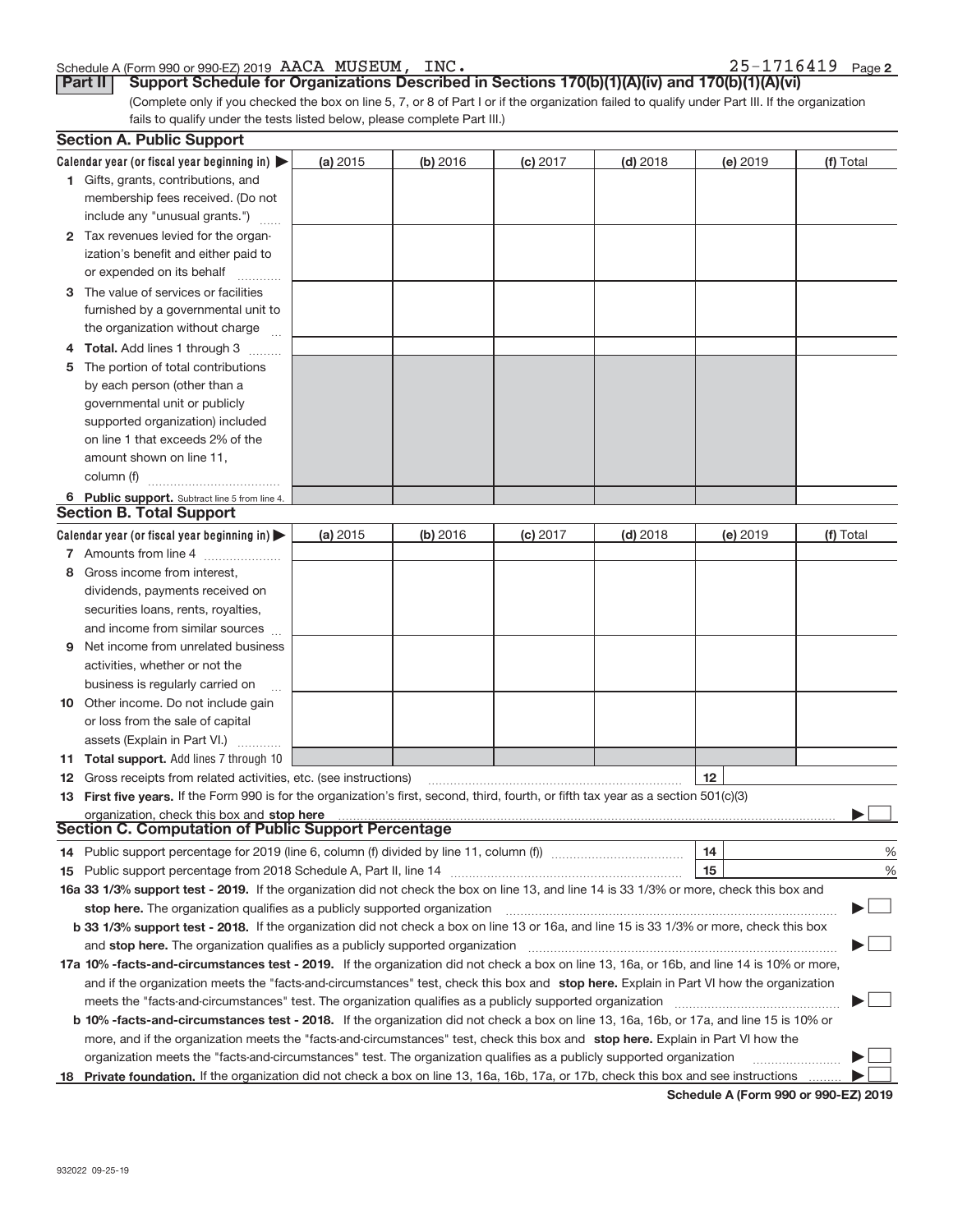#### Schedule A (Form 990 or 990‐EZ) 2019 Page AACA MUSEUM, INC. 25‐1716419

#### **Part III | Support Schedule for Organizations Described in Section 509(a)(2)**

(Complete only if you checked the box on line 10 of Part I or if the organization failed to qualify under Part II. If the organization fails to qualify under the tests listed below, please complete Part II.)

#### 8 Public support. (Subtract line 7c from line 6.) **b** Amounts included on lines 2 and 3 received from other than disqualified persons that exceed the greater of \$5,000 or 1% of the amount on line 13 for the year [1] [1] [1]  $\frac{1}{2}$ 13 Total support. (Add lines 9, 10c, 11, and 12.) **Calendar year (or fiscal year beginning in) | Calendar year (or fiscal year beginning in) | (a)** 2015 **| (b)** 2016 **| (c)** 2017 **| (d)** 2018 **| (e)** 2019 **| (f) 1** Gifts, grants, contributions, and **2** Gross receipts from admissions, **3** Gross receipts from activities that **4** Tax revenues levied for the organ‐ **5** The value of services or facilities **6 Total.** Add lines 1 through 5 ........ **7 a** Amounts included on lines 1, 2, and **c** Add lines 7a and 7b  $\ldots$   $\ldots$   $\ldots$   $\ldots$ **(a)** 2015 **| (b)** 2016 **| (c)** 2017 **| (d)** 2018 **| (e)** 2019 **| (f) 9** Amounts from line 6 .................... **10a** Gross income from interest, **b** Unrelated business taxable income **c** Add lines 10a and 10b  $\ldots$  ............. **11** Net income from unrelated business **12** Other income. Do not include gain 14 First five years. If the Form 990 is for the organization's first, second, third, fourth, or fifth tax year as a section 501(c)(3) organization, **stop here** check this box and | **15** Public support percentage for 2019 (line 8, column (f), divided by line 13, column (f)) **16 15 16 17** Investment income percentage for **2019** (line 10c, column (f), divided by line 13, column (f)) 18 Investment income percentage from 2018 Schedule A, Part III, line 17 **2000** Communical Communication and Tall **19 a 33 1/3% support tests ‐ 2019.**  If the organization did not check the box on line 14, and line 15 is more than 33 1/3%, and line 17 is not **20 Private foundation.**  If the organization did not check a box on line 14, 19a, or 19b, check this box and see instructions | **17 18 b 33 1/3% support tests ‐ 2018.**  If the organization did not check a box on line 14 or line 19a, and line 16 is more than 33 1/3%, and more than 33 1/3%, check this box and stop here. The organization qualifies as a publicly supported organization *manimumment* line 18 is not more than 33 1/3%, check this box and stop here. The organization qualifies as a publicly supported organization  $\Box$ (less section 511 taxes) from businesses acquired after June 30, 1975 2015 **| (b)** 2016 **| (c)** 2017 **| (d)** 2018 **| (e)** 2019 **| (f)** Total membership fees received. (Do not include any "unusual grants.") merchandise sold or services per‐ formed, or facilities furnished in any activity that is related to the organization's tax‐exempt purpose are not an unrelated trade or bus‐ iness under section 513  $\ldots$ ............ ization's benefit and either paid to or expended on its behalf ............ furnished by a governmental unit to the organization without charge 3 received from disqualified persons 2015 **| (b)** 2016 **| (c)** 2017 **| (d)** 2018 **| (e)** 2019 **| (f)** Total dividends, payments received on securities loans, rents, royalties, and income from similar sources ~~~~ activities not included in line 10b, whether or not the business is regularly carried on or loss from the sale of capital assets (Explain in Part VI.) ............ Public support percentage from 2018 Schedule A, Part III, line 15  $~\sim~$   $~\sim~$   $~\mid$  15  $\mid$  68.83 % % 71.93  $-11.91$  % **Section A. Public Support Section B. Total Support Section C. Computation of Public Support Percentage Section D. Computation of Investment Income Percentage**  $\cdot \Box$  $\overline{X}$  $\vdash$  $\cdot \Box$ 1046437. 786,896. 939,470. 1069228. 679,744. 4521775. 1153931. 639,747. 639,694. 606,200. 584,314. 3623886. 2200368. 1426643. 1579164. 1675428. 1264058. 8145661. 2200368. 1426643. 1579164. 1675428. 1264058. 8145661. 112,382. 175,136. 211,906. 27,221. 12,726. 539,371. 0. 112,382. 175,136. 211,906. 27,221. 12,726. 539,37 7606290. 44,823. 316,129. 318,066. 298,317. 338,628. 1315963. 44,823. 316,129. 318,066. 298,317. 338,628. 1315963. 350,132. 289,738. 365,924. 300,981. 282,906. 1589681. 1885592.11051305. 11.91 8.99 2595323. 2032510. 2263154. 2274726.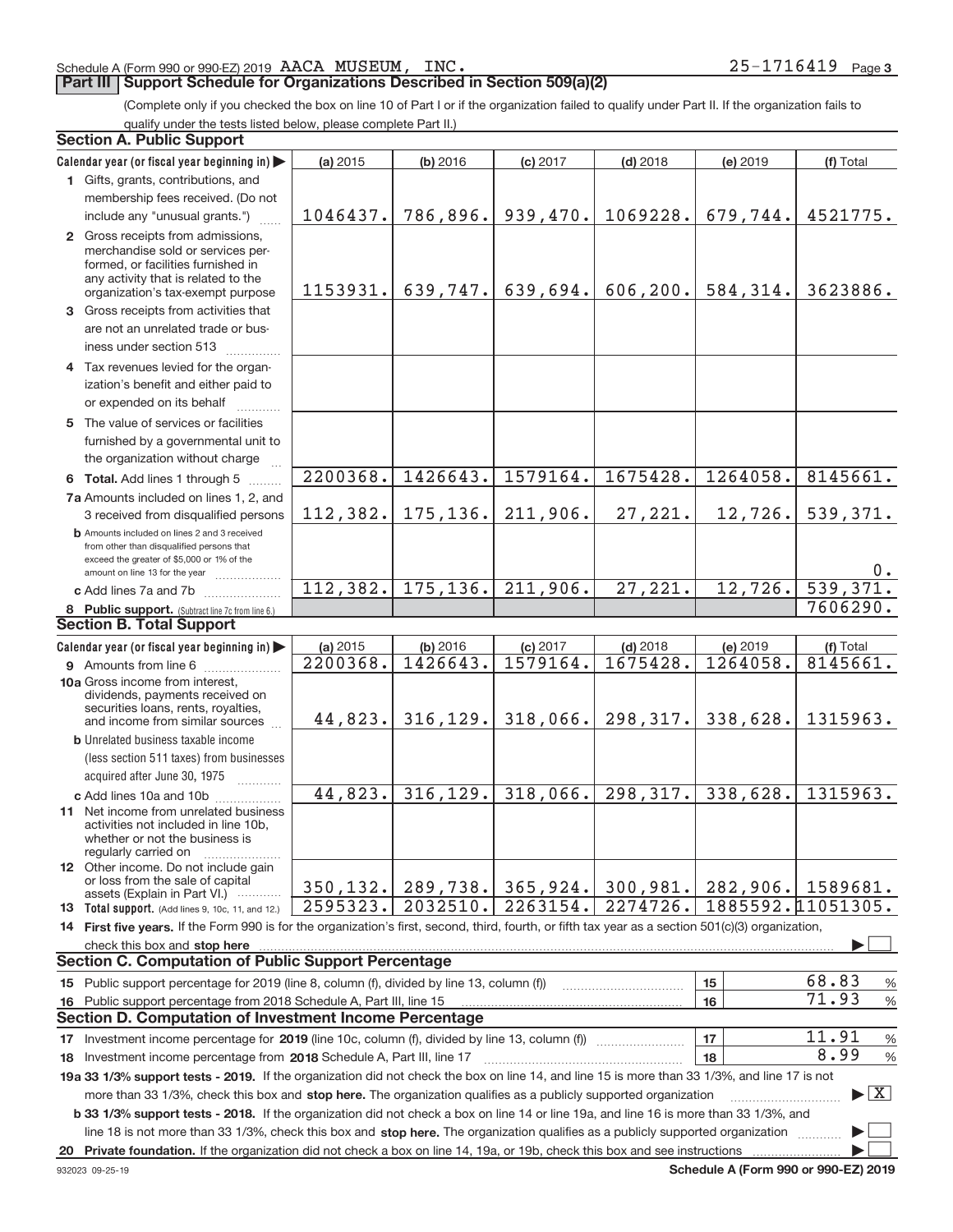**1**

**2**

**3a**

Yes | No

#### **Part IV Supporting Organizations**

(Complete only if you checked a box in line 12 on Part I. If you checked 12a of Part I, complete Sections A and B. If you checked 12b of Part I, complete Sections A and C. If you checked 12c of Part I, complete Sections A, D, and E. If you checked 12d of Part I, complete Sections A and D, and complete Part V.)

#### **Section A. All Supporting Organizations**

- **1** Are all of the organization's supported organizations listed by name in the organization's governing documents? If "No," describe in Part VI how the supported organizations are designated. If designated by *class or purpose, describe the designation. If historic and continuing relationship, explain.*
- **2** Did the organization have any supported organization that does not have an IRS determination of status under section 509(a)(1) or (2)? If "Yes," explain in Part VI how the organization determined that the supported *organization was described in section 509(a)(1) or (2).*
- **3a** Did the organization have a supported organization described in section 501(c)(4), (5), or (6)? If "Yes," answer *(b) and (c) below.*
- **b** Did the organization confirm that each supported organization qualified under section 501(c)(4), (5), or (6) and satisfied the public support tests under section 509(a)(2)? If "Yes," describe in Part VI when and how the *organization made the determination.*
- **c** Did the organization ensure that all support to such organizations was used exclusively for section 170(c)(2)(B) purposes? If "Yes," explain in Part VI what controls the organization put in place to ensure such use.
- **4 a** *If* Was any supported organization not organized in the United States ("foreign supported organization")? *"Yes," and if you checked 12a or 12b in Part I, answer (b) and (c) below.*
- **b** Did the organization have ultimate control and discretion in deciding whether to make grants to the foreign supported organization? If "Yes," describe in Part VI how the organization had such control and discretion *despite being controlled or supervised by or in connection with its supported organizations.*
- **c** Did the organization support any foreign supported organization that does not have an IRS determination under sections 501(c)(3) and 509(a)(1) or (2)? If "Yes," explain in Part VI what controls the organization used *to ensure that all support to the foreign supported organization was used exclusively for section 170(c)(2)(B) purposes.*
- **5a** Did the organization add, substitute, or remove any supported organizations during the tax year? If "Yes," answer (b) and (c) below (if applicable). Also, provide detail in **Part VI,** including (i) the names and EIN *numbers of the supported organizations added, substituted, or removed; (ii) the reasons for each such action; (iii) the authority under the organization's organizing document authorizing such action; and (iv) how the action was accomplished (such as by amendment to the organizing document).*
- **b** Type I or Type II only. Was any added or substituted supported organization part of a class already designated in the organization's organizing document?
- **c Substitutions only.**  Was the substitution the result of an event beyond the organization's control?
- **6** Did the organization provide support (whether in the form of grants or the provision of services or facilities) to **Part VI.** *If "Yes," provide detail in* support or benefit one or more of the filing organization's supported organizations? anyone other than (i) its supported organizations, (ii) individuals that are part of the charitable class benefited by one or more of its supported organizations, or (iii) other supporting organizations that also
- **7** Did the organization provide a grant, loan, compensation, or other similar payment to a substantial contributor regard to a substantial contributor? If "Yes," complete Part I of Schedule L (Form 990 or 990-EZ). (as defined in section 4958(c)(3)(C)), a family member of a substantial contributor, or a 35% controlled entity with
- **8** Did the organization make a loan to a disqualified person (as defined in section 4958) not described in line 7? *If "Yes," complete Part I of Schedule L (Form 990 or 990-EZ).*
- **9 a** Was the organization controlled directly or indirectly at any time during the tax year by one or more in section 509(a)(1) or (2))? If "Yes," provide detail in Part VI. disqualified persons as defined in section 4946 (other than foundation managers and organizations described
- **b** Did one or more disqualified persons (as defined in line 9a) hold a controlling interest in any entity in which the supporting organization had an interest? If "Yes," provide detail in Part VI.
- **c** Did a disqualified person (as defined in line 9a) have an ownership interest in, or derive any personal benefit from, assets in which the supporting organization also had an interest? If "Yes," provide detail in Part VI.
- **10 a** Was the organization subject to the excess business holdings rules of section 4943 because of section supporting organizations)? If "Yes," answer 10b below. 4943(f) (regarding certain Type II supporting organizations, and all Type III non‐functionally integrated
	- **b** Did the organization have any excess business holdings in the tax year? (Use Schedule C, Form 4720, to *determine whether the organization had excess business holdings.)*

**10b**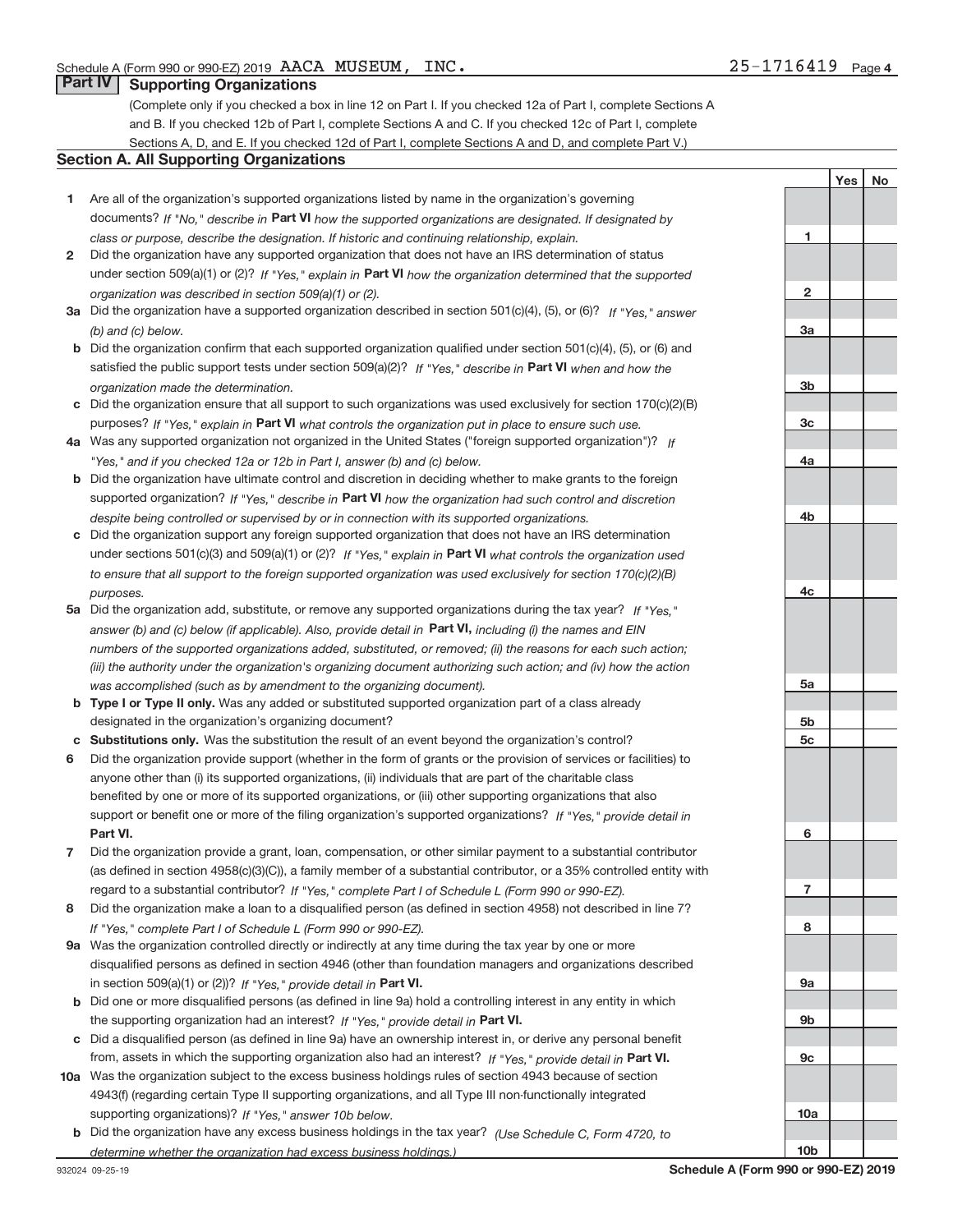|    |                                                                                                                                   |                 | Yes | No |
|----|-----------------------------------------------------------------------------------------------------------------------------------|-----------------|-----|----|
| 11 | Has the organization accepted a gift or contribution from any of the following persons?                                           |                 |     |    |
|    | a A person who directly or indirectly controls, either alone or together with persons described in (b) and (c)                    |                 |     |    |
|    | below, the governing body of a supported organization?                                                                            | 11a             |     |    |
|    | <b>b</b> A family member of a person described in (a) above?                                                                      | 11 <sub>b</sub> |     |    |
|    | c A 35% controlled entity of a person described in (a) or (b) above? If "Yes" to a, b, or c, provide detail in Part VI.           | 11c             |     |    |
|    | <b>Section B. Type I Supporting Organizations</b>                                                                                 |                 |     |    |
|    |                                                                                                                                   |                 | Yes | No |
| 1  | Did the directors, trustees, or membership of one or more supported organizations have the power to                               |                 |     |    |
|    | regularly appoint or elect at least a majority of the organization's directors or trustees at all times during the                |                 |     |    |
|    | tax year? If "No," describe in Part VI how the supported organization(s) effectively operated, supervised, or                     |                 |     |    |
|    |                                                                                                                                   |                 |     |    |
|    | controlled the organization's activities. If the organization had more than one supported organization,                           |                 |     |    |
|    | describe how the powers to appoint and/or remove directors or trustees were allocated among the supported                         |                 |     |    |
|    | organizations and what conditions or restrictions, if any, applied to such powers during the tax year.                            | 1               |     |    |
| 2  | Did the organization operate for the benefit of any supported organization other than the supported                               |                 |     |    |
|    | organization(s) that operated, supervised, or controlled the supporting organization? If "Yes," explain in                        |                 |     |    |
|    | Part VI how providing such benefit carried out the purposes of the supported organization(s) that operated,                       |                 |     |    |
|    | supervised, or controlled the supporting organization.                                                                            | $\overline{2}$  |     |    |
|    | <b>Section C. Type II Supporting Organizations</b>                                                                                |                 |     |    |
|    |                                                                                                                                   |                 | Yes | No |
| 1  | Were a majority of the organization's directors or trustees during the tax year also a majority of the directors                  |                 |     |    |
|    | or trustees of each of the organization's supported organization(s)? If "No," describe in Part VI how control                     |                 |     |    |
|    | or management of the supporting organization was vested in the same persons that controlled or managed                            |                 |     |    |
|    | the supported organization(s).                                                                                                    | 1.              |     |    |
|    | <b>Section D. All Type III Supporting Organizations</b>                                                                           |                 |     |    |
|    |                                                                                                                                   |                 | Yes | No |
| 1  | Did the organization provide to each of its supported organizations, by the last day of the fifth month of the                    |                 |     |    |
|    | organization's tax year, (i) a written notice describing the type and amount of support provided during the prior tax             |                 |     |    |
|    | year, (ii) a copy of the Form 990 that was most recently filed as of the date of notification, and (iii) copies of the            |                 |     |    |
|    | organization's governing documents in effect on the date of notification, to the extent not previously provided?                  | 1               |     |    |
| 2  | Were any of the organization's officers, directors, or trustees either (i) appointed or elected by the supported                  |                 |     |    |
|    | organization(s) or (ii) serving on the governing body of a supported organization? If "No," explain in Part VI how                |                 |     |    |
|    | the organization maintained a close and continuous working relationship with the supported organization(s).                       | 2               |     |    |
| 3  | By reason of the relationship described in (2), did the organization's supported organizations have a                             |                 |     |    |
|    | significant voice in the organization's investment policies and in directing the use of the organization's                        |                 |     |    |
|    | income or assets at all times during the tax year? If "Yes," describe in Part VI the role the organization's                      |                 |     |    |
|    | supported organizations played in this regard.                                                                                    | з               |     |    |
|    | Section E. Type III Functionally Integrated Supporting Organizations                                                              |                 |     |    |
| 1  | Check the box next to the method that the organization used to satisfy the Integral Part Test during the year (see instructions). |                 |     |    |
| a  | The organization satisfied the Activities Test. Complete line 2 below.                                                            |                 |     |    |
| b  | The organization is the parent of each of its supported organizations. Complete line 3 below.                                     |                 |     |    |
| C  | The organization supported a governmental entity. Describe in Part VI how you supported a government entity (see instructions),   |                 |     |    |
| 2  | Activities Test. Answer (a) and (b) below.                                                                                        |                 | Yes | No |
|    |                                                                                                                                   |                 |     |    |
| а  | Did substantially all of the organization's activities during the tax year directly further the exempt purposes of                |                 |     |    |
|    | the supported organization(s) to which the organization was responsive? If "Yes," then in Part VI identify                        |                 |     |    |
|    | those supported organizations and explain how these activities directly furthered their exempt purposes,                          |                 |     |    |
|    | how the organization was responsive to those supported organizations, and how the organization determined                         |                 |     |    |
|    | that these activities constituted substantially all of its activities.                                                            | 2a              |     |    |
| b  | Did the activities described in (a) constitute activities that, but for the organization's involvement, one or more               |                 |     |    |
|    | of the organization's supported organization(s) would have been engaged in? If "Yes," explain in Part VI the                      |                 |     |    |
|    | reasons for the organization's position that its supported organization(s) would have engaged in these                            |                 |     |    |
|    | activities but for the organization's involvement.                                                                                | 2 <sub>b</sub>  |     |    |
| 3  | Parent of Supported Organizations. Answer (a) and (b) below.                                                                      |                 |     |    |
| а  | Did the organization have the power to regularly appoint or elect a majority of the officers, directors, or                       |                 |     |    |
|    | trustees of each of the supported organizations? Provide details in Part VI.                                                      | За              |     |    |
| b  | Did the organization exercise a substantial degree of direction over the policies, programs, and activities of each               |                 |     |    |
|    | of its supported organizations? If "Yes," describe in Part VI the role played by the organization in this regard.                 | 3b              |     |    |

**Schedule A (Form 990 or 990‐EZ) 2019**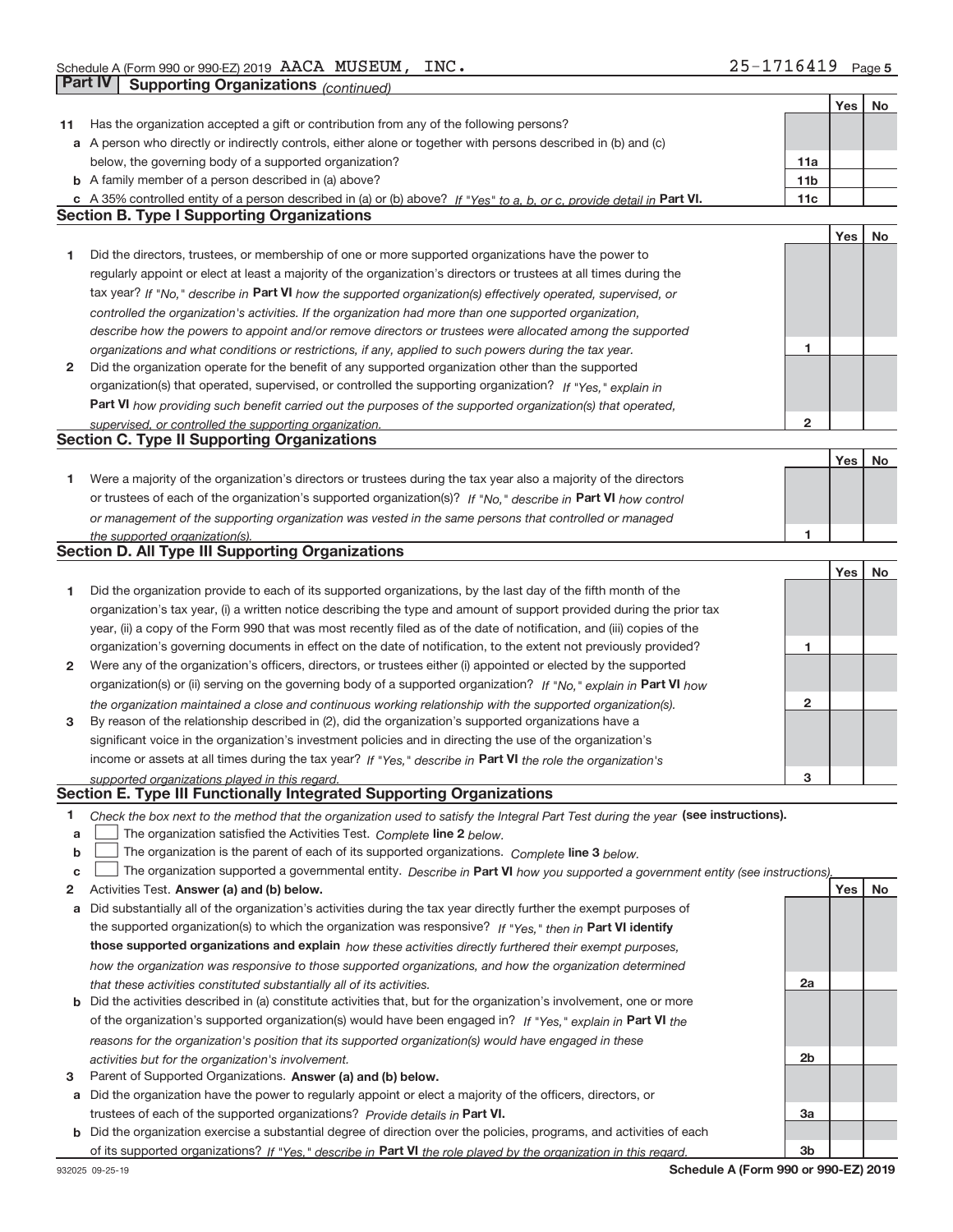|  | $M_{\rm b}$ , $\mu$ is $\mu$ , $\mu$ , $\mu$ , $\mu$ , $\mu$ , $\mu$ , $\mu$ , $\mu$ , $\mu$ , $\mu$ , $\mu$ , $\mu$ , $\mu$ , $\mu$ , $\mu$ , $\mu$ , $\mu$ , $\mu$ , $\mu$ , $\mu$ , $\mu$ , $\mu$ , $\mu$ , $\mu$ , $\mu$ , $\mu$ , $\mu$ , $\mu$ , $\mu$ , $\mu$ , $\mu$ , $\mu$ , $\mu$ , $\mu$ , |  |  |
|--|--------------------------------------------------------------------------------------------------------------------------------------------------------------------------------------------------------------------------------------------------------------------------------------------------------|--|--|

|   | Adjusted net income for prior year (from Section A, line 8, Column A)                                                             |        |  |  |
|---|-----------------------------------------------------------------------------------------------------------------------------------|--------|--|--|
|   | Enter 85% of line 1.                                                                                                              | 0      |  |  |
| з | Minimum asset amount for prior year (from Section B, line 8, Column A)                                                            | ົ<br>œ |  |  |
| 4 | Enter greater of line 2 or line 3.                                                                                                | 4      |  |  |
| 5 | Income tax imposed in prior year                                                                                                  | 5      |  |  |
| 6 | <b>Distributable Amount.</b> Subtract line 5 from line 4, unless subject to                                                       |        |  |  |
|   | emergency temporary reduction (see instructions).                                                                                 | 6      |  |  |
|   | Check here if the current year is the organization's first as a non-functionally integrated Type III supporting organization (see |        |  |  |
|   | instructions).                                                                                                                    |        |  |  |

# **Schedule A (Form 990 or 990‐EZ) 2019**

#### Schedule A (Form 990 or 990‐EZ) 2019 Page AACA MUSEUM, INC. 25‐1716419**Part V** Type III Non-Functionally Integrated 509(a)(3) Supporting Organizations

1 **1 See instructions.** All Part I Respond Part Test as a qualifying trust on Nov. 20, 1970 (explain in Part VI). See instructions. All other Type III non‐functionally integrated supporting organizations must complete Sections A through E.  $\overline{\phantom{a}}$ 

|                | <b>Section A - Adjusted Net Income</b>                                                                                            |                | (A) Prior Year | (B) Current Year<br>(optional) |
|----------------|-----------------------------------------------------------------------------------------------------------------------------------|----------------|----------------|--------------------------------|
| 1              | Net short-term capital gain                                                                                                       | 1              |                |                                |
| 2              | Recoveries of prior-year distributions                                                                                            | $\mathbf{2}$   |                |                                |
| 3              | Other gross income (see instructions)                                                                                             | 3              |                |                                |
| 4              | Add lines 1 through 3.                                                                                                            | 4              |                |                                |
| 5              | Depreciation and depletion                                                                                                        | 5              |                |                                |
| 6              | Portion of operating expenses paid or incurred for production or                                                                  |                |                |                                |
|                | collection of gross income or for management, conservation, or                                                                    |                |                |                                |
|                | maintenance of property held for production of income (see instructions)                                                          | 6              |                |                                |
| 7              | Other expenses (see instructions)                                                                                                 | $\overline{7}$ |                |                                |
| 8              | Adjusted Net Income (subtract lines 5, 6, and 7 from line 4)                                                                      | 8              |                |                                |
|                | <b>Section B - Minimum Asset Amount</b>                                                                                           |                | (A) Prior Year | (B) Current Year<br>(optional) |
| 1              | Aggregate fair market value of all non-exempt-use assets (see                                                                     |                |                |                                |
|                | instructions for short tax year or assets held for part of year):                                                                 |                |                |                                |
|                | a Average monthly value of securities                                                                                             | 1a             |                |                                |
|                | <b>b</b> Average monthly cash balances                                                                                            | 1 <sub>b</sub> |                |                                |
|                | <b>c</b> Fair market value of other non-exempt-use assets                                                                         | 1c             |                |                                |
|                | d Total (add lines 1a, 1b, and 1c)                                                                                                | 1 <sub>d</sub> |                |                                |
|                | e Discount claimed for blockage or other                                                                                          |                |                |                                |
|                | factors (explain in detail in <b>Part VI</b> ):                                                                                   |                |                |                                |
| 2              | Acquisition indebtedness applicable to non-exempt-use assets                                                                      | $\mathbf{2}$   |                |                                |
| 3              | Subtract line 2 from line 1d.                                                                                                     | 3              |                |                                |
| 4              | Cash deemed held for exempt use. Enter 1-1/2% of line 3 (for greater amount,                                                      |                |                |                                |
|                | see instructions).                                                                                                                | 4              |                |                                |
| 5              | Net value of non-exempt-use assets (subtract line 4 from line 3)                                                                  | 5              |                |                                |
| 6              | Multiply line 5 by .035.                                                                                                          | 6              |                |                                |
| 7              | Recoveries of prior-year distributions                                                                                            | $\overline{7}$ |                |                                |
| 8              | Minimum Asset Amount (add line 7 to line 6)                                                                                       | 8              |                |                                |
|                | <b>Section C - Distributable Amount</b>                                                                                           |                |                | <b>Current Year</b>            |
| 1              | Adjusted net income for prior year (from Section A, line 8, Column A)                                                             | 1              |                |                                |
| 2              | Enter 85% of line 1.                                                                                                              | $\overline{2}$ |                |                                |
| 3              | Minimum asset amount for prior year (from Section B, line 8, Column A)                                                            | 3              |                |                                |
| 4              | Enter greater of line 2 or line 3.                                                                                                | 4              |                |                                |
| 5              | Income tax imposed in prior year                                                                                                  | 5              |                |                                |
| 6              | <b>Distributable Amount.</b> Subtract line 5 from line 4, unless subject to                                                       |                |                |                                |
|                | emergency temporary reduction (see instructions).                                                                                 | 6              |                |                                |
| $\overline{7}$ | Check here if the current year is the organization's first as a non-functionally integrated Type III supporting organization (see |                |                |                                |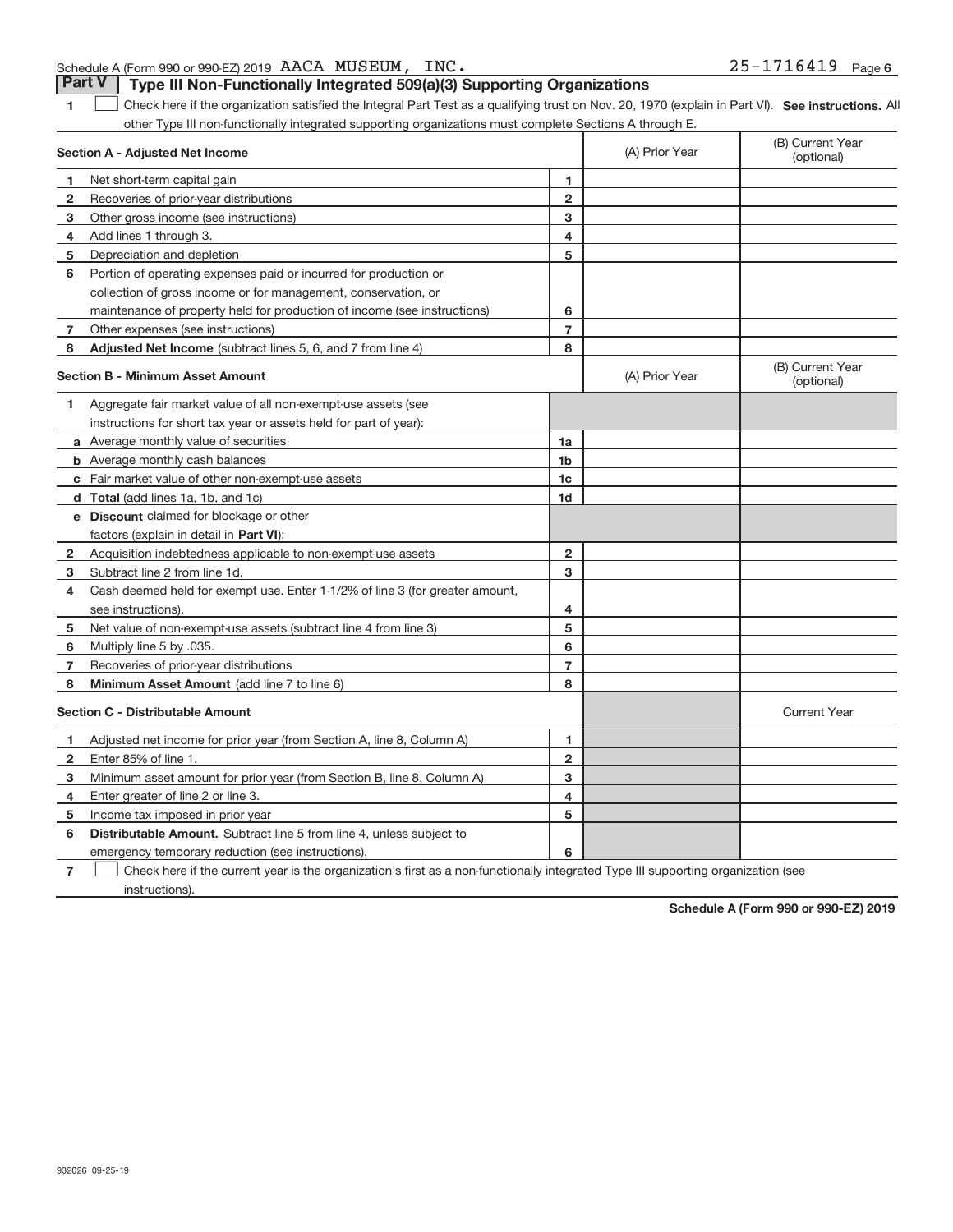|              | <b>Part V</b><br>Type III Non-Functionally Integrated 509(a)(3) Supporting Organizations<br>(continued) |                                    |                                                |                                                         |  |  |  |
|--------------|---------------------------------------------------------------------------------------------------------|------------------------------------|------------------------------------------------|---------------------------------------------------------|--|--|--|
|              | <b>Section D - Distributions</b>                                                                        |                                    |                                                | <b>Current Year</b>                                     |  |  |  |
| 1            | Amounts paid to supported organizations to accomplish exempt purposes                                   |                                    |                                                |                                                         |  |  |  |
| 2            | Amounts paid to perform activity that directly furthers exempt purposes of supported                    |                                    |                                                |                                                         |  |  |  |
|              | organizations, in excess of income from activity                                                        |                                    |                                                |                                                         |  |  |  |
| 3            | Administrative expenses paid to accomplish exempt purposes of supported organizations                   |                                    |                                                |                                                         |  |  |  |
| 4            | Amounts paid to acquire exempt-use assets                                                               |                                    |                                                |                                                         |  |  |  |
| 5            | Qualified set-aside amounts (prior IRS approval required)                                               |                                    |                                                |                                                         |  |  |  |
| 6            | Other distributions (describe in Part VI). See instructions.                                            |                                    |                                                |                                                         |  |  |  |
| 7            | Total annual distributions. Add lines 1 through 6.                                                      |                                    |                                                |                                                         |  |  |  |
| 8            | Distributions to attentive supported organizations to which the organization is responsive              |                                    |                                                |                                                         |  |  |  |
|              | (provide details in Part VI). See instructions.                                                         |                                    |                                                |                                                         |  |  |  |
| 9            | Distributable amount for 2019 from Section C, line 6                                                    |                                    |                                                |                                                         |  |  |  |
| 10           | Line 8 amount divided by line 9 amount                                                                  |                                    |                                                |                                                         |  |  |  |
|              | <b>Section E - Distribution Allocations</b> (see instructions)                                          | (i)<br><b>Excess Distributions</b> | (iii)<br><b>Underdistributions</b><br>Pre-2019 | (iii)<br><b>Distributable</b><br><b>Amount for 2019</b> |  |  |  |
| 1.           | Distributable amount for 2019 from Section C, line 6                                                    |                                    |                                                |                                                         |  |  |  |
| 2            | Underdistributions, if any, for years prior to 2019 (reason-                                            |                                    |                                                |                                                         |  |  |  |
|              | able cause required-explain in Part VI). See instructions.                                              |                                    |                                                |                                                         |  |  |  |
| 3            | Excess distributions carryover, if any, to 2019                                                         |                                    |                                                |                                                         |  |  |  |
|              | <b>a</b> From 2014                                                                                      |                                    |                                                |                                                         |  |  |  |
|              | <b>b</b> From $2015$                                                                                    |                                    |                                                |                                                         |  |  |  |
|              | $c$ From 2016                                                                                           |                                    |                                                |                                                         |  |  |  |
|              | <b>d</b> From 2017                                                                                      |                                    |                                                |                                                         |  |  |  |
|              | e From 2018                                                                                             |                                    |                                                |                                                         |  |  |  |
|              | f Total of lines 3a through e                                                                           |                                    |                                                |                                                         |  |  |  |
|              | g Applied to underdistributions of prior years                                                          |                                    |                                                |                                                         |  |  |  |
|              | <b>h</b> Applied to 2019 distributable amount                                                           |                                    |                                                |                                                         |  |  |  |
| Ť.           | Carryover from 2014 not applied (see instructions)                                                      |                                    |                                                |                                                         |  |  |  |
|              | Remainder. Subtract lines 3g, 3h, and 3i from 3f.                                                       |                                    |                                                |                                                         |  |  |  |
| 4            | Distributions for 2019 from Section D,                                                                  |                                    |                                                |                                                         |  |  |  |
|              | line $7:$                                                                                               |                                    |                                                |                                                         |  |  |  |
|              | a Applied to underdistributions of prior years                                                          |                                    |                                                |                                                         |  |  |  |
|              | <b>b</b> Applied to 2019 distributable amount                                                           |                                    |                                                |                                                         |  |  |  |
| С            | Remainder. Subtract lines 4a and 4b from 4.                                                             |                                    |                                                |                                                         |  |  |  |
| 5            | Remaining underdistributions for years prior to 2019, if                                                |                                    |                                                |                                                         |  |  |  |
|              | any. Subtract lines 3g and 4a from line 2. For result greater                                           |                                    |                                                |                                                         |  |  |  |
|              | than zero, explain in Part VI. See instructions.                                                        |                                    |                                                |                                                         |  |  |  |
| 6            | Remaining underdistributions for 2019. Subtract lines 3h                                                |                                    |                                                |                                                         |  |  |  |
|              | and 4b from line 1. For result greater than zero, explain in                                            |                                    |                                                |                                                         |  |  |  |
|              | Part VI. See instructions.                                                                              |                                    |                                                |                                                         |  |  |  |
| $\mathbf{7}$ | Excess distributions carryover to 2020. Add lines 3j                                                    |                                    |                                                |                                                         |  |  |  |
|              | and 4c.                                                                                                 |                                    |                                                |                                                         |  |  |  |
| 8            | Breakdown of line 7:                                                                                    |                                    |                                                |                                                         |  |  |  |
|              | a Excess from 2015                                                                                      |                                    |                                                |                                                         |  |  |  |
|              | <b>b</b> Excess from 2016                                                                               |                                    |                                                |                                                         |  |  |  |
|              | c Excess from 2017                                                                                      |                                    |                                                |                                                         |  |  |  |
|              | d Excess from 2018                                                                                      |                                    |                                                |                                                         |  |  |  |
|              | e Excess from 2019                                                                                      |                                    |                                                |                                                         |  |  |  |

**Schedule A (Form 990 or 990‐EZ) 2019**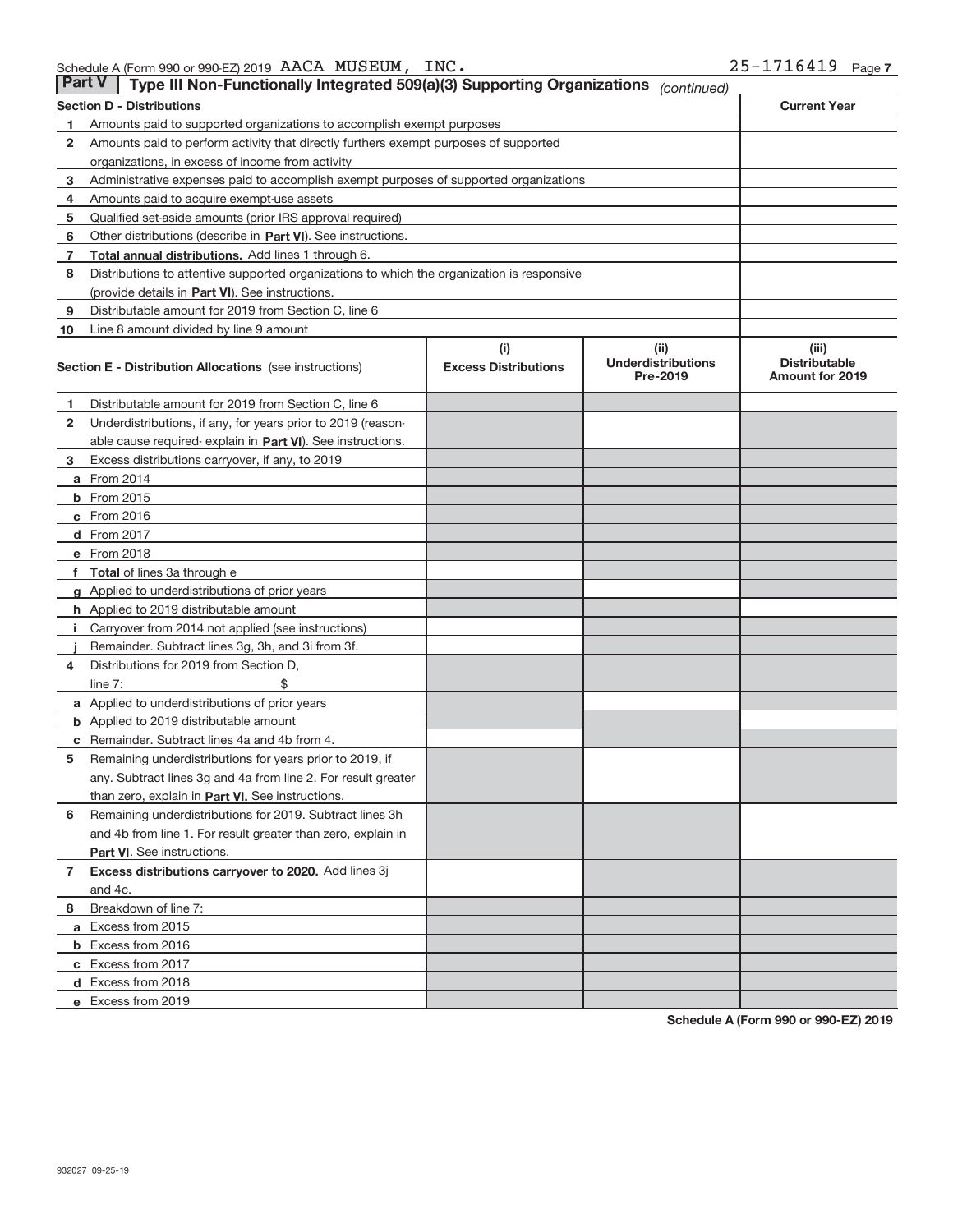Schedule A (Form 990 or 990‐EZ) 2019 Page AACA MUSEUM, INC.

Part VI | Supplemental Information. Provide the explanations required by Part II, line 10; Part II, line 17a or 17b; Part III, line 12; Part IV, Section A, lines 1, 2, 3b, 3c, 4b, 4c, 5a, 6, 9a, 9b, 9c, 11a, 11b, and 11c; Part IV, Section B, lines 1 and 2; Part IV, Section C, line 1; Part IV, Section D, lines 2 and 3; Part IV, Section E, lines 1c, 2a, 2b, 3a, and 3b; Part V, line 1; Part V, Section B, line 1e; Part V, Section D, lines 5, 6, and 8; and Part V, Section E, lines 2, 5, and 6. Also complete this part for any additional information. (See instructions.)

SCHEDULE A, PART III, LINE 12, EXPLANATION FOR OTHER INCOME:

| OTHER INCOME                 |                                      |
|------------------------------|--------------------------------------|
| 2015 AMOUNT:<br>\$           | 12,129.                              |
| 2016 AMOUNT:<br>\$           | 1,235.                               |
| 2017<br><b>AMOUNT:</b><br>\$ | 1,553.                               |
| 2018 AMOUNT:<br>\$           | 911.                                 |
| 2019 AMOUNT:<br>\$           | 909.                                 |
|                              |                                      |
| CAR PART SALES               |                                      |
| 2016 AMOUNT:<br>\$           | 2,236.                               |
| 2017<br><b>AMOUNT:</b><br>\$ | 2,233.                               |
|                              |                                      |
| VENDING MACHINE              | COMMISSIONS                          |
| 2016 AMOUNT:<br>\$           | 1,370.                               |
| 2017<br><b>AMOUNT:</b><br>\$ | 1,446.                               |
| 2018 AMOUNT:<br>\$           | 468.                                 |
| 2019 AMOUNT:<br>\$           | 479.                                 |
|                              |                                      |
| LAWNCARE & SNOW REMOVAL      |                                      |
| 2016 AMOUNT:<br>\$           | 3,055.                               |
| 2017 AMOUNT:<br>\$           | 2,544.                               |
| 2018 AMOUNT:<br>\$           | 2,110.                               |
| 2019 AMOUNT: \$              | 2,680.                               |
|                              |                                      |
|                              | NON-CHARITABLE FUNDRAISING REVENUE   |
| 2015 AMOUNT:<br>\$           | 173,472.                             |
| 2016 AMOUNT: \$              | 96,354.                              |
| 932028 09-25-19              | Schedule A (Form 990 or 990-EZ) 2019 |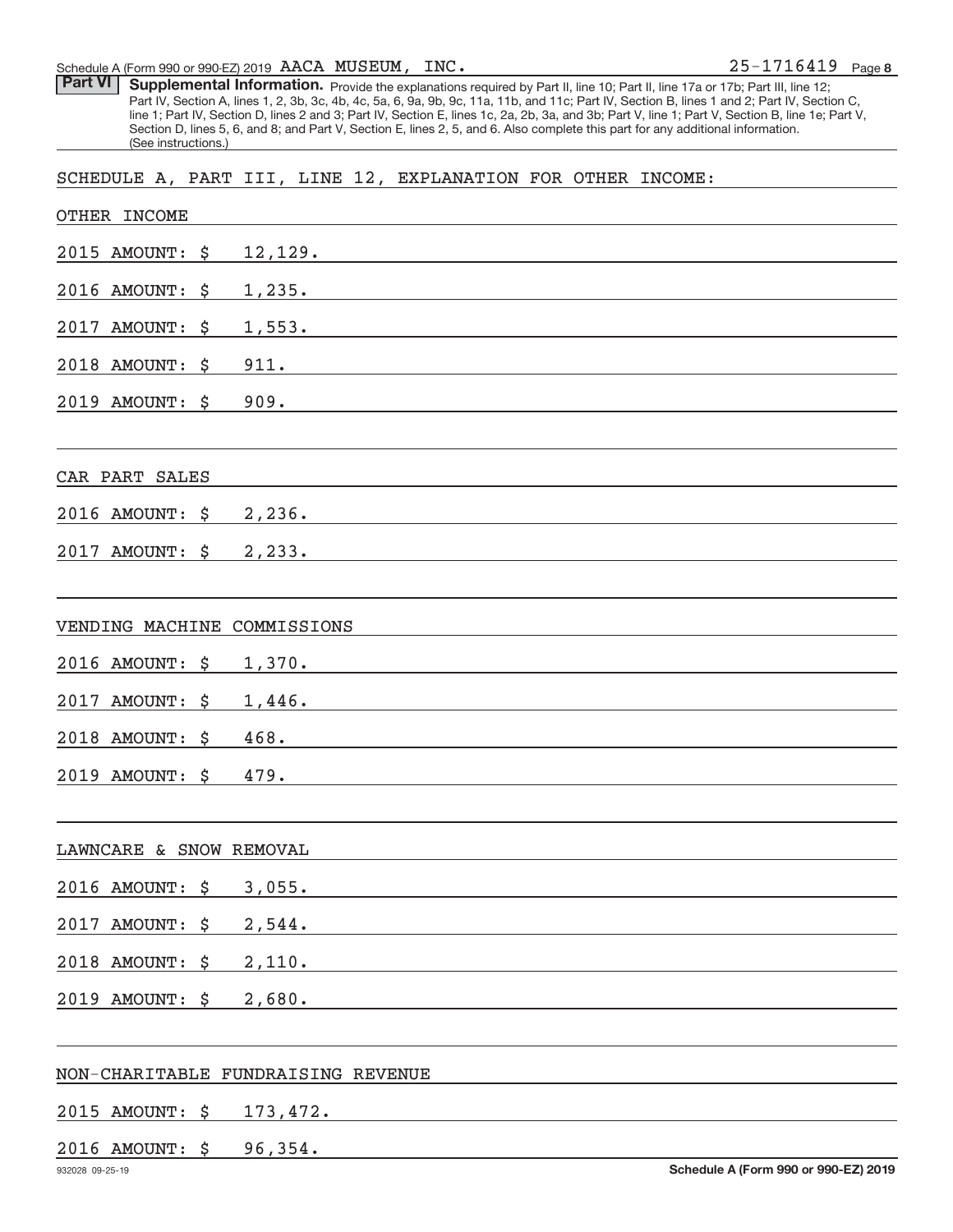Schedule A (Form 990 or 990‐EZ) 2019 Page AACA MUSEUM, INC.

**8** 25‐1716419

| <b>Part VI</b> | (See instructions.)   | Supplemental Information. Provide the explanations required by Part II, line 10; Part II, line 17a or 17b; Part III, line 12;<br>Part IV, Section A, lines 1, 2, 3b, 3c, 4b, 4c, 5a, 6, 9a, 9b, 9c, 11a, 11b, and 11c; Part IV, Section B, lines 1 and 2; Part IV, Section C,<br>line 1; Part IV, Section D, lines 2 and 3; Part IV, Section E, lines 1c, 2a, 2b, 3a, and 3b; Part V, line 1; Part V, Section B, line 1e; Part V,<br>Section D, lines 5, 6, and 8; and Part V, Section E, lines 2, 5, and 6. Also complete this part for any additional information. |
|----------------|-----------------------|----------------------------------------------------------------------------------------------------------------------------------------------------------------------------------------------------------------------------------------------------------------------------------------------------------------------------------------------------------------------------------------------------------------------------------------------------------------------------------------------------------------------------------------------------------------------|
|                | 2017 AMOUNT: \$       | 146,805.                                                                                                                                                                                                                                                                                                                                                                                                                                                                                                                                                             |
|                | 2018 AMOUNT:          | \$<br>106,028.<br><u> 1980 - Johann John Stone, mars et al. 1980 - John Stone, mars et al. 1980 - John Stone, mars et al. 1980 - Joh</u>                                                                                                                                                                                                                                                                                                                                                                                                                             |
|                | 2019 AMOUNT: \$       | 90, 219.                                                                                                                                                                                                                                                                                                                                                                                                                                                                                                                                                             |
|                | <b>GAMING REVENUE</b> |                                                                                                                                                                                                                                                                                                                                                                                                                                                                                                                                                                      |
|                | 2016 AMOUNT:          | \$<br>43,625.                                                                                                                                                                                                                                                                                                                                                                                                                                                                                                                                                        |
|                | 2017 AMOUNT:          | \$<br>89,350.                                                                                                                                                                                                                                                                                                                                                                                                                                                                                                                                                        |
|                | 2018 AMOUNT:          | \$<br><u> 1980 - Johann Barbara, martin a</u><br>77,480.                                                                                                                                                                                                                                                                                                                                                                                                                                                                                                             |
|                | 2019 AMOUNT:          | \$<br>89,650.                                                                                                                                                                                                                                                                                                                                                                                                                                                                                                                                                        |
|                |                       | GROSS RECEIPTS FROM INVENTORY SALES                                                                                                                                                                                                                                                                                                                                                                                                                                                                                                                                  |
|                | 2015 AMOUNT:          | \$<br>164,531.                                                                                                                                                                                                                                                                                                                                                                                                                                                                                                                                                       |
|                | 2016 AMOUNT:          | \$<br>141,863.                                                                                                                                                                                                                                                                                                                                                                                                                                                                                                                                                       |
|                | 2017 AMOUNT:          | \$<br>121,993.                                                                                                                                                                                                                                                                                                                                                                                                                                                                                                                                                       |
|                | 2018 AMOUNT:          | \$<br>113,984.                                                                                                                                                                                                                                                                                                                                                                                                                                                                                                                                                       |
|                | 2019 AMOUNT:          | \$<br>98,969.                                                                                                                                                                                                                                                                                                                                                                                                                                                                                                                                                        |
|                |                       |                                                                                                                                                                                                                                                                                                                                                                                                                                                                                                                                                                      |
|                |                       |                                                                                                                                                                                                                                                                                                                                                                                                                                                                                                                                                                      |
|                |                       |                                                                                                                                                                                                                                                                                                                                                                                                                                                                                                                                                                      |
|                |                       |                                                                                                                                                                                                                                                                                                                                                                                                                                                                                                                                                                      |
|                |                       |                                                                                                                                                                                                                                                                                                                                                                                                                                                                                                                                                                      |
|                |                       |                                                                                                                                                                                                                                                                                                                                                                                                                                                                                                                                                                      |
|                |                       |                                                                                                                                                                                                                                                                                                                                                                                                                                                                                                                                                                      |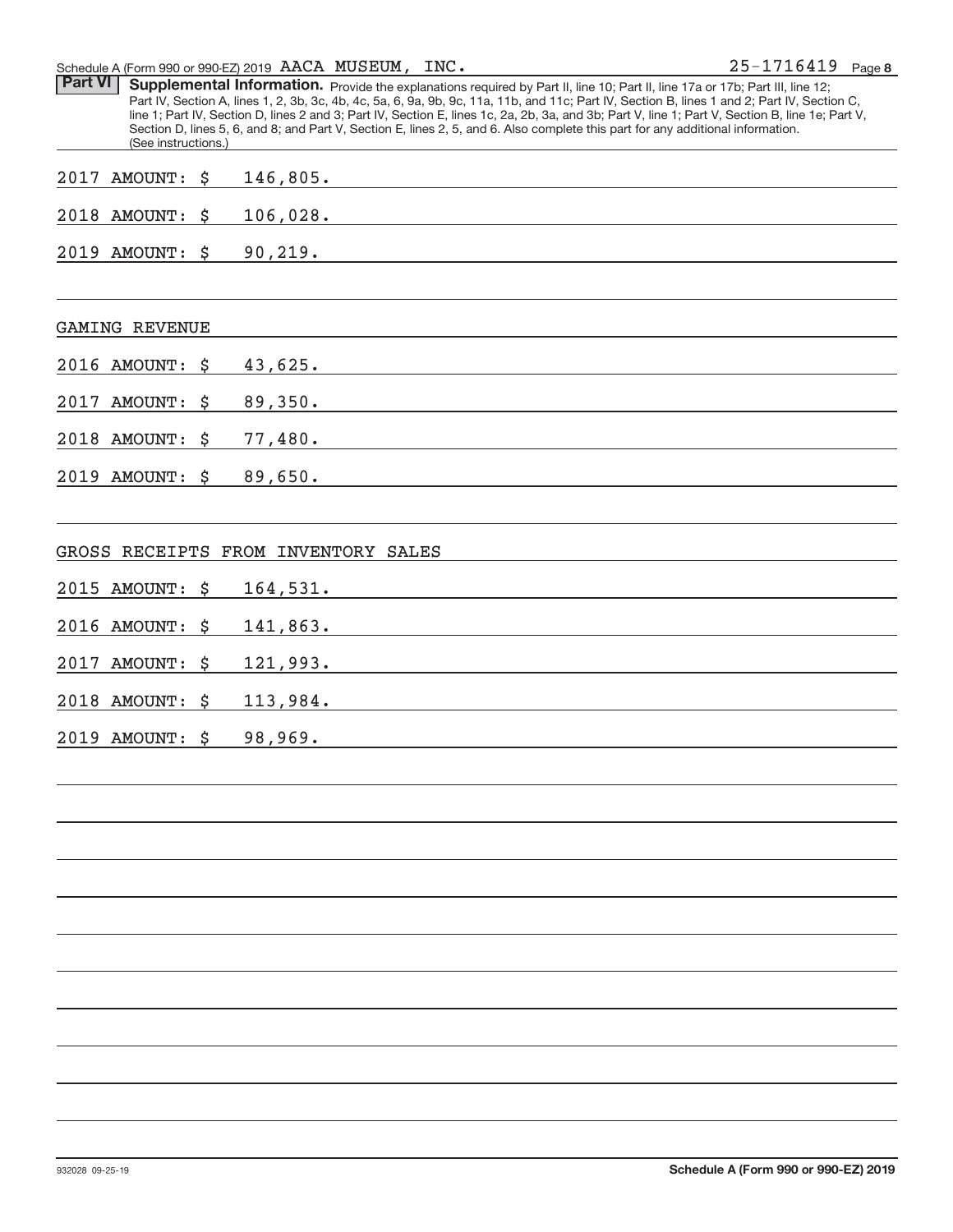Department of the Treasury Internal Revenue Service **(Form 990, 990‐EZ,** Name of the organization

# **Schedule B Schedule of Contributors**

**or 990‐PF) | Attach to Form 990, Form 990‐EZ, or Form 990‐PF. | Go to www.irs.gov/Form990 for the latest information.** OMB No. 1545-0047

# **2019**

**Employer identification number**

| $5 - 1716419$ |  |  |  |  |
|---------------|--|--|--|--|
|               |  |  |  |  |

| AACA MUSEUM, INC. | $125 - 1716419$ |
|-------------------|-----------------|
|                   |                 |

| <b>Organization type (check one):</b> |                                                                             |  |  |  |  |  |
|---------------------------------------|-----------------------------------------------------------------------------|--|--|--|--|--|
| Filers of:                            | Section:                                                                    |  |  |  |  |  |
| Form 990 or 990-EZ                    | $X$ 501(c)( 3) (enter number) organization                                  |  |  |  |  |  |
|                                       | $4947(a)(1)$ nonexempt charitable trust not treated as a private foundation |  |  |  |  |  |
|                                       | 527 political organization                                                  |  |  |  |  |  |
| Form 990-PF                           | 501(c)(3) exempt private foundation                                         |  |  |  |  |  |
|                                       | 4947(a)(1) nonexempt charitable trust treated as a private foundation       |  |  |  |  |  |
|                                       | 501(c)(3) taxable private foundation                                        |  |  |  |  |  |

Check if your organization is covered by the General Rule or a Special Rule. **Note:**  Only a section 501(c)(7), (8), or (10) organization can check boxes for both the General Rule and a Special Rule. See instructions.

#### **General Rule**

**K** For an organization filing Form 990, 990-EZ, or 990-PF that received, during the year, contributions totaling \$5,000 or more (in money or property) from any one contributor. Complete Parts I and II. See instructions for determining a contributor's total contributions.

#### **Special Rules**

any one contributor, during the year, total contributions of the greater of  $\,$  (1) \$5,000; or (2) 2% of the amount on (i) Form 990, Part VIII, line 1h; For an organization described in section 501(c)(3) filing Form 990 or 990‐EZ that met the 33 1/3% support test of the regulations under sections 509(a)(1) and 170(b)(1)(A)(vi), that checked Schedule A (Form 990 or 990‐EZ), Part II, line 13, 16a, or 16b, and that received from or (ii) Form 990‐EZ, line 1. Complete Parts I and II.  $\begin{array}{c} \hline \end{array}$ 

year, total contributions of more than \$1,000 *exclusively* for religious, charitable, scientific, literary, or educational purposes, or for the For an organization described in section 501(c)(7), (8), or (10) filing Form 990 or 990‐EZ that received from any one contributor, during the prevention of cruelty to children or animals. Complete Parts I, II, and III.  $\begin{array}{c} \hline \end{array}$ 

purpose. Don't complete any of the parts unless the General Rule applies to this organization because it received nonexclusively year, contributions <sub>exclusively</sub> for religious, charitable, etc., purposes, but no such contributions totaled more than \$1,000. If this box is checked, enter here the total contributions that were received during the year for an *exclusively* religious, charitable, etc., For an organization described in section 501(c)(7), (8), or (10) filing Form 990 or 990‐EZ that received from any one contributor, during the religious, charitable, etc., contributions totaling \$5,000 or more during the year  $\Box$ — $\Box$   $\Box$  $\begin{array}{c} \hline \end{array}$ 

**Caution:**  An organization that isn't covered by the General Rule and/or the Special Rules doesn't file Schedule B (Form 990, 990‐EZ, or 990‐PF),  **must** but it answer "No" on Part IV, line 2, of its Form 990; or check the box on line H of its Form 990‐EZ or on its Form 990‐PF, Part I, line 2, to certify that it doesn't meet the filing requirements of Schedule B (Form 990, 990‐EZ, or 990‐PF).

**For Paperwork Reduction Act Notice, see the instructions for Form 990, 990-EZ, or 990-PF. Schedule B (Form 990, 990-EZ, or 990-PF) (2019)** LHA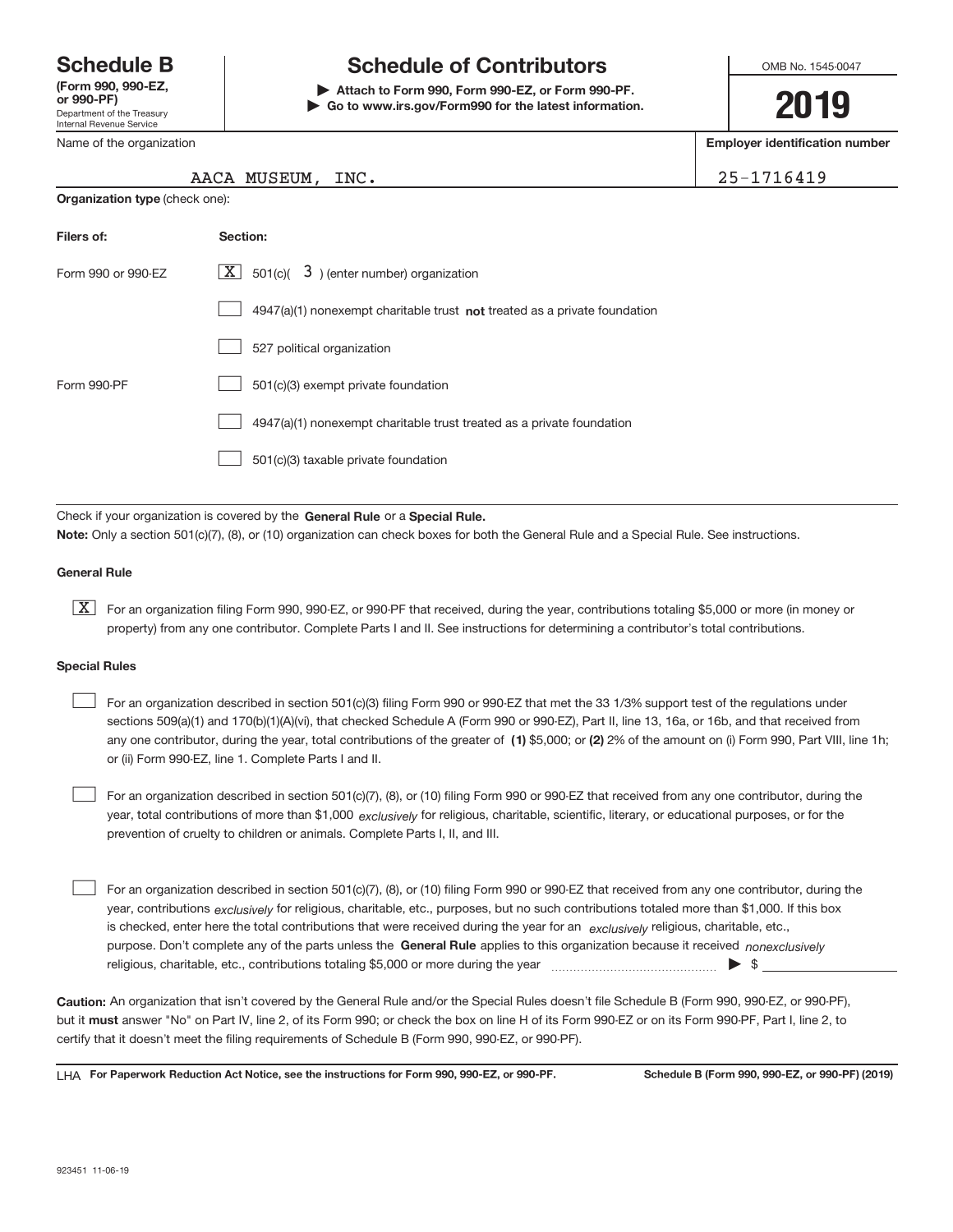### Schedule B (Form 990, 990-EZ, or 990-PF) (2019)

Name of organization

**Employer identification number**

AACA MUSEUM, INC. 25-1716419

| Part I     | Contributors (see instructions). Use duplicate copies of Part I if additional space is needed. |                                                                                    |                                                                                                                                      |  |  |  |
|------------|------------------------------------------------------------------------------------------------|------------------------------------------------------------------------------------|--------------------------------------------------------------------------------------------------------------------------------------|--|--|--|
| (a)        | (b)                                                                                            | (c)                                                                                | (d)                                                                                                                                  |  |  |  |
| No.        | Name, address, and ZIP + 4                                                                     | <b>Total contributions</b>                                                         | Type of contribution                                                                                                                 |  |  |  |
| 1          |                                                                                                | 60, 350.<br>$$\circ$$                                                              | $\overline{\text{X}}$<br>Person<br>Payroll<br>Noncash<br>$\overline{\mathbf{X}}$<br>(Complete Part II for<br>noncash contributions.) |  |  |  |
| (a)<br>No. | (b)<br>Name, address, and ZIP + 4                                                              | (c)<br><b>Total contributions</b>                                                  | (d)<br>Type of contribution                                                                                                          |  |  |  |
| 2          |                                                                                                | 41,000.<br>$$\tilde{\phantom{a}}$$                                                 | Person<br>Payroll<br>$\overline{\mathbf{X}}$<br>Noncash<br>(Complete Part II for<br>noncash contributions.)                          |  |  |  |
| (a)<br>No. | (b)<br>Name, address, and ZIP + 4                                                              | (c)<br><b>Total contributions</b>                                                  | (d)<br>Type of contribution                                                                                                          |  |  |  |
| 3          |                                                                                                | 37,000.<br>$$\,$                                                                   | $\overline{\text{X}}$<br>Person<br>Payroll<br>$\overline{\mathbf{X}}$<br>Noncash<br>(Complete Part II for<br>noncash contributions.) |  |  |  |
| (a)<br>No. | (b)<br>Name, address, and ZIP + 4                                                              | (c)<br><b>Total contributions</b>                                                  | (d)<br>Type of contribution                                                                                                          |  |  |  |
| 4          |                                                                                                | 30,442.<br>\$                                                                      | $\overline{\text{X}}$<br>Person<br>Payroll<br><b>Noncash</b><br>(Complete Part II for<br>noncash contributions.)                     |  |  |  |
| (a)        | (b)                                                                                            | (c)                                                                                | (d)                                                                                                                                  |  |  |  |
| No.<br>5   | Name, address, and ZIP + 4                                                                     | <b>Total contributions</b><br>30,000.<br>$\, \, \raisebox{12pt}{$\scriptstyle \$}$ | Type of contribution<br>$\overline{\text{X}}$<br>Person<br>Payroll<br>Noncash<br>(Complete Part II for<br>noncash contributions.)    |  |  |  |
| (a)        | (b)                                                                                            | (c)                                                                                | (d)                                                                                                                                  |  |  |  |
| No.<br>6   | Name, address, and ZIP + 4                                                                     | <b>Total contributions</b><br>27,000.<br>\$                                        | Type of contribution<br>Person<br>Payroll<br>$\overline{\text{X}}$<br>Noncash<br>(Complete Part II for<br>noncash contributions.)    |  |  |  |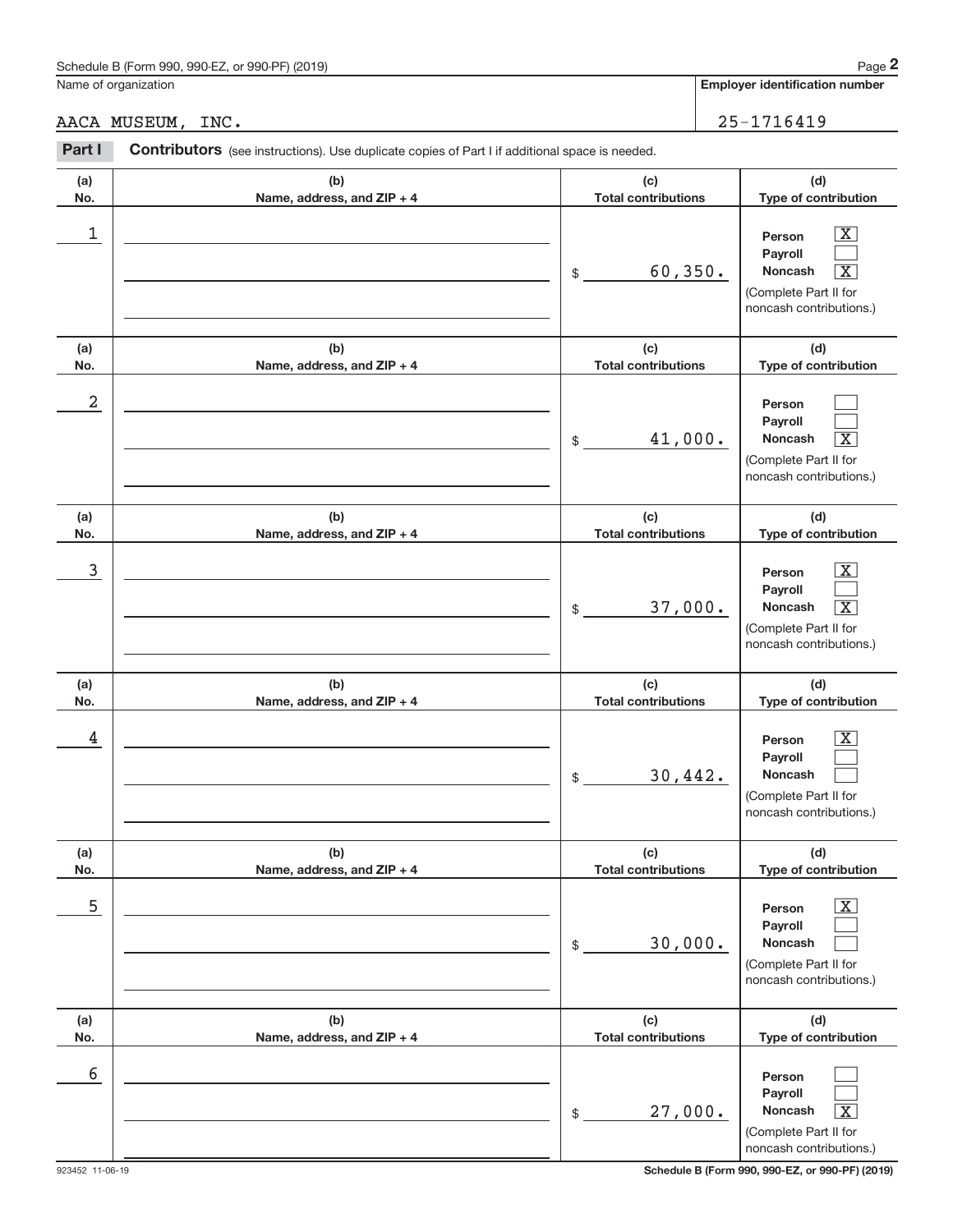### Schedule B (Form 990, 990-EZ, or 990-PF) (2019)

Name of organization

**Employer identification number**

AACA MUSEUM, INC. 25-1716419

| Part I     | Contributors (see instructions). Use duplicate copies of Part I if additional space is needed. |                                                              |                                                                                                             |
|------------|------------------------------------------------------------------------------------------------|--------------------------------------------------------------|-------------------------------------------------------------------------------------------------------------|
| (a)<br>No. | (b)<br>Name, address, and ZIP + 4                                                              | (c)<br><b>Total contributions</b>                            | (d)<br>Type of contribution                                                                                 |
| $\sqrt{7}$ |                                                                                                | 23,800.<br>$$\mathbb{S}$$                                    | $\overline{\mathbf{X}}$<br>Person<br>Payroll<br>Noncash<br>(Complete Part II for<br>noncash contributions.) |
| (a)<br>No. | (b)<br>Name, address, and ZIP + 4                                                              | (c)<br><b>Total contributions</b>                            | (d)<br>Type of contribution                                                                                 |
| $\,8\,$    |                                                                                                | 22,000.<br>\$                                                | Person<br>Payroll<br>Noncash<br>$\overline{\text{X}}$<br>(Complete Part II for<br>noncash contributions.)   |
| (a)<br>No. | (b)<br>Name, address, and ZIP + 4                                                              | (c)<br><b>Total contributions</b>                            | (d)<br>Type of contribution                                                                                 |
| 9          |                                                                                                | 20,000.<br>\$                                                | Person<br>Payroll<br>Noncash<br>$\overline{\mathbf{X}}$<br>(Complete Part II for<br>noncash contributions.) |
| (a)<br>No. | (b)<br>Name, address, and ZIP + 4                                                              | (c)<br><b>Total contributions</b>                            | (d)<br>Type of contribution                                                                                 |
| 10         |                                                                                                | 20,000.<br>$\, \, \raisebox{-1.5pt}{\text{\circle*{1.5}}}\,$ | Person<br>Payroll<br>Noncash<br>$\vert X \vert$<br>(Complete Part II for<br>noncash contributions.)         |
| (a)<br>No. | (b)<br>Name, address, and ZIP + 4                                                              | (c)<br><b>Total contributions</b>                            | (d)<br>Type of contribution                                                                                 |
| 11         |                                                                                                | 18,700.<br>\$                                                | X<br>Person<br>Payroll<br>Noncash<br>(Complete Part II for<br>noncash contributions.)                       |
| (a)<br>No. | (b)<br>Name, address, and ZIP + 4                                                              | (c)<br><b>Total contributions</b>                            | (d)<br>Type of contribution                                                                                 |
| 12         |                                                                                                | 17,209.<br>\$                                                | x<br>Person<br>Payroll<br>Noncash<br>(Complete Part II for<br>noncash contributions.)                       |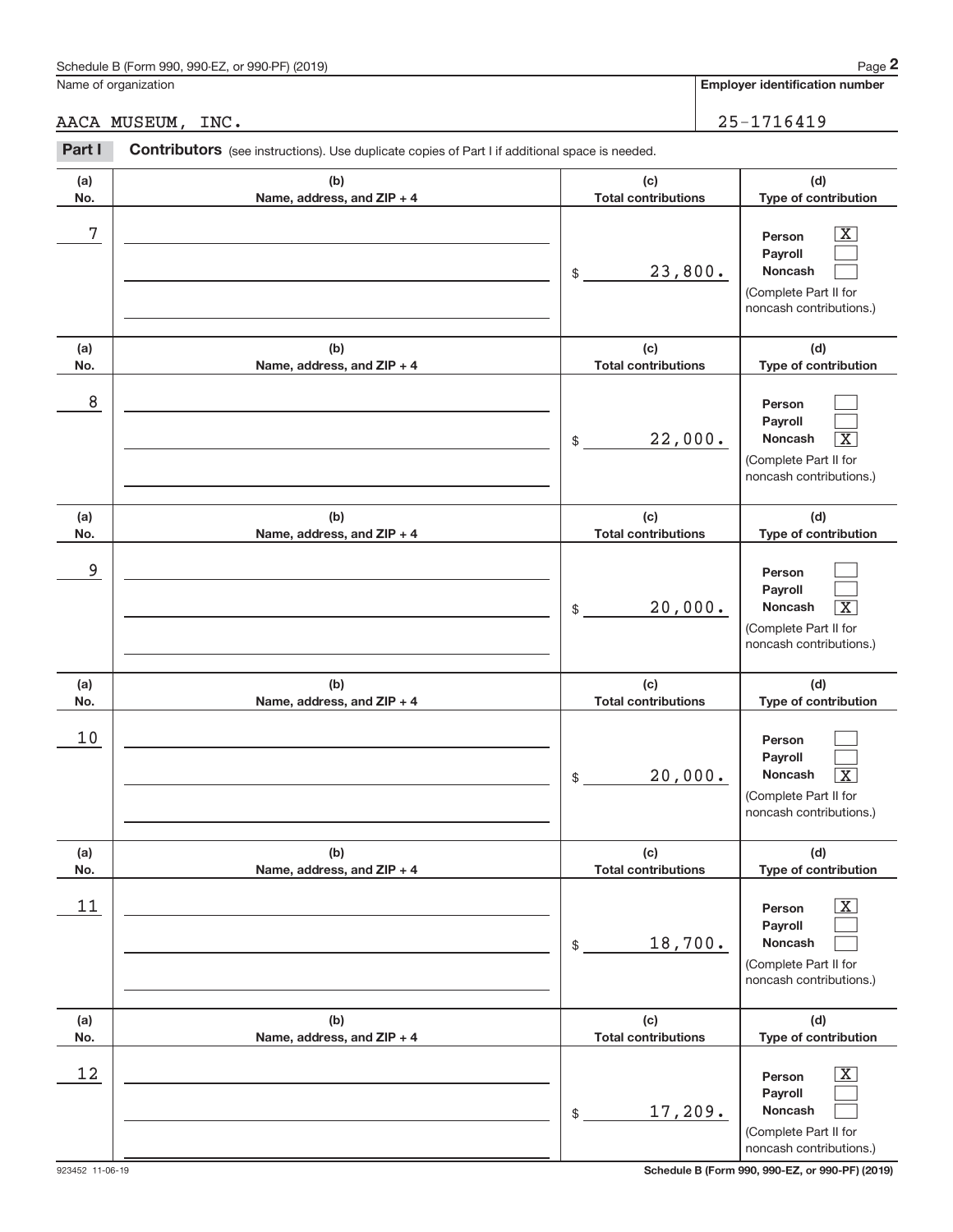**Employer identification number**

AACA MUSEUM, INC. 25-1716419

| Part I     | Contributors (see instructions). Use duplicate copies of Part I if additional space is needed. |                                   |                                                                                                             |
|------------|------------------------------------------------------------------------------------------------|-----------------------------------|-------------------------------------------------------------------------------------------------------------|
| (a)<br>No. | (b)<br>Name, address, and ZIP + 4                                                              | (c)<br><b>Total contributions</b> | (d)<br>Type of contribution                                                                                 |
| 13         |                                                                                                | 15,000.<br>$\$$                   | Person<br>Payroll<br>$\overline{\mathbf{X}}$<br>Noncash<br>(Complete Part II for<br>noncash contributions.) |
| (a)<br>No. | (b)<br>Name, address, and ZIP + 4                                                              | (c)<br><b>Total contributions</b> | (d)<br>Type of contribution                                                                                 |
| 14         |                                                                                                | 12,726.<br>$\$$                   | $\overline{\text{X}}$<br>Person<br>Payroll<br>Noncash<br>(Complete Part II for<br>noncash contributions.)   |
| (a)<br>No. | (b)<br>Name, address, and ZIP + 4                                                              | (c)<br><b>Total contributions</b> | (d)<br>Type of contribution                                                                                 |
| 15         |                                                                                                | 11, 200.<br>\$                    | $\overline{\text{X}}$<br>Person<br>Payroll<br>Noncash<br>(Complete Part II for<br>noncash contributions.)   |
| (a)<br>No. | (b)<br>Name, address, and ZIP + 4                                                              | (c)<br><b>Total contributions</b> | (d)<br>Type of contribution                                                                                 |
| 16         |                                                                                                | 10,600.<br>\$                     | $\overline{\text{X}}$<br>Person<br>Payroll<br>Noncash<br>(Complete Part II for<br>noncash contributions.)   |
| (a)<br>No. | (b)<br>Name, address, and ZIP + 4                                                              | (c)<br><b>Total contributions</b> | (d)<br>Type of contribution                                                                                 |
| $17$       |                                                                                                | 10,000.<br>\$                     | х<br>Person<br>Payroll<br>Noncash<br>(Complete Part II for<br>noncash contributions.)                       |
| (a)<br>No. | (b)<br>Name, address, and ZIP + 4                                                              | (c)<br><b>Total contributions</b> | (d)<br>Type of contribution                                                                                 |
| 18         |                                                                                                | 8,300.<br>\$                      | х<br>Person<br>Payroll<br>Noncash<br>(Complete Part II for<br>noncash contributions.)                       |

923452 11‐06‐19 **Schedule B (Form 990, 990-EZ, or 990-PF) (2019)**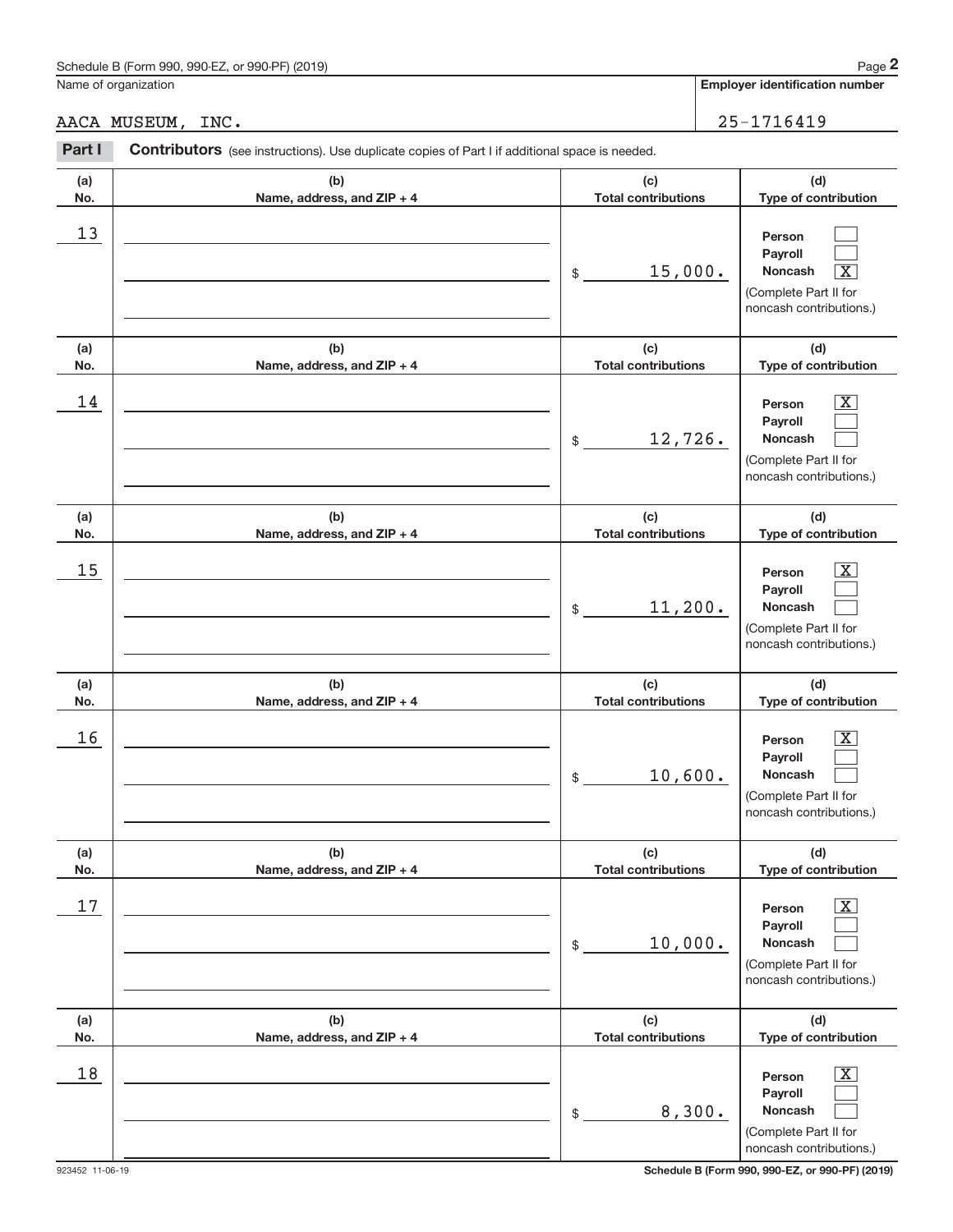**Employer identification number**

AACA MUSEUM, INC. 25-1716419

| Part I     |                                   | Contributors (see instructions). Use duplicate copies of Part I if additional space is needed. |                                                                                                                                   |  |  |  |  |
|------------|-----------------------------------|------------------------------------------------------------------------------------------------|-----------------------------------------------------------------------------------------------------------------------------------|--|--|--|--|
| (a)<br>No. | (b)<br>Name, address, and ZIP + 4 | (c)<br><b>Total contributions</b>                                                              | (d)<br>Type of contribution                                                                                                       |  |  |  |  |
| 19         |                                   | 7,500.<br>\$                                                                                   | $\boxed{\text{X}}$<br>Person<br>Payroll<br>Noncash<br>(Complete Part II for<br>noncash contributions.)                            |  |  |  |  |
| (a)<br>No. | (b)<br>Name, address, and ZIP + 4 | (c)<br><b>Total contributions</b>                                                              | (d)<br>Type of contribution                                                                                                       |  |  |  |  |
| 20         |                                   | 7,193.<br>\$                                                                                   | $\boxed{\text{X}}$<br>Person<br>Payroll<br>Noncash<br>(Complete Part II for<br>noncash contributions.)                            |  |  |  |  |
| (a)<br>No. | (b)<br>Name, address, and ZIP + 4 | (c)<br><b>Total contributions</b>                                                              | (d)<br>Type of contribution                                                                                                       |  |  |  |  |
| 21         |                                   | 6,000.<br>\$                                                                                   | Person<br>Payroll<br>Noncash<br>$\overline{\mathbf{X}}$<br>(Complete Part II for<br>noncash contributions.)                       |  |  |  |  |
| (a)<br>No. | (b)<br>Name, address, and ZIP + 4 | (c)<br><b>Total contributions</b>                                                              | (d)<br>Type of contribution                                                                                                       |  |  |  |  |
| 22         |                                   | 5,650.<br>\$                                                                                   | $\boxed{\text{X}}$<br>Person<br>Payroll<br><b>Noncash</b><br>(Complete Part II for<br>noncash contributions.)                     |  |  |  |  |
| (a)<br>No. | (b)<br>Name, address, and ZIP + 4 | (c)<br><b>Total contributions</b>                                                              | (d)<br>Type of contribution                                                                                                       |  |  |  |  |
| 23         |                                   | 5,379.<br>\$                                                                                   | $\boxed{\text{X}}$<br>Person<br>Payroll<br>Noncash<br>$\overline{\mathbf{X}}$<br>(Complete Part II for<br>noncash contributions.) |  |  |  |  |
| (a)<br>No. | (b)<br>Name, address, and ZIP + 4 | (c)<br><b>Total contributions</b>                                                              | (d)<br>Type of contribution                                                                                                       |  |  |  |  |
| 24         |                                   | 5,000.<br>\$                                                                                   | $\overline{\mathbf{X}}$<br>Person<br>Payroll<br>Noncash<br>(Complete Part II for<br>noncash contributions.)                       |  |  |  |  |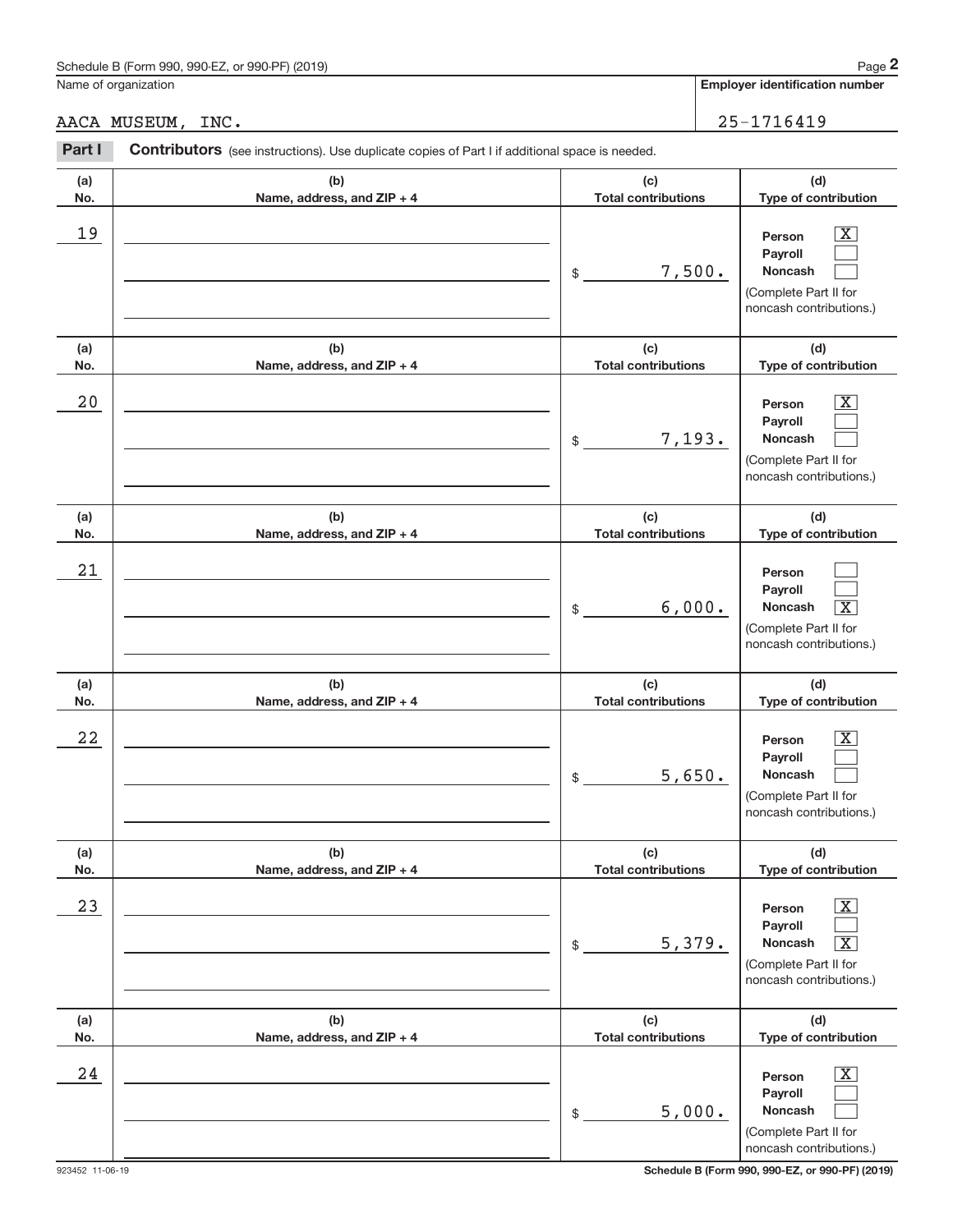## Schedule B (Form 990, 990-EZ, or 990-PF) (2019)

Name of organization

**(a) No.** **(d)**

 $\boxed{\text{X}}$ 

#### AACA MUSEUM, INC. 25-1716419

**(b) Name, address, and ZIP + 4 (c) Total contributions Type of contribution Person Part I** Contributors (see instructions). Use duplicate copies of Part I if additional space is needed.  $25$  Person  $\overline{\text{X}}$ 

|            |                                   | 5,000.<br>\$                      | Payroll<br><b>Noncash</b><br>(Complete Part II for<br>noncash contributions.)                                      |
|------------|-----------------------------------|-----------------------------------|--------------------------------------------------------------------------------------------------------------------|
| (a)<br>No. | (b)<br>Name, address, and ZIP + 4 | (c)<br><b>Total contributions</b> | (d)<br>Type of contribution                                                                                        |
| 26         |                                   | 5,000.<br>\$                      | $\overline{\mathbf{X}}$<br>Person<br>Payroll<br><b>Noncash</b><br>(Complete Part II for<br>noncash contributions.) |
| (a)<br>No. | (b)<br>Name, address, and ZIP + 4 | (c)<br><b>Total contributions</b> | (d)<br>Type of contribution                                                                                        |
|            |                                   | \$                                | Person<br>Payroll<br><b>Noncash</b><br>(Complete Part II for<br>noncash contributions.)                            |
| (a)<br>No. | (b)<br>Name, address, and ZIP + 4 | (c)<br><b>Total contributions</b> | (d)<br>Type of contribution                                                                                        |
|            |                                   | \$                                | Person<br>Payroll<br><b>Noncash</b><br>(Complete Part II for<br>noncash contributions.)                            |
| (a)<br>No. | (b)<br>Name, address, and ZIP + 4 | (c)<br><b>Total contributions</b> | (d)<br>Type of contribution                                                                                        |
|            |                                   | \$                                | Person<br>Payroll<br>Noncash<br>(Complete Part II for<br>noncash contributions.)                                   |
| (a)<br>No. | (b)<br>Name, address, and ZIP + 4 | (c)<br><b>Total contributions</b> | (d)<br>Type of contribution                                                                                        |
|            |                                   | \$                                | Person<br>Payroll<br>Noncash<br>(Complete Part II for<br>noncash contributions.)                                   |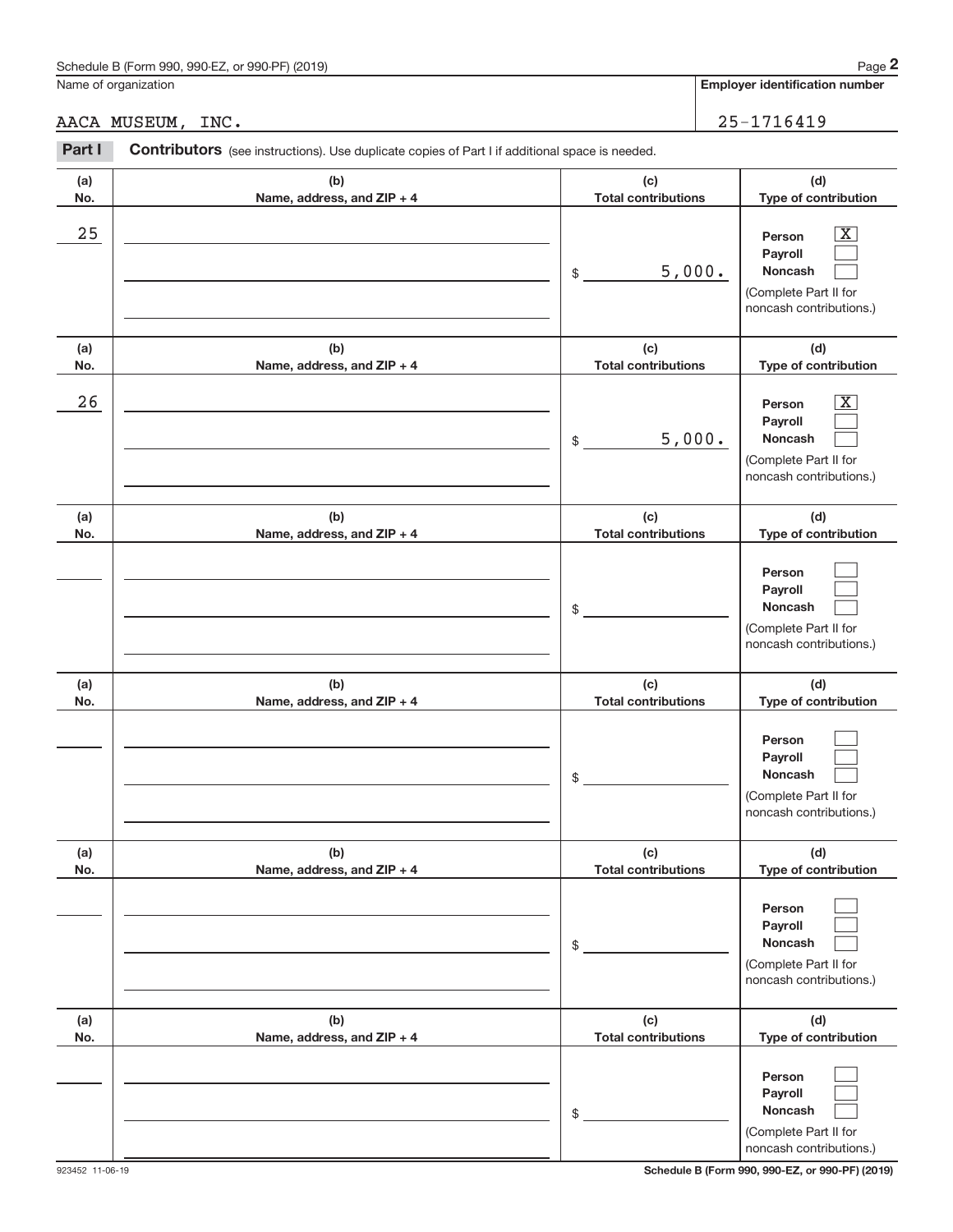Name of organization

**Employer identification number**

AACA MUSEUM, INC. 25-1716419

Part II Noncash Property (see instructions). Use duplicate copies of Part II if additional space is needed.

| (a)<br>No.<br>from<br>Part I | (b)<br>Description of noncash property given      | (c)<br>FMV (or estimate)<br>(See instructions.) | (d)<br>Date received |
|------------------------------|---------------------------------------------------|-------------------------------------------------|----------------------|
| 1                            | 1908 ALBANY RUNABOUT & 1908 ECONOMY RUNABOUT      |                                                 |                      |
|                              |                                                   | 60,000.<br>$\frac{1}{2}$                        | 05/22/19             |
| (a)<br>No.<br>from<br>Part I | (b)<br>Description of noncash property given      | (c)<br>FMV (or estimate)<br>(See instructions.) | (d)<br>Date received |
| 2                            | 1913 INTERNATIONAL HARVESTER WAGON (HIGH WHEELER) |                                                 |                      |
|                              |                                                   | 41,000.<br>$\frac{1}{2}$                        | 10/21/19             |
| (a)<br>No.<br>from<br>Part I | (b)<br>Description of noncash property given      | (c)<br>FMV (or estimate)<br>(See instructions.) | (d)<br>Date received |
| 3                            | 1911 BUICK ROADSTER                               |                                                 |                      |
|                              |                                                   | 36,000.<br>$\mathbb{S}$                         | 12/01/19             |
| (a)<br>No.<br>from<br>Part I | (b)<br>Description of noncash property given      | (c)<br>FMV (or estimate)<br>(See instructions.) | (d)<br>Date received |
| 6                            | 1932 BUICK MODEL 50 SEDAN                         |                                                 |                      |
|                              |                                                   | 27,000.<br>$\mathbb{S}$                         | 09/19/19             |
| (a)<br>No.<br>from<br>Part I | (b)<br>Description of noncash property given      | (c)<br>FMV (or estimate)<br>(See instructions.) | (d)<br>Date received |
| 8                            | 1954 MORRIS GARAGES MG-TF                         |                                                 |                      |
|                              |                                                   | 22,000.<br>\$                                   | 12/15/19             |
| (a)<br>No.<br>from<br>Part I | (b)<br>Description of noncash property given      | (c)<br>FMV (or estimate)<br>(See instructions.) | (d)<br>Date received |
| 9                            | 1966 LINCOLN CONTINENTAL SEDAN                    |                                                 |                      |
|                              |                                                   | 20,000.<br>\$                                   | 09/11/19             |

923453 11‐06‐19 **Schedule B (Form 990, 990-EZ, or 990-PF) (2019)**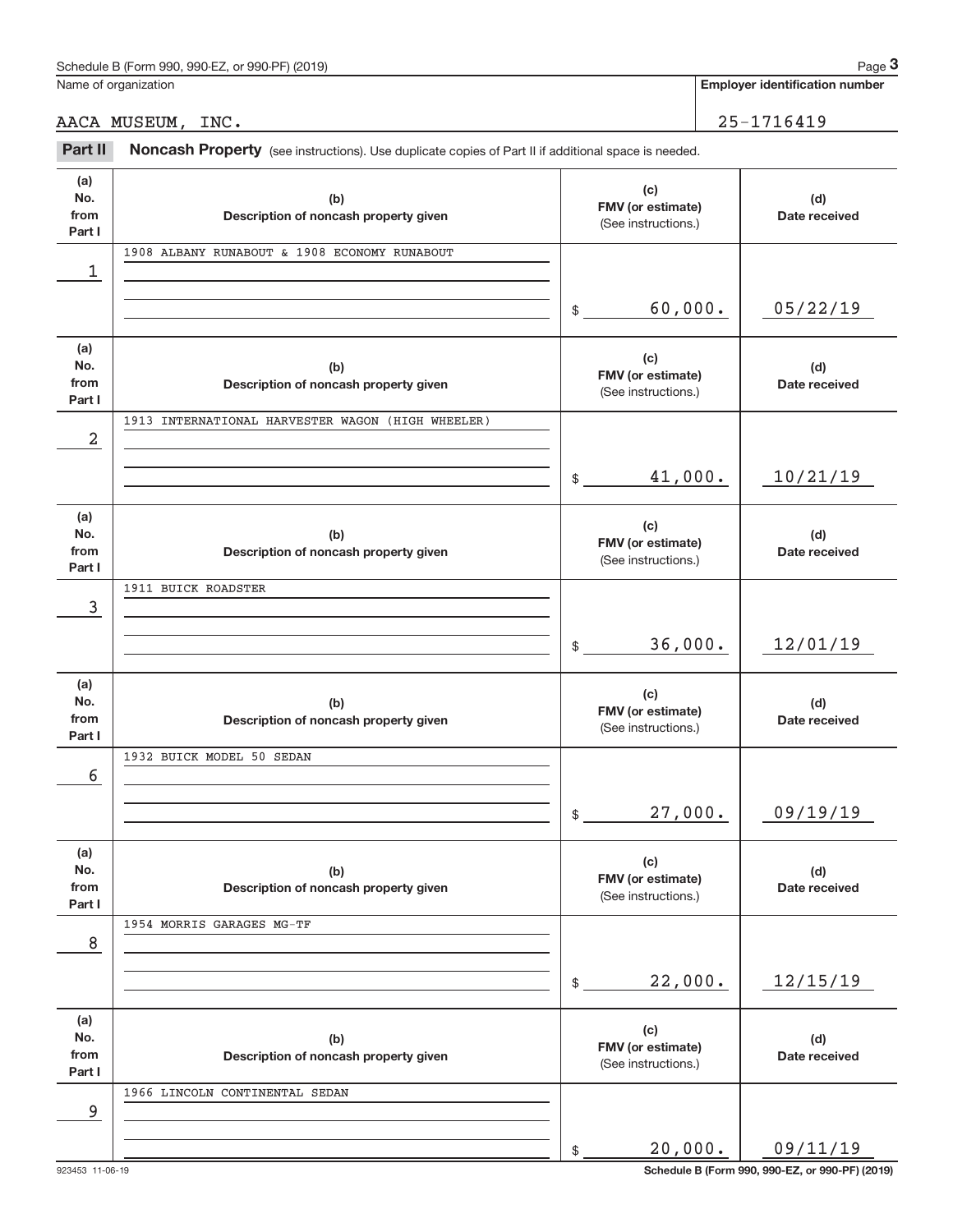|                              | Schedule B (Form 990, 990-EZ, or 990-PF) (2019)                                                     |                                                 |        | Page 3                                |
|------------------------------|-----------------------------------------------------------------------------------------------------|-------------------------------------------------|--------|---------------------------------------|
|                              | Name of organization                                                                                |                                                 |        | <b>Employer identification number</b> |
|                              | AACA MUSEUM, INC.                                                                                   |                                                 |        | 25-1716419                            |
| Part II                      | Noncash Property (see instructions). Use duplicate copies of Part II if additional space is needed. |                                                 |        |                                       |
| (a)<br>No.<br>from<br>Part I | (b)<br>Description of noncash property given                                                        | (c)<br>FMV (or estimate)<br>(See instructions.) |        | (d)<br>Date received                  |
| 10                           | 1970 DODGE SUPER BEE                                                                                |                                                 |        |                                       |
|                              |                                                                                                     | 20,000.<br>\$                                   |        | 11/26/19                              |
| (a)<br>No.<br>from<br>Part I | (b)<br>Description of noncash property given                                                        | (c)<br>FMV (or estimate)<br>(See instructions.) |        | (d)<br>Date received                  |
| 13                           | 1951 BUICK ROADMASTER RIVIERA SEDAN MODEL 72R                                                       |                                                 |        |                                       |
|                              |                                                                                                     | 15,000.<br>\$                                   |        | 11/26/19                              |
| (a)<br>No.<br>from<br>Part I | (b)<br>Description of noncash property given                                                        | (c)<br>FMV (or estimate)<br>(See instructions.) |        | (d)<br>Date received                  |
| 21                           | 1926 BUICK MASTER SIX BROUGHAM                                                                      |                                                 |        |                                       |
|                              |                                                                                                     | \$                                              | 6,000. | 07/26/19                              |
| (a)<br>No.<br>from<br>Part I | (b)<br>Description of noncash property given                                                        | (c)<br>FMV (or estimate)<br>(See instructions.) |        | (d)<br>Date received                  |
| 23                           | 2019 MOTORCYCLE TRAILER                                                                             |                                                 |        |                                       |
|                              |                                                                                                     | \$                                              | 4,079. | 09/10/19                              |
| (a)<br>No.<br>from<br>Part I | (b)<br>Description of noncash property given                                                        | (c)<br>FMV (or estimate)<br>(See instructions.) |        | (d)<br>Date received                  |
|                              |                                                                                                     | \$                                              |        |                                       |
| (a)<br>No.<br>from<br>Part I | (b)<br>Description of noncash property given                                                        | (c)<br>FMV (or estimate)<br>(See instructions.) |        | (d)<br>Date received                  |
|                              |                                                                                                     | \$                                              |        |                                       |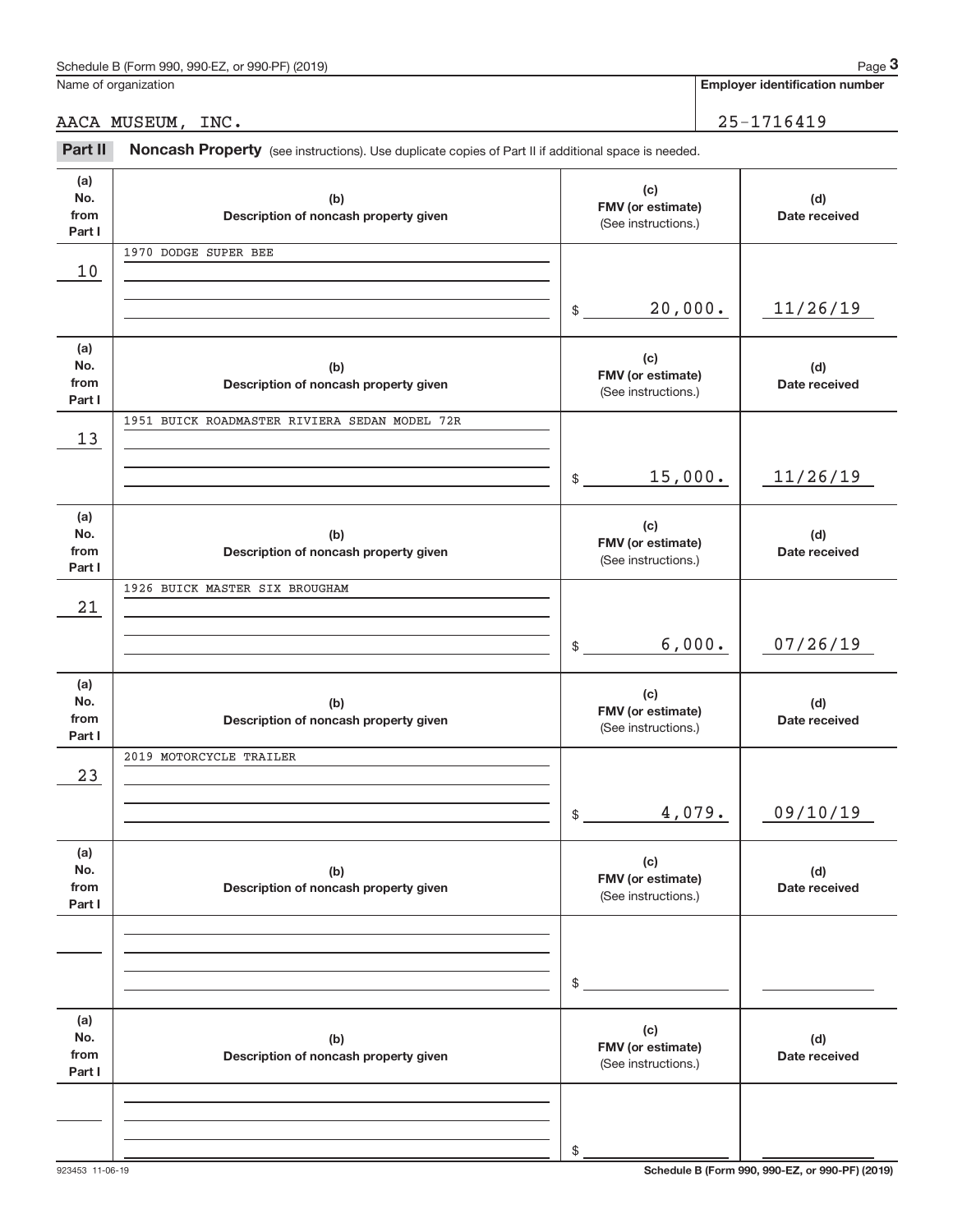| Name of organization        |                                                                                                                                                                                                                                                                                                                                                                    |                      | <b>Employer identification number</b>                                                                                                                          |
|-----------------------------|--------------------------------------------------------------------------------------------------------------------------------------------------------------------------------------------------------------------------------------------------------------------------------------------------------------------------------------------------------------------|----------------------|----------------------------------------------------------------------------------------------------------------------------------------------------------------|
|                             | AACA MUSEUM, INC.                                                                                                                                                                                                                                                                                                                                                  |                      | 25-1716419                                                                                                                                                     |
| Part III                    | from any one contributor. Complete columns (a) through (e) and the following line entry. For organizations<br>completing Part III, enter the total of exclusively religious, charitable, etc., contributions of \$1,000 or less for the year. (Enter this info. once.) $\blacktriangleright$ \$<br>Use duplicate copies of Part III if additional space is needed. |                      | Exclusively religious, charitable, etc., contributions to organizations described in section 501(c)(7), (8), or (10) that total more than \$1,000 for the year |
| (a) No.<br>from<br>Part I   | (b) Purpose of gift                                                                                                                                                                                                                                                                                                                                                | (c) Use of gift      | (d) Description of how gift is held                                                                                                                            |
|                             |                                                                                                                                                                                                                                                                                                                                                                    | (e) Transfer of gift |                                                                                                                                                                |
|                             | Transferee's name, address, and ZIP + 4                                                                                                                                                                                                                                                                                                                            |                      | Relationship of transferor to transferee                                                                                                                       |
| $(a)$ No.<br>from<br>Part I | (b) Purpose of gift                                                                                                                                                                                                                                                                                                                                                | (c) Use of gift      | (d) Description of how gift is held                                                                                                                            |
|                             | Transferee's name, address, and ZIP + 4                                                                                                                                                                                                                                                                                                                            | (e) Transfer of gift | Relationship of transferor to transferee                                                                                                                       |
| (a) No.<br>from<br>Part I   | (b) Purpose of gift                                                                                                                                                                                                                                                                                                                                                | (c) Use of gift      | (d) Description of how gift is held                                                                                                                            |
|                             | Transferee's name, address, and ZIP + 4                                                                                                                                                                                                                                                                                                                            | (e) Transfer of gift | Relationship of transferor to transferee                                                                                                                       |
| (a) No.<br>from             |                                                                                                                                                                                                                                                                                                                                                                    |                      |                                                                                                                                                                |
| Part I                      | (b) Purpose of gift                                                                                                                                                                                                                                                                                                                                                | (c) Use of gift      | (d) Description of how gift is held                                                                                                                            |
|                             | Transferee's name, address, and ZIP + 4                                                                                                                                                                                                                                                                                                                            | (e) Transfer of gift | Relationship of transferor to transferee                                                                                                                       |
|                             |                                                                                                                                                                                                                                                                                                                                                                    |                      |                                                                                                                                                                |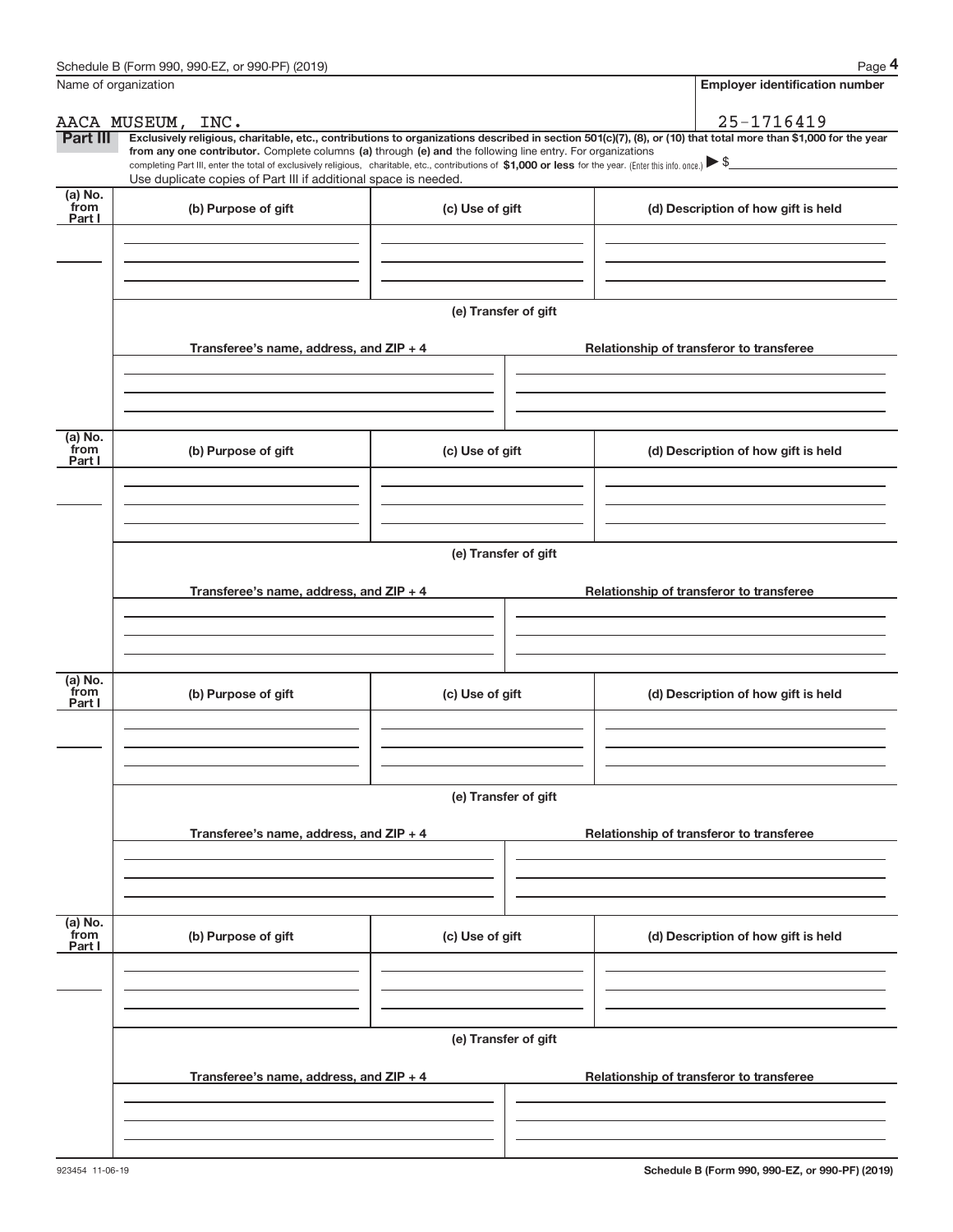|         | <b>SCHEDULE D</b>                                                                                                  |                                                                                                                                                                                                                                                                                                                                                                   |                         |                                                    |                          | OMB No. 1545-0047                     |
|---------|--------------------------------------------------------------------------------------------------------------------|-------------------------------------------------------------------------------------------------------------------------------------------------------------------------------------------------------------------------------------------------------------------------------------------------------------------------------------------------------------------|-------------------------|----------------------------------------------------|--------------------------|---------------------------------------|
|         | <b>Supplemental Financial Statements</b><br>Complete if the organization answered "Yes" on Form 990,<br>(Form 990) |                                                                                                                                                                                                                                                                                                                                                                   |                         |                                                    |                          |                                       |
|         |                                                                                                                    | Part IV, line 6, 7, 8, 9, 10, 11a, 11b, 11c, 11d, 11e, 11f, 12a, or 12b.                                                                                                                                                                                                                                                                                          |                         |                                                    |                          | <b>Open to Public</b>                 |
|         | Department of the Treasury<br>Internal Revenue Service                                                             | Go to www.irs.gov/Form990 for instructions and the latest information.                                                                                                                                                                                                                                                                                            | Attach to Form 990.     |                                                    |                          | Inspection                            |
|         | Name of the organization                                                                                           |                                                                                                                                                                                                                                                                                                                                                                   |                         |                                                    |                          | <b>Employer identification number</b> |
|         |                                                                                                                    | AACA MUSEUM, INC.                                                                                                                                                                                                                                                                                                                                                 |                         |                                                    |                          | 25-1716419                            |
| Part I  |                                                                                                                    | Organizations Maintaining Donor Advised Funds or Other Similar Funds or Accounts. Complete if the                                                                                                                                                                                                                                                                 |                         |                                                    |                          |                                       |
|         |                                                                                                                    | organization answered "Yes" on Form 990, Part IV, line 6.                                                                                                                                                                                                                                                                                                         |                         |                                                    |                          |                                       |
|         |                                                                                                                    |                                                                                                                                                                                                                                                                                                                                                                   | (a) Donor advised funds |                                                    |                          | (b) Funds and other accounts          |
| 1       |                                                                                                                    |                                                                                                                                                                                                                                                                                                                                                                   |                         |                                                    |                          |                                       |
| 2       |                                                                                                                    |                                                                                                                                                                                                                                                                                                                                                                   |                         |                                                    |                          |                                       |
| 3<br>4  |                                                                                                                    |                                                                                                                                                                                                                                                                                                                                                                   |                         |                                                    |                          |                                       |
| 5       |                                                                                                                    | Did the organization inform all donors and donor advisors in writing that the assets held in donor advised funds                                                                                                                                                                                                                                                  |                         |                                                    |                          |                                       |
|         |                                                                                                                    |                                                                                                                                                                                                                                                                                                                                                                   |                         |                                                    |                          | Yes<br><b>No</b>                      |
| 6       |                                                                                                                    | Did the organization inform all grantees, donors, and donor advisors in writing that grant funds can be used only                                                                                                                                                                                                                                                 |                         |                                                    |                          |                                       |
|         |                                                                                                                    | for charitable purposes and not for the benefit of the donor or donor advisor, or for any other purpose conferring                                                                                                                                                                                                                                                |                         |                                                    |                          |                                       |
|         | impermissible private benefit?                                                                                     |                                                                                                                                                                                                                                                                                                                                                                   |                         |                                                    |                          | Yes<br><b>No</b>                      |
| Part II |                                                                                                                    | Conservation Easements. Complete if the organization answered "Yes" on Form 990, Part IV, line 7.                                                                                                                                                                                                                                                                 |                         |                                                    |                          |                                       |
| 1       |                                                                                                                    | Purpose(s) of conservation easements held by the organization (check all that apply).                                                                                                                                                                                                                                                                             |                         |                                                    |                          |                                       |
|         |                                                                                                                    | Preservation of land for public use (for example, recreation or education)                                                                                                                                                                                                                                                                                        |                         | Preservation of a historically important land area |                          |                                       |
|         |                                                                                                                    | Protection of natural habitat                                                                                                                                                                                                                                                                                                                                     |                         | Preservation of a certified historic structure     |                          |                                       |
|         |                                                                                                                    | Preservation of open space                                                                                                                                                                                                                                                                                                                                        |                         |                                                    |                          |                                       |
| 2       |                                                                                                                    | Complete lines 2a through 2d if the organization held a qualified conservation contribution in the form of a conservation easement on the last                                                                                                                                                                                                                    |                         |                                                    |                          |                                       |
|         | day of the tax year.                                                                                               |                                                                                                                                                                                                                                                                                                                                                                   |                         |                                                    |                          | Held at the End of the Tax Year       |
| а       |                                                                                                                    |                                                                                                                                                                                                                                                                                                                                                                   |                         |                                                    | 2a                       |                                       |
| b       |                                                                                                                    | Total acreage restricted by conservation easements                                                                                                                                                                                                                                                                                                                |                         |                                                    | 2 <sub>b</sub>           |                                       |
|         |                                                                                                                    |                                                                                                                                                                                                                                                                                                                                                                   |                         |                                                    | 2c                       |                                       |
| d       |                                                                                                                    | Number of conservation easements included in (c) acquired after 7/25/06, and not on a historic structure                                                                                                                                                                                                                                                          |                         |                                                    | 2d                       |                                       |
| 3       |                                                                                                                    | listed in the National Register [[11] matter contract the state of the state of the National Register [11] matter contract the National Register [11] matter contract the National Register [11] matter contract the National<br>Number of conservation easements modified, transferred, released, extinguished, or terminated by the organization during the tax |                         |                                                    |                          |                                       |
|         | $year \triangleright$                                                                                              |                                                                                                                                                                                                                                                                                                                                                                   |                         |                                                    |                          |                                       |
| 4       |                                                                                                                    | Number of states where property subject to conservation easement is located                                                                                                                                                                                                                                                                                       |                         |                                                    |                          |                                       |
| 5       |                                                                                                                    | Does the organization have a written policy regarding the periodic monitoring, inspection, handling of                                                                                                                                                                                                                                                            |                         |                                                    |                          |                                       |
|         |                                                                                                                    | violations, and enforcement of the conservation easements it holds?                                                                                                                                                                                                                                                                                               |                         |                                                    |                          | <b>No</b><br>Yes                      |
| 6       |                                                                                                                    | Staff and volunteer hours devoted to monitoring, inspecting, handling of violations, and enforcing conservation easements during the year                                                                                                                                                                                                                         |                         |                                                    |                          |                                       |
|         |                                                                                                                    |                                                                                                                                                                                                                                                                                                                                                                   |                         |                                                    |                          |                                       |
| 7       |                                                                                                                    | Amount of expenses incurred in monitoring, inspecting, handling of violations, and enforcing conservation easements during the year                                                                                                                                                                                                                               |                         |                                                    |                          |                                       |
|         | $\blacktriangleright$ \$                                                                                           |                                                                                                                                                                                                                                                                                                                                                                   |                         |                                                    |                          |                                       |
| 8       |                                                                                                                    | Does each conservation easement reported on line 2(d) above satisfy the requirements of section 170(h)(4)(B)(i)                                                                                                                                                                                                                                                   |                         |                                                    |                          |                                       |
|         |                                                                                                                    |                                                                                                                                                                                                                                                                                                                                                                   |                         |                                                    |                          | Yes<br><b>No</b>                      |
| 9       |                                                                                                                    | In Part XIII, describe how the organization reports conservation easements in its revenue and expense statement and                                                                                                                                                                                                                                               |                         |                                                    |                          |                                       |
|         |                                                                                                                    | balance sheet, and include, if applicable, the text of the footnote to the organization's financial statements that describes the                                                                                                                                                                                                                                 |                         |                                                    |                          |                                       |
|         | <b>Part III</b>                                                                                                    | organization's accounting for conservation easements.<br>Organizations Maintaining Collections of Art, Historical Treasures, or Other Similar Assets.                                                                                                                                                                                                             |                         |                                                    |                          |                                       |
|         |                                                                                                                    | Complete if the organization answered "Yes" on Form 990, Part IV, line 8.                                                                                                                                                                                                                                                                                         |                         |                                                    |                          |                                       |
|         |                                                                                                                    | 1a If the organization elected, as permitted under FASB ASC 958, not to report in its revenue statement and balance sheet works                                                                                                                                                                                                                                   |                         |                                                    |                          |                                       |
|         |                                                                                                                    | of art, historical treasures, or other similar assets held for public exhibition, education, or research in furtherance of public                                                                                                                                                                                                                                 |                         |                                                    |                          |                                       |
|         |                                                                                                                    | service, provide in Part XIII the text of the footnote to its financial statements that describes these items.                                                                                                                                                                                                                                                    |                         |                                                    |                          |                                       |
| b       |                                                                                                                    | If the organization elected, as permitted under FASB ASC 958, to report in its revenue statement and balance sheet works of                                                                                                                                                                                                                                       |                         |                                                    |                          |                                       |
|         |                                                                                                                    | art, historical treasures, or other similar assets held for public exhibition, education, or research in furtherance of public service,                                                                                                                                                                                                                           |                         |                                                    |                          |                                       |
|         |                                                                                                                    | provide the following amounts relating to these items:                                                                                                                                                                                                                                                                                                            |                         |                                                    |                          |                                       |
|         |                                                                                                                    |                                                                                                                                                                                                                                                                                                                                                                   |                         |                                                    | $\triangleright$ \$      | 276,564.                              |
|         |                                                                                                                    | (ii) Assets included in Form 990, Part X                                                                                                                                                                                                                                                                                                                          |                         |                                                    | $\blacktriangleright$ \$ | 9,724,659.                            |
| 2       |                                                                                                                    | If the organization received or held works of art, historical treasures, or other similar assets for financial gain, provide                                                                                                                                                                                                                                      |                         |                                                    |                          |                                       |
|         |                                                                                                                    | the following amounts required to be reported under FASB ASC 958 relating to these items:                                                                                                                                                                                                                                                                         |                         |                                                    |                          |                                       |
| а       |                                                                                                                    |                                                                                                                                                                                                                                                                                                                                                                   |                         |                                                    | \$                       |                                       |
|         |                                                                                                                    |                                                                                                                                                                                                                                                                                                                                                                   |                         |                                                    | $\blacktriangleright$ \$ |                                       |

|  | LHA For Paperwork Reduction Act Notice, see the Instructions for Form 990 |  |  |  |  |  |  |  |
|--|---------------------------------------------------------------------------|--|--|--|--|--|--|--|
|--|---------------------------------------------------------------------------|--|--|--|--|--|--|--|

932051 10‐02‐19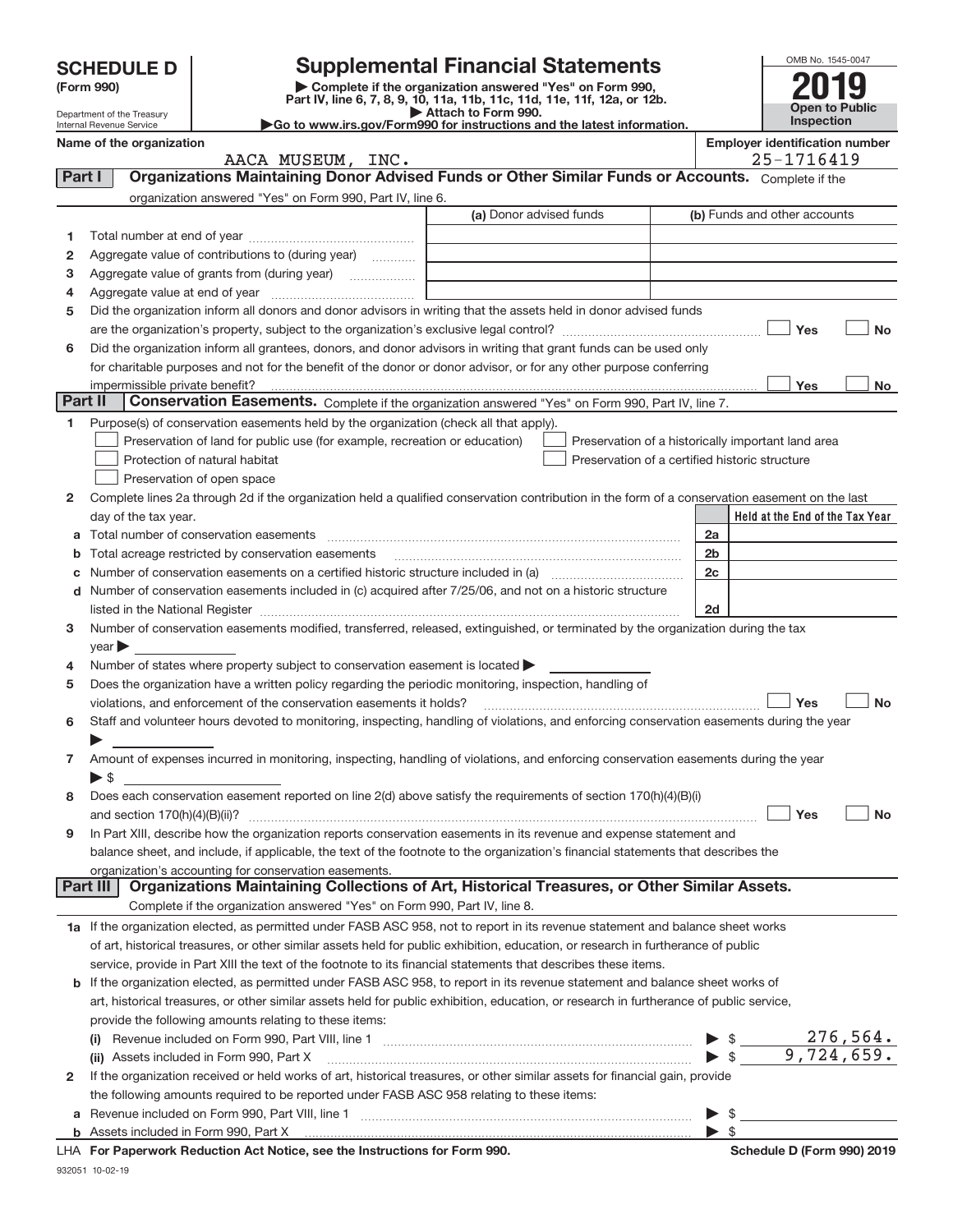|                 | Schedule D (Form 990) 2019                                                                                                                                                                                                           | AACA MUSEUM, INC.              |                              |                                                                                                                                                                                                                                |            |                 |                                    | 25-1716419                 |            | Page 2            |
|-----------------|--------------------------------------------------------------------------------------------------------------------------------------------------------------------------------------------------------------------------------------|--------------------------------|------------------------------|--------------------------------------------------------------------------------------------------------------------------------------------------------------------------------------------------------------------------------|------------|-----------------|------------------------------------|----------------------------|------------|-------------------|
| <b>Part III</b> | Organizations Maintaining Collections of Art, Historical Treasures, or Other Similar Assets (continued)                                                                                                                              |                                |                              |                                                                                                                                                                                                                                |            |                 |                                    |                            |            |                   |
| 3               | Using the organization's acquisition, accession, and other records, check any of the following that make significant use of its                                                                                                      |                                |                              |                                                                                                                                                                                                                                |            |                 |                                    |                            |            |                   |
|                 | collection items (check all that apply):                                                                                                                                                                                             |                                |                              |                                                                                                                                                                                                                                |            |                 |                                    |                            |            |                   |
| a               | $X$ Public exhibition                                                                                                                                                                                                                | d                              |                              | Loan or exchange program                                                                                                                                                                                                       |            |                 |                                    |                            |            |                   |
| b               | Scholarly research                                                                                                                                                                                                                   | e                              |                              | Other the contract of the contract of the contract of the contract of the contract of the contract of the contract of the contract of the contract of the contract of the contract of the contract of the contract of the cont |            |                 |                                    |                            |            |                   |
| C               | $\boxed{\textbf{X}}$ Preservation for future generations                                                                                                                                                                             |                                |                              |                                                                                                                                                                                                                                |            |                 |                                    |                            |            |                   |
| 4               | Provide a description of the organization's collections and explain how they further the organization's exempt purpose in Part XIII.                                                                                                 |                                |                              |                                                                                                                                                                                                                                |            |                 |                                    |                            |            |                   |
| 5               | During the year, did the organization solicit or receive donations of art, historical treasures, or other similar assets                                                                                                             |                                |                              |                                                                                                                                                                                                                                |            |                 |                                    |                            |            |                   |
|                 |                                                                                                                                                                                                                                      |                                |                              |                                                                                                                                                                                                                                |            |                 |                                    | Yes                        |            | $\overline{X}$ No |
|                 | <b>Part IV</b><br>Escrow and Custodial Arrangements. Complete if the organization answered "Yes" on Form 990, Part IV, line 9, or                                                                                                    |                                |                              |                                                                                                                                                                                                                                |            |                 |                                    |                            |            |                   |
|                 | reported an amount on Form 990, Part X, line 21.                                                                                                                                                                                     |                                |                              |                                                                                                                                                                                                                                |            |                 |                                    |                            |            |                   |
|                 | 1a Is the organization an agent, trustee, custodian or other intermediary for contributions or other assets not included                                                                                                             |                                |                              |                                                                                                                                                                                                                                |            |                 |                                    |                            |            |                   |
|                 |                                                                                                                                                                                                                                      |                                |                              |                                                                                                                                                                                                                                |            |                 |                                    | Yes                        |            | No                |
|                 | b If "Yes," explain the arrangement in Part XIII and complete the following table:                                                                                                                                                   |                                |                              |                                                                                                                                                                                                                                |            |                 |                                    |                            |            |                   |
|                 |                                                                                                                                                                                                                                      |                                |                              |                                                                                                                                                                                                                                |            |                 |                                    |                            |            |                   |
|                 |                                                                                                                                                                                                                                      |                                |                              |                                                                                                                                                                                                                                |            |                 |                                    | Amount                     |            |                   |
| С               | Beginning balance <b>with the control of the control of the control of the control of the control of the control of the control of the control of the control of the control of the control of the control of the control of the</b> |                                |                              |                                                                                                                                                                                                                                |            | 1c              |                                    |                            |            |                   |
|                 | Additions during the year manufactured and an annual contract of the set of the set of the set of the set of the set of the set of the set of the set of the set of the set of the set of the set of the set of the set of the       |                                |                              |                                                                                                                                                                                                                                |            | 1d              |                                    |                            |            |                   |
|                 | Distributions during the year manufactured and continuum and the year manufactured and the year manufactured and the year manufactured and the year manufactured and the year manufactured and the year manufactured and the y       |                                |                              |                                                                                                                                                                                                                                |            | 1e              |                                    |                            |            |                   |
| f.              |                                                                                                                                                                                                                                      |                                |                              |                                                                                                                                                                                                                                |            | 1f              |                                    |                            |            |                   |
|                 | 2a Did the organization include an amount on Form 990, Part X, line 21, for escrow or custodial account liability?                                                                                                                   |                                |                              |                                                                                                                                                                                                                                |            |                 |                                    | Yes                        |            | No                |
| <b>Part V</b>   | <b>b</b> If "Yes," explain the arrangement in Part XIII. Check here if the explanation has been provided on Part XIII<br>Endowment Funds. Complete if the organization answered "Yes" on Form 990, Part IV, line 10.                 |                                |                              |                                                                                                                                                                                                                                |            |                 |                                    |                            |            |                   |
|                 |                                                                                                                                                                                                                                      |                                |                              |                                                                                                                                                                                                                                |            |                 |                                    |                            |            |                   |
|                 |                                                                                                                                                                                                                                      | (a) Current year<br>1,477,993. | (b) Prior year<br>1,609,264. | (c) Two years back                                                                                                                                                                                                             | 1,518,780. |                 | (d) Three years back<br>1,415,875. | (e) Four years back        |            |                   |
| 1a              | Beginning of year balance                                                                                                                                                                                                            | 49,743.                        | 8,800.                       |                                                                                                                                                                                                                                | 1,225.     |                 | 11,545.                            |                            | 1,397,961. | 6,935.            |
| b               |                                                                                                                                                                                                                                      |                                |                              |                                                                                                                                                                                                                                | 89,259.    |                 |                                    |                            |            |                   |
|                 | Net investment earnings, gains, and losses                                                                                                                                                                                           | 243,202.                       | $-89,071.$                   |                                                                                                                                                                                                                                |            |                 | 91,360.                            |                            |            | 10,979.           |
| d               |                                                                                                                                                                                                                                      |                                |                              |                                                                                                                                                                                                                                |            |                 |                                    |                            |            |                   |
|                 | e Other expenditures for facilities                                                                                                                                                                                                  |                                |                              |                                                                                                                                                                                                                                |            |                 |                                    |                            |            |                   |
|                 | and programs                                                                                                                                                                                                                         | 53,000.                        | 51,000.                      |                                                                                                                                                                                                                                |            |                 |                                    |                            |            |                   |
| Τ.              | Administrative expenses                                                                                                                                                                                                              |                                |                              |                                                                                                                                                                                                                                |            |                 |                                    |                            |            |                   |
| g               | End of year balance                                                                                                                                                                                                                  | 1,717,938.                     | 1,477,993.                   |                                                                                                                                                                                                                                | 1,609,264. |                 | 1,518,780.                         |                            | 1,415,875. |                   |
| 2               | Provide the estimated percentage of the current year end balance (line 1g, column (a)) held as:                                                                                                                                      |                                |                              |                                                                                                                                                                                                                                |            |                 |                                    |                            |            |                   |
| а               | Board designated or quasi-endowment                                                                                                                                                                                                  | 66.23                          | %                            |                                                                                                                                                                                                                                |            |                 |                                    |                            |            |                   |
| b               | Permanent endowment > 33.77                                                                                                                                                                                                          | %                              |                              |                                                                                                                                                                                                                                |            |                 |                                    |                            |            |                   |
| С               | .00<br>%<br>Term endowment >                                                                                                                                                                                                         |                                |                              |                                                                                                                                                                                                                                |            |                 |                                    |                            |            |                   |
|                 | The percentages on lines 2a, 2b, and 2c should equal 100%.                                                                                                                                                                           |                                |                              |                                                                                                                                                                                                                                |            |                 |                                    |                            |            |                   |
|                 | 3a Are there endowment funds not in the possession of the organization that are held and administered for the organization                                                                                                           |                                |                              |                                                                                                                                                                                                                                |            |                 |                                    |                            |            |                   |
|                 | by:                                                                                                                                                                                                                                  |                                |                              |                                                                                                                                                                                                                                |            |                 |                                    |                            | Yes        | No                |
|                 | (i)                                                                                                                                                                                                                                  |                                |                              |                                                                                                                                                                                                                                |            |                 |                                    | 3a(i)                      |            | х                 |
|                 |                                                                                                                                                                                                                                      |                                |                              |                                                                                                                                                                                                                                |            |                 |                                    | 3a(ii)                     |            | х                 |
|                 |                                                                                                                                                                                                                                      |                                |                              |                                                                                                                                                                                                                                |            |                 |                                    | 3 <sub>b</sub>             |            |                   |
|                 | Describe in Part XIII the intended uses of the organization's endowment funds.                                                                                                                                                       |                                |                              |                                                                                                                                                                                                                                |            |                 |                                    |                            |            |                   |
|                 | Land, Buildings, and Equipment.<br><b>Part VI</b>                                                                                                                                                                                    |                                |                              |                                                                                                                                                                                                                                |            |                 |                                    |                            |            |                   |
|                 | Complete if the organization answered "Yes" on Form 990, Part IV, line 11a. See Form 990, Part X, line 10.                                                                                                                           |                                |                              |                                                                                                                                                                                                                                |            |                 |                                    |                            |            |                   |
|                 | Description of property                                                                                                                                                                                                              | (a) Cost or other              |                              | (b) Cost or other                                                                                                                                                                                                              |            | (c) Accumulated |                                    | (d) Book value             |            |                   |
|                 |                                                                                                                                                                                                                                      | basis (investment)             |                              | basis (other)                                                                                                                                                                                                                  |            | depreciation    |                                    |                            |            |                   |
|                 |                                                                                                                                                                                                                                      |                                |                              | 1,055,324.                                                                                                                                                                                                                     |            |                 |                                    | 1,055,324.                 |            |                   |
|                 |                                                                                                                                                                                                                                      |                                |                              | 7,127,193.                                                                                                                                                                                                                     |            | 2,996,083.      |                                    | 4, 131, 110.               |            |                   |
|                 |                                                                                                                                                                                                                                      |                                |                              |                                                                                                                                                                                                                                |            |                 |                                    |                            |            |                   |
|                 |                                                                                                                                                                                                                                      |                                |                              | 393,258.                                                                                                                                                                                                                       |            | 384,779.        |                                    |                            | 8,479.     |                   |
|                 |                                                                                                                                                                                                                                      |                                |                              | 187,201.                                                                                                                                                                                                                       |            | 96,078.         |                                    |                            | 91,123.    |                   |
|                 |                                                                                                                                                                                                                                      |                                |                              |                                                                                                                                                                                                                                |            |                 |                                    | 5,286,036.                 |            |                   |
|                 |                                                                                                                                                                                                                                      |                                |                              |                                                                                                                                                                                                                                |            |                 |                                    | Schedule D (Form 990) 2019 |            |                   |

**Schedule D (Form 990) 2019**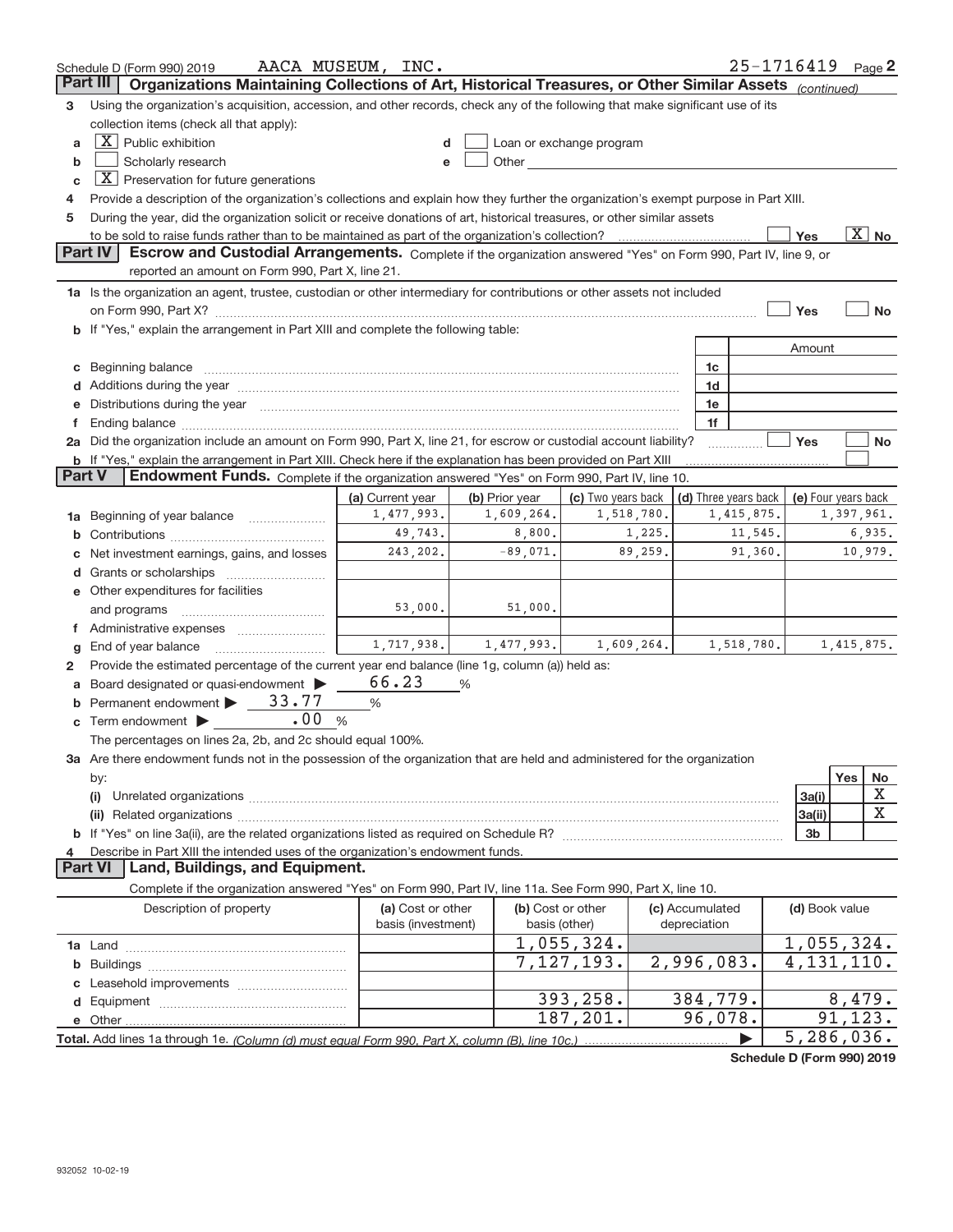| Part VII Investments - Other Securities.                                                                                                                                           |                 |                                                           |                |
|------------------------------------------------------------------------------------------------------------------------------------------------------------------------------------|-----------------|-----------------------------------------------------------|----------------|
| Complete if the organization answered "Yes" on Form 990, Part IV, line 11b. See Form 990, Part X, line 12.<br>(a) Description of security or category (including name of security) | (b) Book value  | (c) Method of valuation: Cost or end-of-year market value |                |
| (1) Financial derivatives                                                                                                                                                          |                 |                                                           |                |
|                                                                                                                                                                                    |                 |                                                           |                |
| (3) Other                                                                                                                                                                          |                 |                                                           |                |
| (A)                                                                                                                                                                                |                 |                                                           |                |
| (B)                                                                                                                                                                                |                 |                                                           |                |
| (C)                                                                                                                                                                                |                 |                                                           |                |
| (D)                                                                                                                                                                                |                 |                                                           |                |
| (E)                                                                                                                                                                                |                 |                                                           |                |
| (F)                                                                                                                                                                                |                 |                                                           |                |
| (G)                                                                                                                                                                                |                 |                                                           |                |
| (H)                                                                                                                                                                                |                 |                                                           |                |
| Total. (Col. (b) must equal Form 990, Part X, col. (B) line 12.)                                                                                                                   |                 |                                                           |                |
| Part VIII Investments - Program Related.                                                                                                                                           |                 |                                                           |                |
| Complete if the organization answered "Yes" on Form 990, Part IV, line 11c. See Form 990, Part X, line 13.                                                                         |                 |                                                           |                |
| (a) Description of investment                                                                                                                                                      | (b) Book value  | (c) Method of valuation: Cost or end-of-year market value |                |
| (1)                                                                                                                                                                                |                 |                                                           |                |
| (2)                                                                                                                                                                                |                 |                                                           |                |
| (3)                                                                                                                                                                                |                 |                                                           |                |
| (4)                                                                                                                                                                                |                 |                                                           |                |
| (5)                                                                                                                                                                                |                 |                                                           |                |
| (6)                                                                                                                                                                                |                 |                                                           |                |
| (7)                                                                                                                                                                                |                 |                                                           |                |
| (8)                                                                                                                                                                                |                 |                                                           |                |
| (9)                                                                                                                                                                                |                 |                                                           |                |
| Total. (Col. (b) must equal Form 990, Part X, col. (B) line 13.)                                                                                                                   |                 |                                                           |                |
| <b>Part IX</b><br><b>Other Assets.</b>                                                                                                                                             |                 |                                                           |                |
| Complete if the organization answered "Yes" on Form 990, Part IV, line 11d. See Form 990, Part X, line 15.                                                                         |                 |                                                           |                |
|                                                                                                                                                                                    | (a) Description |                                                           | (b) Book value |
| (1) ANTIQUE AUTOMOBILE COLLECTION                                                                                                                                                  |                 |                                                           | 6,816,822.     |
| (2) FILMS AND VIDEOS                                                                                                                                                               |                 |                                                           | 6,943.         |
| (3) AUTO MASCOTS                                                                                                                                                                   |                 |                                                           | 250, 563.      |
| (4) TUCKER ARCHIVES                                                                                                                                                                |                 |                                                           | 2,427,436.     |
| <b>INTEREST RECEIVABLE</b><br>(5)                                                                                                                                                  |                 |                                                           | 1,110.         |
| (6) OTHER DONATED PROPERTY                                                                                                                                                         |                 |                                                           | 91,250.        |
| (7) NATIVE AMERICAN ARTIFACTS                                                                                                                                                      |                 |                                                           | 131,645.       |
| (8)                                                                                                                                                                                |                 |                                                           |                |
| (9)                                                                                                                                                                                |                 |                                                           |                |
|                                                                                                                                                                                    |                 |                                                           | 9,725,769.     |
| Part X<br><b>Other Liabilities.</b>                                                                                                                                                |                 |                                                           |                |
| Complete if the organization answered "Yes" on Form 990, Part IV, line 11e or 11f. See Form 990, Part X, line 25.                                                                  |                 |                                                           |                |
| (a) Description of liability<br>1.                                                                                                                                                 |                 |                                                           | (b) Book value |
| (1)<br>Federal income taxes                                                                                                                                                        |                 |                                                           |                |
| SECURITY DEPOSITS<br>(2)                                                                                                                                                           |                 |                                                           | 35,236.        |
| (3)                                                                                                                                                                                |                 |                                                           |                |
| (4)                                                                                                                                                                                |                 |                                                           |                |
| (5)                                                                                                                                                                                |                 |                                                           |                |
| (6)                                                                                                                                                                                |                 |                                                           |                |
| (7)                                                                                                                                                                                |                 |                                                           |                |
| (8)                                                                                                                                                                                |                 |                                                           |                |
| (9)                                                                                                                                                                                |                 |                                                           |                |
| <b>Total.</b> (Column (b) must equal Form 990, Part X, col. (B) line 25.)                                                                                                          |                 |                                                           | 35, 236.       |
|                                                                                                                                                                                    |                 |                                                           |                |

**2.** Liability for uncertain tax positions. In Part XIII, provide the text of the footnote to the organization's financial statements that reports the organization's liability for uncertain tax positions under FASB ASC 740. Check here if the text of the footnote has been provided in Part XIII  $\boxed{\text{X}}$ 

**Schedule D (Form 990) 2019**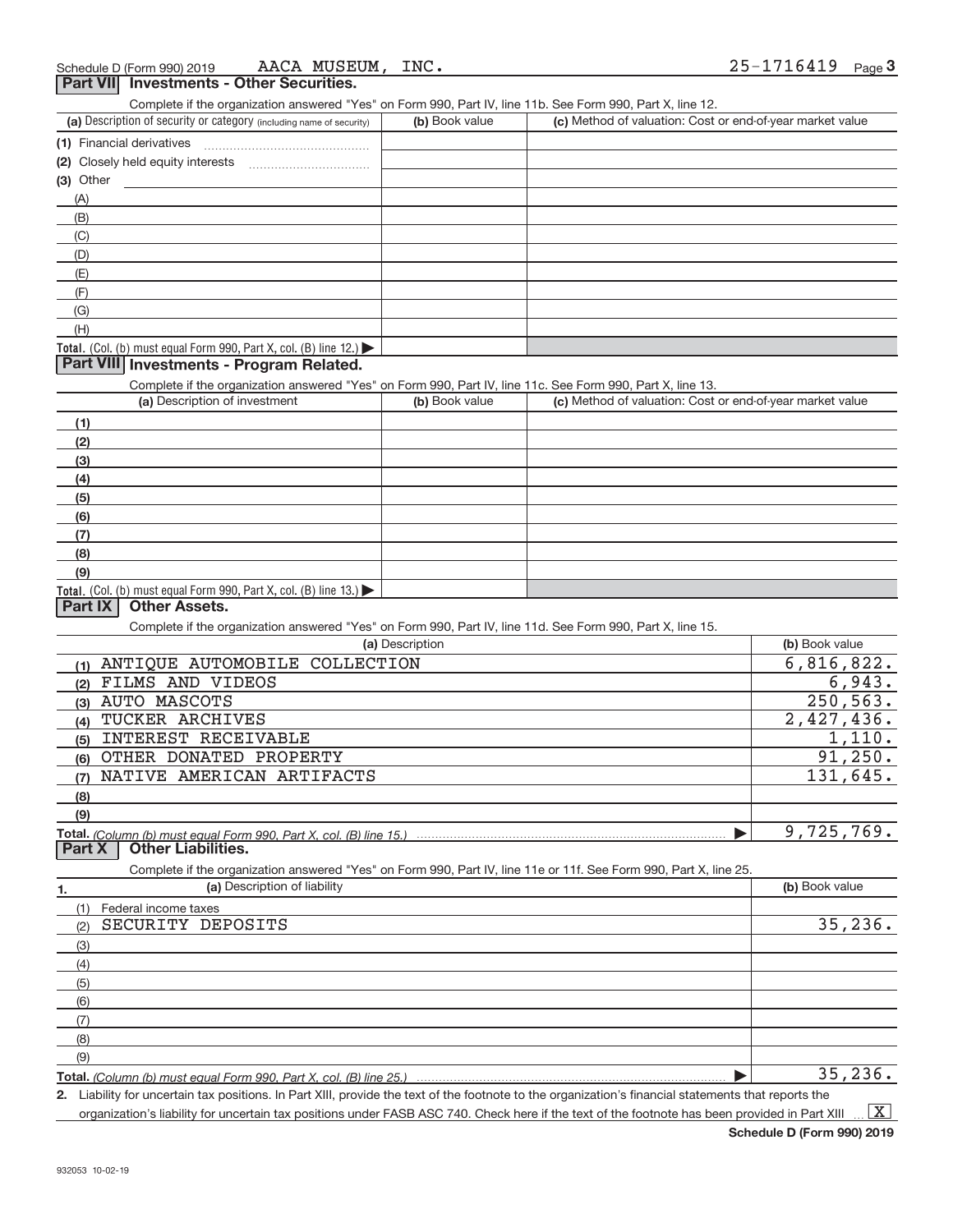|              | AACA MUSEUM, INC.<br>Schedule D (Form 990) 2019                                                                                                                                                      |                |             |                | 25-1716419 Page 4 |
|--------------|------------------------------------------------------------------------------------------------------------------------------------------------------------------------------------------------------|----------------|-------------|----------------|-------------------|
|              | Reconciliation of Revenue per Audited Financial Statements With Revenue per Return.<br><b>Part XI</b>                                                                                                |                |             |                |                   |
|              | Complete if the organization answered "Yes" on Form 990, Part IV, line 12a.                                                                                                                          |                |             |                |                   |
| 1            | Total revenue, gains, and other support per audited financial statements                                                                                                                             |                |             | $\blacksquare$ | 2,014,066.        |
| $\mathbf{2}$ | Amounts included on line 1 but not on Form 990, Part VIII, line 12:                                                                                                                                  |                |             |                |                   |
|              | Net unrealized gains (losses) on investments [11] matter contracts and the unrealized gains (losses) on investments                                                                                  | 2a             | 209,922.    |                |                   |
| b            |                                                                                                                                                                                                      | 2 <sub>b</sub> |             |                |                   |
| c            | Recoveries of prior year grants [11,111] Recoveries of prior year grants [11,111] Recoveries of prior year grants                                                                                    | 2c             |             |                |                   |
| d            | Other (Describe in Part XIII.)                                                                                                                                                                       | 2d             | 36,112.     |                |                   |
| e            | Add lines 2a through 2d <b>must be a constructed as the constant of the constant of the constant of the construction</b>                                                                             |                |             | 2e             | 246,034.          |
| 3            |                                                                                                                                                                                                      |                |             | 3              | 1,768,032.        |
|              | Amounts included on Form 990, Part VIII, line 12, but not on line 1:                                                                                                                                 |                |             |                |                   |
| a            | Investment expenses not included on Form 990, Part VIII, line 7b                                                                                                                                     | 4a             |             |                |                   |
| b            | Other (Describe in Part XIII.) <b>Construction Contract Construction</b> Construction Construction Construction Const                                                                                | 4 <sub>b</sub> | $-209,664.$ |                |                   |
|              | Add lines 4a and 4b                                                                                                                                                                                  |                |             | 4c             | $-209,664.$       |
| 5            |                                                                                                                                                                                                      |                |             | $\overline{5}$ | 1,558,368.        |
|              | Part XII   Reconciliation of Expenses per Audited Financial Statements With Expenses per Return.<br>Complete if the organization answered "Yes" on Form 990, Part IV, line 12a.                      |                |             |                |                   |
| 1.           | Total expenses and losses per audited financial statements [11] [11] Total expenses and losses per audited financial statements [11] [11] Total expenses and losses per audited financial statements |                |             | $\blacksquare$ | 1,912,773.        |
| 2            | Amounts included on line 1 but not on Form 990, Part IX, line 25:                                                                                                                                    |                |             |                |                   |
| a            |                                                                                                                                                                                                      | 2a             |             |                |                   |
|              |                                                                                                                                                                                                      | 2 <sub>b</sub> |             |                |                   |
| c.           |                                                                                                                                                                                                      | 2c             |             |                |                   |
|              |                                                                                                                                                                                                      | 2d             | 209,664.    |                |                   |
|              |                                                                                                                                                                                                      |                |             | 2e             | 209,664.          |
|              |                                                                                                                                                                                                      |                |             |                |                   |
| 3            |                                                                                                                                                                                                      |                |             | $\mathbf{a}$   | 1,703,109.        |
| 4            |                                                                                                                                                                                                      |                |             |                |                   |
| a            | Amounts included on Form 990, Part IX, line 25, but not on line 1:                                                                                                                                   | 4a             |             |                |                   |
|              |                                                                                                                                                                                                      | 4 <sub>h</sub> |             |                |                   |
|              | Add lines 4a and 4b                                                                                                                                                                                  |                |             | 4с             | $0 \cdot$         |
|              | Part XIII Supplemental Information.                                                                                                                                                                  |                |             | 5              | 1,703,109.        |

Provide the descriptions required for Part II, lines 3, 5, and 9; Part III, lines 1a and 4; Part IV, lines 1b and 2b; Part V, line 4; Part X, line 2; Part XI, lines 2d and 4b; and Part XII, lines 2d and 4b. Also complete this part to provide any additional information.

#### PART III, LINE 4:

#### THE CAR COLLECTION IS THE BASIS UPON WHICH THE ORGANIZATION'S EXEMPT

#### PURPOSE IS ESTABLISHED.

PART V, LINE 4:

TO SUPPORT THE LONG TERM FINANCIAL HEALTH OF THE MUSEUM.

PART X, LINE 2:

THE MUSEUM ACCOUNTS FOR UNCERTAINTY IN INCOME TAXES USING A RECOGNITION

THRESHOLD OF MORE LIKELY‐THAN‐NOT TO BE SUSTAINED UPON EXAMINATION BY THE

APPROPRIATE TAXING AUTHORITY. MEASUREMENT OF THE TAX UNCERTAINTY OCCURS IF

#### THE RECOGNITION THRESHOLD IS MET. MANAGEMENT DETERMINED THERE WERE NO TAX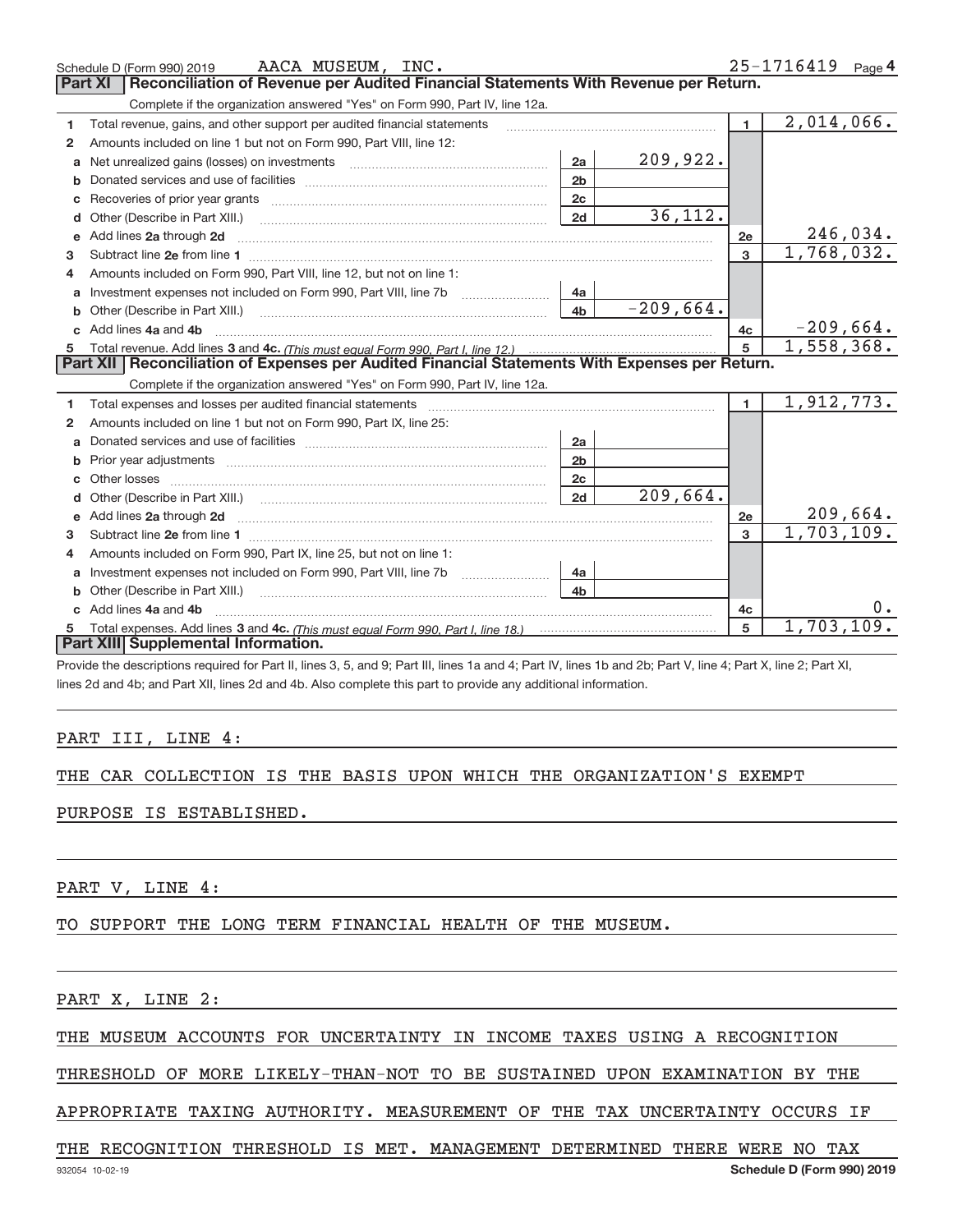# *(continued)* **Part XIII Supplemental Information**

#### UNCERTAINTIES THAT MET THE RECOGNITION THRESHOLD IN 2019 AND 2018.

#### PART XI, LINE 2D ‐ OTHER ADJUSTMENTS:

#### CHANGE IN VALUE OF CHARITABLE UNITRUST **36,112.**

PART XI, LINE 4B - OTHER ADJUSTMENTS:

#### GAMING EXPENSES  $-66,251$ .

RENTAL EXPENSES ‐39,468.

FUNDRAISING EXPENSES ‐103,945.

TOTAL TO SCHEDULE D, PART XI, LINE 4B ‐209,664.

PART XII, LINE 2D ‐ OTHER ADJUSTMENTS:

| GAMING EXPENSES      | 66, 251. |
|----------------------|----------|
| RENTAL EXPENSES      | 39,468.  |
| FUNDRAISING EXPENSES | 103,945. |

TOTAL TO SCHEDULE D, PART XII, LINE 2D 209,664.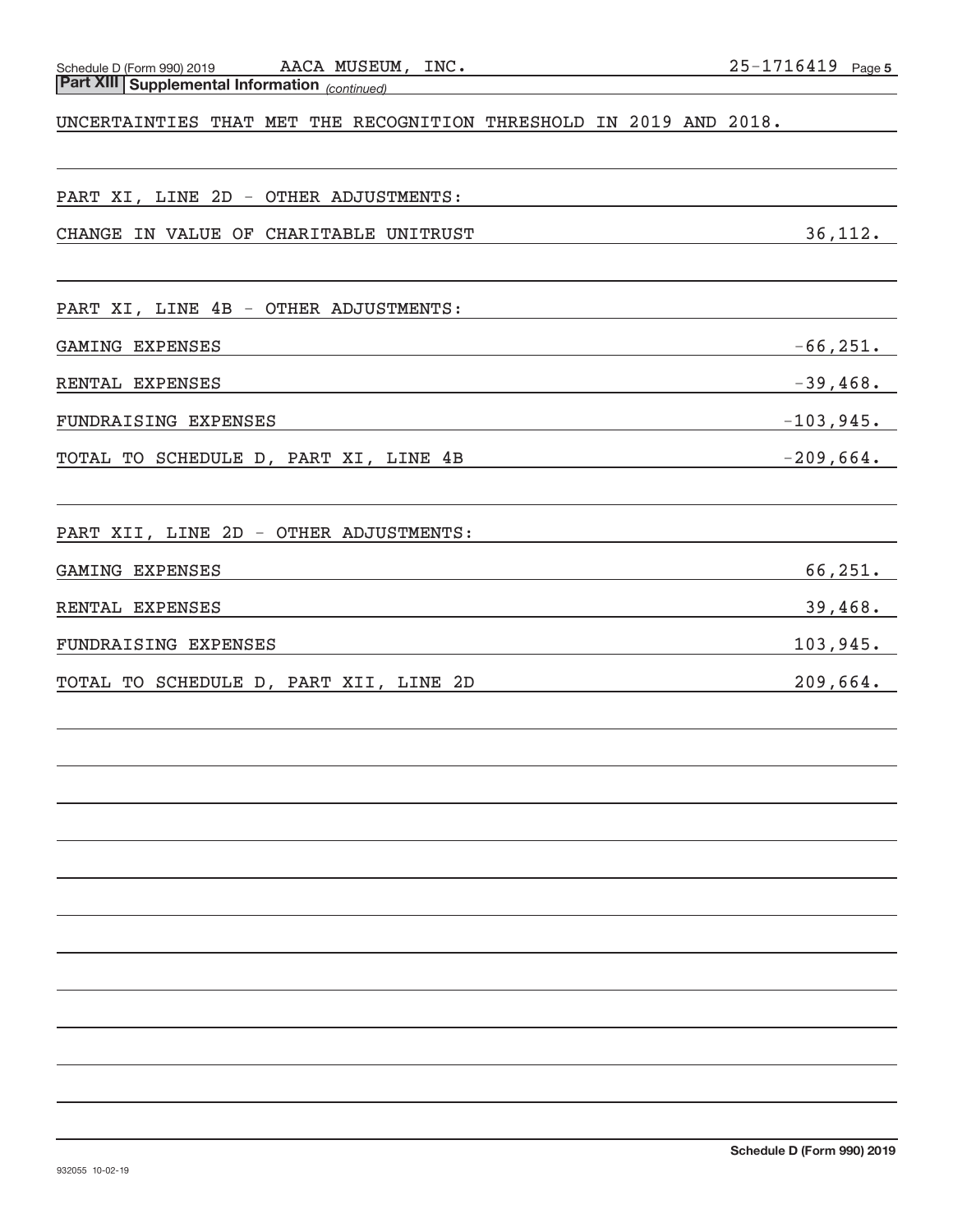| <b>SCHEDULE G</b>                                                                                                                                                                           | <b>Supplemental Information Regarding Fundraising or Gaming Activities</b>                                                    |                            |                                                                            |                                       |  |                                                                            | OMB No. 1545-0047                                       |
|---------------------------------------------------------------------------------------------------------------------------------------------------------------------------------------------|-------------------------------------------------------------------------------------------------------------------------------|----------------------------|----------------------------------------------------------------------------|---------------------------------------|--|----------------------------------------------------------------------------|---------------------------------------------------------|
| Complete if the organization answered "Yes" on Form 990, Part IV, line 17, 18, or 19, or if the<br>(Form 990 or 990-EZ)<br>organization entered more than \$15,000 on Form 990-EZ, line 6a. |                                                                                                                               |                            |                                                                            |                                       |  |                                                                            | 2019                                                    |
| Department of the Treasury                                                                                                                                                                  | Attach to Form 990 or Form 990-EZ.                                                                                            |                            |                                                                            |                                       |  |                                                                            | <b>Open to Public</b>                                   |
| Internal Revenue Service<br>Name of the organization                                                                                                                                        | Go to www.irs.gov/Form990 for instructions and the latest information.                                                        |                            |                                                                            |                                       |  |                                                                            | Inspection<br><b>Employer identification number</b>     |
|                                                                                                                                                                                             | AACA MUSEUM, INC.                                                                                                             |                            |                                                                            |                                       |  | 25-1716419                                                                 |                                                         |
| Part I                                                                                                                                                                                      | Fundraising Activities. Complete if the organization answered "Yes" on Form 990, Part IV, line 17. Form 990-EZ filers are not |                            |                                                                            |                                       |  |                                                                            |                                                         |
| required to complete this part.                                                                                                                                                             |                                                                                                                               |                            |                                                                            |                                       |  |                                                                            |                                                         |
| 1 Indicate whether the organization raised funds through any of the following activities. Check all that apply.                                                                             |                                                                                                                               |                            |                                                                            |                                       |  |                                                                            |                                                         |
| Mail solicitations<br>a                                                                                                                                                                     | e                                                                                                                             |                            |                                                                            | Solicitation of non-government grants |  |                                                                            |                                                         |
| Internet and email solicitations<br>b                                                                                                                                                       | f                                                                                                                             |                            |                                                                            | Solicitation of government grants     |  |                                                                            |                                                         |
| Phone solicitations<br>с<br>In-person solicitations<br>d                                                                                                                                    | g                                                                                                                             | Special fundraising events |                                                                            |                                       |  |                                                                            |                                                         |
| 2 a Did the organization have a written or oral agreement with any individual (including officers, directors, trustees, or                                                                  |                                                                                                                               |                            |                                                                            |                                       |  |                                                                            |                                                         |
| key employees listed in Form 990, Part VII) or entity in connection with professional fundraising services?                                                                                 |                                                                                                                               |                            |                                                                            |                                       |  | Yes                                                                        | <b>No</b>                                               |
| <b>b</b> If "Yes," list the 10 highest paid individuals or entities (fundraisers) pursuant to agreements under which the fundraiser is to be                                                |                                                                                                                               |                            |                                                                            |                                       |  |                                                                            |                                                         |
| compensated at least \$5,000 by the organization.                                                                                                                                           |                                                                                                                               |                            |                                                                            |                                       |  |                                                                            |                                                         |
| (i) Name and address of individual<br>or entity (fundraiser)                                                                                                                                | (ii) Activity                                                                                                                 |                            | (iii) Did<br>fundraiser<br>have custody<br>or control of<br>contributions? | (iv) Gross receipts<br>from activity  |  | (v) Amount paid<br>to (or retained by)<br>fundraiser<br>listed in col. (i) | (vi) Amount paid<br>to (or retained by)<br>organization |
|                                                                                                                                                                                             |                                                                                                                               | Yes                        | <b>No</b>                                                                  |                                       |  |                                                                            |                                                         |
|                                                                                                                                                                                             |                                                                                                                               |                            |                                                                            |                                       |  |                                                                            |                                                         |
|                                                                                                                                                                                             |                                                                                                                               |                            |                                                                            |                                       |  |                                                                            |                                                         |
|                                                                                                                                                                                             |                                                                                                                               |                            |                                                                            |                                       |  |                                                                            |                                                         |
|                                                                                                                                                                                             |                                                                                                                               |                            |                                                                            |                                       |  |                                                                            |                                                         |
|                                                                                                                                                                                             |                                                                                                                               |                            |                                                                            |                                       |  |                                                                            |                                                         |
|                                                                                                                                                                                             |                                                                                                                               |                            |                                                                            |                                       |  |                                                                            |                                                         |
|                                                                                                                                                                                             |                                                                                                                               |                            |                                                                            |                                       |  |                                                                            |                                                         |
|                                                                                                                                                                                             |                                                                                                                               |                            |                                                                            |                                       |  |                                                                            |                                                         |
|                                                                                                                                                                                             |                                                                                                                               |                            |                                                                            |                                       |  |                                                                            |                                                         |
|                                                                                                                                                                                             |                                                                                                                               |                            |                                                                            |                                       |  |                                                                            |                                                         |
|                                                                                                                                                                                             |                                                                                                                               |                            |                                                                            |                                       |  |                                                                            |                                                         |
|                                                                                                                                                                                             |                                                                                                                               |                            |                                                                            |                                       |  |                                                                            |                                                         |
|                                                                                                                                                                                             |                                                                                                                               |                            |                                                                            |                                       |  |                                                                            |                                                         |
|                                                                                                                                                                                             |                                                                                                                               |                            |                                                                            |                                       |  |                                                                            |                                                         |
|                                                                                                                                                                                             |                                                                                                                               |                            |                                                                            |                                       |  |                                                                            |                                                         |
|                                                                                                                                                                                             |                                                                                                                               |                            |                                                                            |                                       |  |                                                                            |                                                         |
|                                                                                                                                                                                             |                                                                                                                               |                            |                                                                            |                                       |  |                                                                            |                                                         |
| Total                                                                                                                                                                                       |                                                                                                                               |                            |                                                                            |                                       |  |                                                                            |                                                         |
| 3 List all states in which the organization is registered or licensed to solicit contributions or has been notified it is exempt from registration<br>or licensing.                         |                                                                                                                               |                            |                                                                            |                                       |  |                                                                            |                                                         |
|                                                                                                                                                                                             |                                                                                                                               |                            |                                                                            |                                       |  |                                                                            |                                                         |
|                                                                                                                                                                                             |                                                                                                                               |                            |                                                                            |                                       |  |                                                                            |                                                         |
|                                                                                                                                                                                             |                                                                                                                               |                            |                                                                            |                                       |  |                                                                            |                                                         |
|                                                                                                                                                                                             |                                                                                                                               |                            |                                                                            |                                       |  |                                                                            |                                                         |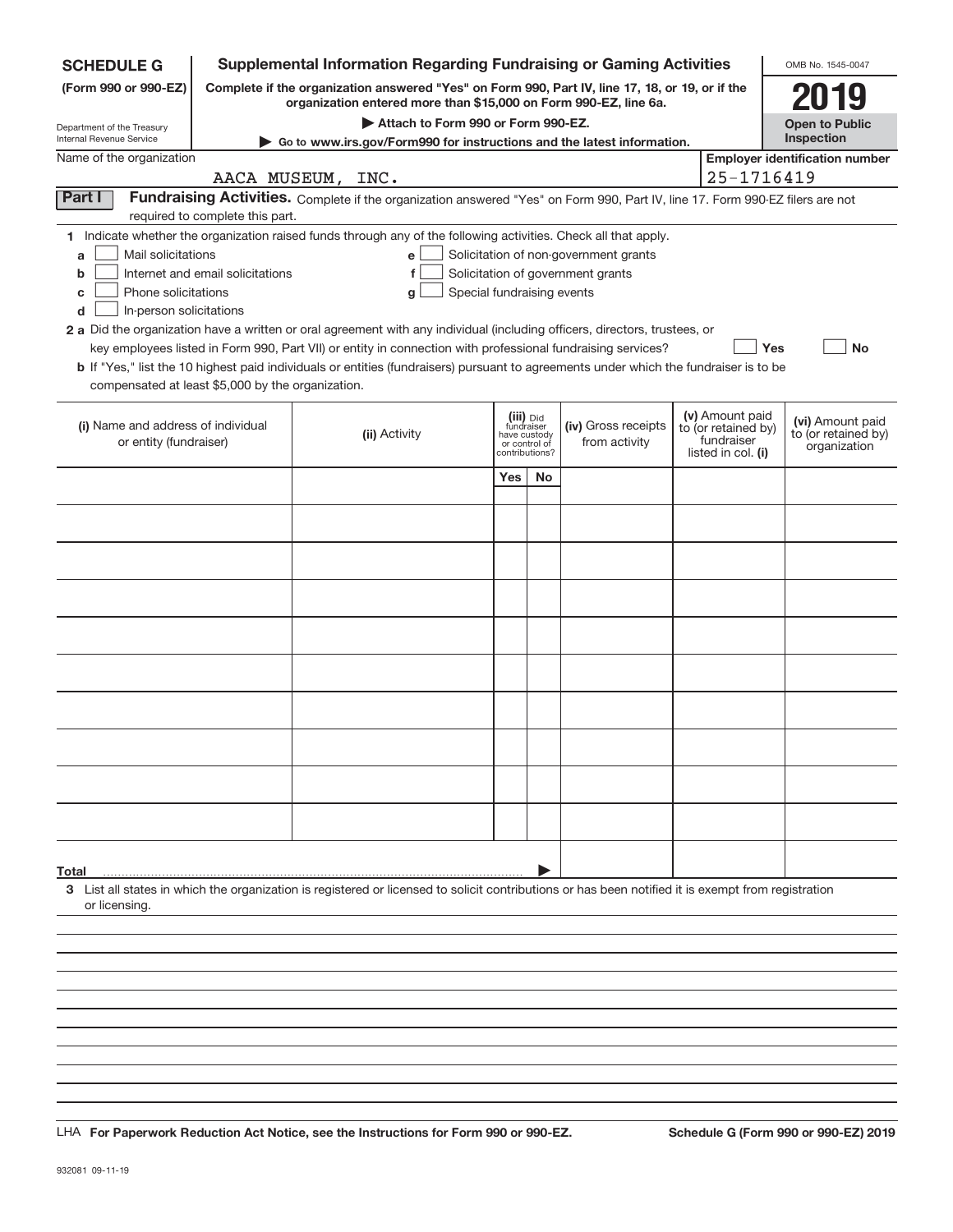#### Schedule G (Form 990 or 990‐EZ) 2019 Page AACA MUSEUM, INC. 25‐1716419

Part II | Fundraising Events. Complete if the organization answered "Yes" on Form 990, Part IV, line 18, or reported more than \$15,000

|                                                                                                                      | of fundraising event contributions and gross income on Form 990-EZ, lines 1 and 6b. List events with gross receipts greater than \$5,000. |                                                                 |                              |                                                  |                              |                                                     |  |  |
|----------------------------------------------------------------------------------------------------------------------|-------------------------------------------------------------------------------------------------------------------------------------------|-----------------------------------------------------------------|------------------------------|--------------------------------------------------|------------------------------|-----------------------------------------------------|--|--|
|                                                                                                                      |                                                                                                                                           |                                                                 | (a) Event #1<br>NIGHT AT THE | $(b)$ Event #2                                   | (c) Other events             | (d) Total events                                    |  |  |
|                                                                                                                      |                                                                                                                                           |                                                                 | MUSEUM                       | AUTOS & ALES                                     | 4                            | (add col. (a) through                               |  |  |
|                                                                                                                      |                                                                                                                                           |                                                                 | (event type)                 | (event type)                                     | (total number)               | col. (c)                                            |  |  |
|                                                                                                                      |                                                                                                                                           |                                                                 |                              |                                                  |                              |                                                     |  |  |
| Revenue                                                                                                              |                                                                                                                                           |                                                                 | 104, 301.                    | 39,100.                                          | 46,218.                      | 189,619.                                            |  |  |
|                                                                                                                      |                                                                                                                                           |                                                                 |                              |                                                  |                              |                                                     |  |  |
|                                                                                                                      |                                                                                                                                           |                                                                 | 80,901.                      | 7,645.                                           | 19,154.                      | 107,700.                                            |  |  |
|                                                                                                                      |                                                                                                                                           | 3 Gross income (line 1 minus line 2)                            | 23,400.                      | 31,455.                                          | 27,064.                      | 81,919.                                             |  |  |
|                                                                                                                      |                                                                                                                                           | 4 Cash prizes                                                   |                              |                                                  |                              |                                                     |  |  |
|                                                                                                                      |                                                                                                                                           |                                                                 |                              |                                                  | 1,873.                       | 1,873.                                              |  |  |
| Direct Expenses                                                                                                      |                                                                                                                                           |                                                                 | 1,280.                       | 2,080.                                           | 3,763.                       | 7,123.                                              |  |  |
|                                                                                                                      |                                                                                                                                           | 7 Food and beverages                                            | 24,178.                      | 5,650.                                           | 10,874.                      | 40,702.                                             |  |  |
|                                                                                                                      |                                                                                                                                           |                                                                 | 850.                         | 2,400.                                           | 200.                         | 3,450.                                              |  |  |
|                                                                                                                      | 9                                                                                                                                         |                                                                 | 16, 128.                     | 8,278.                                           | $\overline{26,391}$ .        | 50, 797.                                            |  |  |
|                                                                                                                      | 10                                                                                                                                        | Direct expense summary. Add lines 4 through 9 in column (d)     |                              |                                                  | ь                            | 103,945.                                            |  |  |
|                                                                                                                      |                                                                                                                                           | 11 Net income summary. Subtract line 10 from line 3, column (d) |                              |                                                  |                              | $-22,026.$                                          |  |  |
| Part III<br>Gaming. Complete if the organization answered "Yes" on Form 990, Part IV, line 19, or reported more than |                                                                                                                                           |                                                                 |                              |                                                  |                              |                                                     |  |  |
|                                                                                                                      |                                                                                                                                           | \$15,000 on Form 990-EZ, line 6a.                               |                              |                                                  |                              |                                                     |  |  |
|                                                                                                                      |                                                                                                                                           |                                                                 | (a) Bingo                    | (b) Pull tabs/instant<br>bingo/progressive bingo | (c) Other gaming             | (d) Total gaming (add<br>col. (a) through col. (c)) |  |  |
| Revenue                                                                                                              | 1                                                                                                                                         |                                                                 |                              |                                                  | 89,650.                      | 89,650.                                             |  |  |
|                                                                                                                      |                                                                                                                                           |                                                                 |                              |                                                  | 64,795.                      | 64,795.                                             |  |  |
| Expenses                                                                                                             |                                                                                                                                           | 3 Noncash prizes                                                |                              |                                                  |                              |                                                     |  |  |
|                                                                                                                      |                                                                                                                                           |                                                                 |                              |                                                  |                              |                                                     |  |  |
| Direct <sup>1</sup>                                                                                                  |                                                                                                                                           |                                                                 |                              |                                                  |                              |                                                     |  |  |
|                                                                                                                      |                                                                                                                                           | 5 Other direct expenses                                         |                              |                                                  | 1,456.                       | 1,456.                                              |  |  |
|                                                                                                                      |                                                                                                                                           | 6 Volunteer labor                                               | <b>Yes</b><br>%<br><b>No</b> | <b>Yes</b><br>%<br><b>No</b>                     | Yes35.00 %<br>$\boxed{X}$ No |                                                     |  |  |
|                                                                                                                      |                                                                                                                                           |                                                                 |                              |                                                  |                              |                                                     |  |  |
|                                                                                                                      |                                                                                                                                           | 7 Direct expense summary. Add lines 2 through 5 in column (d)   |                              |                                                  |                              | 66, 251.                                            |  |  |

**9** Enter the state(s) in which the organization conducts gaming activities:  $\overline{\text{PA}}$ 

**8** Net gaming income summary. Subtract line 7 from line 1, column (d)

| a Is the organization licensed to conduct gaming activities in each of these states? | Yes | No |
|--------------------------------------------------------------------------------------|-----|----|
| <b>b</b> If "No," explain:                                                           |     |    |

|

**10 a** Were any of the organization's gaming licenses revoked, suspended, or terminated during the tax year? ~~~~~~~~~ **b** If "Yes," explain: Yes **X** No **Yes** 

23,399.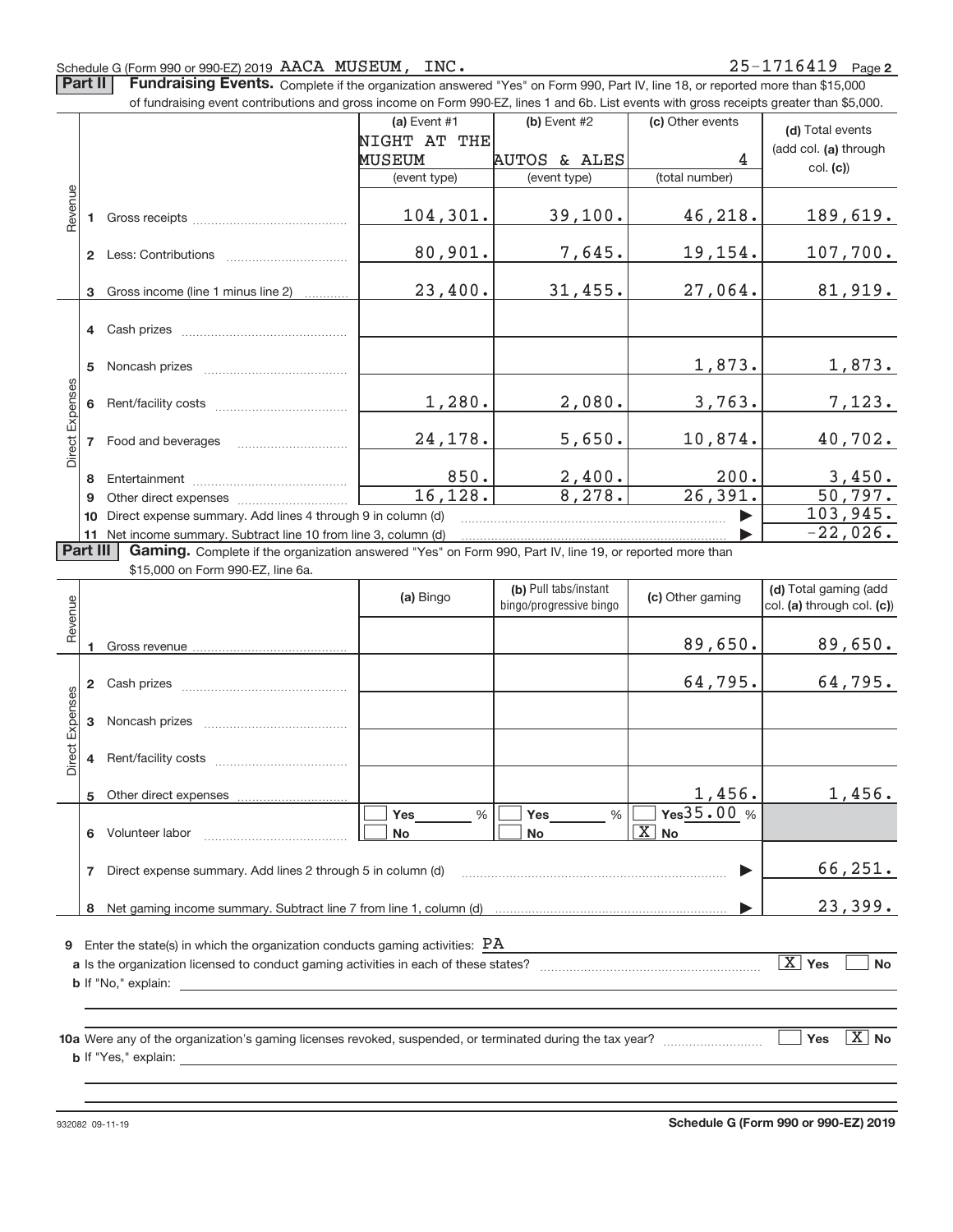| Schedule G (Form 990 or 990-EZ) 2019 AACA MUSEUM, INC.                                                                                                   | $25 - 1716419$ Page 3                           |           |
|----------------------------------------------------------------------------------------------------------------------------------------------------------|-------------------------------------------------|-----------|
|                                                                                                                                                          | $X$ Yes                                         | <b>No</b> |
| 12 Is the organization a grantor, beneficiary or trustee of a trust, or a member of a partnership or other entity formed                                 |                                                 |           |
|                                                                                                                                                          | $\boxed{\phantom{1}}$ Yes $\boxed{\text{X}}$ No |           |
| 13 Indicate the percentage of gaming activity conducted in:                                                                                              |                                                 |           |
|                                                                                                                                                          | $13a \mid 65.00 %$                              |           |
| <b>b</b> An outside facility <i>www.communicality www.communicality.communicality www.communicality www.communicality.com</i>                            | 13 <sub>b</sub>                                 | 35.00 %   |
| 14 Enter the name and address of the person who prepares the organization's gaming/special events books and records:                                     |                                                 |           |
| Name > DENNIS BECK                                                                                                                                       |                                                 |           |
| Address > 161 MUSEUM DRIVE - HERSHEY, PA 17033                                                                                                           |                                                 |           |
|                                                                                                                                                          |                                                 |           |
|                                                                                                                                                          |                                                 |           |
|                                                                                                                                                          |                                                 |           |
| c If "Yes," enter name and address of the third party:                                                                                                   |                                                 |           |
|                                                                                                                                                          |                                                 |           |
|                                                                                                                                                          |                                                 |           |
|                                                                                                                                                          |                                                 |           |
| <b>16</b> Gaming manager information:                                                                                                                    |                                                 |           |
| $Name \triangleright$ DENNIS BECK                                                                                                                        |                                                 |           |
|                                                                                                                                                          |                                                 |           |
| Description of services provided > THE CHIEF FINANCIAL OFFICER PERFORMS DUTIES TO                                                                        |                                                 |           |
| FACILITATE THE GAMING ACTIVITY SUCH AS PROCURING PERMITS, VERIFYING                                                                                      |                                                 |           |
| THAT TICKET BUYERS HAVE THEIR TICKETS APPROPRIATELY PLACED FOR THE                                                                                       |                                                 |           |
| $\boxed{\text{X}}$ Employee<br>Director/officer<br>Independent contractor                                                                                |                                                 |           |
| <b>17</b> Mandatory distributions:                                                                                                                       |                                                 |           |
| a Is the organization required under state law to make charitable distributions from the gaming proceeds to                                              |                                                 |           |
| $r$ retain the state gaming license? $\Box$ No                                                                                                           |                                                 |           |
| <b>b</b> Enter the amount of distributions required under state law to be distributed to other exempt organizations or spent in the                      |                                                 |           |
| organization's own exempt activities during the tax year $\triangleright$ \$                                                                             |                                                 |           |
| <b>Part IV</b><br>Supplemental Information. Provide the explanations required by Part I, line 2b, columns (iii) and (v); and Part III, lines 9, 9b, 10b, |                                                 |           |
| 15b, 15c, 16, and 17b, as applicable. Also provide any additional information. See instructions.                                                         |                                                 |           |
| SCHEDULE G, PART III, LINE 16, DESCRIPTION OF SERVICES PROVIDED:                                                                                         |                                                 |           |
| THE CHIEF FINANCIAL OFFICER PERFORMS DUTIES TO                                                                                                           |                                                 |           |
| FACILITATE THE GAMING ACTIVITY SUCH AS PROCURING PERMITS, VERIFYING                                                                                      |                                                 |           |
| THAT TICKET BUYERS HAVE THEIR TICKETS APPROPRIATELY PLACED FOR THE                                                                                       |                                                 |           |
| DRAWING, KEEPING TRACK OF TICKET SALES, DISTRIBUTING FUNDS, PROVIDING                                                                                    |                                                 |           |
| WINNERS WITH W2GS, AND FILING 1096GS TO THE IRS.                                                                                                         |                                                 |           |
|                                                                                                                                                          |                                                 |           |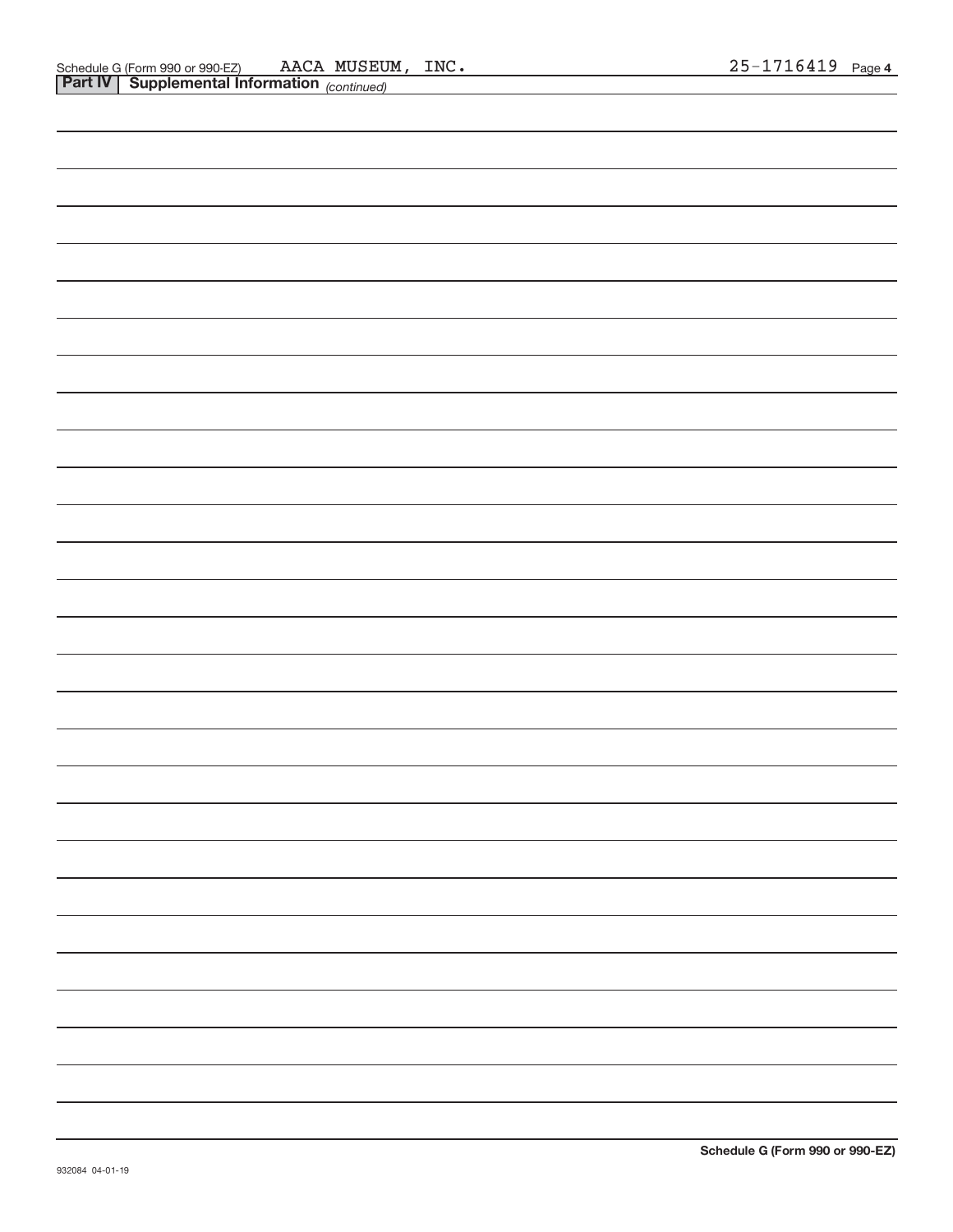#### **SCHEDULE M (Form 990)**

# **Noncash Contributions**

OMB No. 1545‐0047

| Department of the Treasury |
|----------------------------|
| Internal Revenue Service   |

▶ Complete if the organizations answered "Yes" on Form 990, Part IV, lines 29 or 30.<br>▶ Complete if the organizations answered "Yes" on Form 990, Part IV, lines 29 or 30. **Attach to Form 990.** J

**Open to Public Inspection**

| Name of the organization |  |
|--------------------------|--|

 $\blacksquare$ 

 **Go to www.irs.gov/Form990 for instructions and the latest information.**

|                                                                   |  | $\sim$ GO to www.irs.gov/Formaso for msudductions and the latest imormation. |                               |                                      |                                                                                                      |                                                              |
|-------------------------------------------------------------------|--|------------------------------------------------------------------------------|-------------------------------|--------------------------------------|------------------------------------------------------------------------------------------------------|--------------------------------------------------------------|
| Name of the organization<br><b>Employer identification number</b> |  |                                                                              |                               |                                      |                                                                                                      |                                                              |
| AACA MUSEUM, INC.                                                 |  |                                                                              |                               |                                      |                                                                                                      | 25-1716419                                                   |
| Part I                                                            |  | <b>Types of Property</b>                                                     |                               |                                      |                                                                                                      |                                                              |
|                                                                   |  |                                                                              | (a)<br>Check if<br>applicable | (b)<br>Number of<br>contributions or | (c)<br>Noncash contribution<br>amounts reported on<br>items contributed Form 990, Part VIII, line 1g | (d)<br>Method of determining<br>noncash contribution amounts |
| 1.                                                                |  |                                                                              |                               |                                      |                                                                                                      |                                                              |
| $\overline{2}$                                                    |  |                                                                              |                               |                                      |                                                                                                      |                                                              |
| 3                                                                 |  |                                                                              |                               |                                      |                                                                                                      |                                                              |
| 4                                                                 |  |                                                                              |                               |                                      |                                                                                                      |                                                              |
| 5                                                                 |  | Clothing and household goods                                                 |                               |                                      |                                                                                                      |                                                              |
| 6                                                                 |  |                                                                              | $\mathbf X$                   | 19                                   | 276,564. APPRAISAL                                                                                   |                                                              |
| $\overline{7}$                                                    |  |                                                                              |                               |                                      |                                                                                                      |                                                              |
| 8                                                                 |  |                                                                              |                               |                                      |                                                                                                      |                                                              |
| 9                                                                 |  |                                                                              | $\overline{\mathbf{x}}$       | 1                                    | 3,137. NYSE                                                                                          |                                                              |
| 10                                                                |  | Securities - Closely held stock                                              |                               |                                      |                                                                                                      |                                                              |
| 11                                                                |  | Securities - Partnership, LLC, or                                            |                               |                                      |                                                                                                      |                                                              |
|                                                                   |  |                                                                              |                               |                                      |                                                                                                      |                                                              |
| 12                                                                |  | Securities - Miscellaneous                                                   |                               |                                      |                                                                                                      |                                                              |
| 13                                                                |  | Qualified conservation contribution -                                        |                               |                                      |                                                                                                      |                                                              |
|                                                                   |  | <b>Historic structures</b>                                                   |                               |                                      |                                                                                                      |                                                              |
| 14                                                                |  | Qualified conservation contribution - Other                                  |                               |                                      |                                                                                                      |                                                              |
| 15                                                                |  |                                                                              |                               |                                      |                                                                                                      |                                                              |
| 16                                                                |  |                                                                              |                               |                                      |                                                                                                      |                                                              |
| 17                                                                |  |                                                                              |                               |                                      |                                                                                                      |                                                              |
| 18                                                                |  |                                                                              |                               |                                      |                                                                                                      |                                                              |
| 19                                                                |  |                                                                              |                               |                                      |                                                                                                      |                                                              |
| 20                                                                |  | Drugs and medical supplies                                                   |                               |                                      |                                                                                                      |                                                              |
| 21                                                                |  |                                                                              |                               |                                      |                                                                                                      |                                                              |
| 22                                                                |  | <b>Historical artifacts</b>                                                  |                               |                                      |                                                                                                      |                                                              |

| 28  | Other                                                                                                                          |                            |       |           |
|-----|--------------------------------------------------------------------------------------------------------------------------------|----------------------------|-------|-----------|
| 29  | Number of Forms 8283 received by the organization during the tax year for contributions                                        |                            |       |           |
|     | for which the organization completed Form 8283, Part IV, Donee Acknowledgement<br>29                                           |                            |       |           |
|     |                                                                                                                                |                            | Yes l | <b>No</b> |
|     | 30a During the year, did the organization receive by contribution any property reported in Part I, lines 1 through 28, that it |                            |       |           |
|     | must hold for at least three years from the date of the initial contribution, and which isn't required to be used for          |                            |       |           |
|     | exempt purposes for the entire holding period?                                                                                 | <b>30a</b>                 |       | x         |
|     | <b>b</b> If "Yes," describe the arrangement in Part II.                                                                        |                            |       |           |
| 31  | Does the organization have a gift acceptance policy that requires the review of any nonstandard contributions?                 | 31                         | X     |           |
| 32a | Does the organization hire or use third parties or related organizations to solicit, process, or sell noncash                  |                            |       |           |
|     | contributions?                                                                                                                 | 32a                        |       | х         |
|     | <b>b</b> If "Yes," describe in Part II.                                                                                        |                            |       |           |
| 33  | If the organization didn't report an amount in column (c) for a type of property for which column (a) is checked,              |                            |       |           |
|     | describe in Part II.                                                                                                           |                            |       |           |
| LHA | For Paperwork Reduction Act Notice, see the Instructions for Form 990.                                                         | Schedule M (Form 990) 2019 |       |           |

Other  $\blacktriangleright$ Other  $\blacktriangleright$ 

Scientific specimens ~~~~~~~~~~~ Archeological artifacts ~~~~~~~~~~

Other  $\begin{pmatrix} 1 & 1 \\ 1 & 1 \end{pmatrix}$ 

 $\begin{picture}(150,10) \put(0,0){\line(1,0){10}} \put(10,0){\line(1,0){10}} \put(10,0){\line(1,0){10}} \put(10,0){\line(1,0){10}} \put(10,0){\line(1,0){10}} \put(10,0){\line(1,0){10}} \put(10,0){\line(1,0){10}} \put(10,0){\line(1,0){10}} \put(10,0){\line(1,0){10}} \put(10,0){\line(1,0){10}} \put(10,0){\line(1,0){10}} \put(10,0){\line($  $($   $)$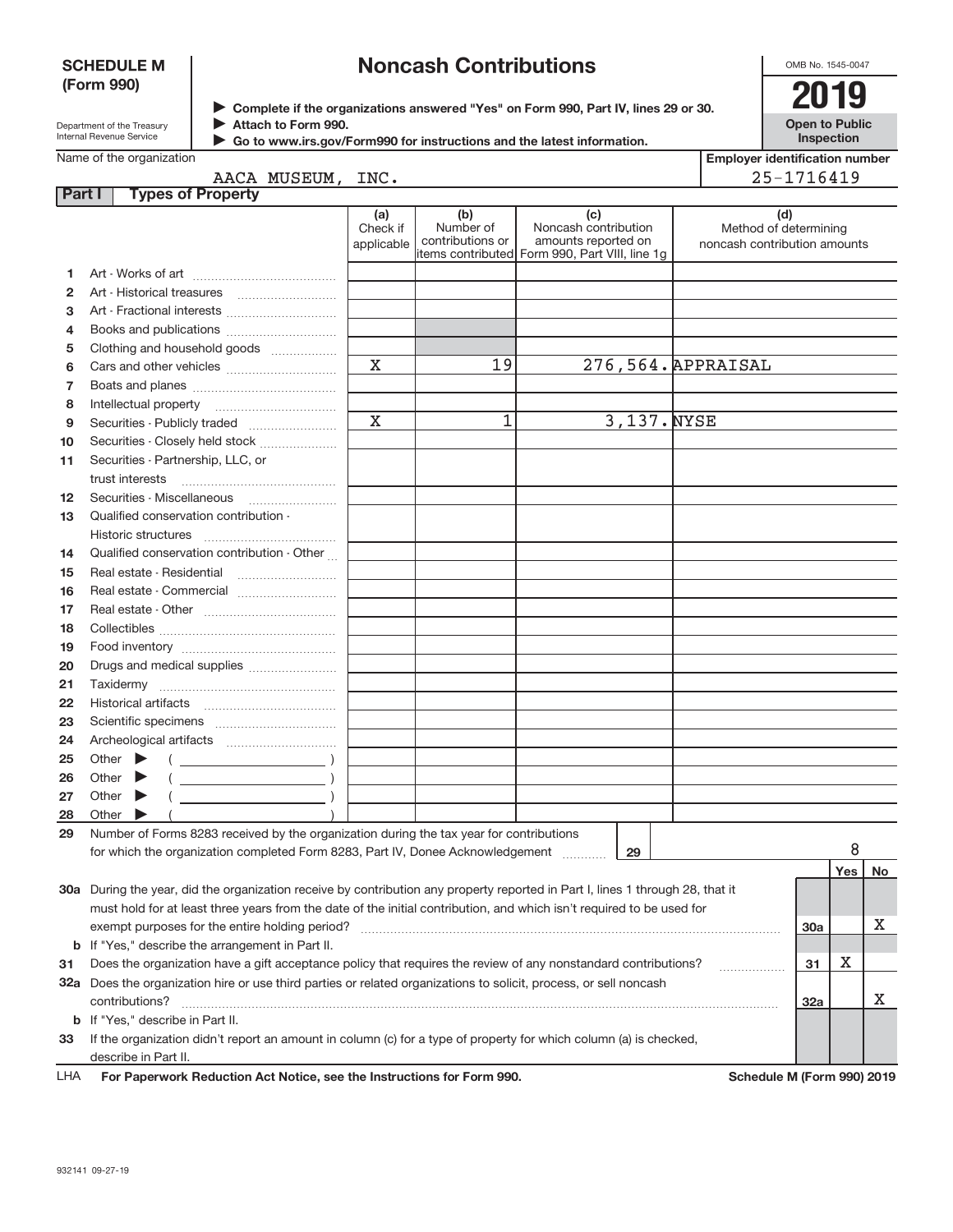#### AACA MUSEUM,

Schedule M (Form 990) 2019 AACA MUSEUM, INC.<br>**Part II** Supplemental Information. Provide the information required by Part I. lines 30b. 32b. and 33. and whether the organic Part II | Supplemental Information. Provide the information required by Part I, lines 30b, 32b, and 33, and whether the organization is reporting in Part I, column (b), the number of contributions, the number of items received, or a combination of both. Also complete this part for any additional information.

#### SCHEDULE M, PART I, COLUMN (B):

THE AMOUNT IN PART I, COLUMN B REPRESENTS THE NUMBER OF CONTRIBUTORS.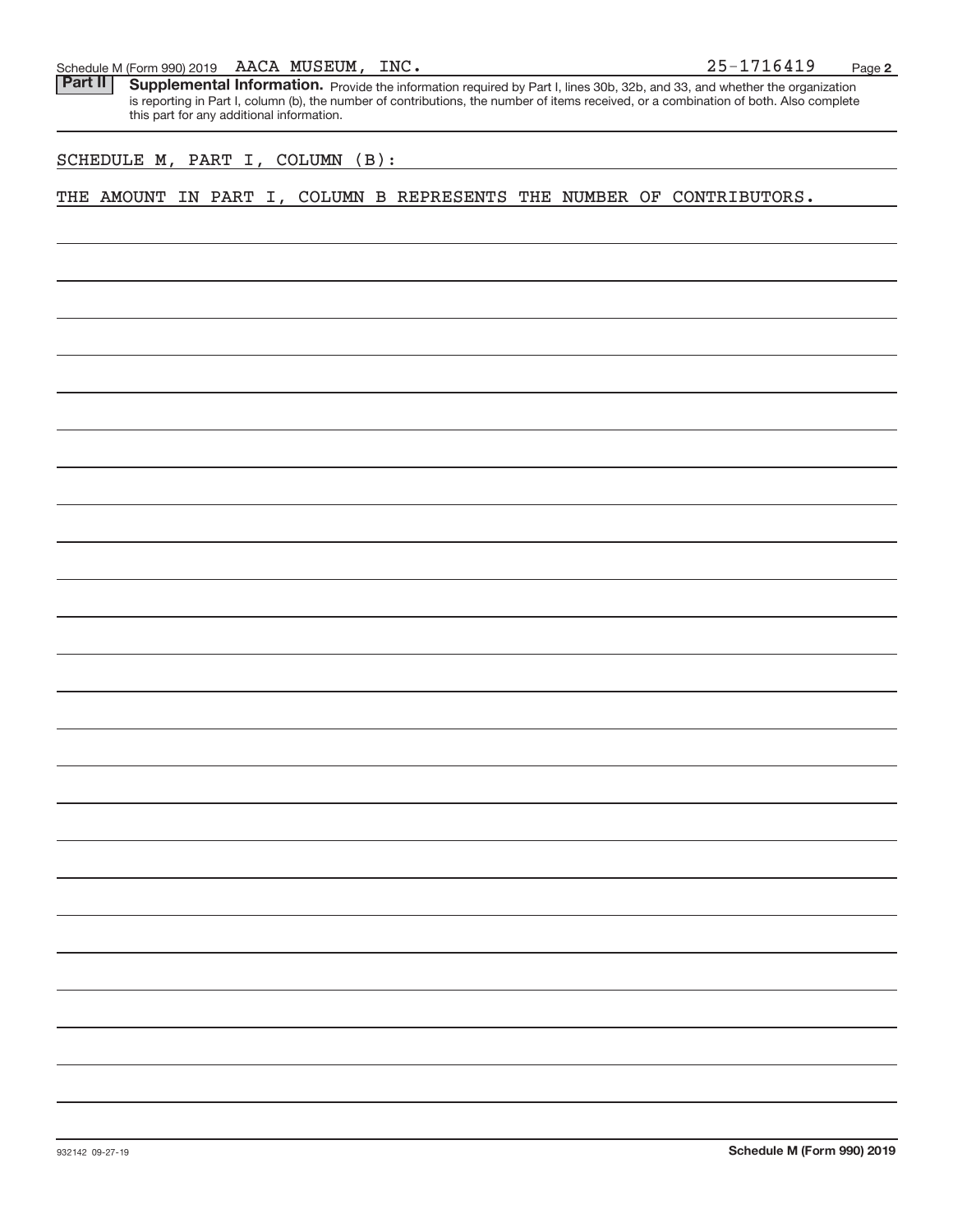**(Form 990 or 990‐EZ)**

Department of the Treasury Internal Revenue Service Name of the organization

**Complete to provide information for responses to specific questions on Form 990 or 990‐EZ or to provide any additional information. | Attach to Form 990 or 990‐EZ. | Go to www.irs.gov/Form990 for the latest information.** SCHEDULE O **Supplemental Information to Form 990 or 990-EZ 2019** 



AACA MUSEUM, INC. 25–1716419

FORM 990, PART III, LINE 1, DESCRIPTION OF ORGANIZATION MISSION:

OUR GOAL IS TO DELIVER A WORLD CLASS AUTOMOTIVE EXPERIENCE THROUGH

INNOVATIVE AND INTERACTIVE EXHIBITS THAT APPEAL TO ALL AGES AND

ILLUSTRATE THE HISTORICAL EVOLUTION AND POTENTIAL FUTURE IMPACTS OF ONE

OF THE MOST CULTURALLY DEFINING INNOVATIONS OF MODERN TIMES.

FORM 990, PART III, LINE 4A, PROGRAM SERVICE ACCOMPLISHMENTS:

THE DISPLAYS COMPRISE APPROXIMATELY 70,000 SQUARE FEET OF SPACE WITH A FEATURE EXHIBITION THAT TAKES VISITORS ON A CROSS‐COUNTRY JOURNEY BEGINNING IN NEW YORK CITY AND ENDING IN CALIFORNIA AT SAN FRANCISCO'S GOLDEN GATE BRIDGE. EACH "DECADE" IS IN A DIFFERENT GEOGRAPHIC AREA AND FEATURES A DISTINCTIVE PAINTED BACKGROUND AND BUILT, THREE‐DIMENSIONAL, PERIOD CORRECT SCENE TO SHOWCASE OUR COLLECTION OF DONATED ANTIQUE VEHICLES. SOME EXAMPLES INCLUDE ART DECO MIAMI BEACH IN THE 1930S, A DRIVE‐IN MOVIE THEATER FOR THE 1950S AND "ROUTE 66" FOR THE 1960S. THE MUSEUM ALSO HAS A WIDE VARIETY OF ADDITIONAL SEMI‐PERMANENT AND CHANGING EXHIBITIONS, INCLUDING A MAJOR, 20 TO 40 VEHICLE THEMED EXHIBITION THAT IS SWITCHED SEASONALLY (SPRING/FALL) TO KEEP CONTENT FRESH FOR OUR VISITORS. ADDITIONALLY, THE MUSEUM HAS A GROWING COLLECTION OF AUTOMOTIVE ART AND GENERAL AUTOMOBILIA, INCLUDING ONE OF THE BEST COLLECTIONS OF HOOD ORNAMENTS (MASCOTS) IN THE NATION, WHICH IS BEAUTIFULLY DISPLAYED IN OUR THIRD FLOOR ROTUNDA. THE MUSEUM CHANGES IF FEATURE DISPLAY TWICE PER YEAR. IN 2009 WE RECEIVED A MAJOR AWARD FROM THE NATIONAL ASSOCIATION OF AUTOMOBILE MUSEUMS FOR THE QUALITY OF A RETROSPECTIVE EXHIBITION ON THE HISTORY OF THE FORD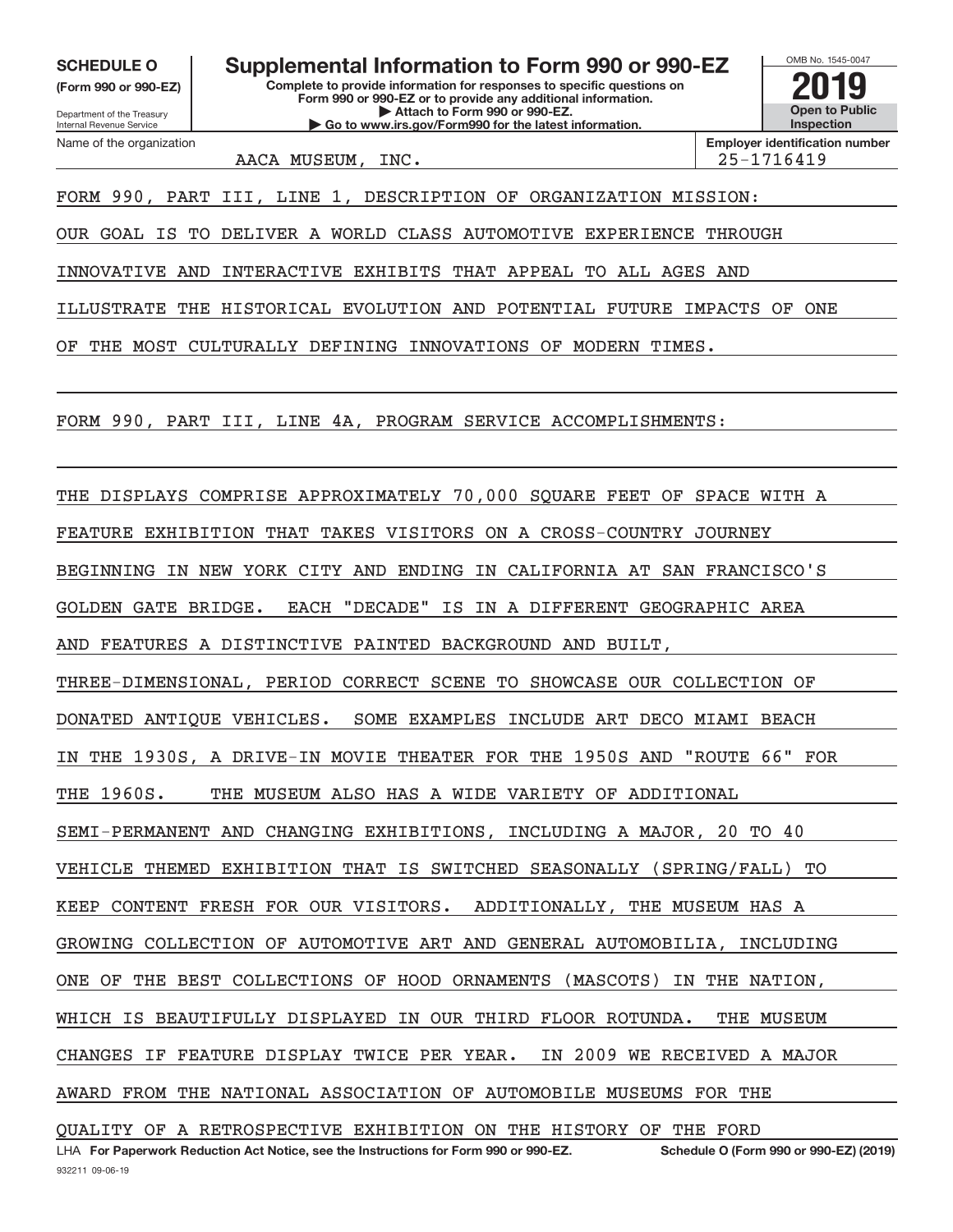#### MUSTANG.

| THE CAMMACK GALLERY ON THE MAIN FLOOR WAS RE-PURPOSED IN OCTOBER OF      |
|--------------------------------------------------------------------------|
| 2014 TO HOUSE THE WORLD'S LARGEST COLLECTION OF TUCKER AUTOMOBILES AND   |
| RELATED ARTIFACTS. THIS COLLECTION, AMASSED BY DAVID CAMMACK OF          |
| ALEXANDRIA, VIRGINIA, IS SUPPORTED BY THE CAMMACK FAMILY FOUNDATION,     |
| WHO ALSO FUNDED THE 5,000 SQUARE FOOT SPACE THAT NOW HOUSES IT. THIS     |
| AREA, WHICH PREVIOUSLY SERVED AS OUR CHANGING EXHIBITION GALLERY, WAS    |
| COMPLETELY TRANSFORMED TO ACCEPT THE KEY COMPONENTS OF THIS WORLD-CLASS  |
| COLLECTION THAT DOCUMENTS THE LIFE AND CAREER OF PRESTON TUCKER AND THE  |
| VISIONARY AUTOMOBILE HE PRODUCED, THE TUCKER '48. THE PERMANENT          |
| DISPLAY INCLUDES THREE OF THE 51 TUCKER AUTOMOBILES BUILT, ONE BEING     |
| THE ONLY EXISTING EXAMPLE TO FEATURE AN AUTOMATIC TRANSMISSION. TUCKER   |
| WAS FOCUSED ON BUILDING A TRULY REVOLUTIONARY AUTOMOBILE, ONE THAT WAS   |
| POWERFUL, FAST, WELL-MANNERED, FUEL EFFICIENT, ATTRACTIVE AND SAFE. HE   |
| EXPERIMENTED WITH MULTIPLE ENGINES AND PROGRESSIVE SUSPENSION AND BRAKE  |
| TECHNOLOGIES, INCORPORATING MANY ADVANCES INTO HIS DESIGN. HIS EFFORTS   |
| DOCUMENTED BY THE NUMEROUS DRAWINGS, BLUEPRINTS, ADVERTISING MATERIALS,  |
| FILM CLIPS AND THREE DIMENSIONAL ARTIFACTS ASSEMBLED AND INTERPRETED     |
| FOR PUBLIC DISPLAY. RECENTLY, THE TUCKER AUTOMOBILE CLUB OF AMERICA      |
| (TACA) WAS MERGED INTO THE MUSEUM. THE CLUB, WHICH WAS FOUNDED IN THE    |
| 1970S TO DOCUMENT AND RESEARCH THE EXISTING AUTOMOBILES AND BRING        |
| TUCKER OWNERS TOGETHER FOR AN EXCHANGE OF INFORMATION, HAD ESSENTIALLY   |
| COMPLETED ITS ORIGINAL MISSION. THE CLUB TRANSFERRED ITS ASSETS AND      |
| MEMBERS TO THE MUSEUM. TACA BROUGHT ADDITIONAL DOCUMENTARY MATERIALS     |
| THAT ENHANCED WHAT WAS ALREADY THE WORLD'S GREATEST ARCHIVE OF TUCKER    |
| INFORMATION.<br>IN ADDITION, THE MERGED ASSETS INCLUDED A FIBERGLASS     |
| REPRODUCTION TUCKER AUTOMOBILE SHELL THAT WAS MADE FOR THE FRANCIS FORD  |
| COPPOLA MOVIE ON TUCKER THAT WAS PRODUCED IN THE LATE 1980S.<br>THIS NEW |
| Schedule O (Form 990 or 990-EZ) (2019)<br>932212 09-06-19                |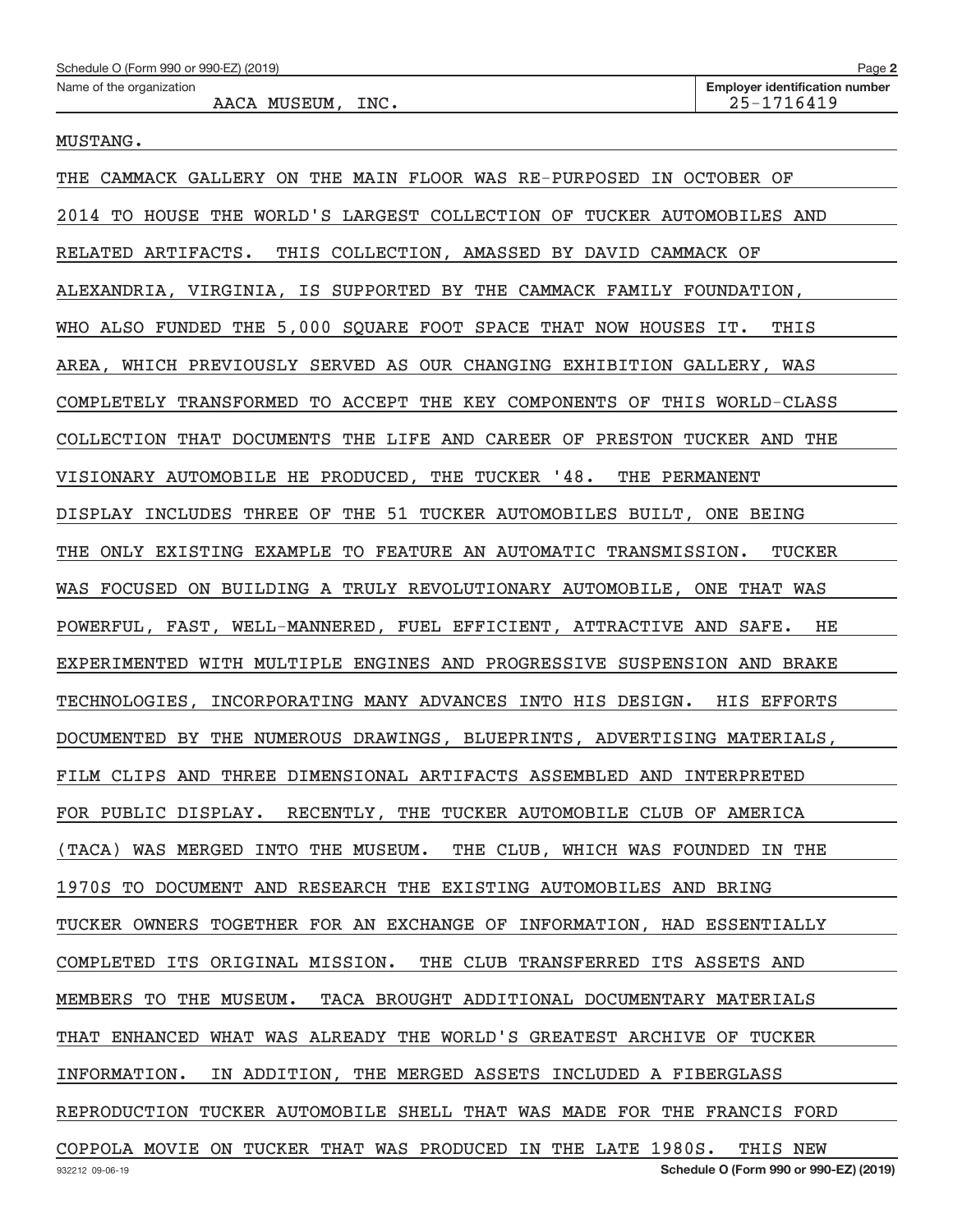| Schedule O (Form 990 or 990-EZ) (2019)                                    | Page 2                                              |  |  |  |  |
|---------------------------------------------------------------------------|-----------------------------------------------------|--|--|--|--|
| Name of the organization<br>AACA MUSEUM, INC.                             | <b>Employer identification number</b><br>25-1716419 |  |  |  |  |
| "TUCKER" GAVE US A VEHICLE WE COULD TAKE TO EXTERNAL SHOWS AND EVENTS     |                                                     |  |  |  |  |
| NOW SITS SIDE BY SIDE WITH OUR ORIGINAL FACTORY BUILT TEST CHASSIS<br>AND |                                                     |  |  |  |  |
| AND ACROSS FROM A ROW OF PROTOTYPE TUCKER ENGINES.                        | THE TACA MEMBERSHIP                                 |  |  |  |  |
| ALSO BRINGS US NEW CAR OWNERS, HISTORIANS AND HOBBYISTS WHO HAVE          |                                                     |  |  |  |  |
| ENHANCED OUR DATABASE OF INFORMATION ON THE SUBJECT.                      | ALL OF THESE                                        |  |  |  |  |
| COMPONENTS AND PIECES, NEW AND OLD, COLLECTIVELY GIVE US INTERNATIONAL    |                                                     |  |  |  |  |
| RECOGNITION AS THE "CENTER OF THE TUCKER UNIVERSE."                       | SMALL ENHANCEMENTS                                  |  |  |  |  |
| WERE MADE TO THIS EXHIBIT AREA DURING THE YEAR AND HUNDREDS OF            |                                                     |  |  |  |  |
| DOCUMENTARY MATERIALS WERE SCANNED AND INCORPORATED INTO OUR ONLINE       |                                                     |  |  |  |  |
| DATABASE.                                                                 |                                                     |  |  |  |  |
|                                                                           |                                                     |  |  |  |  |
| FORM 990, PART III, LINE 4B, PROGRAM SERVICE ACCOMPLISHMENTS:             |                                                     |  |  |  |  |
| RESEARCH LABELS AND OTHER INTERPRETIVE DEVICES.<br>THE MUSEUM IS ALSO     |                                                     |  |  |  |  |
| STAFFED BY TRAINED VOLUNTEER GALLERY GUIDES OR DOCENTS WHO ENHANCE THE    |                                                     |  |  |  |  |
| VISITORS'<br>EXPERIENCE AND PROTECT THE COLLECTIONS. RECENTLY, THE MUSEUM |                                                     |  |  |  |  |
| ADDED TWO NEW CHANGING GALLERIES, WHICH WILL BE DISCUSSED BELOW AND       |                                                     |  |  |  |  |
| COLLABORATED WITH SEVERAL COLLECTOR ORGANIZATIONS TO PRODUCE TEMPORARY    |                                                     |  |  |  |  |
|                                                                           |                                                     |  |  |  |  |

SOME ADDITIONAL CURRENT EDUCATIONAL FEATURES INCLUDE:

1. WILLIAMS‐CLYNE GATEWAY GALLERY. THIS NEWLY CONVERTED SPACE SERVES

AND SEMI‐PERMANENT DISPLAYS ON SPECIFIC AUTOMOTIVE SUBJECT MATTER. A

BY THE ROADMAP COLLECTORS ASSOCIATION. THIS DISPLAY ALSO INCLUDES AN

AUDIO VISUAL COMPONENT; THE ENTIRE DISPLAY IS UPDATED APPROXIMATELY

CURRENT FOCUS IS AN EXTREMELY INFORMATIVE CASE AND WALL EXHIBIT MOUNTED

AS THE PUBLIC ENTRANCE FOR THE MUSEUM. IT WAS REDESIGNED TO RESEMBLE

THE INTERIOR OF A CAR DEALERSHIP FROM THE MID-TWENTIETH CENTURY. WE

TWICE PER YEAR.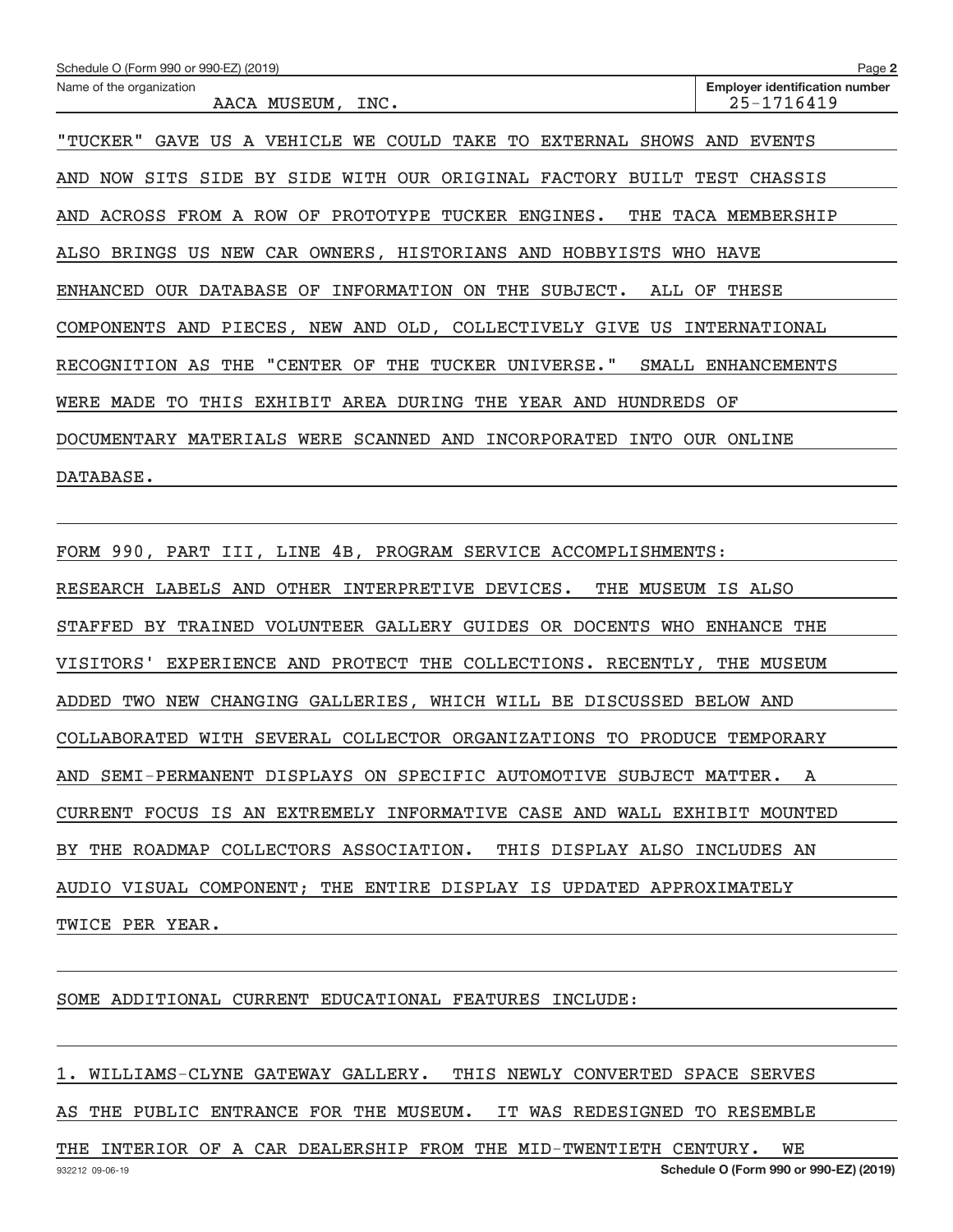| Schedule O (Form 990 or 990-EZ) (2019)                                     | Page 2                                              |  |  |  |
|----------------------------------------------------------------------------|-----------------------------------------------------|--|--|--|
| Name of the organization<br>AACA MUSEUM, INC.                              | <b>Employer identification number</b><br>25-1716419 |  |  |  |
| NATIONAL AUTOMOBILE CLUBS FREE OF<br>AVAILABLE TO<br>MAKE IT               | CHARGE FOR A SIX                                    |  |  |  |
| CAN USE THE SPACE TO<br>PROMOTE<br>THE<br>WHERE<br>THEY<br>PERIOD<br>MONTH | MUSEUM'S                                            |  |  |  |
| WHILE SHOWCASING MEMBERS' VEHICLES AND RELEVANT<br>EDUCATIONAL MISSION     |                                                     |  |  |  |
| THE SPACE IS WELL RECEIVED<br>PROMOTIONAL MATERIALS.                       | BY OUR VISITORS AND                                 |  |  |  |
| VERY POPULAR WITH CLUBS; IT IS CURRENTLY BOOKED FOR<br>THE                 | NEXT TWO TO                                         |  |  |  |
| YEARS.<br>THREE                                                            |                                                     |  |  |  |

2. LOWER LEVEL GALLERY CHILDREN'S' INTERACTIVE AREA. THE MUSEUM MAINTAINS A HANDS‐ON EDUCATIONAL ACTIVITY AREA WHERE YOUNGER VISITORS MAY ENGAGE IN A VARIETY OF PROJECTS THAT WILL TEACH THEM ABOUT TRANSPORTATION HISTORY, VEHICLE DESIGN AND RELATED TOPICS. THE MUSEUM UPDATES THIS AREA ANNUALLY.

3. VALENTINE DINER. THE LOWER LEVEL GALLERY HOUSES AN AUTHENTIC AND FULLY RESTORED 1941 VALENTINE DINER THAT WAS ORIGINALLY OPERATED IN WICHITA, KANAS BEFORE BEING TRANSPORTED EAST BY A COLLECTOR WHO DONATED IT TO THE MUSEUM. VOLUNTEERS RESTORED THIS ARTIFACT AND IT IS NOW FILLED WITH ORIGINAL EQUIPMENT AND INTERPRETIVE SIGNS AND HANDS‐ON MATERIALS THAT WILL TRANSPORT VISITORS BACK TO THE 1950S.

932212 09‐06‐19 **Schedule O (Form 990 or 990‐EZ) (2019)** 4. BEHIND THE SCENES VEHICLE STORAGE BUILDING TOUR. THE MUSEUM RECENTLY INITIATED A NEW PROGRAM THAT TAKES VISITORS ON AN OPTIONAL GUIDED BEHIND THE SCENES TOUR OF OUR VEHICLE STORAGE BUILDING. LOCATED BEHIND THE MAIN MUSEUM BUILDING, THIS STRUCTURE IS NOT READILY VISIBLE AND UP UNTIL RECENTLY HAD NOT BEEN OPEN TO THE PUBLIC. WE NOW CONDUCT SEASONAL GUIDED "BEHIND THE SCENES" TOURS OF THIS ANNEX THAT HOUSES APPROXIMATELY 70 TO 80 VEHICLES. A TRAINED GUIDE BRINGS THE AREA TO LIFE, WHILE PROVIDING A BACKGROUND ON THE MUSEUM AND EXPLAINING ITS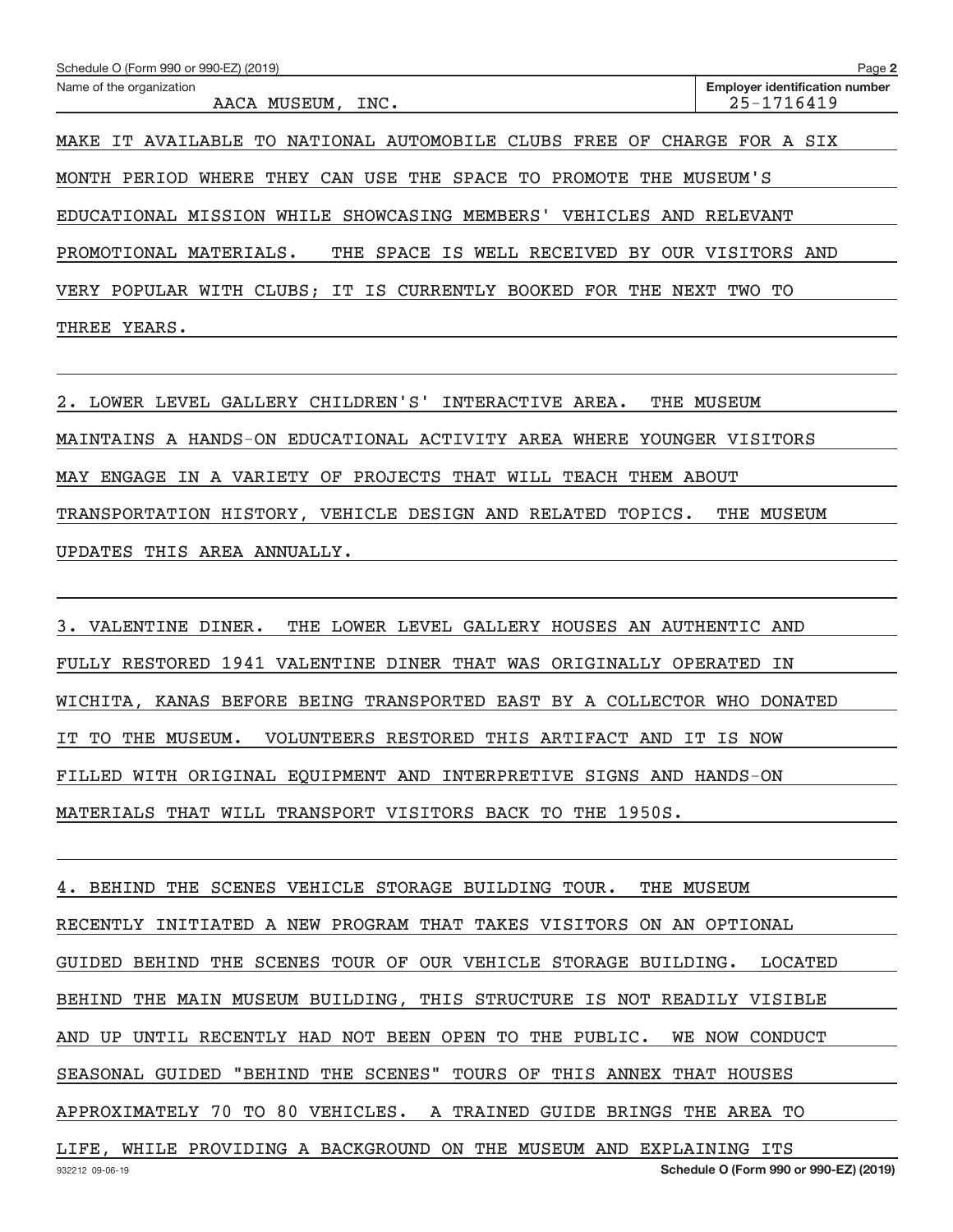| Schedule O (Form 990 or 990-EZ) (2019)                                 | Page 2                                              |
|------------------------------------------------------------------------|-----------------------------------------------------|
| Name of the organization<br>AACA MUSEUM, INC.                          | <b>Employer identification number</b><br>25-1716419 |
| THE PROGRAM WILL LIKELY BE ENHANCED<br>PLANS<br>FUTURE.<br>FOR<br>THE  | POSSIBLY<br>AND                                     |
| EXPANDED FOR A LONGER SEASON AS THE MUSEUM WILL BE ADDING AN H-VAC     |                                                     |
| SYSTEM MADE POSSIBLE BY A SIGNIFICANT GIFT COMBINED WITH PARTIAL GRANT |                                                     |
| FUNDING.                                                               |                                                     |

5. ELECTRIC CHARGING STATIONS. IN THE EARLY DAYS OF THE AUTOMOBILE, THE INTERNAL COMBUSTION ENGINE COMPETED WITH STEAM AND ELECTRIC POWER FOR BUYERS IN A NEW MARKET. WHILE INTERNAL COMBUSTION WAS THE WINNER, BOTH STEAM AND ELECTRIC POWER HAD THEIR SHARE OF EARLY SUCCESS. THE MUSEUM HIGHLIGHTS THESE AND OTHER FORMS OF PROPULSION THROUGHOUT ITS DISPLAYS. IN KEEPING WITH CURRENT MARKET TRENDS, THREE SELF SERVE ELECTRIC VEHICLE CHARGING STATIONS ARE LOCATED AT THE FRONT OF THE BUILDING. THEY ARE FREE OF CHARGE AND AVAILABLE FOR VISITOR USE AT ANY TIME.

6. LEBANON VALLEY COLLEGE PARTNERSHIP. THE AACA MUSEUM CONTINUES TO PARTNER WITH LEBANON VALLEY COLLEGE AND THEIR STUDENT‐TEACHERS TO CREATE AN ONGOING SERIES OF SPECIFIC ONLINE LEARNING MODULES FOCUSED ON THE AUTOMOBILE AND HOW IT RELATES TO VARIOUS COURSES. THESE LEARNING MODULES ARE AVAILABLE TO ALL AT NO CHARGE VIA THE MUSEUM'S WEBSITE.

7. TOURS AVAILABLE FOR ALL AGE GROUPS. THE MUSEUM OFFERS A WIDE RANGE OF TOURS FOR GROUPS RANGING FROM PRE‐KINDERGARTEN THROUGH SENIORS. SCHOOL AGED TOURS SUPPORT STATE CURRICULUM STANDARDS IN HISTORY, ENGLISH, MATH, ECONOMICS, AND SCIENCE, AND ARE PRESENTED BY TRAINED STAFF AND VOLUNTEERS AND ARE SPECIFIC TO THE AGE LEVEL OF THE GROUP. STUDENTS VISIT THE MUSEUM AND LEARN BY SEEING AND DOING, THE MUSEUM'S SPECIFICALLY TAILORED PROGRAMS MAKE LEARNING FUN AND ACTIVE.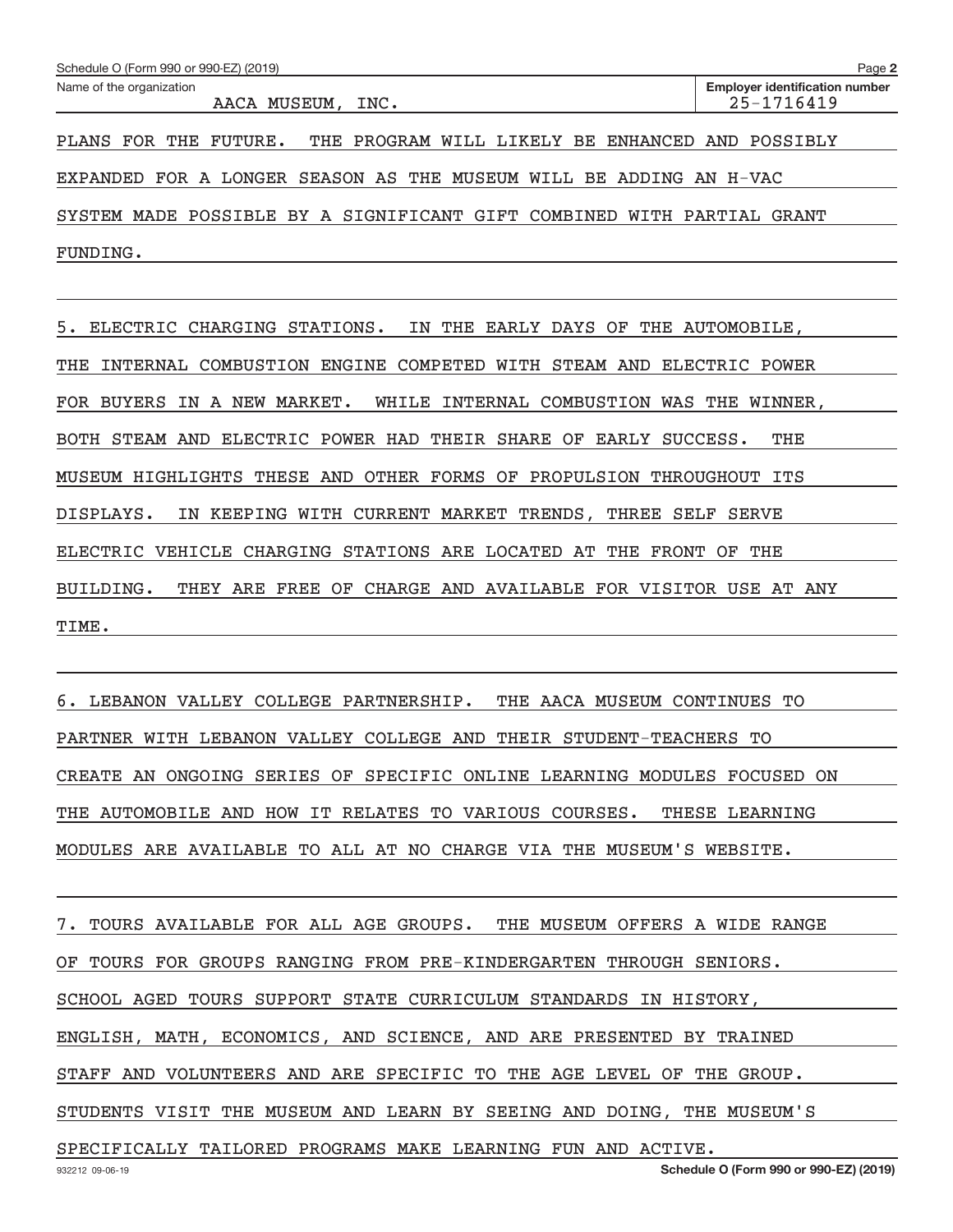Name of the organization

AACA MUSEUM, INC. 25–1716419

**2**

8. TALKS, LECTURES AND DEMONSTRATIONS. AS PART OF ITS ADULT EDUCATION PROGRAM AND GENERAL PUBLIC OUTREACH, THE MUSEUM SPONSORS TALKS WITH THE MUSEUM CURATOR AND DIRECTOR, CAR COLLECTORS, AND OTHER EXPERTS THROUGHOUT THE YEAR. FOCUSED WORKSHOPS, RALLIES, AND PROGRAMS AUGMENT CHANGING EXHIBITIONS SEASONALLY. PUBLIC PROGRAMS INCLUDE SPECIAL VEHICLE DISPLAYS, MOVIES, MUSIC, GALLERY DEMONSTRATIONS, AND OTHER FORMS OF SPECIAL INTERPRETATION. RECENTLY, THE MUSEUM COMPLETED A THREE PART SERIES OF TALKS BASED ON VARIOUS ASPECTS OF TUCKER, FOCUSING ON THE ACTUAL CAR, THE MAN BEHIND ITS CREATION AND THE LEGACY OF THE COMPANY HE CREATED. THESE TALKS WERE OFFERED AS A MEMBERSHIP INCENTIVE AND RESULTED IN NEW TUCKER CLUB MEMBERS FOR THE MUSEUM WITH ALL THREE SELLING OUT IN ADVANCE.

9. COOPERATIVE PROGRAM WITH THE PENNSYLVANIA COLLEGE OF TECHNOLOGY. THE MUSEUM HAS A LONG STANDING PARTNERSHIP WITH THE PENNSYLVANIA COLLEGE OF TECHNOLOGY IN WILLIAMSPORT, PA. THE COLLEGE HAS ONE OF ONLY A HANDFUL OF TWO YEAR DEGREE PROGRAMS IN AUTOMOTIVE RESTORATION OFFERED NATIONALLY. THE MUSEUM ASSISTED WITH THE DEVELOPMENT OF THE PROGRAM'S INITIAL CURRICULUM MANY YEARS AGO AND HAS SINCE MAINTAINED A BOND WITH THE SCHOOL, FREQUENTLY WORKING ON MUTUALLY BENEFICIAL PROJECTS, SUCH AS HOSTING STUDENTS FOR INTERNSHIPS AND PROVIDING VEHICLES FOR DEMONSTRATIONS AND EDUCATIONAL EVENTS. IN RETURN, THE COLLEGE HAS PROVIDED THE RESTORATION LABOR FOR A SERIES OF DONATED VEHICLES, WHICH HAVE OFFERED VALUABLE EXPERIENCE FOR THE STUDENTS. THE COLLEGE IS CURRENTLY RESTORING A CUSTOM BODIED "STRETCH" CHEVROLET STATION WAGON FROM THE 1960S THAT WAS USED AT THE MILTON HERSHEY SCHOOL IN HERSHEY, PA TO TRANSPORT STUDENTS BACK AND FORTH FROM THEIR DORMS TO THEIR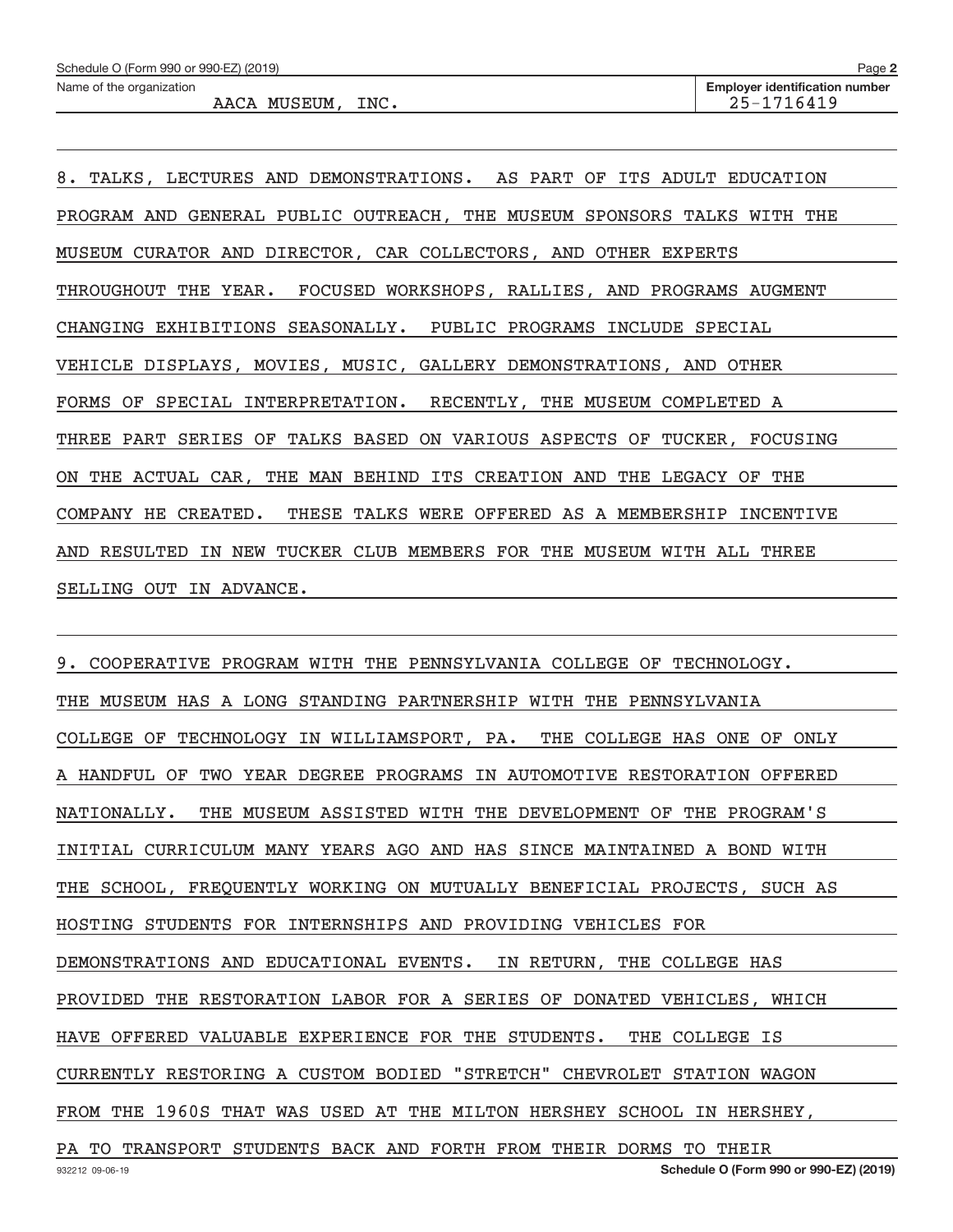| Schedule O (Form 990 or 990-EZ) (2019)                                  | Page 2                                              |
|-------------------------------------------------------------------------|-----------------------------------------------------|
| Name of the organization<br>AACA MUSEUM, INC.                           | <b>Employer identification number</b><br>25-1716419 |
| CLASSROOMS AND ALSO AROUND TOWN. THIS PARTNERSHIP BETWEEN ALL           | THREE                                               |
| NON-PROFIT ORGANIZATIONS WILL RESULT IN THE RESTORATION OF THIS         |                                                     |
| UNIQUE VEHICLE, WHICH WILL THEN BE DISPLAYED BY THE MUSEUM<br>EXTREMELY |                                                     |
| SCHOOL PERIODICALLY FOR SPECIAL EVENTS.<br>USED BY<br>THE<br>AND        |                                                     |

10. ANNUAL MUSEUM CAR SHOW AND PUBLIC OUTREACH. THE MUSEUM SPONSORS AN ANTIQUE AUTOMOBILE SHOW EACH YEAR, WHICH IS OPEN TO THE GENERAL PUBLIC. THIS EVENT HAS BEEN HELD FOR 26 CONSECUTIVE YEARS. IT TYPICALLY INCLUDES A WIDE VARIETY OF HANDS ON AND EDUCATIONAL ACTIVITIES FOR BOTH CHILDREN AND ADULTS. THIS YEAR IT ALSO FEATURES RIDES IN SEVERAL DIFFERENT ANTIQUE CARS. EACH YEAR THE FOCUS IS A BIT DIFFERENT TO INSURE A WELL ROUNDED EXPERIENCE FOR OUR VISITORS. MUSEUM STAFF AND VOLUNTEERS ROUTINELY PARTICIPATE IN COMMUNITY EVENTS WITH COLLECTIONS VEHICLES AND A GENERAL INFORMATION BOOTH. THIS INCLUDES LOCAL AND REGIONAL CAR SHOWS, EVENTS SPONSORED BY OTHER NON‐PROFIT ORGANIZATIONS AND THE LIKE. THE MUSEUM ANNUALLY ATTENDS NATIONAL NIGHT OUT WITH AN ANTIQUE FIRE TRUCK, POLICE CAR OR OTHER FIRST RESPONDER VEHICLE FROM OUR DONATED COLLECTION.

FORM 990, PART III, LINE 4C, PROGRAM SERVICE ACCOMPLISHMENTS: WANT TO BECOME PART OF THE MUSEUM'S FAMILY BUT ARE NOT YET IN A POSITION TO BECOME A SUSTAINED SPONSOR OF OUR REGULAR PROGRAMS OR EVENTS. MEMBERSHIP IS ALSO OFFERED TO VOLUNTEERS WHO HAVE CONTRIBUTED A SPECIFIC NUMBER OF HOURS, AND TO THOSE WHO "ADOPT A CAR" FROM THE MUSEUM'S COLLECTION. ADDITIONALLY, ANYONE WHO DONATED A VEHICLE RECEIVES A BASE LIFETIME MEMBERSHIP/ADMISSION TO THE MUSEUM. THE MEMBERS HAVE NO VOTING RIGHTS. THE MUSEUM CURRENTLY HAS APPROXIMATELY 1,100 MEMBERS ACROSS ALL OF ITS MEMBERSHIP LEVELS.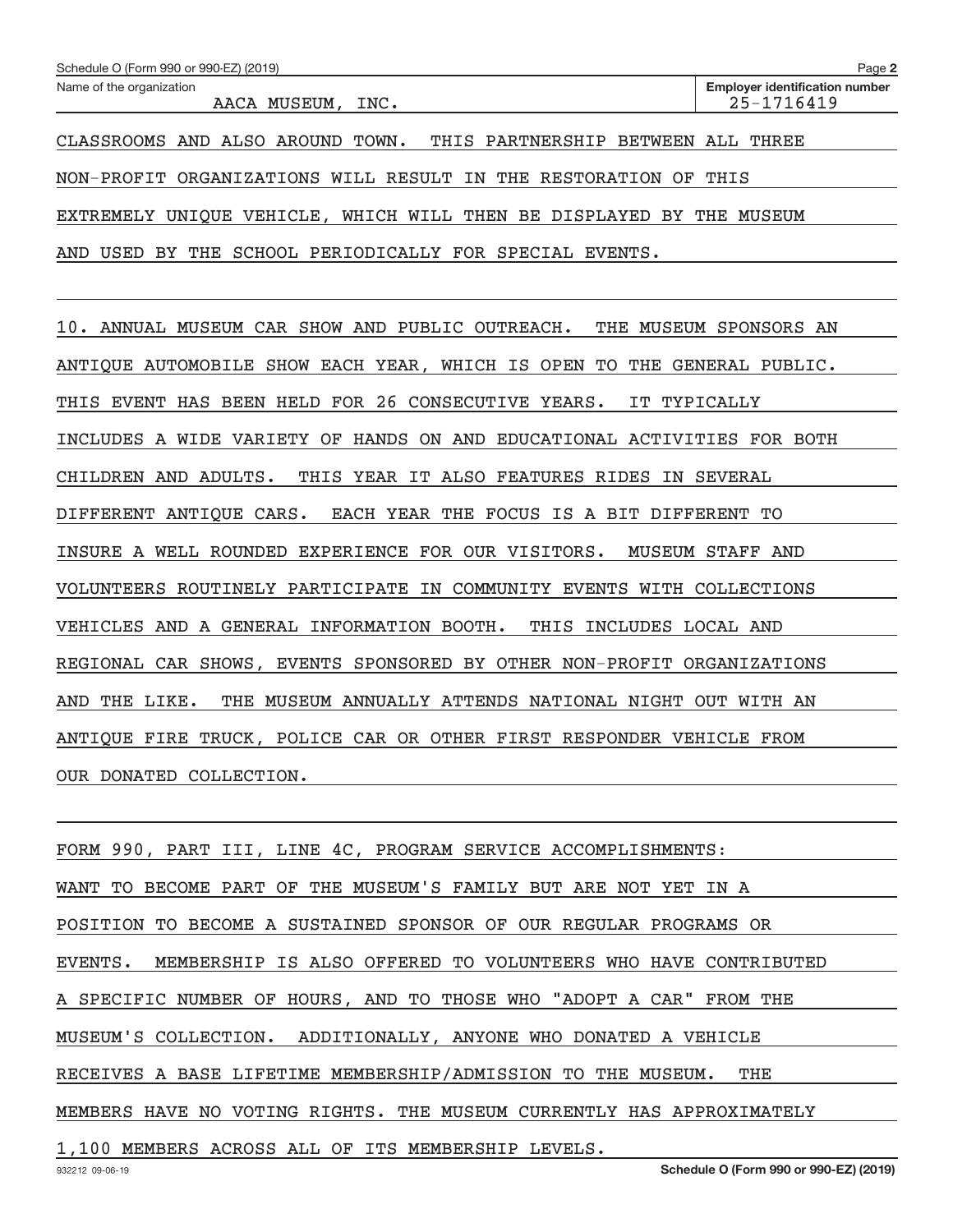| Schedule O (Form 990 or 990-EZ) (2019) | Page 2                                |
|----------------------------------------|---------------------------------------|
| Name of the organization               | <b>Employer identification number</b> |
| AACA MUSEUM, INC.                      | 25-1716419                            |
|                                        |                                       |
|                                        |                                       |
|                                        |                                       |
|                                        |                                       |
|                                        |                                       |

FORM 990, PART VI, SECTION B, LINE 11B:

THE 990 IS INITIALLY REVIEWED BY THE CHIEF OPERATING OFFICER. ONCE THE

CHIEF FINANCIAL OFFICER SIGNS OFF, THE FORM 990 IS SENT TO THE

ORGANIZATION'S BOARD OF DIRECTORS FOR REVIEW AND APPROVAL PRIOR TO FILING WITH THE IRS.

FORM 990, PART VI, SECTION B, LINE 12C:

THE ORGANIZATION HAS A WRITTEN "CONFLICT OF INTEREST" DISCLOSURE THAT IS

REVIEWED AND SIGNED ANNUALLY BY THE BOARD OF DIRECTORS AND OFFICERS.

FAMILY AND BUSINESS RELATIONSHIPS ARE EXPRESSLY MENTIONED AS POSSIBLE

SOURCES OF CONFLICTS. SHOULD A CONFLICT ARISE, THE INTERESTED PERSON MAY

PRESENT INFORMATION REGARDING THE CONFLICT BUT MAY NOT BE PRESENT DURING

DELIBERATIONS AND DECISIONS.

FORM 990, PART VI, SECTION B, LINE 15A:

THE EXECUTIVE DIRECTOR'S STARTING COMPENSATION IS DETERMINED BY A SEARCH COMMITTEE OF THE AACA MUSEUM'S BOARD OF DIRECTORS AND BASED ON AN EQUITABLE ANALYSIS OF COMPARABLE POSITIONS IN THE JOB SALARY MARKET, INTERNAL SALARIES, THE INDIVIDUAL'S SALARY HISTORY, AND THE AACA MUSEUM'S BUDGET. THE RECOMMENDATION OF THE SEARCH COMMITTEE IS APPROVED BY THE EXECUTIVE COMMITTEE AND THE BOARD OF DIRECTORS. SUBSEQUENT INCREASES ARE BASED ON PERFORMANCE APPRAISALS, THE RECOMMENDATION OF THE BOARD PRESIDENT AND APPROVAL BY THE BOARD.

FORM 990, PART VI, SECTION C, LINE 19:

932212 09‐06‐19 **Schedule O (Form 990 or 990‐EZ) (2019)** THE ORGANIZATION'S DOCUMENTS AND POLICIES ARE MADE AVAILABLE TO THE PUBLIC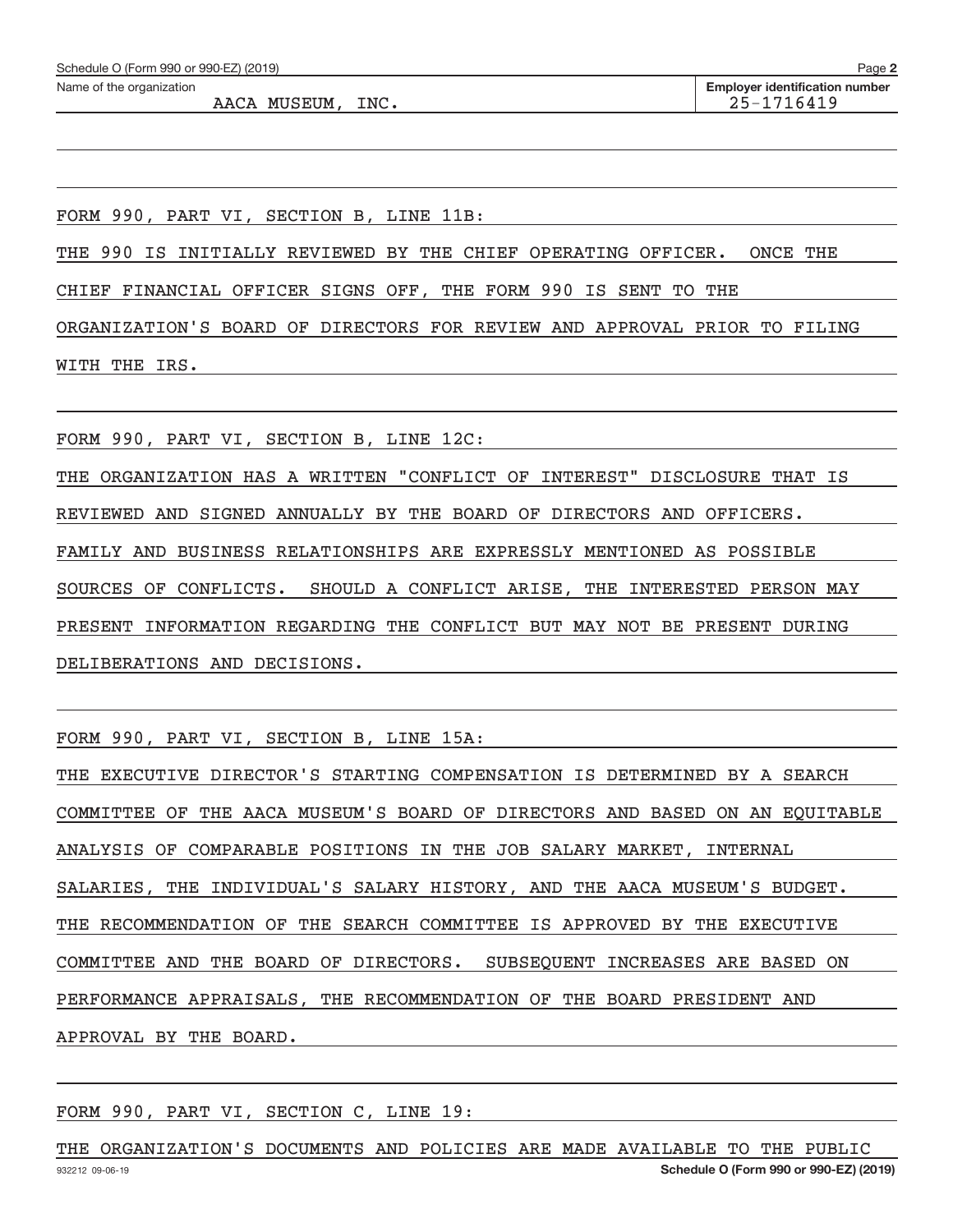| Schedule O (Form 990 or 990-EZ) (2019)<br>Page 2  |                                                         |  |  |  |
|---------------------------------------------------|---------------------------------------------------------|--|--|--|
| Name of the organization<br>AACA MUSEUM, INC.     | <b>Employer identification number</b><br>$25 - 1716419$ |  |  |  |
| UPON REQUEST.                                     |                                                         |  |  |  |
|                                                   |                                                         |  |  |  |
| FORM 990, PART XI, LINE 9, CHANGES IN NET ASSETS: |                                                         |  |  |  |
| CHANGE IN VALUE OF CHARITABLE UNITRUST            | 36, 112.                                                |  |  |  |
|                                                   |                                                         |  |  |  |
|                                                   |                                                         |  |  |  |
|                                                   |                                                         |  |  |  |
|                                                   |                                                         |  |  |  |
|                                                   |                                                         |  |  |  |
|                                                   |                                                         |  |  |  |
|                                                   |                                                         |  |  |  |
|                                                   |                                                         |  |  |  |
|                                                   |                                                         |  |  |  |
|                                                   |                                                         |  |  |  |
|                                                   |                                                         |  |  |  |
|                                                   |                                                         |  |  |  |
|                                                   |                                                         |  |  |  |
|                                                   |                                                         |  |  |  |
|                                                   |                                                         |  |  |  |
|                                                   |                                                         |  |  |  |
|                                                   |                                                         |  |  |  |
|                                                   |                                                         |  |  |  |
|                                                   |                                                         |  |  |  |
|                                                   |                                                         |  |  |  |
|                                                   |                                                         |  |  |  |
|                                                   |                                                         |  |  |  |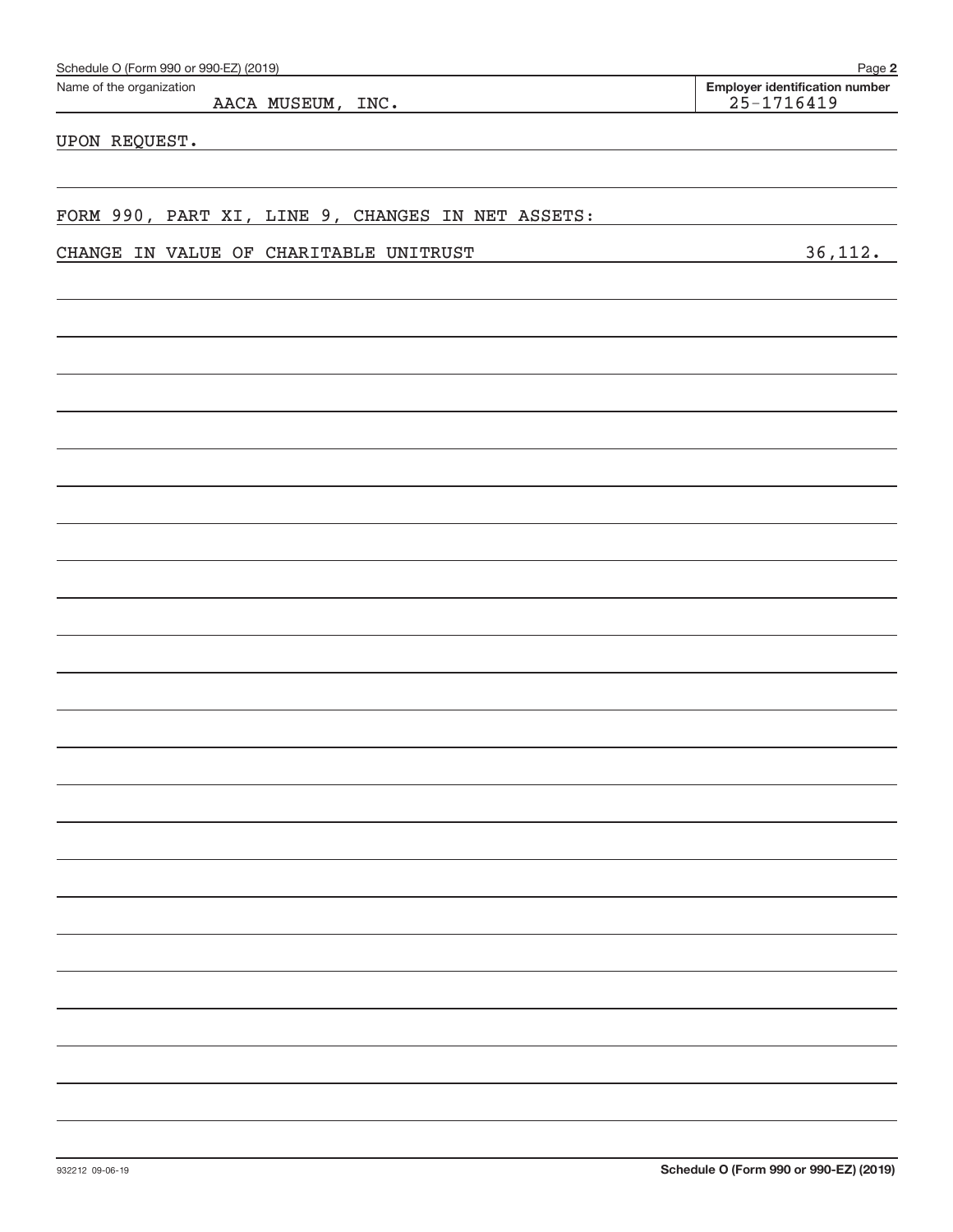|                                                        | EXTENDED TO NOVEMBER 16, 2020                                                                                                                                                                                                        |                                                                              |  |  |  |  |  |  |  |
|--------------------------------------------------------|--------------------------------------------------------------------------------------------------------------------------------------------------------------------------------------------------------------------------------------|------------------------------------------------------------------------------|--|--|--|--|--|--|--|
| Form 990-T                                             | <b>Exempt Organization Business Income Tax Return</b><br>OMB No. 1545-0047                                                                                                                                                           |                                                                              |  |  |  |  |  |  |  |
|                                                        | (and proxy tax under section 6033(e))                                                                                                                                                                                                |                                                                              |  |  |  |  |  |  |  |
|                                                        | 2019<br>For calendar year 2019 or other tax year beginning<br>and ending,                                                                                                                                                            |                                                                              |  |  |  |  |  |  |  |
| Department of the Treasury<br>Internal Revenue Service | • Go to www.irs.gov/Form990T for instructions and the latest information.<br>Do not enter SSN numbers on this form as it may be made public if your organization is a $501(c)(3)$ .                                                  | Open to Public Inspection for<br>501(c)(3) Organizations Only                |  |  |  |  |  |  |  |
| Check box if<br>A<br>address changed                   | Name of organization ( $\Box$ Check box if name changed and see instructions.)                                                                                                                                                       | D Employer identification number<br>(Employees' trust, see<br>instructions.) |  |  |  |  |  |  |  |
| <b>B</b> Exempt under section                          | AACA MUSEUM, INC.<br>Print                                                                                                                                                                                                           | 25-1716419                                                                   |  |  |  |  |  |  |  |
| $X$ 501(c)(3<br>$\rightarrow$                          | or<br>Number, street, and room or suite no. If a P.O. box, see instructions.                                                                                                                                                         | F Unrelated business activity code<br>(See instructions.)                    |  |  |  |  |  |  |  |
| 220(e)<br>408(e)                                       | Type<br>161 MUSEUM DRIVE                                                                                                                                                                                                             |                                                                              |  |  |  |  |  |  |  |
| 530(a)<br>408A<br>529(a)                               | City or town, state or province, country, and ZIP or foreign postal code<br>HERSHEY, PA 17033                                                                                                                                        | 453220                                                                       |  |  |  |  |  |  |  |
|                                                        | C Book value of all assets<br>$T$ , 517, 939. G Check organization type $\sqrt{X}$ 501(c) corporation                                                                                                                                |                                                                              |  |  |  |  |  |  |  |
|                                                        | $501(c)$ trust<br>$401(a)$ trust                                                                                                                                                                                                     | Other trust                                                                  |  |  |  |  |  |  |  |
|                                                        | $H$ Enter the number of the organization's unrelated trades or businesses. $\blacktriangleright$<br>1<br>Describe the only (or first) unrelated                                                                                      |                                                                              |  |  |  |  |  |  |  |
|                                                        | trade or business here > GIFT SHOP SALES<br>. If only one, complete Parts I-V. If more than one,                                                                                                                                     |                                                                              |  |  |  |  |  |  |  |
|                                                        | describe the first in the blank space at the end of the previous sentence, complete Parts I and II, complete a Schedule M for each additional trade or                                                                               |                                                                              |  |  |  |  |  |  |  |
| business, then complete Parts III-V.                   |                                                                                                                                                                                                                                      | $\boxed{\text{X}}$ No                                                        |  |  |  |  |  |  |  |
|                                                        | During the tax year, was the corporation a subsidiary in an affiliated group or a parent-subsidiary controlled group?<br>If "Yes," enter the name and identifying number of the parent corporation. $\blacktriangleright$            | Yes                                                                          |  |  |  |  |  |  |  |
|                                                        | J The books are in care of $\blacktriangleright$ DENNIS BECK, DIR., OPERATIONS & FI Telephone number $\blacktriangleright$ 717-566-7100                                                                                              |                                                                              |  |  |  |  |  |  |  |
| Part I                                                 | <b>Unrelated Trade or Business Income</b><br>(A) Income<br>(B) Expenses                                                                                                                                                              | $(C)$ Net                                                                    |  |  |  |  |  |  |  |
| 1a Gross receipts or sales                             | 29,450.                                                                                                                                                                                                                              |                                                                              |  |  |  |  |  |  |  |
| Less returns and allowances<br>b                       | 29,450.<br>c Balance<br>1c                                                                                                                                                                                                           |                                                                              |  |  |  |  |  |  |  |
| 2                                                      | 14, 125.<br>$\overline{2}$                                                                                                                                                                                                           |                                                                              |  |  |  |  |  |  |  |
| Gross profit. Subtract line 2 from line 1c<br>3        | 15,325.<br>3                                                                                                                                                                                                                         | 15,325.                                                                      |  |  |  |  |  |  |  |
| 4 a                                                    | 4a                                                                                                                                                                                                                                   |                                                                              |  |  |  |  |  |  |  |
| b                                                      | 4 <sub>b</sub>                                                                                                                                                                                                                       |                                                                              |  |  |  |  |  |  |  |
| C                                                      | 4c                                                                                                                                                                                                                                   |                                                                              |  |  |  |  |  |  |  |
| 5                                                      | 5<br>Income (loss) from a partnership or an S corporation (attach statement)                                                                                                                                                         |                                                                              |  |  |  |  |  |  |  |
| 6                                                      | 6                                                                                                                                                                                                                                    |                                                                              |  |  |  |  |  |  |  |
| 7                                                      | $\overline{7}$                                                                                                                                                                                                                       |                                                                              |  |  |  |  |  |  |  |
| 8                                                      | 8<br>Interest, annuities, royalties, and rents from a controlled organization (Schedule F)                                                                                                                                           |                                                                              |  |  |  |  |  |  |  |
| 9                                                      | 9<br>Investment income of a section $501(c)(7)$ , (9), or (17) organization (Schedule G)                                                                                                                                             |                                                                              |  |  |  |  |  |  |  |
| 10                                                     | 10                                                                                                                                                                                                                                   |                                                                              |  |  |  |  |  |  |  |
| 11                                                     | 11                                                                                                                                                                                                                                   |                                                                              |  |  |  |  |  |  |  |
| 13                                                     | 15,325.<br>13                                                                                                                                                                                                                        | 15,325.                                                                      |  |  |  |  |  |  |  |
| Part II                                                | <b>Deductions Not Taken Elsewhere</b> (See instructions for limitations on deductions.)                                                                                                                                              |                                                                              |  |  |  |  |  |  |  |
|                                                        | (Deductions must be directly connected with the unrelated business income.)                                                                                                                                                          |                                                                              |  |  |  |  |  |  |  |
| 14                                                     |                                                                                                                                                                                                                                      | 14<br>9,938.<br>15                                                           |  |  |  |  |  |  |  |
| 15<br>16                                               |                                                                                                                                                                                                                                      | 16                                                                           |  |  |  |  |  |  |  |
| 17                                                     | Repairs and maintenance <i>maintenance</i> and construction of the construction of the construction of the construction of the construction of the construction of the construction of the construction of the construction of the   | 17                                                                           |  |  |  |  |  |  |  |
| 18                                                     |                                                                                                                                                                                                                                      | 18                                                                           |  |  |  |  |  |  |  |
| 19                                                     | Taxes and licenses <b>contract the contract of the contract of the contract of the contract of the contract of the contract of the contract of the contract of the contract of the contract of the contract of the contract of t</b> | 1,026.<br>19                                                                 |  |  |  |  |  |  |  |
| 20                                                     |                                                                                                                                                                                                                                      |                                                                              |  |  |  |  |  |  |  |
| 21                                                     | Less depreciation claimed on Schedule A and elsewhere on return [1] [214]                                                                                                                                                            | 21 <sub>b</sub>                                                              |  |  |  |  |  |  |  |
| 22                                                     |                                                                                                                                                                                                                                      | 22                                                                           |  |  |  |  |  |  |  |
| 23                                                     | Contributions to deferred compensation plans [11] manufactured and manufactured contributions to deferred compensation plans                                                                                                         | 23                                                                           |  |  |  |  |  |  |  |
| 24                                                     | Employee benefit programs in the continuum contract of the contract of the contract of the contract of the contract of the contract of the contract of the contract of the contract of the contract of the contract of the con       | $\overline{1,276}$ .<br>24                                                   |  |  |  |  |  |  |  |
| 25                                                     |                                                                                                                                                                                                                                      | 25                                                                           |  |  |  |  |  |  |  |
| 26                                                     |                                                                                                                                                                                                                                      | 26                                                                           |  |  |  |  |  |  |  |
| 27                                                     | Other deductions (attach schedule) Material Material SEE STATEMENT 1                                                                                                                                                                 | 3,520.<br>27                                                                 |  |  |  |  |  |  |  |
| 28                                                     |                                                                                                                                                                                                                                      | 15,760.<br>28                                                                |  |  |  |  |  |  |  |
| 29                                                     | Unrelated business taxable income before net operating loss deduction. Subtract line 28 from line 13 [11] [12]                                                                                                                       | $-435.$<br>29                                                                |  |  |  |  |  |  |  |
| 30                                                     | Deduction for net operating loss arising in tax years beginning on or after January 1, 2018                                                                                                                                          |                                                                              |  |  |  |  |  |  |  |
|                                                        |                                                                                                                                                                                                                                      | $0 \cdot$<br>30<br>$-435.$                                                   |  |  |  |  |  |  |  |
| 31                                                     | $\mathbf{F}$ . The contract of the contract of the state of the contract of the state of the contract of the contract of the contract of the contract of the contract of the contract of the contract of the contract of the cont    | 31<br>$000T$ ( $0010$ )                                                      |  |  |  |  |  |  |  |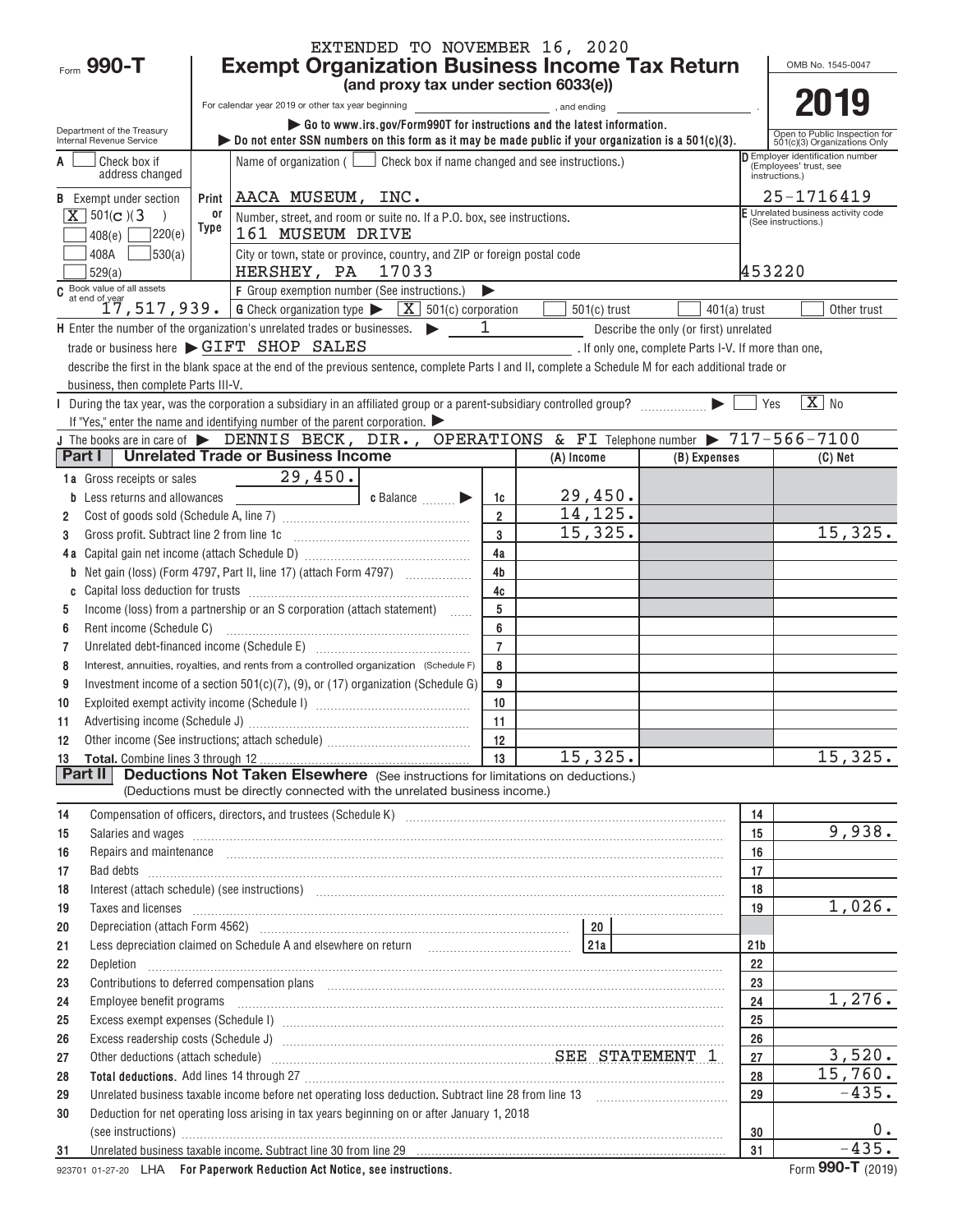| Part III       |                 | Form 990-T (2019) AACA MUSEUM, INC.<br><b>Total Unrelated Business Taxable Income</b>                                                                                                                                                                                                                                     | $25 - 1716419$ Page 2                  |                         |
|----------------|-----------------|---------------------------------------------------------------------------------------------------------------------------------------------------------------------------------------------------------------------------------------------------------------------------------------------------------------------------|----------------------------------------|-------------------------|
|                |                 |                                                                                                                                                                                                                                                                                                                           | 32                                     | $-435.$                 |
| 32<br>33       |                 | Amounts paid for disallowed fringes                                                                                                                                                                                                                                                                                       | 33                                     |                         |
| 34             |                 |                                                                                                                                                                                                                                                                                                                           | 34                                     | $0$ .                   |
| 35             |                 | Total unrelated business taxable income before pre-2018 NOLs and specific deduction. Subtract line 34 from the sum of lines 32 and 33                                                                                                                                                                                     | 35                                     | $-435.$                 |
| 36             |                 |                                                                                                                                                                                                                                                                                                                           | 36                                     |                         |
| 37             |                 | Total of unrelated business taxable income before specific deduction. Subtract line 36 from line 35 [11] [11] Total of uncontrolleration of the state of the state of the state of the state of the state of the state of the                                                                                             | 37                                     | $-435.$                 |
| 38             |                 | Specific deduction (Generally \$1,000, but see line 38 instructions for exceptions)                                                                                                                                                                                                                                       | 38                                     | 1,000.                  |
| 39             |                 | Unrelated business taxable income. Subtract line 38 from line 37. If line 38 is greater than line 37,                                                                                                                                                                                                                     |                                        |                         |
|                |                 | enter the smaller of zero or line 37                                                                                                                                                                                                                                                                                      | 39                                     | $-435.$                 |
|                |                 | <b>Part IV   Tax Computation</b>                                                                                                                                                                                                                                                                                          |                                        |                         |
| 40             |                 |                                                                                                                                                                                                                                                                                                                           | 40                                     | $0$ .                   |
| 41             |                 | Trusts Taxable at Trust Rates. See instructions for tax computation. Income tax on the amount on line 39 from:                                                                                                                                                                                                            |                                        |                         |
|                |                 | Schedule D (Form 1041)<br>Tax rate schedule or                                                                                                                                                                                                                                                                            | 41                                     |                         |
| 42             |                 |                                                                                                                                                                                                                                                                                                                           | 42                                     |                         |
| 43             |                 |                                                                                                                                                                                                                                                                                                                           | 43                                     |                         |
| 44             |                 | Tax on Noncompliant Facility Income. See instructions [11] All All All Accommunications and Noncompliant Facility Income. See instructions [11] All Accommunications and Non-                                                                                                                                             | 44                                     |                         |
| 45             |                 |                                                                                                                                                                                                                                                                                                                           | 45                                     | $0$ .                   |
| Part V         |                 | <b>Tax and Payments</b>                                                                                                                                                                                                                                                                                                   |                                        |                         |
|                |                 | 46a Foreign tax credit (corporations attach Form 1118; trusts attach Form 1116)<br>46a                                                                                                                                                                                                                                    |                                        |                         |
|                |                 | <b>b</b> Other credits (see instructions)<br>46b                                                                                                                                                                                                                                                                          |                                        |                         |
| C              |                 | General business credit. Attach Form 3800<br>46c                                                                                                                                                                                                                                                                          |                                        |                         |
| d              |                 | 46d                                                                                                                                                                                                                                                                                                                       |                                        |                         |
|                |                 |                                                                                                                                                                                                                                                                                                                           | 46e                                    |                         |
| 47             |                 |                                                                                                                                                                                                                                                                                                                           | 47                                     | $0$ .                   |
| 48             |                 |                                                                                                                                                                                                                                                                                                                           | 48                                     |                         |
| 49             |                 |                                                                                                                                                                                                                                                                                                                           | 49                                     | $0$ .                   |
| 50             |                 |                                                                                                                                                                                                                                                                                                                           | 50                                     | 0.                      |
|                |                 | 326.<br>51a                                                                                                                                                                                                                                                                                                               |                                        |                         |
|                |                 | 51b                                                                                                                                                                                                                                                                                                                       |                                        |                         |
|                |                 | 51c                                                                                                                                                                                                                                                                                                                       |                                        |                         |
|                |                 | d Foreign organizations: Tax paid or withheld at source (see instructions) [1001111111111111111111111111111111<br>51d                                                                                                                                                                                                     |                                        |                         |
|                |                 | e Backup withholding (see instructions) [11] [12] manuscriptions and the Backup withholding (see instructions)<br>51e                                                                                                                                                                                                     |                                        |                         |
|                |                 | 51f                                                                                                                                                                                                                                                                                                                       |                                        |                         |
|                |                 | g Other credits, adjustments, and payments:<br>Form 2439                                                                                                                                                                                                                                                                  |                                        |                         |
|                |                 | Total $\blacktriangleright$<br>Form 4136 ________________________<br>51g                                                                                                                                                                                                                                                  |                                        |                         |
| 52             |                 | <b>Total payments.</b> Add lines 51a through 51g                                                                                                                                                                                                                                                                          | 52                                     | 326.                    |
| 53             |                 | Estimated tax penalty (see instructions). Check if Form 2220 is attached                                                                                                                                                                                                                                                  | 53                                     |                         |
| 54             |                 | Tax due. If line 52 is less than the total of lines 49, 50, and 53, enter amount owed                                                                                                                                                                                                                                     | 54                                     |                         |
| 55             |                 | Overpayment. If line 52 is larger than the total of lines 49, 50, and 53, enter amount overpaid                                                                                                                                                                                                                           | 55                                     | 326.                    |
| 56             |                 | 326.<br>Enter the amount of line 55 you want: Credited to 2020 estimated tax<br>Refunded                                                                                                                                                                                                                                  | 56                                     | 0.                      |
| <b>Part VI</b> |                 | Statements Regarding Certain Activities and Other Information (see instructions)                                                                                                                                                                                                                                          |                                        |                         |
| 57             |                 | At any time during the 2019 calendar year, did the organization have an interest in or a signature or other authority                                                                                                                                                                                                     |                                        | No<br>Yes               |
|                |                 | over a financial account (bank, securities, or other) in a foreign country? If "Yes," the organization may have to file                                                                                                                                                                                                   |                                        |                         |
|                |                 | FinCEN Form 114, Report of Foreign Bank and Financial Accounts. If "Yes," enter the name of the foreign country                                                                                                                                                                                                           |                                        |                         |
|                | here            | ▶                                                                                                                                                                                                                                                                                                                         |                                        | х                       |
| 58             |                 | During the tax year, did the organization receive a distribution from, or was it the grantor of, or transferor to, a foreign trust?                                                                                                                                                                                       |                                        | $\overline{\textbf{x}}$ |
|                |                 | If "Yes," see instructions for other forms the organization may have to file.                                                                                                                                                                                                                                             |                                        |                         |
| 59             |                 | Enter the amount of tax-exempt interest received or accrued during the tax year<br>$\triangleright$ \$                                                                                                                                                                                                                    |                                        |                         |
|                |                 | Under penalties of perjury, I declare that I have examined this return, including accompanying schedules and statements, and to the best of my knowledge and belief, it is true,<br>correct, and complete. Declaration of preparer (other than taxpayer) is based on all information of which preparer has any knowledge. |                                        |                         |
| Sign           |                 |                                                                                                                                                                                                                                                                                                                           | May the IRS discuss this return with   |                         |
| <b>Here</b>    |                 | EXECUTIVE DIRECTOR                                                                                                                                                                                                                                                                                                        | the preparer shown below (see          |                         |
|                |                 | Signature of officer<br>Title<br><b>Date</b>                                                                                                                                                                                                                                                                              | $\overline{X}$ Yes<br>$instructions$ ? | No                      |
|                |                 | Preparer's signature,<br>Check<br>if<br>Print/Type preparer's name<br>Date                                                                                                                                                                                                                                                | PTIN                                   |                         |
| Paid           |                 | self-employed<br>11/10/20                                                                                                                                                                                                                                                                                                 |                                        |                         |
|                | Preparer        | ocle<br>KERRI N. BOGDA, CPA                                                                                                                                                                                                                                                                                               | P00760402                              |                         |
|                | <b>Use Only</b> | Firm's name > BAKER TILLY<br>US, LLP<br>Firm's EIN                                                                                                                                                                                                                                                                        | 39-0859910                             |                         |
|                |                 | 1570 FRUITVILLE PIKE, SUITE 400                                                                                                                                                                                                                                                                                           |                                        |                         |
|                |                 | Firm's address > LANCASTER, PA 17601<br>Phone no.                                                                                                                                                                                                                                                                         | 717.740.4863                           |                         |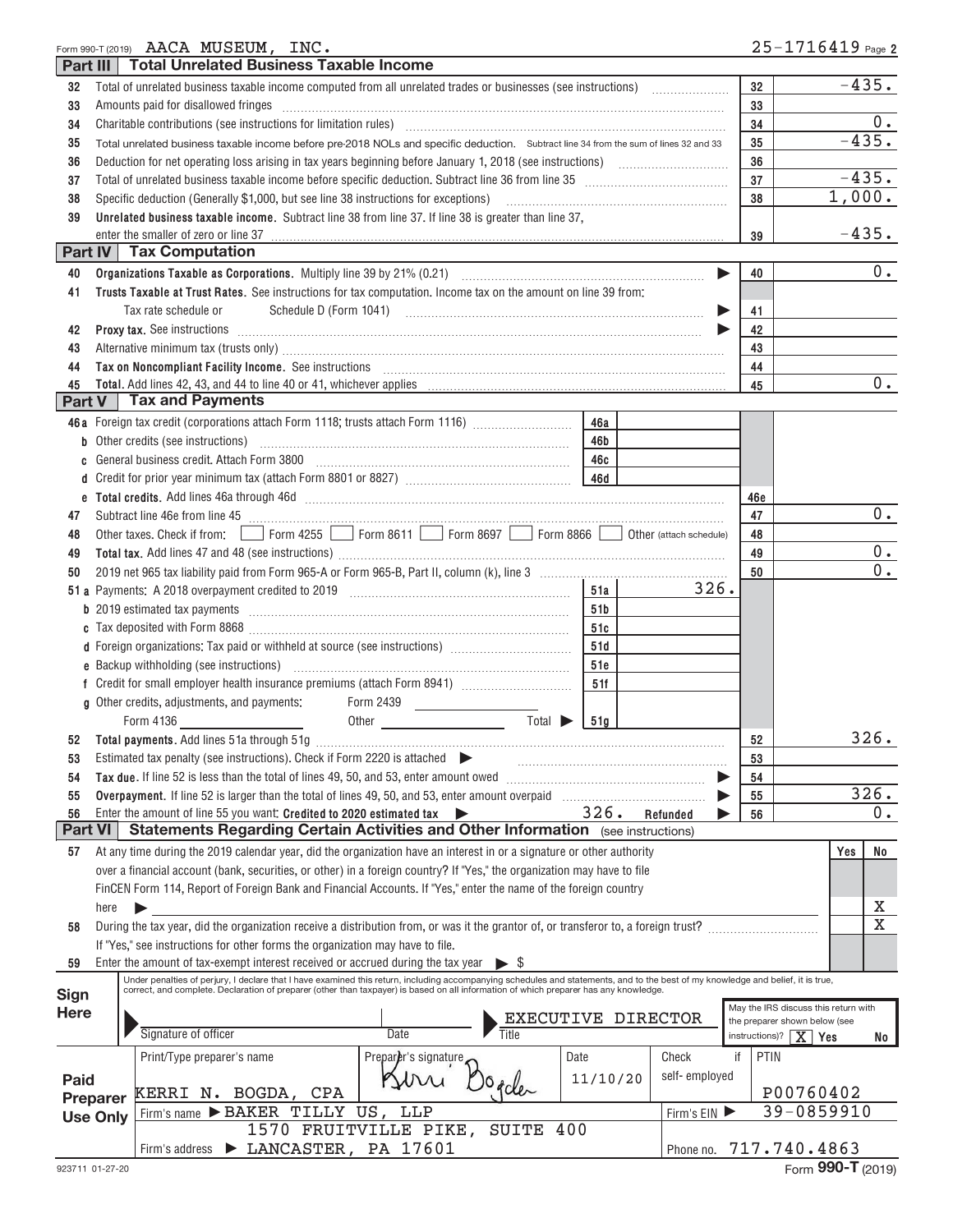| Schedule A - Cost of Goods Sold. Enter method of inventory valuation $\triangleright N/A$                                 |                |                                                                                               |                                            |                                                                                                                                                     |                                       |                                                                                  |                |                                                                              |       |
|---------------------------------------------------------------------------------------------------------------------------|----------------|-----------------------------------------------------------------------------------------------|--------------------------------------------|-----------------------------------------------------------------------------------------------------------------------------------------------------|---------------------------------------|----------------------------------------------------------------------------------|----------------|------------------------------------------------------------------------------|-------|
| Inventory at beginning of year<br>-1                                                                                      | 1.             | 0.                                                                                            |                                            |                                                                                                                                                     |                                       |                                                                                  | 6              |                                                                              | 0.    |
| 2<br>Purchases                                                                                                            | $\overline{2}$ | 14,125.                                                                                       |                                            |                                                                                                                                                     | 7 Cost of goods sold. Subtract line 6 |                                                                                  |                |                                                                              |       |
| 3                                                                                                                         | 3              |                                                                                               |                                            | from line 5. Enter here and in Part I,                                                                                                              |                                       |                                                                                  |                |                                                                              |       |
| 4a Additional section 263A costs                                                                                          |                |                                                                                               |                                            |                                                                                                                                                     |                                       |                                                                                  | $\overline{7}$ | 14,125.                                                                      |       |
| (attach schedule)                                                                                                         | 4a             |                                                                                               |                                            | 8 Do the rules of section 263A (with respect to                                                                                                     |                                       |                                                                                  |                | Yes                                                                          | No    |
| <b>b</b> Other costs (attach schedule)                                                                                    | 4 <sub>b</sub> |                                                                                               |                                            | property produced or acquired for resale) apply to                                                                                                  |                                       |                                                                                  |                |                                                                              |       |
| 5 Total. Add lines 1 through 4b  5                                                                                        |                | 14,125.                                                                                       |                                            | the organization?                                                                                                                                   |                                       |                                                                                  |                |                                                                              | x     |
| (see instructions)                                                                                                        |                |                                                                                               |                                            |                                                                                                                                                     |                                       |                                                                                  |                |                                                                              |       |
| 1. Description of property                                                                                                |                |                                                                                               |                                            |                                                                                                                                                     |                                       |                                                                                  |                |                                                                              |       |
| (1)                                                                                                                       |                |                                                                                               |                                            |                                                                                                                                                     |                                       |                                                                                  |                |                                                                              |       |
| (2)                                                                                                                       |                |                                                                                               |                                            |                                                                                                                                                     |                                       |                                                                                  |                |                                                                              |       |
| (3)                                                                                                                       |                |                                                                                               |                                            |                                                                                                                                                     |                                       |                                                                                  |                |                                                                              |       |
| (4)                                                                                                                       |                |                                                                                               |                                            |                                                                                                                                                     |                                       |                                                                                  |                |                                                                              |       |
|                                                                                                                           | 2.             | Rent received or accrued                                                                      |                                            |                                                                                                                                                     |                                       |                                                                                  |                |                                                                              |       |
| (a) From personal property (if the percentage of<br>rent for personal property is more than<br>10% but not more than 50%) |                |                                                                                               |                                            | (b) From real and personal property (if the percentage<br>of rent for personal property exceeds 50% or if<br>the rent is based on profit or income) |                                       | 3(a) Deductions directly connected with the income in                            |                | columns 2(a) and 2(b) (attach schedule)                                      |       |
| (1)                                                                                                                       |                |                                                                                               |                                            |                                                                                                                                                     |                                       |                                                                                  |                |                                                                              |       |
| (2)                                                                                                                       |                |                                                                                               |                                            |                                                                                                                                                     |                                       |                                                                                  |                |                                                                              |       |
| (3)                                                                                                                       |                |                                                                                               |                                            |                                                                                                                                                     |                                       |                                                                                  |                |                                                                              |       |
| (4)                                                                                                                       |                |                                                                                               |                                            |                                                                                                                                                     |                                       |                                                                                  |                |                                                                              |       |
| Total                                                                                                                     | 0.             | Total                                                                                         |                                            |                                                                                                                                                     | 0.                                    |                                                                                  |                |                                                                              |       |
| (c) Total income. Add totals of columns 2(a) and 2(b). Enter<br>here and on page 1, Part I, line 6, column (A)            |                |                                                                                               |                                            |                                                                                                                                                     | 0.                                    | (b) Total deductions.<br>Enter here and on page 1,<br>Part I, line 6, column (B) |                |                                                                              | 0.    |
| <b>Schedule E - Unrelated Debt-Financed Income</b>                                                                        |                |                                                                                               |                                            | (see instructions)                                                                                                                                  |                                       |                                                                                  |                |                                                                              |       |
|                                                                                                                           |                |                                                                                               |                                            | 2. Gross income from                                                                                                                                |                                       | 3. Deductions directly connected with or allocable<br>to debt-financed property  |                |                                                                              |       |
| 1. Description of debt-financed property                                                                                  |                |                                                                                               | or allocable to debt-<br>financed property |                                                                                                                                                     |                                       | (a) Straight line depreciation<br>(attach schedule)                              |                | (b) Other deductions<br>(attach schedule)                                    |       |
| (1)                                                                                                                       |                |                                                                                               |                                            |                                                                                                                                                     |                                       |                                                                                  |                |                                                                              |       |
| (2)                                                                                                                       |                |                                                                                               |                                            |                                                                                                                                                     |                                       |                                                                                  |                |                                                                              |       |
| (3)                                                                                                                       |                |                                                                                               |                                            |                                                                                                                                                     |                                       |                                                                                  |                |                                                                              |       |
| (4)                                                                                                                       |                |                                                                                               |                                            |                                                                                                                                                     |                                       |                                                                                  |                |                                                                              |       |
| 4 Amount of average acquisition<br>debt on or allocable to debt-financed<br>property (attach schedule)                    |                | 5 Average adjusted basis<br>of or allocable to<br>debt-financed property<br>(attach schedule) |                                            | 6. Column 4 divided<br>by column 5                                                                                                                  |                                       | 7. Gross income<br>reportable (column<br>2 x column 6)                           |                | 8. Allocable deductions<br>(column 6 x total of columns<br>$3(a)$ and $3(b)$ |       |
| (1)                                                                                                                       |                |                                                                                               |                                            | $\frac{0}{0}$                                                                                                                                       |                                       |                                                                                  |                |                                                                              |       |
| (2)                                                                                                                       |                |                                                                                               |                                            | $\%$                                                                                                                                                |                                       |                                                                                  |                |                                                                              |       |
| (3)                                                                                                                       |                |                                                                                               |                                            | $\%$                                                                                                                                                |                                       |                                                                                  |                |                                                                              |       |
| (4)                                                                                                                       |                |                                                                                               |                                            | $\%$                                                                                                                                                |                                       |                                                                                  |                |                                                                              |       |
|                                                                                                                           |                |                                                                                               |                                            |                                                                                                                                                     |                                       | Enter here and on page 1,<br>Part I, line 7, column (A).                         |                | Enter here and on page 1,<br>Part I, line 7, column (B).                     |       |
| Totals                                                                                                                    |                |                                                                                               |                                            |                                                                                                                                                     |                                       | 0.                                                                               |                |                                                                              | $0$ . |
| Total dividends-received deductions included in column 8                                                                  |                |                                                                                               |                                            |                                                                                                                                                     |                                       |                                                                                  |                |                                                                              | 0.    |
|                                                                                                                           |                |                                                                                               |                                            |                                                                                                                                                     |                                       |                                                                                  |                | Form 000 T (0010)                                                            |       |

**990‐T**  Form (2019)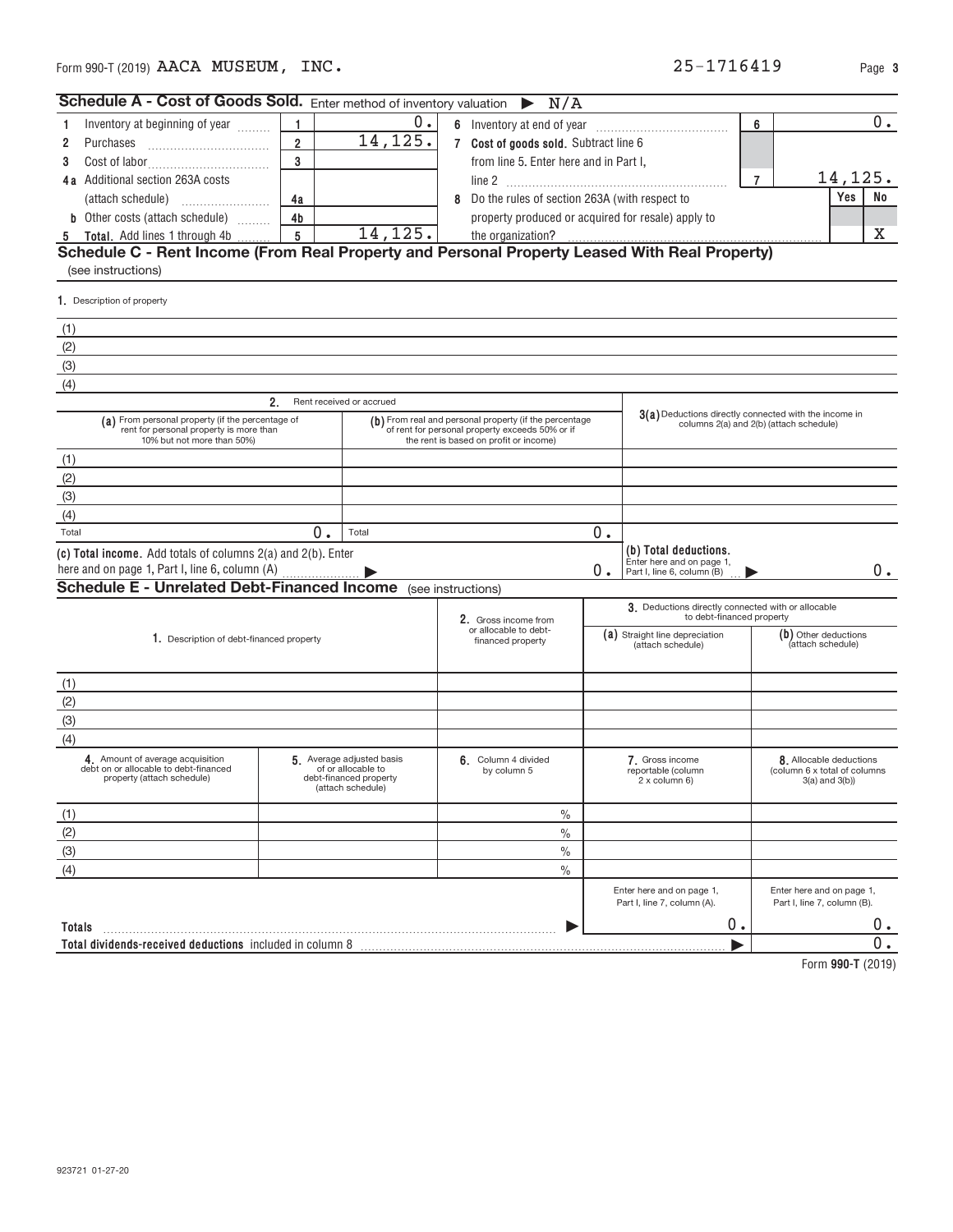| Form 990-T (2019) AACA MUSEUM, INC.                                                  |                    |                                                                    |                                                                                         |                                                                                                                                       |                                                                                                     |                                                                                                |                                                                                                                                     | 25-1716419             |                                                               | Page 4                                                                                       |
|--------------------------------------------------------------------------------------|--------------------|--------------------------------------------------------------------|-----------------------------------------------------------------------------------------|---------------------------------------------------------------------------------------------------------------------------------------|-----------------------------------------------------------------------------------------------------|------------------------------------------------------------------------------------------------|-------------------------------------------------------------------------------------------------------------------------------------|------------------------|---------------------------------------------------------------|----------------------------------------------------------------------------------------------|
| Schedule F - Interest, Annuities, Royalties, and Rents From Controlled Organizations |                    |                                                                    |                                                                                         |                                                                                                                                       |                                                                                                     |                                                                                                |                                                                                                                                     |                        | (see instructions)                                            |                                                                                              |
|                                                                                      |                    |                                                                    |                                                                                         | <b>Exempt Controlled Organizations</b>                                                                                                |                                                                                                     |                                                                                                |                                                                                                                                     |                        |                                                               |                                                                                              |
| 1. Name of controlled organization                                                   |                    |                                                                    | 2. Employer<br>identification<br>number                                                 |                                                                                                                                       | 3. Net unrelated income<br>(loss) (see instructions)                                                |                                                                                                | 5. Part of column 4 that is<br>4. Total of specified<br>included in the controlling<br>payments made<br>organization's gross income |                        |                                                               | 6. Deductions directly<br>connected with income<br>in column 5                               |
| (1)                                                                                  |                    |                                                                    |                                                                                         |                                                                                                                                       |                                                                                                     |                                                                                                |                                                                                                                                     |                        |                                                               |                                                                                              |
| (2)                                                                                  |                    |                                                                    |                                                                                         |                                                                                                                                       |                                                                                                     |                                                                                                |                                                                                                                                     |                        |                                                               |                                                                                              |
| (3)                                                                                  |                    |                                                                    |                                                                                         |                                                                                                                                       |                                                                                                     |                                                                                                |                                                                                                                                     |                        |                                                               |                                                                                              |
| (4)                                                                                  |                    |                                                                    |                                                                                         |                                                                                                                                       |                                                                                                     |                                                                                                |                                                                                                                                     |                        |                                                               |                                                                                              |
| Nonexempt Controlled Organizations                                                   |                    |                                                                    |                                                                                         |                                                                                                                                       |                                                                                                     |                                                                                                |                                                                                                                                     |                        |                                                               |                                                                                              |
| 7. Taxable Income                                                                    |                    | 8. Net unrelated income (loss)<br>(see instructions)               |                                                                                         | 9. Total of specified payments<br>made                                                                                                |                                                                                                     | 10. Part of column 9 that is included<br>in the controlling organization's                     | gross income                                                                                                                        |                        |                                                               | 11. Deductions directly connected<br>with income in column 10                                |
| (1)                                                                                  |                    |                                                                    |                                                                                         |                                                                                                                                       |                                                                                                     |                                                                                                |                                                                                                                                     |                        |                                                               |                                                                                              |
| (2)                                                                                  |                    |                                                                    |                                                                                         |                                                                                                                                       |                                                                                                     |                                                                                                |                                                                                                                                     |                        |                                                               |                                                                                              |
| (3)                                                                                  |                    |                                                                    |                                                                                         |                                                                                                                                       |                                                                                                     |                                                                                                |                                                                                                                                     |                        |                                                               |                                                                                              |
| (4)                                                                                  |                    |                                                                    |                                                                                         |                                                                                                                                       |                                                                                                     |                                                                                                |                                                                                                                                     |                        |                                                               |                                                                                              |
|                                                                                      |                    |                                                                    |                                                                                         |                                                                                                                                       |                                                                                                     | Add columns 5 and 10.<br>Enter here and on page 1, Part I,                                     | line 8, column (A).                                                                                                                 |                        |                                                               | Add columns 6 and 11.<br>Enter here and on page 1, Part I,<br>line 8, column (B).            |
| Totals                                                                               |                    |                                                                    |                                                                                         |                                                                                                                                       |                                                                                                     |                                                                                                |                                                                                                                                     | 0.                     |                                                               | 0.                                                                                           |
| Schedule G - Investment Income of a Section 501(c)(7), (9), or (17) Organization     | (see instructions) |                                                                    |                                                                                         |                                                                                                                                       |                                                                                                     |                                                                                                |                                                                                                                                     |                        |                                                               |                                                                                              |
| 1. Description of income                                                             |                    |                                                                    |                                                                                         | 2. Amount of income                                                                                                                   |                                                                                                     | 3. Deductions<br>4. Set-asides<br>directly connected<br>(attach schedule)<br>(attach schedule) |                                                                                                                                     |                        | 5. Total deductions<br>and set-asides<br>(col. 3 plus col. 4) |                                                                                              |
| (1)                                                                                  |                    |                                                                    |                                                                                         |                                                                                                                                       |                                                                                                     |                                                                                                |                                                                                                                                     |                        |                                                               |                                                                                              |
| (2)                                                                                  |                    |                                                                    |                                                                                         |                                                                                                                                       |                                                                                                     |                                                                                                |                                                                                                                                     |                        |                                                               |                                                                                              |
| (3)                                                                                  |                    |                                                                    |                                                                                         |                                                                                                                                       |                                                                                                     |                                                                                                |                                                                                                                                     |                        |                                                               |                                                                                              |
| (4)                                                                                  |                    |                                                                    |                                                                                         |                                                                                                                                       |                                                                                                     |                                                                                                |                                                                                                                                     |                        |                                                               |                                                                                              |
|                                                                                      |                    |                                                                    |                                                                                         | Enter here and on page 1,<br>Part I, line 9, column (A).                                                                              |                                                                                                     |                                                                                                |                                                                                                                                     |                        |                                                               | Enter here and on page 1,<br>Part I, line 9, column (B).                                     |
| Totals                                                                               |                    |                                                                    |                                                                                         |                                                                                                                                       | О.                                                                                                  |                                                                                                |                                                                                                                                     |                        |                                                               | 0.                                                                                           |
| Schedule I - Exploited Exempt Activity Income, Other Than Advertising Income         | (see instructions) |                                                                    |                                                                                         |                                                                                                                                       |                                                                                                     |                                                                                                |                                                                                                                                     |                        |                                                               |                                                                                              |
| 1. Description of<br>exploited activity                                              |                    | 2. Gross<br>unrelated business<br>income from<br>trade or business | 3. Expenses<br>directly connected<br>with production<br>of unrelated<br>business income | 4. Net income (loss)<br>from unrelated trade or<br>business (column 2<br>minus column 3). If a<br>gain, compute cols, 5<br>through 7. |                                                                                                     | 5. Gross income<br>from activity that<br>is not unrelated<br>business income                   |                                                                                                                                     | attributable to        | 6. Expenses<br>column 5                                       | 7. Excess exempt<br>expenses (column<br>6 minus column 5,<br>but not more than<br>column 4). |
| (1)                                                                                  |                    |                                                                    |                                                                                         |                                                                                                                                       |                                                                                                     |                                                                                                |                                                                                                                                     |                        |                                                               |                                                                                              |
| (2)                                                                                  |                    |                                                                    |                                                                                         |                                                                                                                                       |                                                                                                     |                                                                                                |                                                                                                                                     |                        |                                                               |                                                                                              |
| (3)                                                                                  |                    |                                                                    |                                                                                         |                                                                                                                                       |                                                                                                     |                                                                                                |                                                                                                                                     |                        |                                                               |                                                                                              |
| (4)                                                                                  |                    |                                                                    |                                                                                         |                                                                                                                                       |                                                                                                     |                                                                                                |                                                                                                                                     |                        |                                                               |                                                                                              |
|                                                                                      |                    | Enter here and on<br>page 1, Part I,<br>line 10, col. (A).         | Enter here and on<br>page 1, Part I,<br>line 10, col. (B).                              |                                                                                                                                       |                                                                                                     |                                                                                                |                                                                                                                                     |                        |                                                               | Enter here and<br>on page 1,<br>Part II, line 25.                                            |
| Totals<br><b>Schedule J - Advertising Income</b> (see instructions)                  |                    | $0$ .                                                              | 0.                                                                                      |                                                                                                                                       |                                                                                                     |                                                                                                |                                                                                                                                     |                        |                                                               | $0 \cdot$                                                                                    |
| Income From Periodicals Reported on a Consolidated Basis<br>Part I                   |                    |                                                                    |                                                                                         |                                                                                                                                       |                                                                                                     |                                                                                                |                                                                                                                                     |                        |                                                               |                                                                                              |
|                                                                                      |                    |                                                                    |                                                                                         |                                                                                                                                       |                                                                                                     |                                                                                                |                                                                                                                                     |                        |                                                               |                                                                                              |
| 1. Name of periodical                                                                |                    | 2. Gross<br>advertising<br>income                                  | 3. Direct<br>advertising costs                                                          |                                                                                                                                       | 4. Advertising gain<br>or (loss) (col. 2 minus<br>col. 3). If a gain, compute<br>cols. 5 through 7. | 5. Circulation<br>income                                                                       |                                                                                                                                     | 6. Readership<br>costs |                                                               | 7. Excess readership<br>costs (column 6 minus<br>column 5, but not more<br>than column 4).   |
| (1)                                                                                  |                    |                                                                    |                                                                                         |                                                                                                                                       |                                                                                                     |                                                                                                |                                                                                                                                     |                        |                                                               |                                                                                              |
| (2)                                                                                  |                    |                                                                    |                                                                                         |                                                                                                                                       |                                                                                                     |                                                                                                |                                                                                                                                     |                        |                                                               |                                                                                              |
| (3)                                                                                  |                    |                                                                    |                                                                                         |                                                                                                                                       |                                                                                                     |                                                                                                |                                                                                                                                     |                        |                                                               |                                                                                              |
| (4)                                                                                  |                    |                                                                    |                                                                                         |                                                                                                                                       |                                                                                                     |                                                                                                |                                                                                                                                     |                        |                                                               |                                                                                              |

0. 0. 0. 0. 0. 0.

**Totals** (carry to Part II, line (5))

 $\blacktriangleright$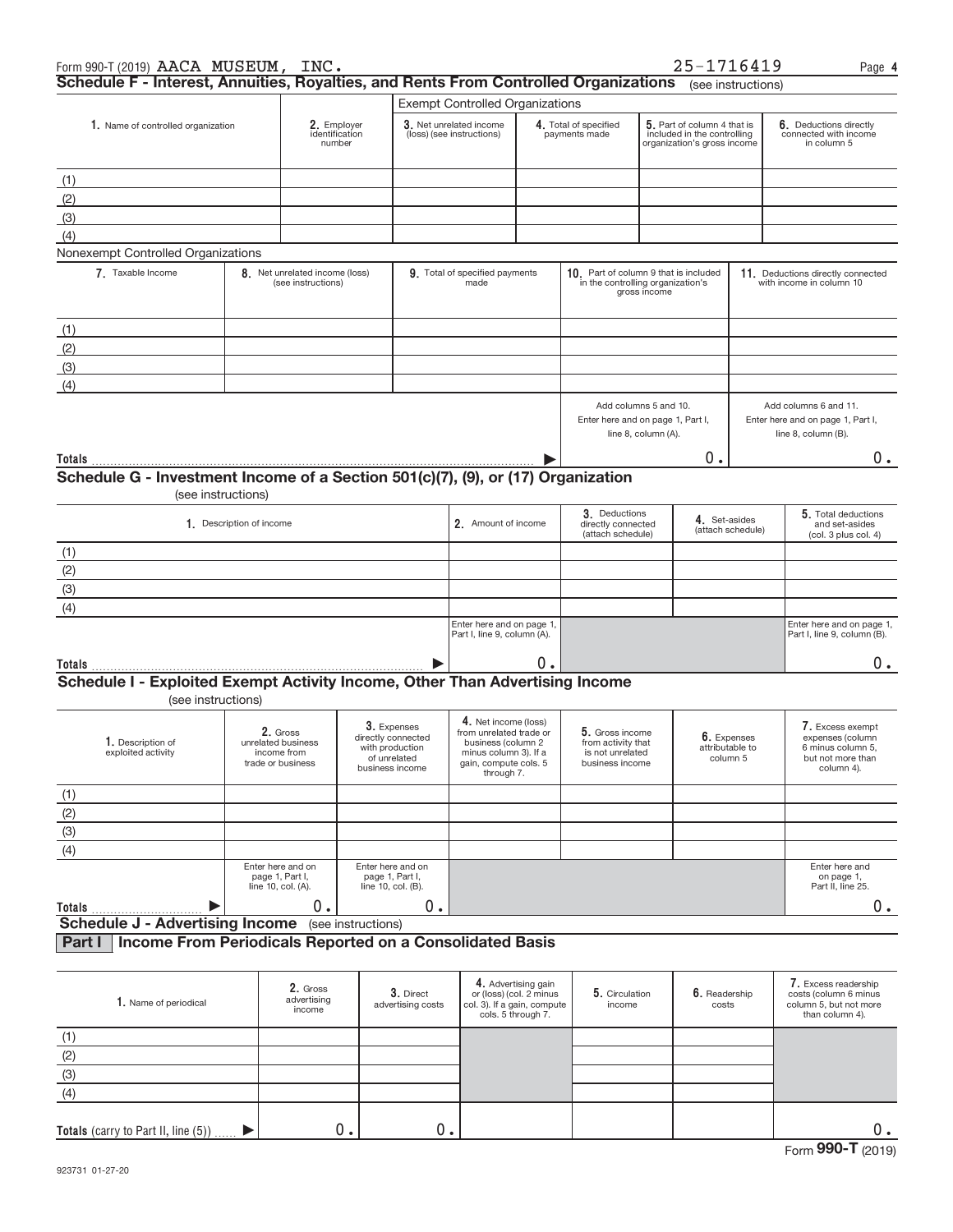#### Form 990-T (2019)  $\bf{AACA}$   $\bf{MUSEUM}$  ,  $\bf{INC.}$   $\bf{L3}$  and  $\bf{L419}$  and  $\bf{L5}-\bf{L716419}$  and AACA MUSEUM, INC. 25‐1716419

|  |  |  |  |  | 25-1716419 |  |  |  |  |
|--|--|--|--|--|------------|--|--|--|--|
|--|--|--|--|--|------------|--|--|--|--|

Part II | Income From Periodicals Reported on a Separate Basis (For each periodical listed in Part II, fill in

columns 2 through 7 on a line‐by‐line basis.)

| 1. Name of periodical                                          | 2. Gross<br>advertising<br>income                          | 3. Direct<br>advertising costs                             | 4. Advertising gain<br>or (loss) (col. 2 minus<br>col. 3). If a gain, compute<br>cols. 5 through 7. | 5. Circulation<br>income |                                              | 6. Readership<br>costs | 7. Excess readership<br>costs (column 6 minus<br>column 5, but not more<br>than column 4). |
|----------------------------------------------------------------|------------------------------------------------------------|------------------------------------------------------------|-----------------------------------------------------------------------------------------------------|--------------------------|----------------------------------------------|------------------------|--------------------------------------------------------------------------------------------|
| (1)                                                            |                                                            |                                                            |                                                                                                     |                          |                                              |                        |                                                                                            |
| (2)                                                            |                                                            |                                                            |                                                                                                     |                          |                                              |                        |                                                                                            |
| (3)                                                            |                                                            |                                                            |                                                                                                     |                          |                                              |                        |                                                                                            |
| (4)                                                            |                                                            |                                                            |                                                                                                     |                          |                                              |                        |                                                                                            |
| <b>Totals from Part I</b>                                      | $\mathbf 0$<br>$\bullet$                                   | 0.                                                         |                                                                                                     |                          |                                              |                        | $0$ .                                                                                      |
|                                                                | Enter here and on<br>page 1, Part I,<br>line 11, col. (A). | Enter here and on<br>page 1, Part I,<br>line 11, col. (B). |                                                                                                     |                          |                                              |                        | Enter here and<br>on page 1,<br>Part II, line 26.                                          |
|                                                                | 0.                                                         | 0.                                                         |                                                                                                     |                          |                                              |                        | 0.                                                                                         |
| Schedule K - Compensation of Officers, Directors, and Trustees |                                                            |                                                            |                                                                                                     | (see instructions)       |                                              |                        |                                                                                            |
| 1. Name                                                        |                                                            |                                                            | 2. Title                                                                                            |                          | 3. Percent of<br>time devoted to<br>business |                        | 4. Compensation attributable<br>to unrelated business                                      |
| (1)                                                            |                                                            |                                                            |                                                                                                     |                          | $\frac{0}{0}$                                |                        |                                                                                            |
| (2)                                                            |                                                            |                                                            |                                                                                                     |                          | $\frac{0}{0}$                                |                        |                                                                                            |
| (3)                                                            |                                                            |                                                            |                                                                                                     |                          | $\frac{0}{0}$                                |                        |                                                                                            |
| (4)                                                            |                                                            |                                                            |                                                                                                     |                          | $\frac{0}{0}$                                |                        |                                                                                            |
| Total. Enter here and on page 1, Part II, line 14              |                                                            |                                                            |                                                                                                     |                          |                                              |                        | 0.                                                                                         |

**990‐T**  Form (2019)